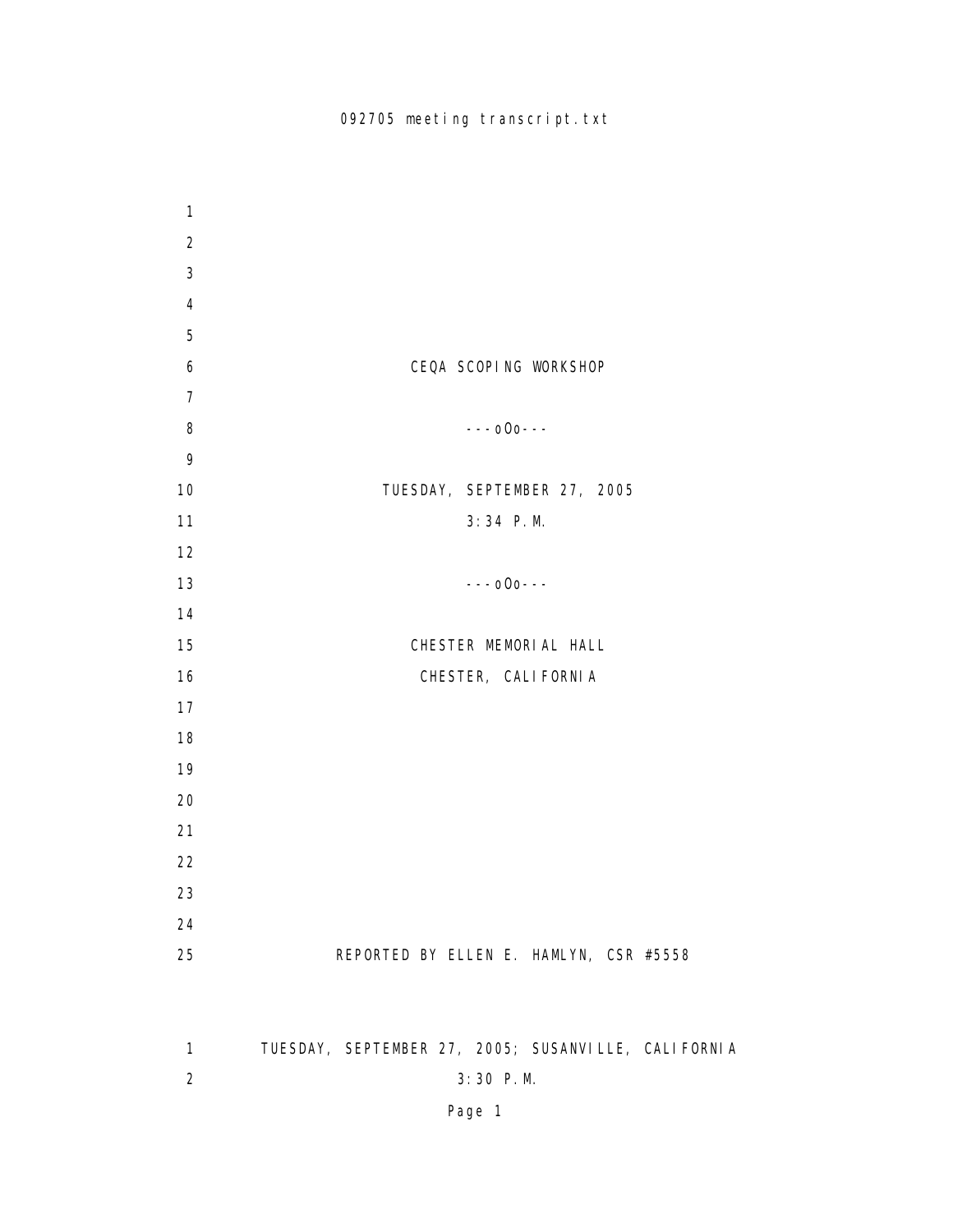#### 092705 meeting transcript.txt  $3 - -000 - -$

 4 5 PROCEEDINGS 6 MIKE HARTY: I would like to get this meeting 7 started and move into what's most important. My name is 8 Mike Harty and I will be facilitating, moderating this 9 evening, but what I want to promise you is that after I 10 outline what we're planning to do, I don't plan to talk 11 very much, it's really about giving you all an opportunity 12 to provide your input to the state board as the scoping 13 process begins and I'm going to talk a little bit about 14 that in a minute. 15 I work for the Center for Collaborative 16 Policy which is an organization in Sacramento that's 17 affiliated with Sacramento State University and I'm a 18 mediator and facilitator and so if you're feeling like the 19 meeting isn't working for you, talk to me, but don't ask 20 me any questions about water temperature, fish or 21 curtains, I can't help you. There are plenty of people 22 here tonight who can answer those questions and I'm going 23 to have them introduce themselves here in a minutes. 24 Okay, let me get the official part out of 25 way. This is a scoping meeting sponsored by the -2-

> 1 California State Water Resources Control Board and I'm 2 going to refer them tonight as the board. 3 Under the California Environmental Quality 4 Act there are a few acronyms, as many of you know, are 5 familiar with this CEQA, it's the act and when I say the 6 board, it's the board. The board is preparing an Page 2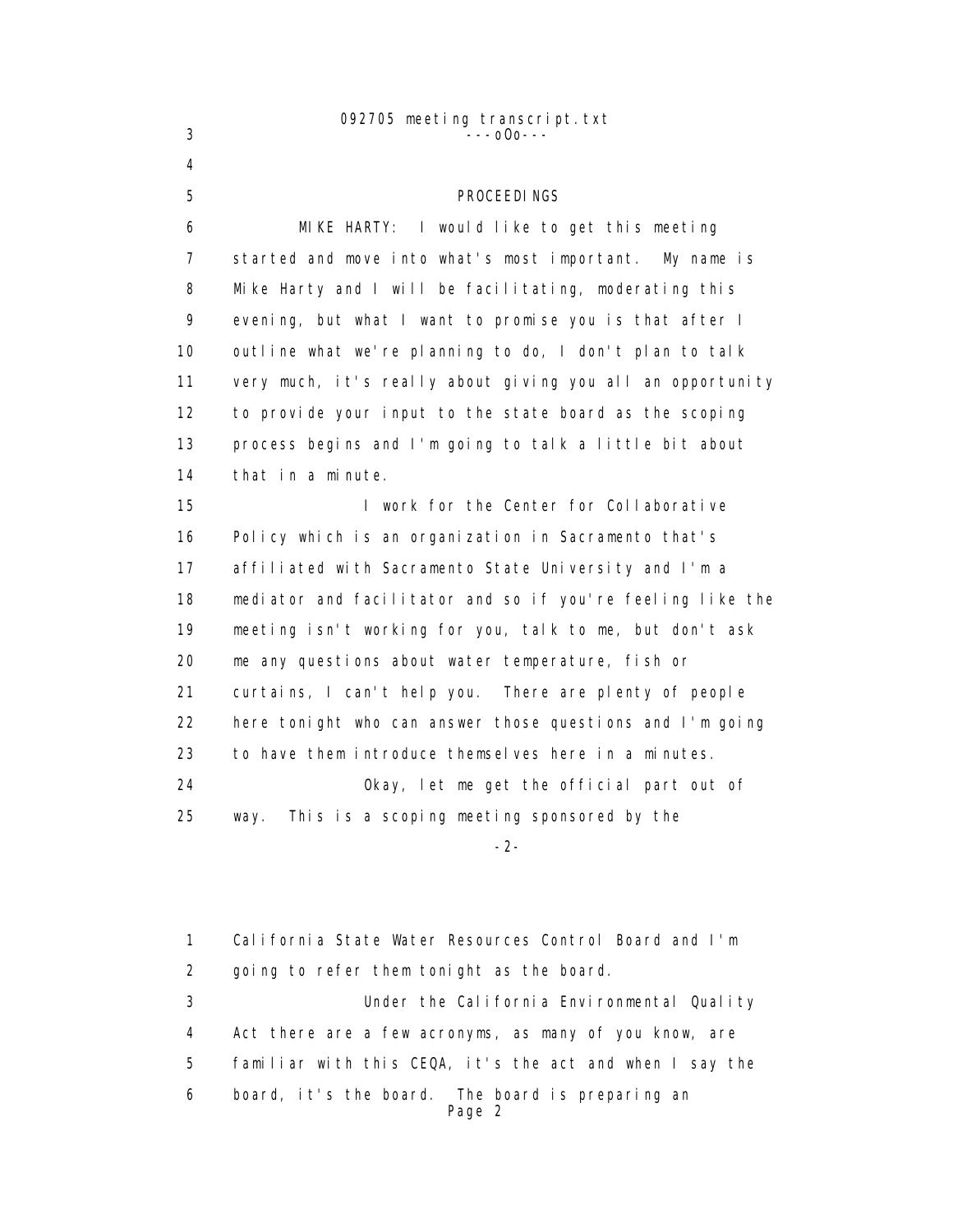7 environmental impact report for the Upper North Fork 8 Feather River Project and the purpose for tonight's 9 meeting, the purposes are two. First, the Board would 10 like to share information with you about the CEQA process 11 and the water quality certification process and that's the 12 purpose for all of the information stations in the other 13 room and the handouts for you.

14 **And Vickie Hanson from the Board is the** 14 15 senior board staff member here and I'm sorry, Vickie 16 Whitney. I'm sorry, Vickie. And Vickie, if you could 17 actually stand up and let folks know you are here. Vickie 18 Whitney is going to speak with you in a couple of minutes 19 and let you know a lot more about the water quality 20 certification process.

 21 The other goal is to gather new ideas and 22 new information from all of you for the board as it goes 23 through the scoping process about possible alternatives, 24 about mitigation measures and potential environmental 25 impacts from this project. So there are two purposes

-3-

 1 tonight, the board wants to provide you some information 2 about what they're up to and hear from you. Okay? 3 All right, the first thing I want to do is 4 acknowledge all the help we've gotten from Bill Dennison. 5 Where are you Bill? Thank you, Bill. 6 BILL DENNISON: I appreciate it very much. 7 MIKE HARTY: Bill has not only helped us organize 8 this space, but has really helped us in organizing the 9 speakers and the approach to the program, so I really, I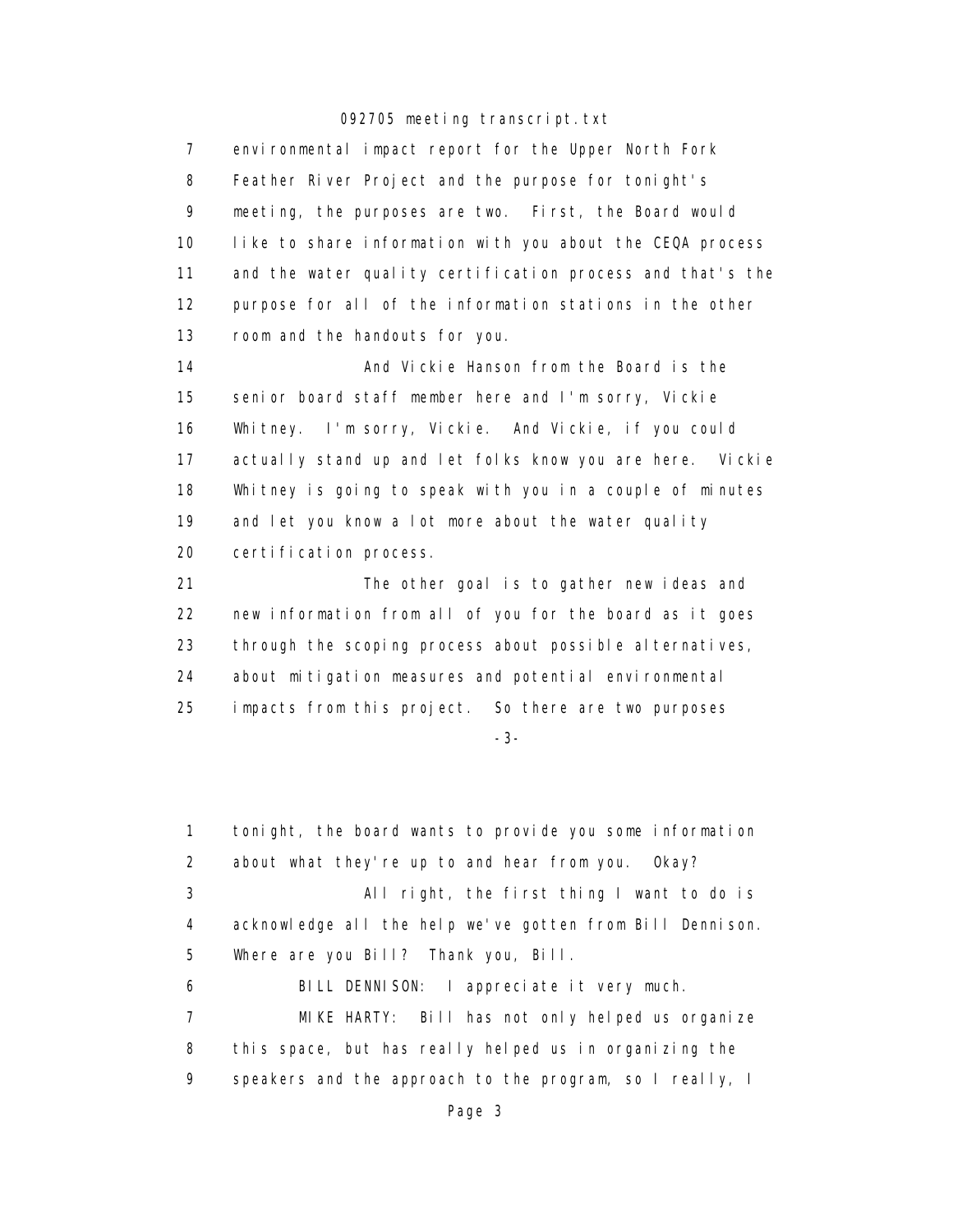092705 meeting transcript.txt 10 don't often get that assistance and I really, I thank you 11 for that.

12 **And I'm going to be very careful with my**  13 list. All right, so Vickie has introduced herself. The 14 other thing I'd like to do is have the other staff members 15 from the State Board just raise your hands or stand up so 16 that at least people in this room know who else is here 17 from the State Board. Vickie is not alone. And any one 18 of these folks, some of them you probably know, is here to 19 talk to you about either the CEQA process or the water 20 quality certification process that they are going through. 21 The other people I'd like to introduce to 22 you are the members of the team from North State 23 Resources. North State is the environmental consultant 24 who is under contract to prepare the environmental report 25 and I just want you to see all the folks from North State -4-

> 1 who are here this evening as well. And Paul is the 2 project manager from North State. Who else? Is anyone 3 else? There we go. And people are in the other room, I 4 see a bunch of hands back there so you can go find them. 5 Okay, if you haven't been to the information 6 stations, we're going to have a break after the first part 7 of the meeting and you can hang out here, you can go 8 outside or you can go back once you're, you have the 9 opportunity to go back to the information stations and 10 talk to the folks who are there. 11 **How to provide input, because it is about** 12 providing input. There are many ways to do it. A few of

 13 you, one or two I suspect, are hear to speak tonight, Page 4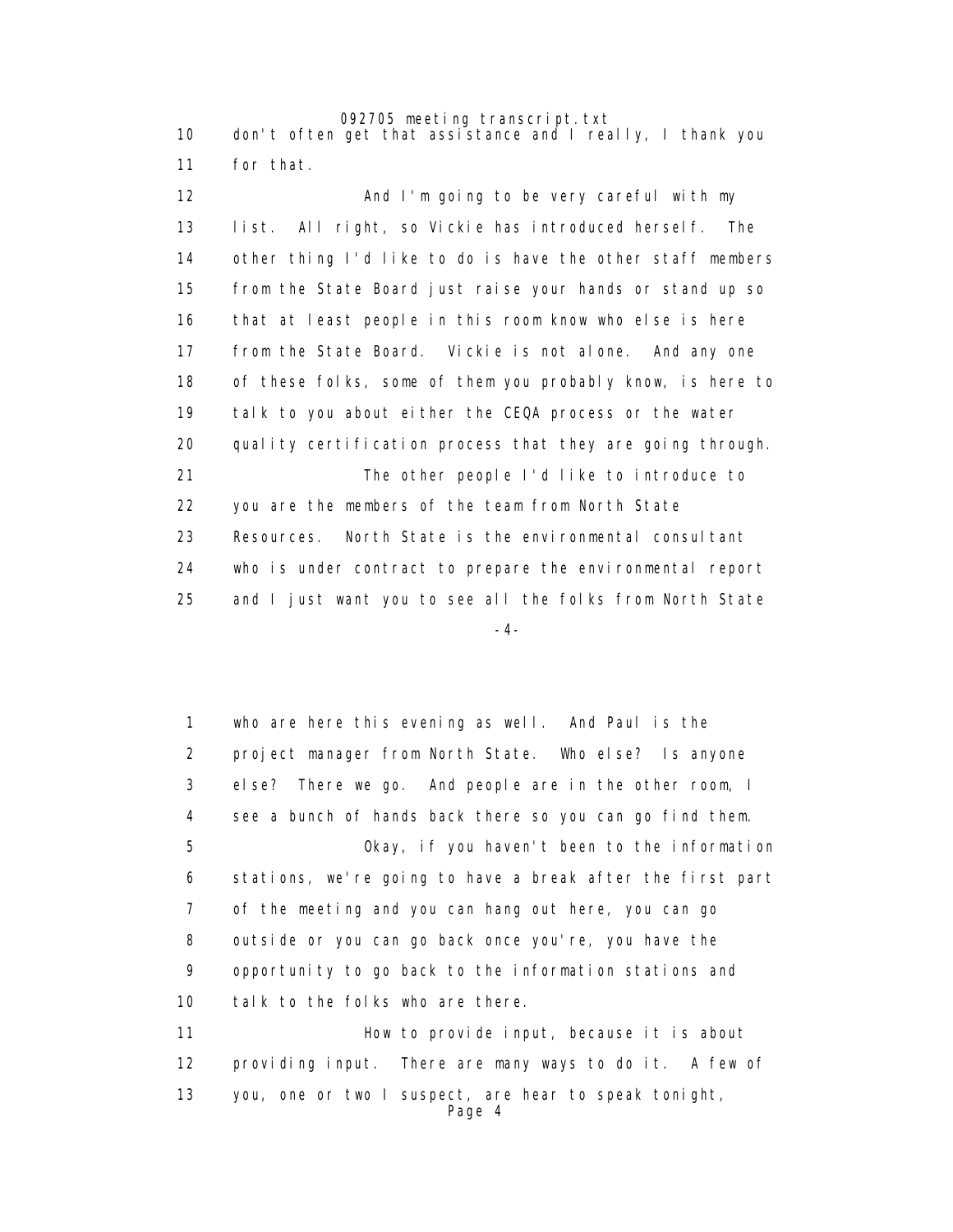14 right? Just kidding. You have the opportunity and we're 15 looking forward to hearing your comments this evening as 16 one way of providing your input to the board about 17 mitigation measures, alternatives and potential 18 environmental impacts. 19 That's not the only way that you can do it. 20 There are forms that you can fill out if you would prefer 21 not to speak, and this is an example of the form. You can 22 write your comments on the form and leave it in one of the 23 boxes on the table. It counts just as much as a speaker's 24 comments here tonight.

 25 You also have the opportunity, if you would -5-

> 1 like to, to prepare some written comments after this 2 meeting and submit them to the board by October 17th. 3 That's the important date. So those are the opportunities 4 to really provide comment.

 5 You can also talk to members of the board 6 who are here tonight. You can talk to the NSR staff, the 7 technical folks and advise them of things that are on your 8 mind. But if you really want to document those comments, 9 put them in writing either on the comment form in a letter 10 to the State Board or you'll speak tonight.

11 As far as tonight's speaking, Ellen is our 12 court reporter. How many have you been to a public 13 meeting where there's a court reporter before? Many you 14 of, so for some of you this is familiar. I'm trying to 15 slow down the speed at which I'm speaking because Ellen is 16 creating a transcript of this entire public comment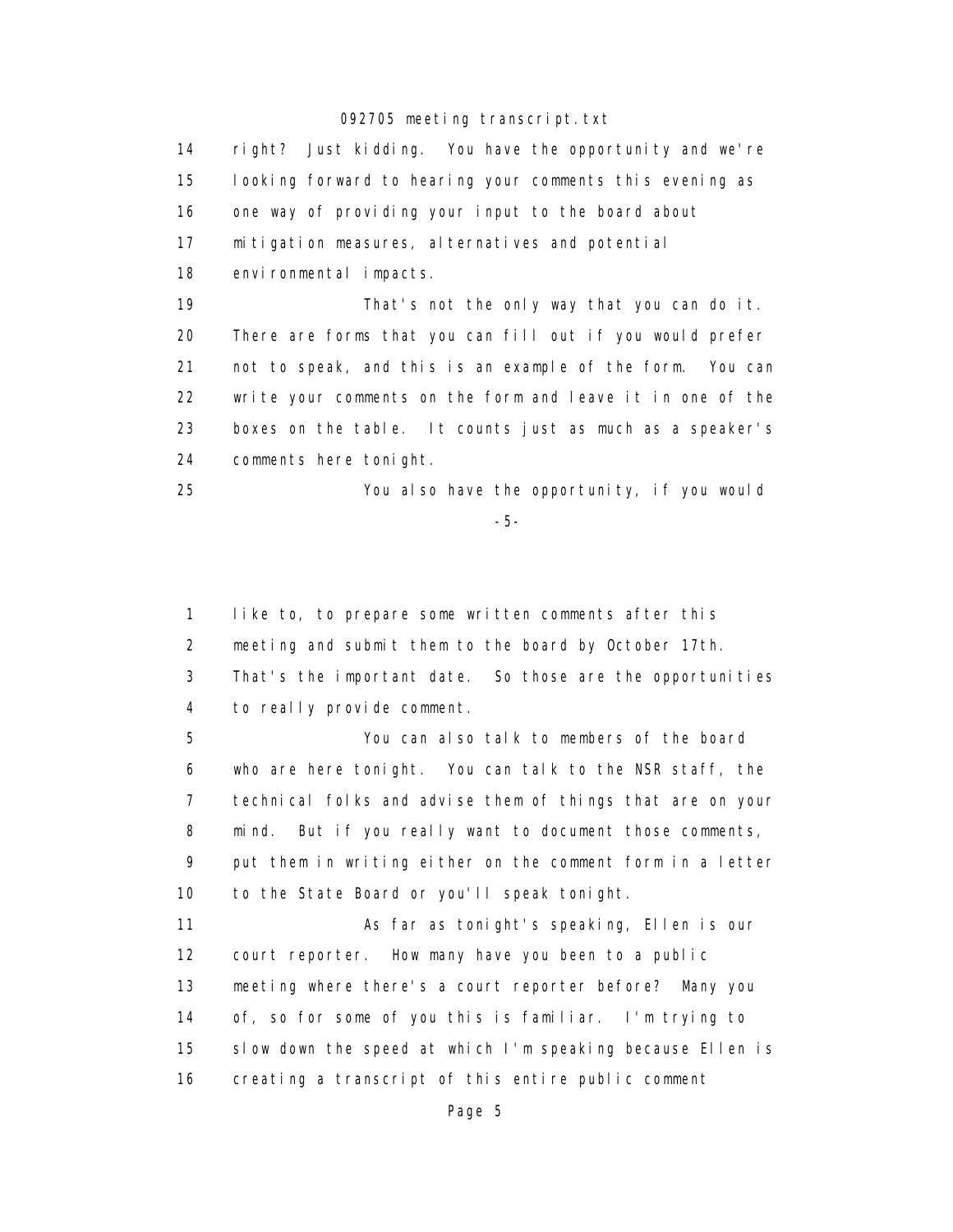17 session. She does that by typing on a machine that is not 18 like any machine you or I have ever typed on. But she 19 needs your help tonight and there are a couple of things 20 you need to do, and she'll remind me if I'm not doing it. 21 First of all, you need to speak at a 22 reasonable speed, not too fast. The second thing is you 23 need to speak one at a time. She can't capture more than 24 one person speaking at a time. And if you get going too 25 fast, I may ask you to slow down and she may ask for help -6-

1 and we'll have to stop and pick up.

 2 The last thing is she needs to be able to 3 see your face which is why we have the podium up here. I 4 know it can be a little bit daunting to speak in front of 5 a room full of people whether you know them or not, but 6 Ellen maybe does a little bit of lip reading and has all 7 sorts of tricks so she needs to be able to see your face. 8 That's why we've got it organized this way.

 9 Ellen is going to make a transcript and if 10 you are interested in obtaining a copy of the transcript 11 she is making because this is what she does for a living, 12 you should see her, okay? We're going to take a couple of 13 breaks, she needs to take a break, and you can talk to her 14 then and she is local right here in Chester as I 15 understand, she may be your neighbor, I don't know. 16 That's how we are capturing all your comments, we're not 17 scribbling on flip charts or doing anything like that 18 tonight, we'll have a transcript. 19 Okay, the way we're going to organize the 20 comment period is as follows: We've got two parts to the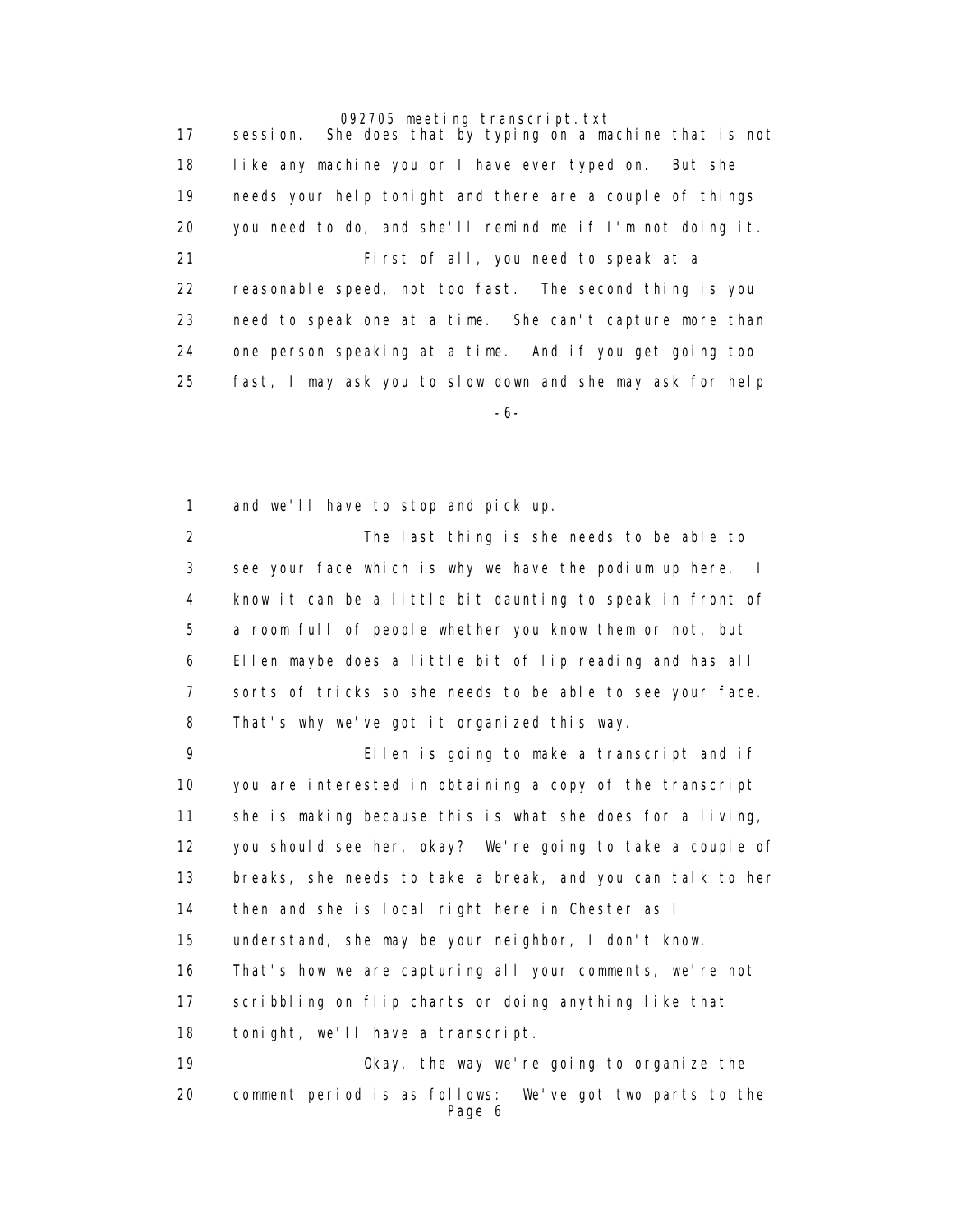21 comments. In the first part, we're going to give an 22 opportunity to government officials, elected officials or 23 representatives of government agencies to provide their 24 input to the board. And on my list now I think we've got 25 about seven or eight people who've taken the time to come

-7-

 1 here tonight. We have representatives of tribes, we have 2 representatives from congress and from the assembly and 3 the state senate in addition to Bill and I don't know 4 whether another of your supervisors is here tonight. 5 BILL DENNISON: I don't believe so.

 6 MIKE HARTY: So we're going to hear from the 7 government officials during the first part and then we are 8 going to have about a 30-minute break and after that 9 break, we're going to have the second part which is 10 devoted to individual comments and the comments from any 11 representatives of non-governmental organizations. So 12 we'll have part one and part two and I'll explain how 13 we're going to work part one and part two, it will be 14 pretty basic.

 15 What I need to do with you before I stop 16 talking and turn it over to Vickie is to get your 17 agreement to a couple of things. A lot of you are here 18 tonight. I don't know how many of you would like to 19 speak, but it's real important to us that everyone has the 20 same opportunity because you've taken the time and it's 21 important to you. Many of you live up here, you're here 22 because this is something that is part of your lives for 23 many of you and I appreciate that as do other folks, so we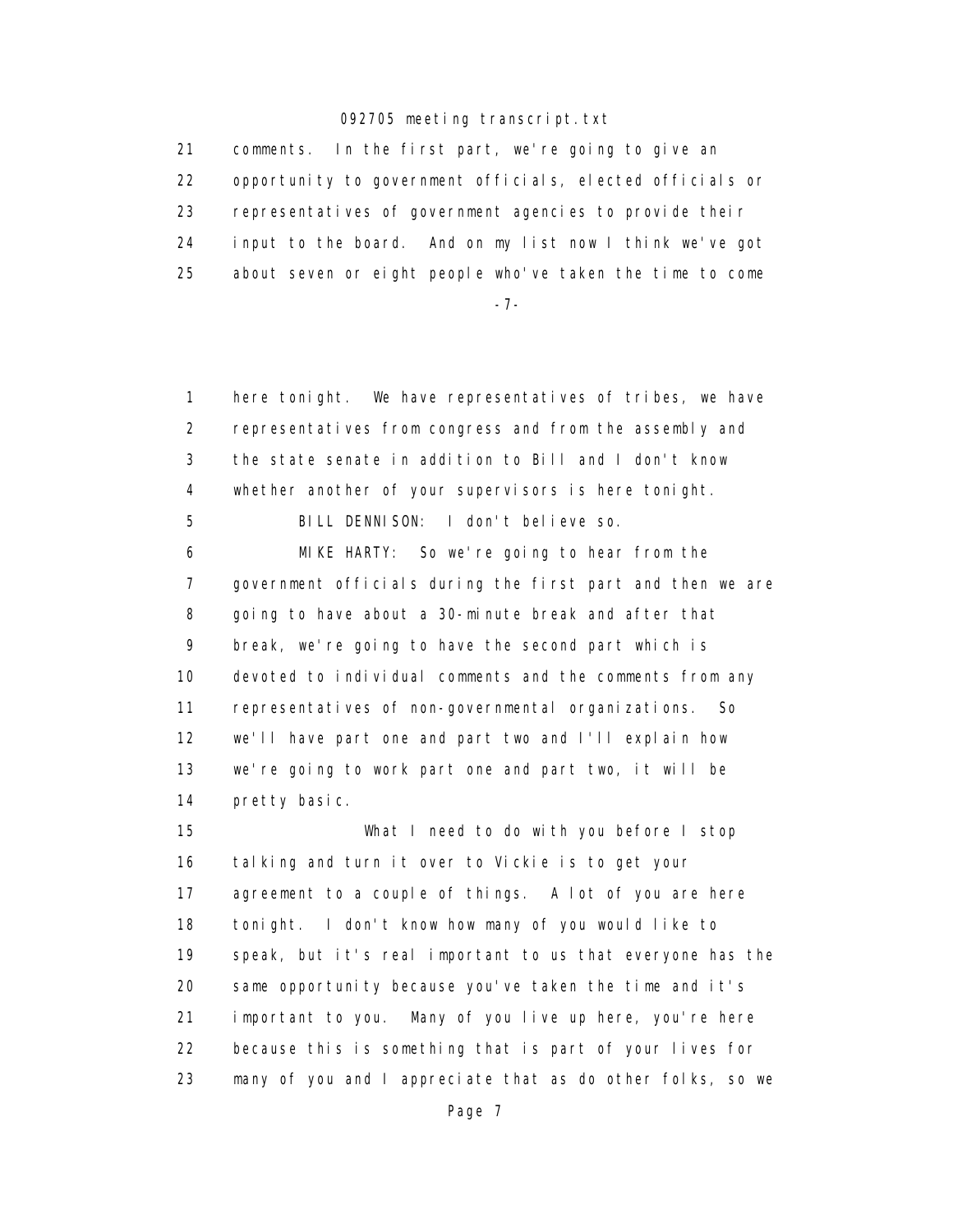24 want to make sure that all of you have the same

25 opportunity to speak. That means that there needs to be

-8-

1 an agreement we all have about a couple of things.

 2 First of all, everyone who speaks has the 3 same opportunity. I'm guessing you may hear one or two 4 things that you don't necessarily agree with here tonight. 5 Understood. That's why you're here because people have 6 some real strong feelings about things, but it's got to be 7 okay for people to make comments that you don't agree with 8 and I'm going to ask you all to give people that space. 9 Yep? Okay, good.

 10 The second thing is we're going to ask you 11 particularly in part two to respect approximately a 12 three-minute guideline. And I say approximately because 13 I'm not going to give you the hook, I promise. What it 14 means is if we have 10 people who take six minutes, we've 15 lost 30 minutes for other folks and it's getting later and 16 some folks are getting hungrier and the seats are kind of 17 hard, I think, so there's various motivators, but I'd ask 18 you to be respectful of the timeline. I may let you know 19 when we are past three minutes, but you should make your 20 own decisions about how much time you want to take. That 21 will work? Yep? Okay.

22 **I am going to let your government officials**  23 take as much time as they need, it's up to you to manage 24 them, okay?

25 Here's the last thing that I have on my list

-9-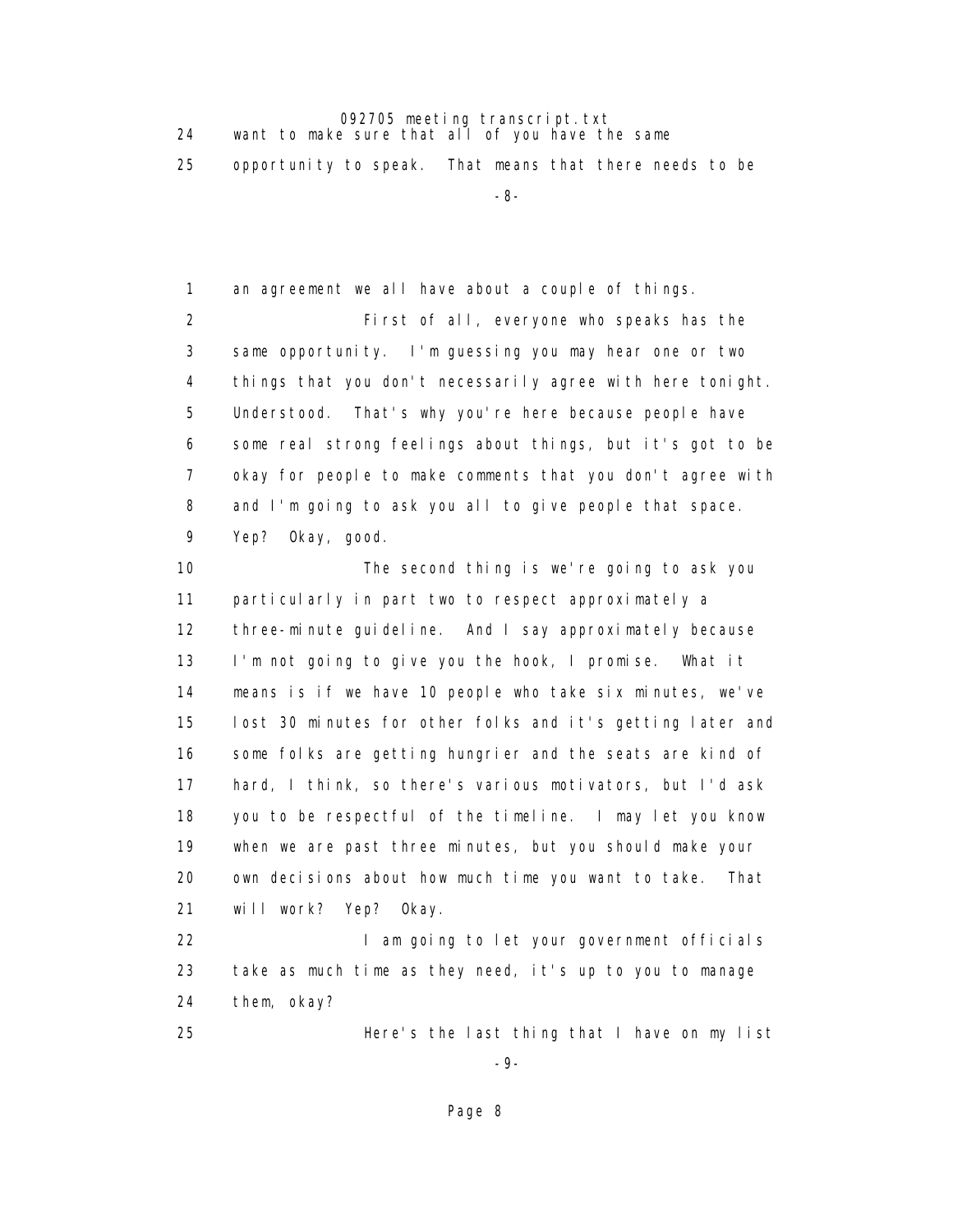1 and that is I have a suspicion that there are some things 2 that are very important to a lot of you and we could get 3 into a situation where it sounds like people are saying 4 the same thing, so what I'd like to ask you to do is if 5 you basically want to endorse what you heard before and 6 don't need three minutes to do it, do it. I endorse what 7 I have heard before, okay, one, two, three. You don't 8 have to take your full three minutes. All right? That 9 will make it easier for the rest of you, so the less 10 repetition we have, the more time there's going to be to 11 talk about the things that are new, the things that the 12 board has not heard before. Okay?

13 **I think that's the last thing that I wanted**  14 to talk about. When we get to part two, I'll tell you how 15 we're going to work things, but basically the one rule is 16 or my request is if you do want to speak, I hope you have 17 filled out one of the public input cards, the little white 18 cards because I'm going to use this system of these cards 19 to let people know who's next. We're going to have you 20 come up and speak from the podium and I'm also going to 21 give your card to Ellen so that she can spell your name 22 correctly in the transcript and we don't have to stand 23 here spelling it each time, so there's a reason for the 24 card system. But I'd ask you all just to take a minute if 25 you would like to speak, fill it out with your name and

-10-

 1 the address and make sure I get it before the individual 2 comment session starts in a while. Okay?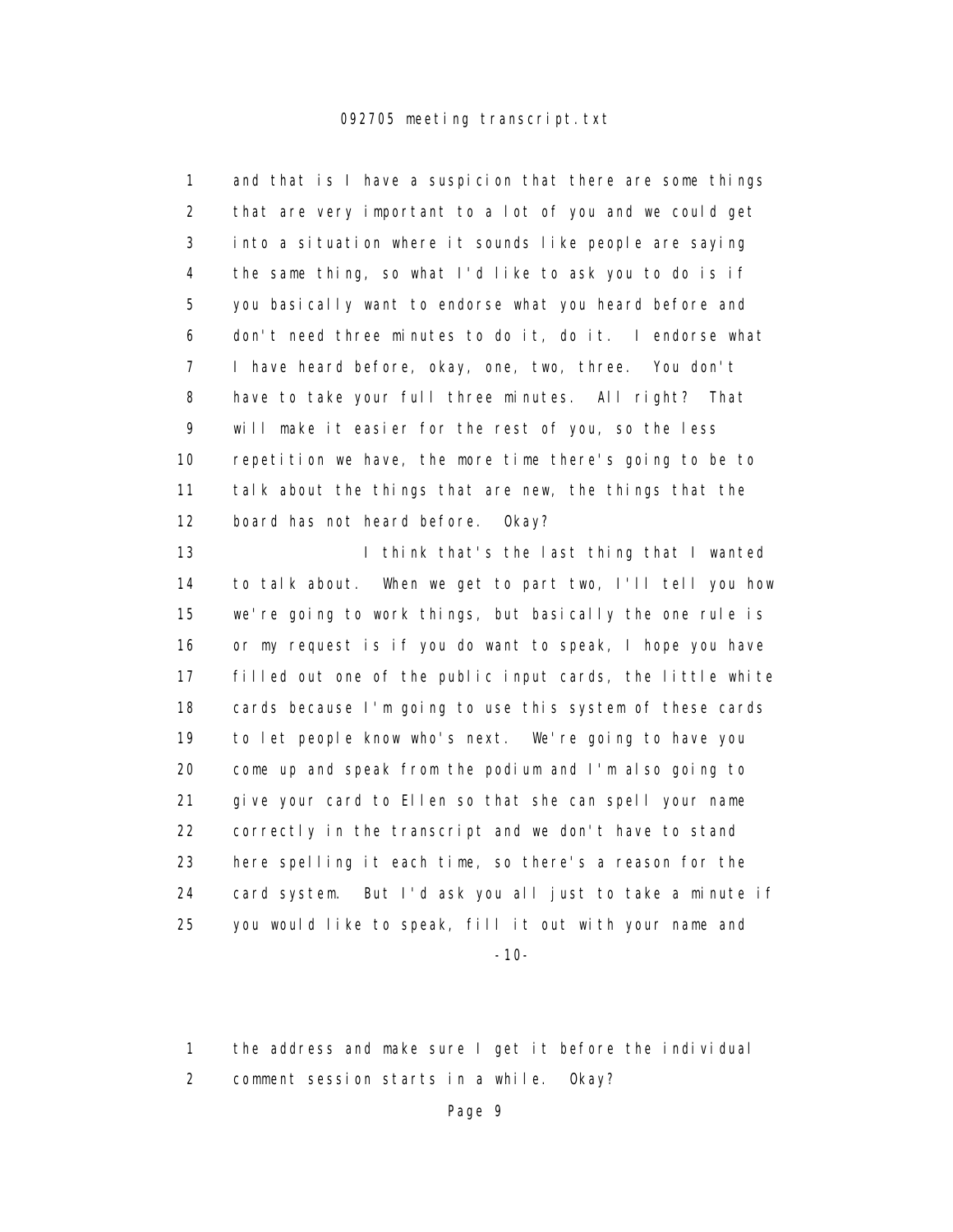3 Any questions about how we are going to do

4 the meeting?

5 AUDIENCE MEMBER: When?

 6 MIKE HARTY: When? I am going to turn things over 7 to Vickie Whitney right now and thank you for that prompt. 8 VICTORIA WHITNEY: See how much paper this podium 9 can hold.

 10 First, on behalf of the State Water 11 Resources Control Board, I would like to welcome everybody 12 here this afternoon. My name is Vickie Whitney. I'm the 13 Chief of the Division of Water Rights and I would like to 14 welcome you both on my behalf and on behalf of our board 15 members. Unfortunately they couldn't be here today, that 16 was my fault. I was dealing with a family emergency over 17 the last few weeks. My mom passed away and I had to leave 18 from her funeral to take my daughter to college out of 19 state. By the time I got back and let them know what was 20 going on, their calendars were booked and they couldn't 21 clear it, so our board, Tam Doduc, is very interested in 22 this issue, I talked to her about it, and she wanted me to 23 express her regrets to you all that she couldn't come. 24 One of the reasons that we're transcribing 25 the meeting is so the board members can read all of the

-11-

 1 comments that you all make and hear your words in your own 2 words. So again, thank you, and welcome today. 3 The purpose of the meeting today, as Mike 4 said, is to share information regarding the CEQA, that's 5 California Environmental Quality Act and Water 6 Certification Process and to receive public comments on Page 10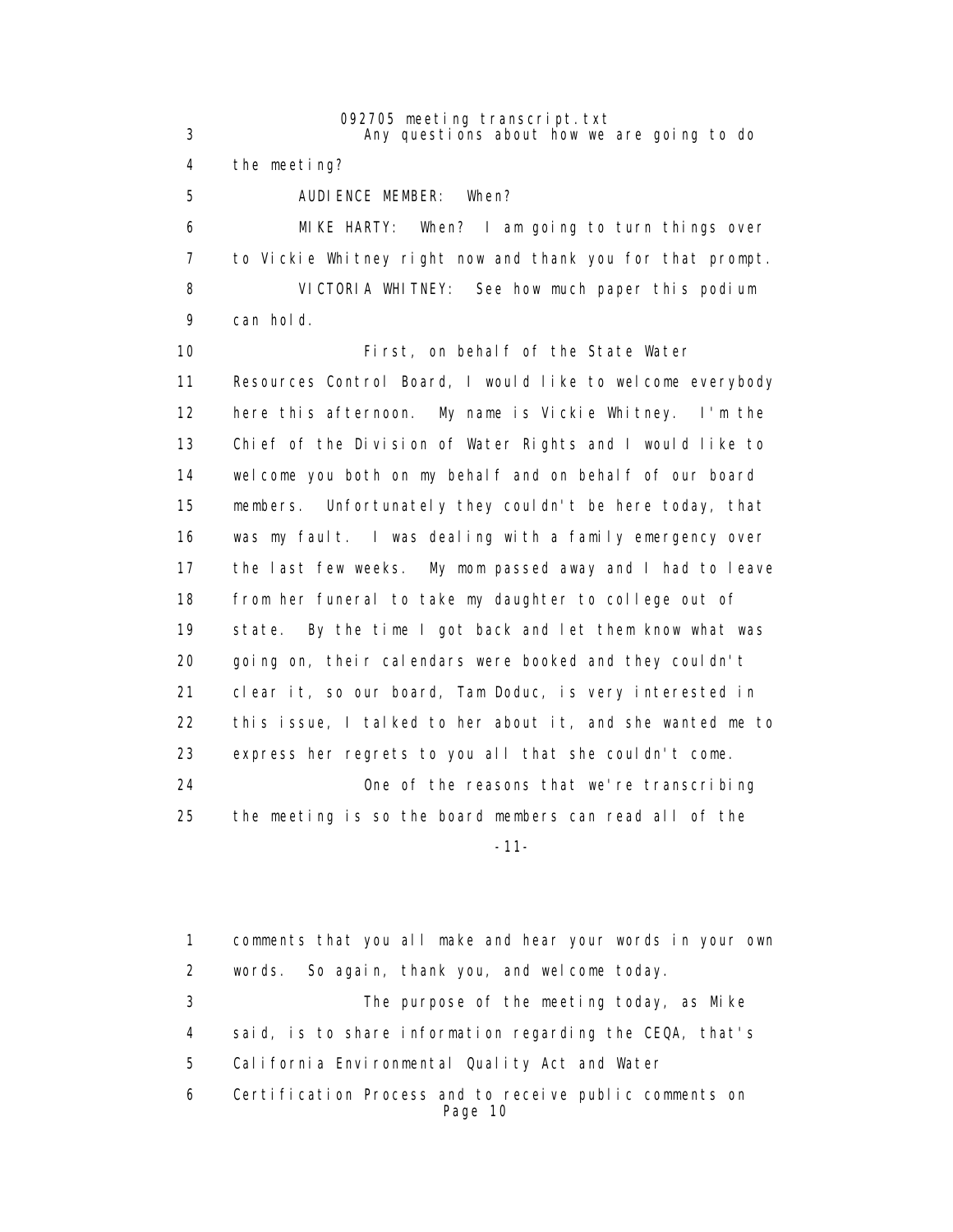7 all aspects of PG&E's project.

 8 As Mike said, Ellen is transcribing the 9 meeting. When you get up to speak, please say your name 10 clearly. She'll have your card, but that way we will make 11 sure there is no mix ups and you are correctly identified. 12 As many of you know, PG&E has filed an 13 application for a new license with FERC. Before FERC, 14 that is Federal Energy Regulatory Commission, can issue 15 that license, the State Water Board has to certify under 16 Section 401 of the Federal Clean Water Act that operation 17 of the project will be consistent with state and federal 18 water quality standards. Any conditions of certification 19 are mandatory and become conditions of any federal permit 20 or license that is issued for the project by the federal 21 government. 22 The issuance of a water quality

 23 certification is a discretionary act. That means the 24 board can decide not to issue it if it so chooses and 25 because it's a discretionary act, it's subject to

-12-

 1 compliance with CEQA. The State Water Board has decided 2 to develop an EIR to meet the requirements of CEQA. There 3 are several different of types documents the State Board 4 can prepare. The EIR is the most stringent in terms of 5 review of the alternatives and mitigation measures that 6 are being proposed.

 7 The purposes of this meeting is, this 8 scoping meeting is to receive information from you all 9 concerning the potential environmental impacts of the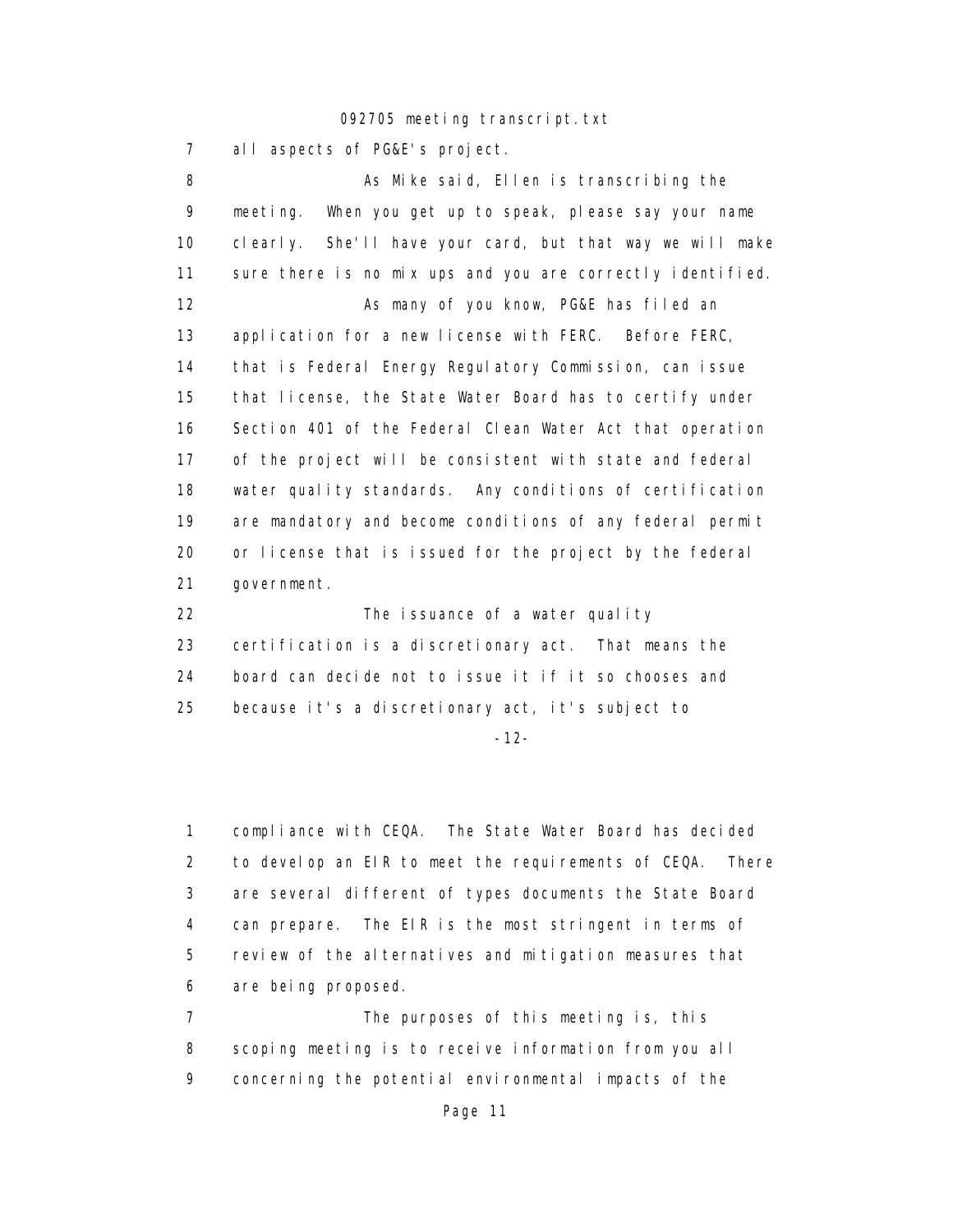10 project itself of the alternative ways of meeting the 11 project goals and of any mitigation measures. We'd like 12 to hear from the elected officials from the tribes and 13 from other resource agencies and the public in developing 14 our EIR because we want to make sure it's as comprehensive 15 as possible.

16 **For purposes of CEQA, the project is defined**  17 as the operation of Upper North Fork Feather River Project 18 as proposed in the application that PG&E filed with, filed 19 for it's license with FERC and also the protection 20 mitigation and enhancement measures which are called 21 PM&E's. They are described in the settlement agreement 22 that PG&E has reached with some of the stake holders. I 23 suspect some of you are familiar with that agreement. 24 Under the Clean Water Act, that's the 25 federal law, the State Water Board has to determine -13-

> 1 whether operation of the project as proposed will comply 2 with the water quality control plan for the Sacramento and 3 San Joaquin River basins. Those water quality control 4 plans are adopted by the Regional Water Quality Control 5 Board. In this case, that's the regional board that's in 6 Sacramento. Then they're approved by the State Water 7 Resources Control Board. They go to the office, the state 8 office of administrative law for approval and then they go 9 to federal EPA who also has to approve them. 10 The basin plan designates the beneficial 11 uses for the North Forth Feather River and for Lake 12 Almanor and also defines a unique set of -- I already said 13 that, unique set of beneficial uses. The basin plan also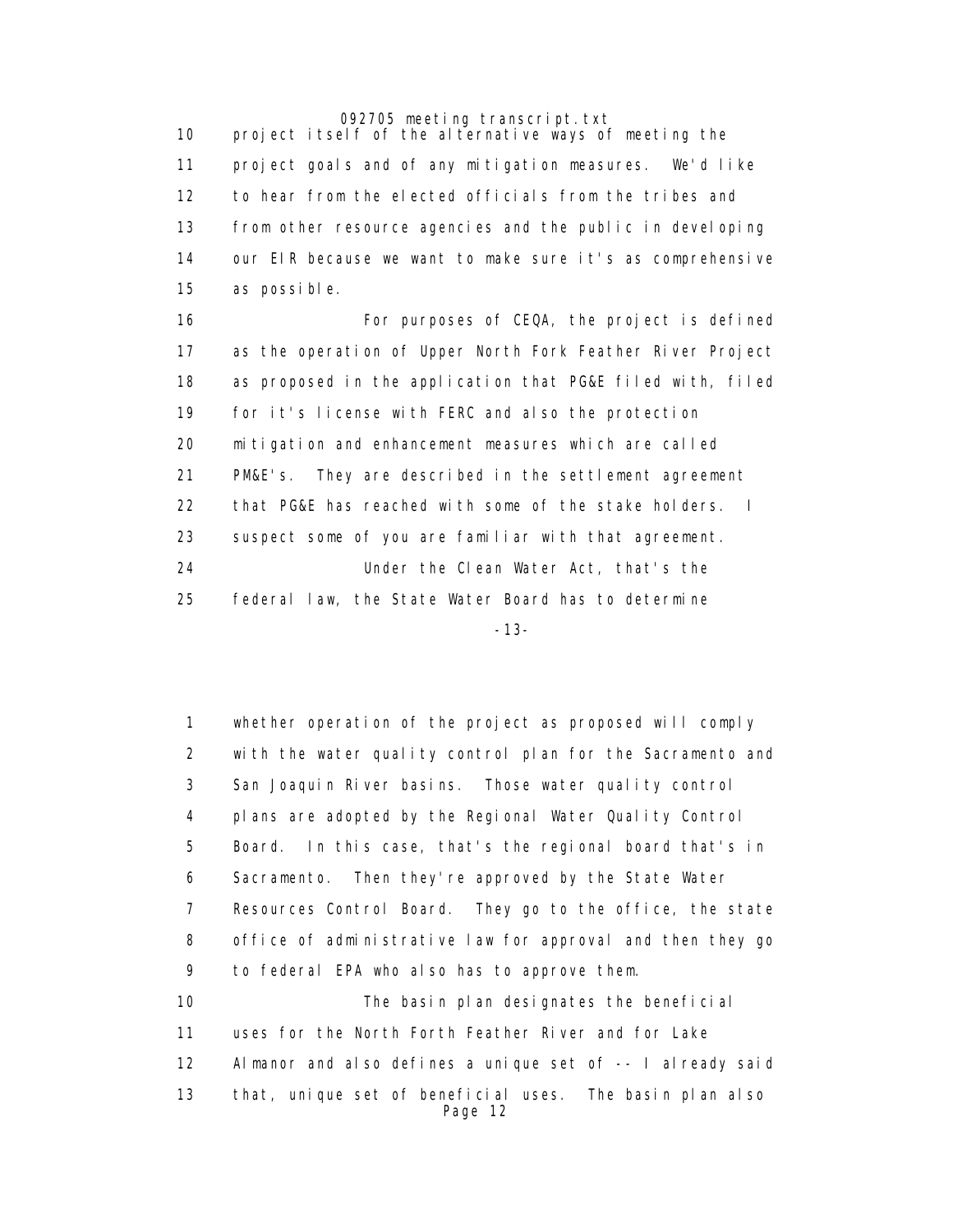14 specifies water quality objectives that are designed to 15 protect the beneficial uses and the poster in the back 16 lists both the beneficial uses and some of the water 17 quality objectives.

 18 The State Board's responsibility is to 19 ensure that the beneficial uses of both the river and the 20 lake will be reasonably protected. It is not our desire, 21 our goal or our interest to sacrifice the beneficial uses 22 of one of those water bodies for the benefit of the other. 23 The basin plan directs us with the 24 controllable factors policy which basically states that 25 controllable water quality factors are not allowed to -14-

 1 cause further degradation of water quality in instances 2 where other factors have already resulted in water quality 3 objectives being exceeded.

 4 Controllable factors are defined as those 5 actions, conditions or circumstances that may influence 6 water quality and may be reasonably controlled.

 7 For instance, weather, which none of us can 8 control although we would like to, is not designated as a 9 controllable factor, but releases from the dam are 10 designated as controllable factors.

11 The most significant issues in this case 12 concern the measures that are necessary to protect three 13 of the beneficial uses that are designated for Lake 14 Almanor and for the North Fork Feather River. Those three 15 are habitat for coldwater fisheries, recreation and power 16 generation. These three uses are going to be very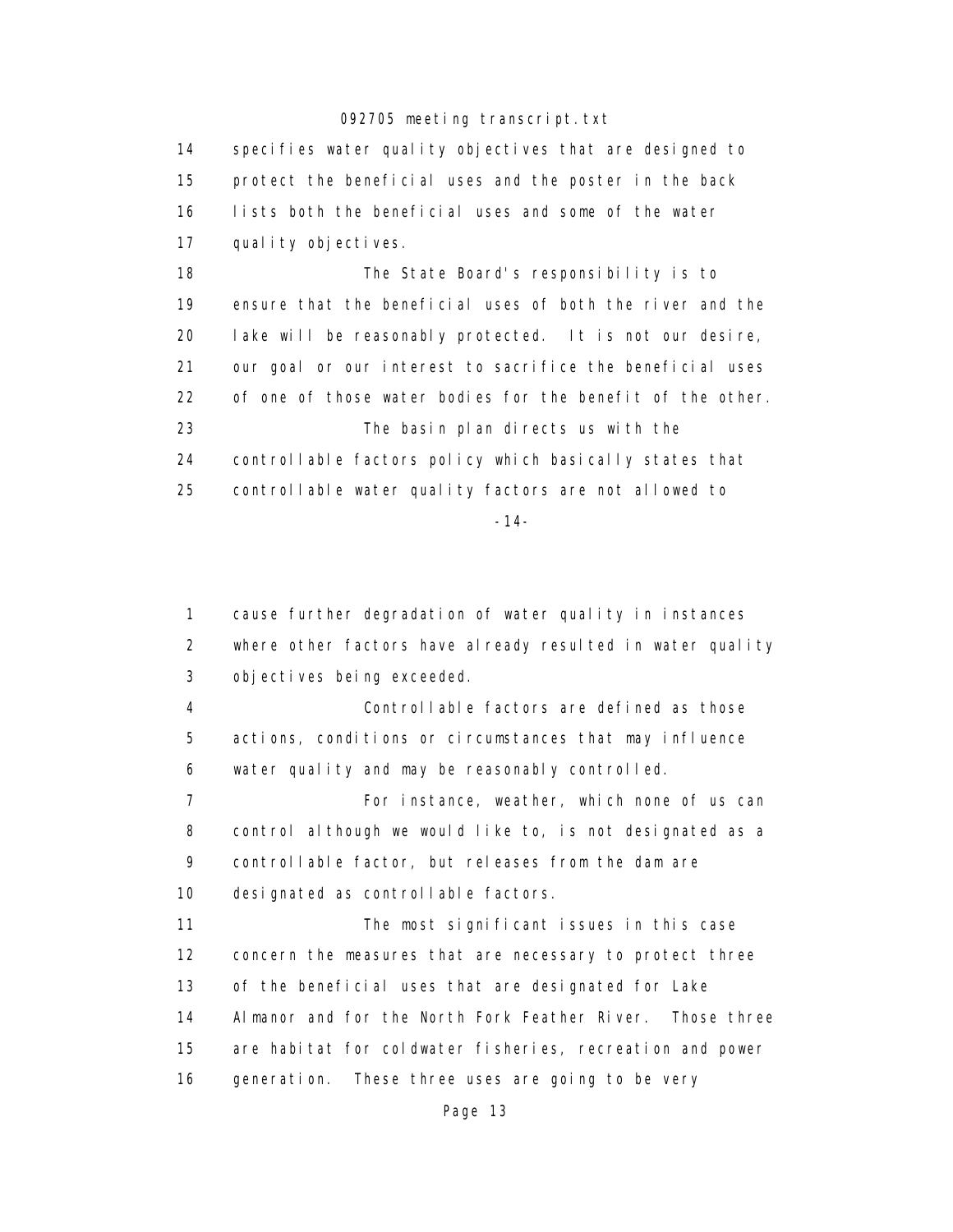17 important in formulating the alternatives that we are 18 going to evaluate in the EIR and they are the focus of 19 some of the exhibits that are in the back room, so I would 20 encourage you all to look at the exhibits before you leave 21 if you haven't already taken a look at them.

 22 The State Board has received information 23 that's been collected over the past 20 to 30 years along 24 with data and surveys that were conducted during the FERC 25 relicensing process and after going through those, we've -15-

> 1 identified several resource values that are impacted as a 2 result of the ongoing operation of PG&E's project 3 facilities.

 4 Many of the environmental resource issues 5 that are associated with the North Fork Feather River 6 Project have already been analyzed in an environmental 7 impact statement or EIS that's been prepared by FERC. 8 Federal agencies prepare EIS's, state agencies prepare 9 EIR's. They're essentially the same type of document. 10 They are disclosure documents, although there are these 11 legal distinctions between the two. The PM&E's and the 12 settlement agreement may resolve some of the issues that 13 were identified.

14 **In developing the EIR, the State Water Board**  15 will consider the EIS and the settlement agreement and 16 their ability to address potentially significant impacts 17 of the hydropower project. However, there are still some 18 unresolved issues that we need to fully address in our 19 CEQA document.

 20 Water temperature is one of those issues and Page 14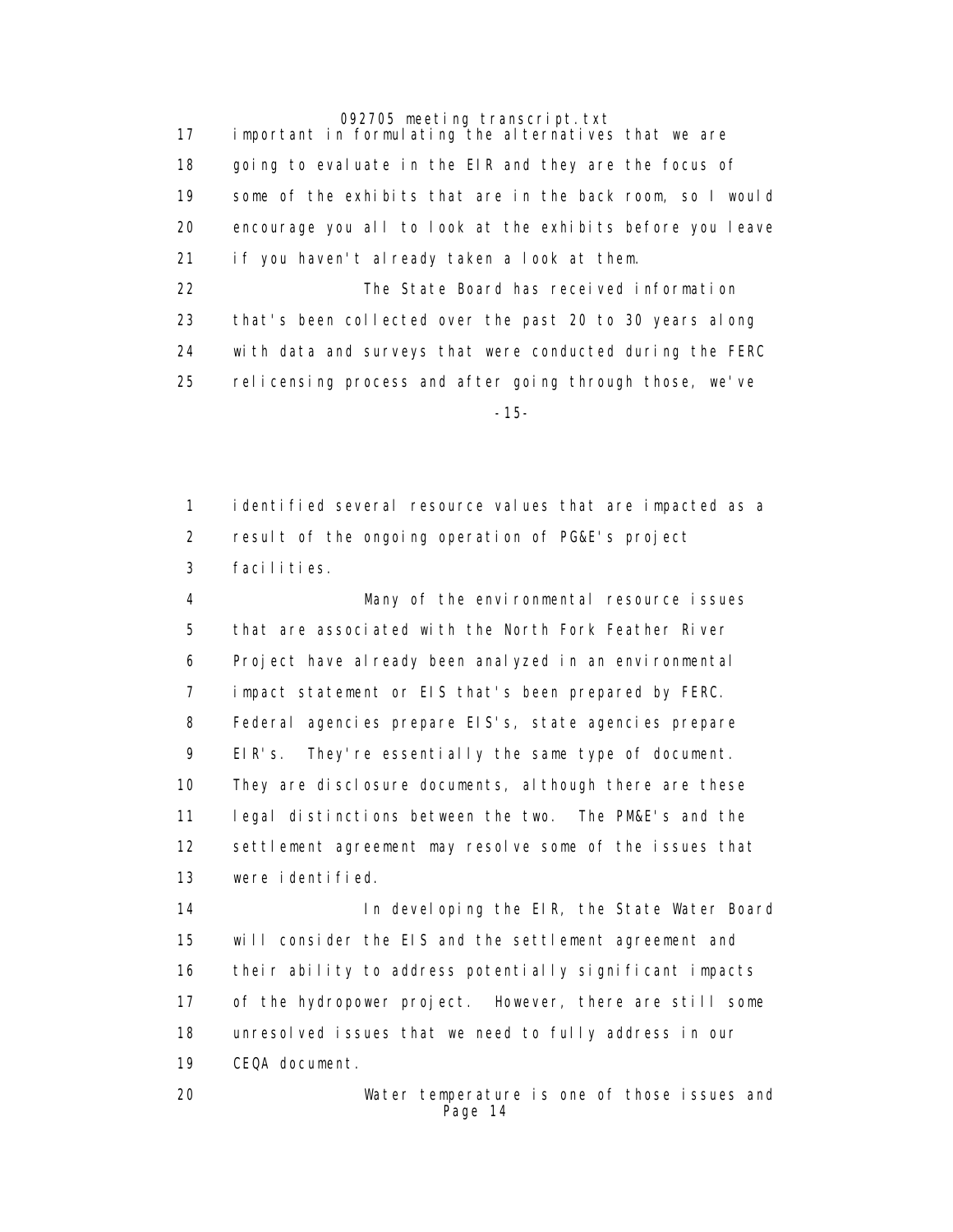21 it's probably the most complex of the outstanding issues 22 that are associated with this project. That's both water 23 temperature in the river and water temperature in the 24 lake.

 25 PG&E and the Department of Fish & Game has -16-

> 1 long recognized the water temperature to be a significant 2 problem particularly in the river in the early 1980s as 3 Fish & Game and PG&E began monitoring water temperatures 4 and their effects on the fishery populations of the river. 5 In that decade, Fish & Game and PG&E agreed that 6 temperature reductions in the river were necessary to 7 restore a healthy coldwater, cold fresh water fishery. 8 PG&E then determined that releasing cold water from Lake 9 Almanor was likely the most feasible approach to 10 temperature reduction in the river downstream of the dam 11 from the monitoring and feasibility studies that were done 12 on cold water in the 1980s. 13 The concept of the Prattville intake 14 notification or thermal curtain, I'm sure you are familiar

> 15 with that given there are signs on almost everybody's 16 lawn, was developed. The thermal curtain has the 17 potential to restore and protect the cold fresh water 18 beneficial use designated for all reaches of the north 19 fork of the river, but we are very aware of the local 20 opposition. As I said, we actually drove around town 21 today and I went for a walk around the block earlier today 22 and we've seen all your signs and seen them before and we 23 have read articles in our local paper as well as articles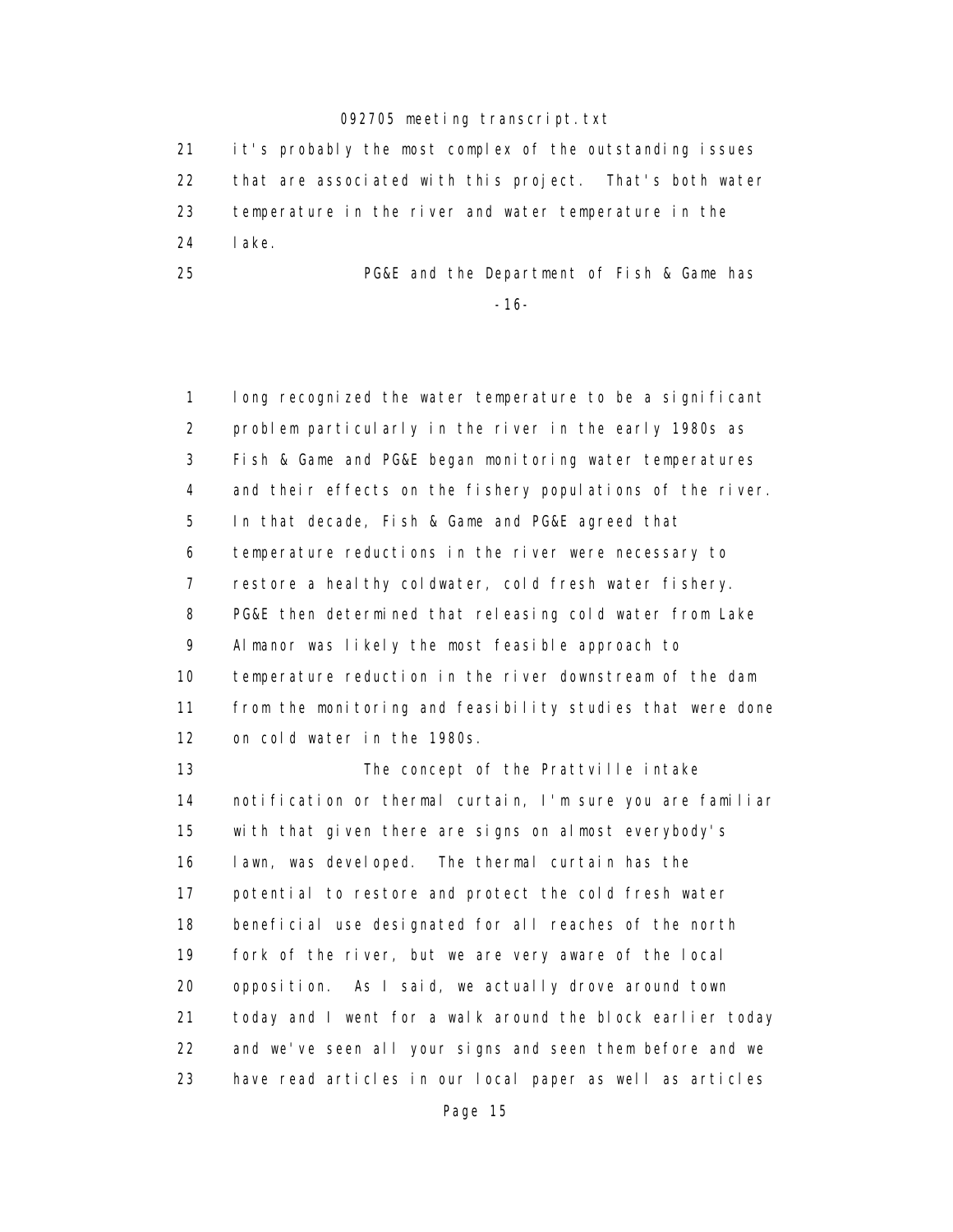24 that have appeared in your paper. We are mindful of your 25 concerns and we are committed to carefully evaluating any -17-

> 1 impacts that the temperature control measures or any other 2 mitigation may have on the lake so that all three of those 3 beneficial uses, coldwater fishery, recreation and power, 4 are equally protected for both the lake and the river.

 5 CEQA requires that the EIR that we prepare 6 include a reasonable range of alternatives and Dana, who 7 is our attorney, said a reasonable range is three, right, 8 plus the no project alternative.

 9 To meet this requirement, the EIR is going 10 to analyze multiple alternatives. In developing those 11 alternatives, the State Board will include measures to 12 minimize impacts to all significant resource areas that 13 have been identified as being potentially significant. 14 Each alternative will actually be a package of mitigation 15 measures and will include a measure for minimizing impacts 16 for water temperature in the river.

 17 The State Board's planning to follow a 18 systematic approach in determining the viability of any of 19 the proposed measures that we are considering as part of 20 an alternative package that addresses water temperature 21 and coldwater fisheries. Initially, we're going to cast a 22 wide net. That is, we're going to look at as many 23 alternatives as we all can come up with for potentially 24 improving temperature in the river. Some of those 25 individual measures may only affect a specific reach of

-18-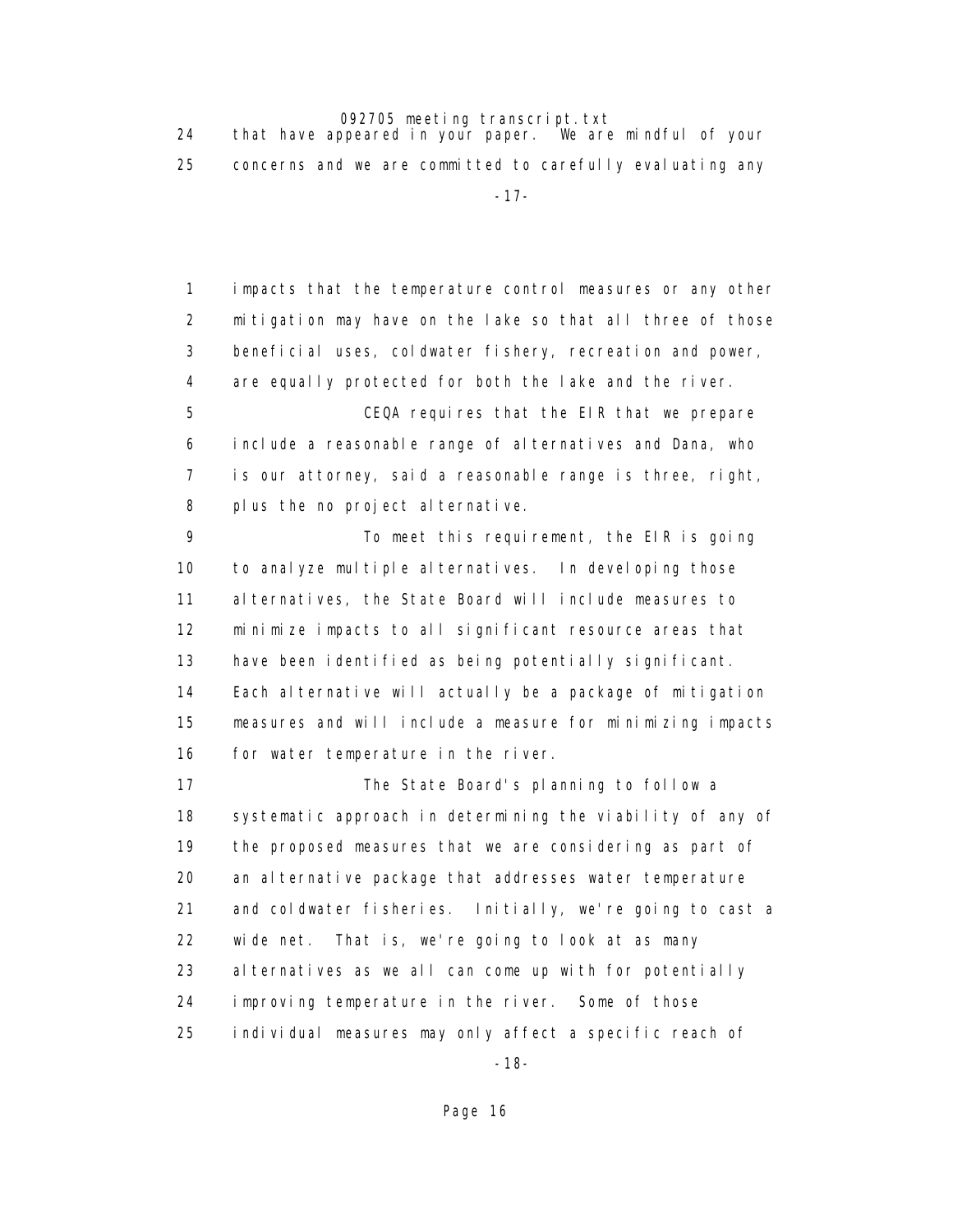| 1                 | the river or a specific lake and others may affect more    |
|-------------------|------------------------------------------------------------|
| $\overline{2}$    | than one reach of the river or more than one lake.<br>The  |
| 3                 | project involves several lakes, as I'm sure you know.      |
| 4                 | The State Water Board is going to use a                    |
| 5                 | preliminary screening process that considers effectiveness |
| 6                 | in meeting temperature objectives, cost, contractibility,  |
| 7                 | incidental environmental impacts and other technical       |
| 8                 | factors.<br>Through this screening process, we plan to     |
| 9                 | winnow down the possible alternatives to arrive at a       |
| 10                | smaller set of technically feasible alternatives.<br>A     |
| 11                | reasonable range of these technically feasible             |
| $12 \overline{ }$ | al ternatives will be evaluated in the EIR.                |
| 13                | The State Water Board and our technical                    |
| 14                | experts from North State Resources are currently           |
| 15                | evaluating all the data that was collected for the         |
| 16                | relicensing of the project by FERC. Included in this       |
| 17                | effort are an appraisal of all predicted modeling that was |
| 18                | done on the water temperature issue. There's some          |
| 19                | modeling graphs that are on one of the posters in the back |
| 20                | room, you might want to take a look at that.               |
| 21                | A preliminary assessment of the thermal                    |
| 22                | curtain has not been completed, but we do intend to look   |
| 23                | at whether or not the thermal curtain is feasible before   |
| 24                | we go any farther and do a more specific and more detailed |
| 25                | anal ysis.                                                 |

-19-

1 As I stated earlier, one of the purposes of 2 the CEQA scoping process is to obtain input from other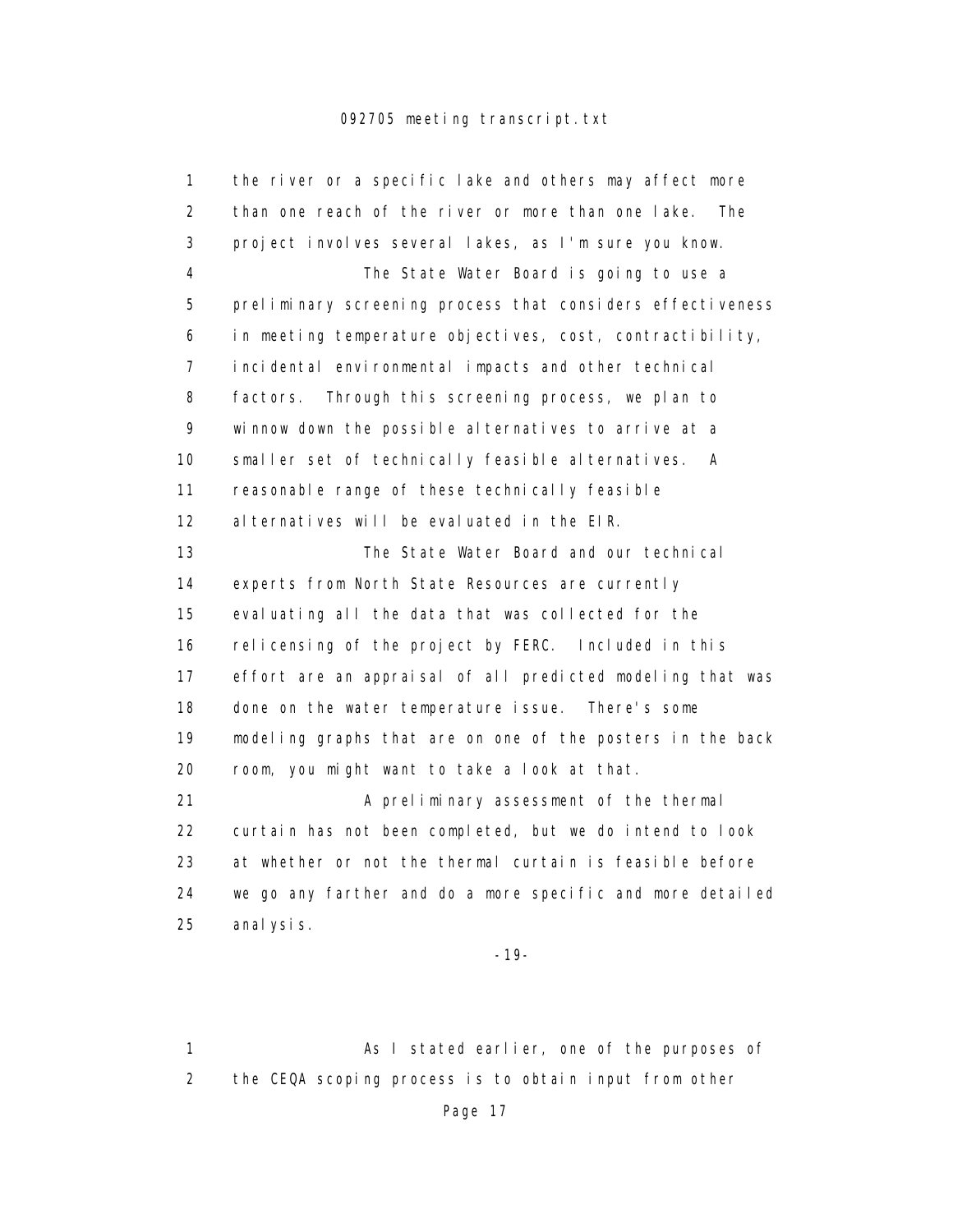3 state and federal resource agencies, the tribes and the 4 public to assist in the development of those alternatives. 5 One thing to keep in mind is that CEQA 6 itself does not require that the board take any action. A 7 CEQA document is a disclosure document so the purpose of 8 developing the document is to make sure that our board is 9 fully informed when they do make their decision regarding 10 what conditions they're going to impose and the water 11 quality certification for this project. 12 The State Board is going to consider all the 13 comments and all the mitigation measures that are proposed 14 for satisfying a complete alternative package and the 15 inflow of your ideas and of constructive suggestions for 16 consideration in the alternative selection is very 17 important to us and I want to emphasize that. So we do 18 appreciate you all being here and we are looking forward 19 to hearing your comments.

 20 In closing, I want to reiterate, it's 21 important to our board chairman, to our board and to me 22 personally that our process be open, transparent and a 23 fair process, and that the process be developed so that we 24 can thoroughly evaluate the issues and concerns raised in 25 this scoping session to develop a well reasoned and a -20-

> 1 scientifically supported EIR and also the water quality 2 certification decision. 3 We do keep in mind both the policy input 4 that you provide as well as the scientific input. We do 5 have certain legal standards that we have to maintain. We 6 always anticipate that we are going to be sued when we Page 18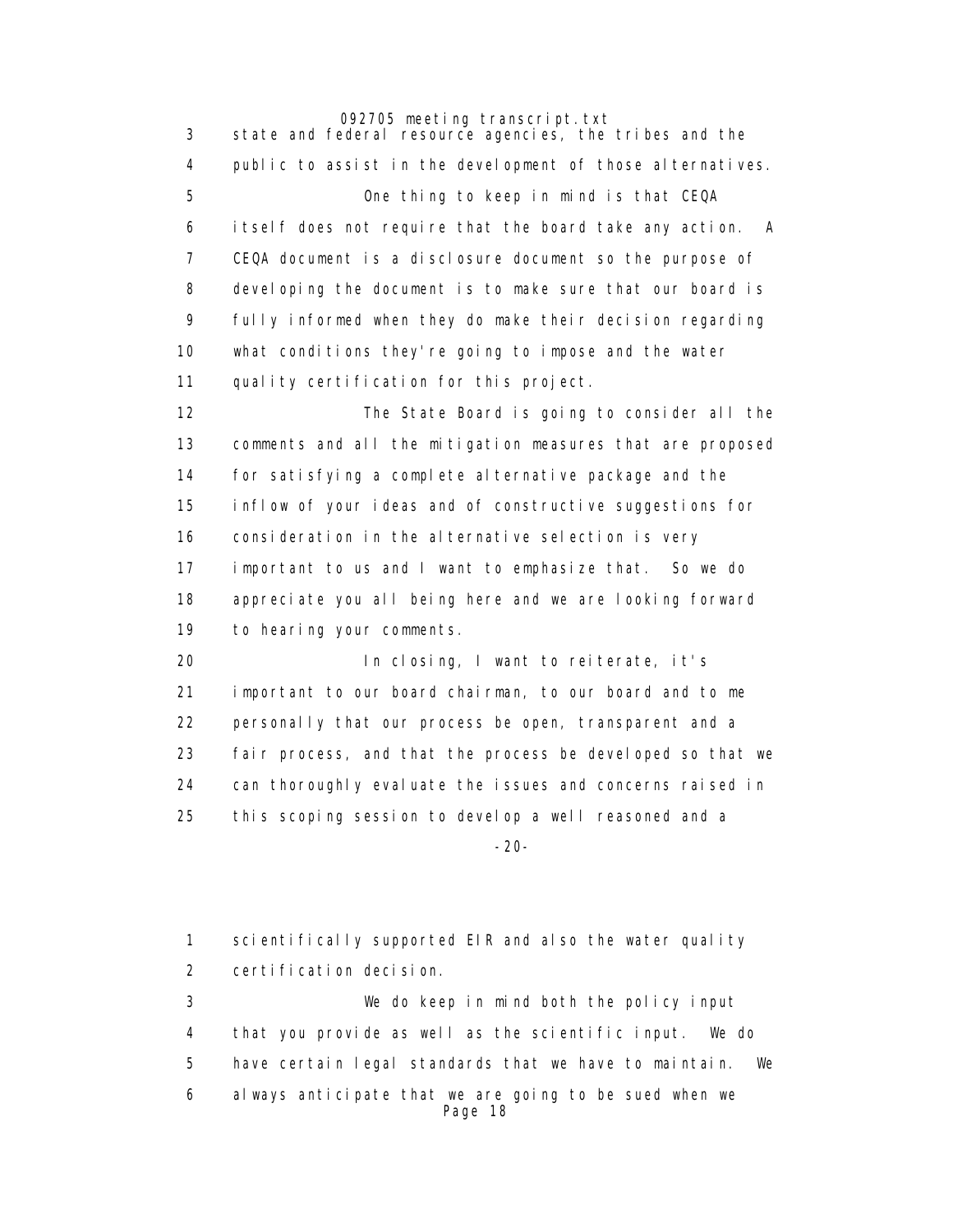7 make a decision of this magnitude because we almost always 8 are, even though we seek to avoid that, so we want to make 9 sure our document is legally defensive as well as 10 scientifically defensive and further, it's good public 11 policy. 12 As Mike said, through the scoping process,

 13 you can provide your verbal comments to the court reporter 14 today or you can provide written comments. We will read 15 all of the comments that you submit to us. The open 16 comment period ends on October 17th, 2005, so please 17 endeavor to get your comments in by that time.

 18 In addition to commenting during the scoping 19 process, there is another opportunity for the public to 20 participate on the draft EIR. As we move forward, the 21 State Water Board is going to evaluate whether additional 22 opportunities for public input should be made available. 23 The opportunity that is required by law 24 comes at the time we issue or the draft environmental 25 impact report. That environmental impact report will be -21-

 1 made publicly available. Many of you, I think all of you, 2 signed up on a sheet of paper in the back room indicating 3 whether you want a copy of that document. Those are 4 interesting, specifically for people who are technical 5 geeks or science geeks. They make really good sleeping 6 material if you don't put yourself in that category, but 7 they do provide a lot of public information and I would 8 encourage everybody to read at the very least the 9 executive summary and then go into the document and delve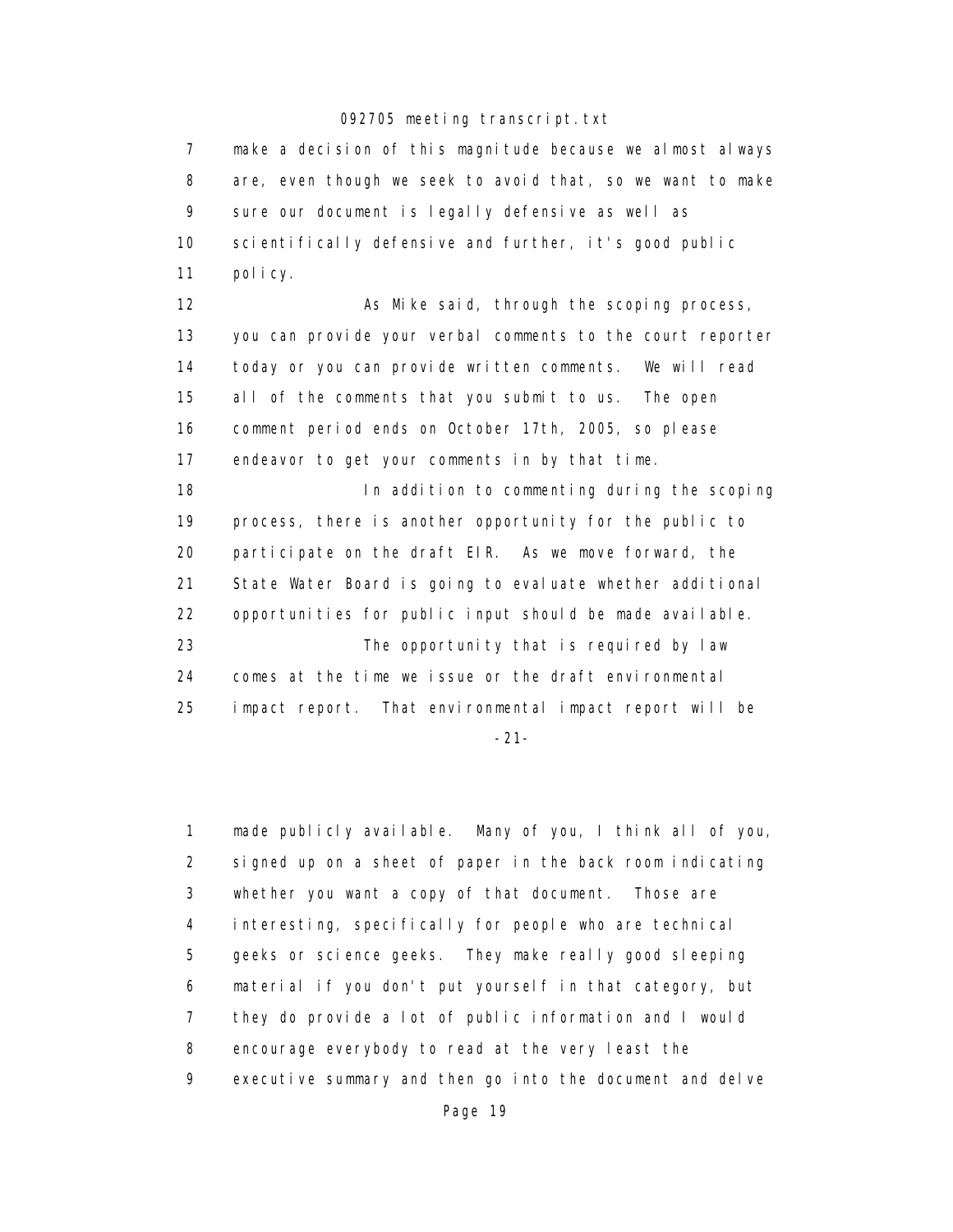092705 meeting transcript.txt 10 deeper into the technical issues you are specifically 11 interested in. 12 We appreciate the outstanding contributions 13 that you've made so far in this effort and we look forward 14 to your continued participation, the participation of 15 local landowners, government agencies and our legislative 16 representatives, tribal representatives, non-governmental 17 organizations and all users of water resources in your 18 watershed. 19 And I'd like to close by stressing that we 20 are here to learn from each other. I've had an 21 opportunity to speak and I'm looking forward to hearing 22 you all speak. We will be available to answer your 23 questions at the information stations in the other room 24 following the public speaking portion of the meeting. 25 And lastly, I'd like to thank you all again -22-

> 1 for your continued participation in this effort and I hope 2 it is a collaborative one. Thank you very much. 3 MIKE HARTY: All right, I have a list here of 4 government representatives and if someone has come since I 5 got the list, please feel free to let me know, but what I 6 would like to do is start with Lorena Gorbet from the 7 Maidu Cultural and Development Group. We have all forms 8 of governments and Lorena is from a tribal government. 9 LORENA GORBET: I'm Lorena Gorbet, coordinator for 10 the Maidu Cultural and Development Group. The Maidu 11 Cultural and Development Group is intervenor in the 2105 12 relicensing process and has been involved since the 13 initial meeting.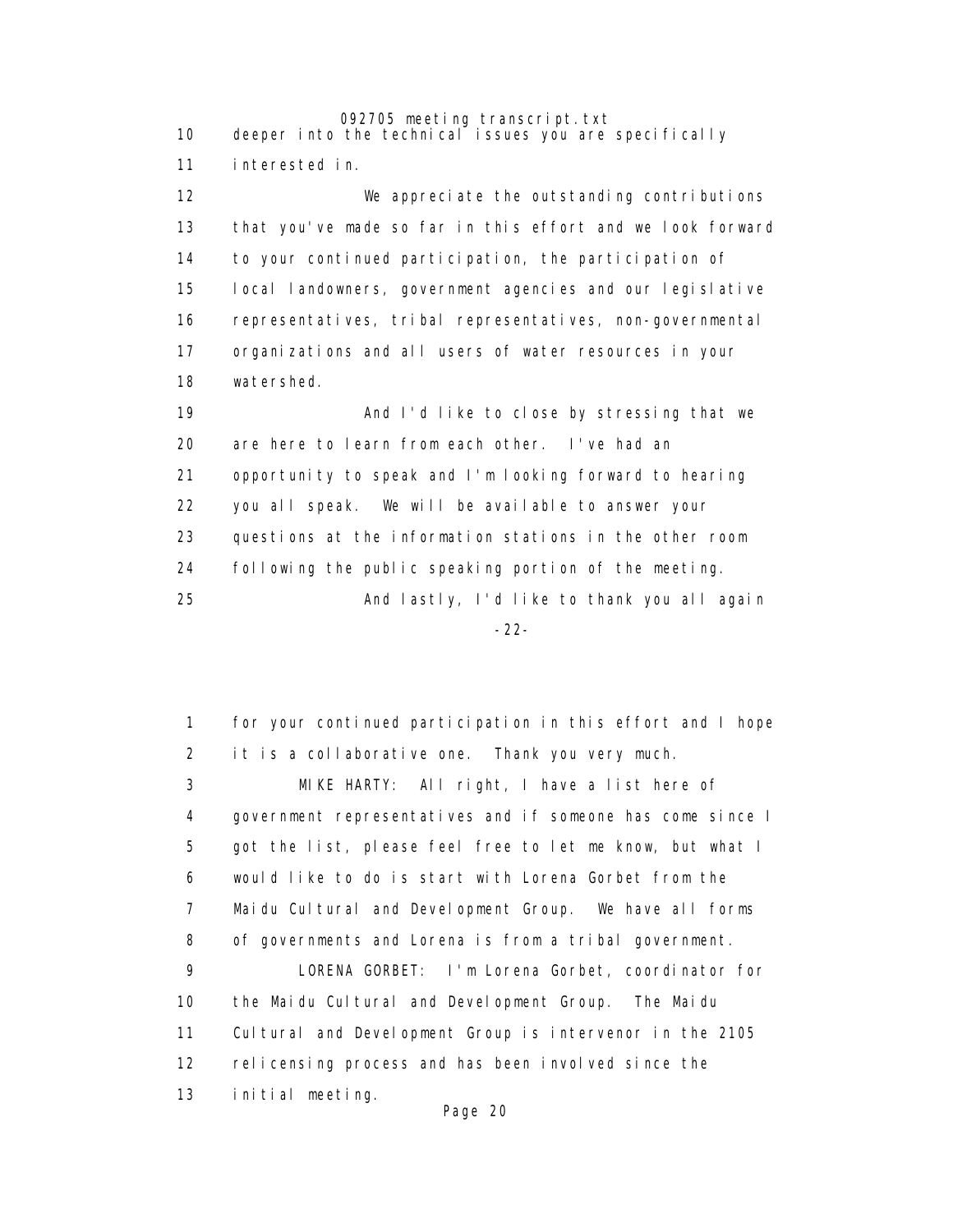14 The MCDG also commented on the Rock 15 Creek-Cresta project in the 1990s. MCDG is instrumental 16 in keeping the Native American community informed about 17 water projects and issues within our traditional territory 18 and have taken their concerns and comments back to those 19 agencies and companies involved. 20 The hydro projects in Big Meadows, Mountain 21 Meadows, Butt Valley and Humbug Valley has taken 109 22 Indian land allotments totaling 16,000 acres resulting in 23 a huge cultural disruption to those Maidu that were 24 displaced. An MCDG priority is site protection. 25 The Maidu oppose the installation of thermal

-23-

 1 curtains in Lake Almanor and Butt Valley Reservoir because 2 the Maidu burials are under the water of these two lakes. 3 There is a Maidu cemetery under the water out from 4 Prattville. PG&E has stated that they dredged through 5 this whole area in the 1930s possibly scattering our 6 ancestor's bones widely over the lake bottom. We 7 therefore feel that the whole area needs to be declared as 8 a burial site. There are also burials in Butt Valley 9 Reservoir.

 10 If the thermal curtain's alternative were 11 selected as the required alternative to cool the north 12 fork of the Feather River reaches, the Maidu community 13 would expect to be consulted on every step of planning and 14 construction according to state and federal laws, mainly 15 the Native American Graves Protection and Repatriation 16 Act. We would expect Native American monitors to be on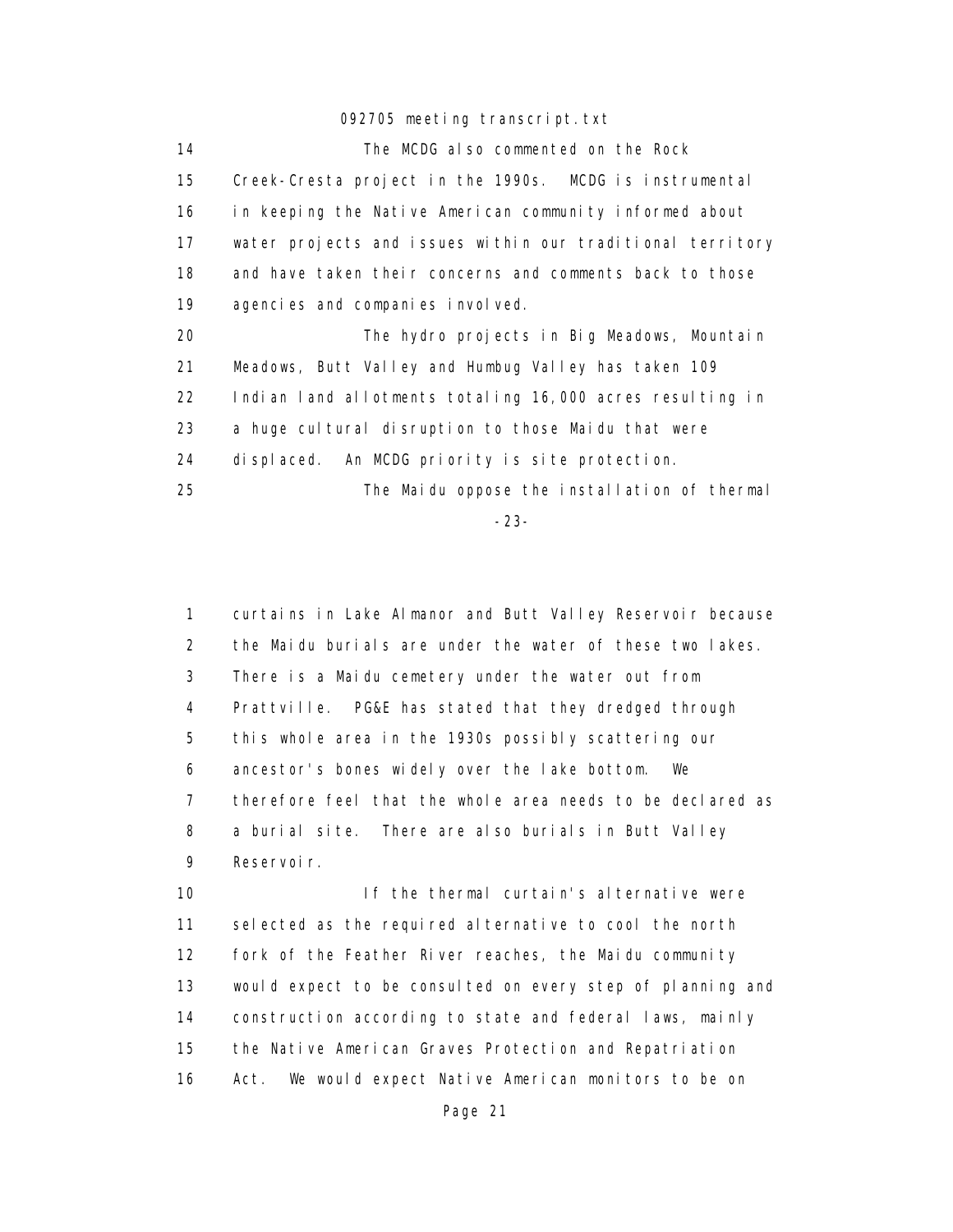17 the job sites to see that any dirt dredged from the lake 18 bottoms would be searched for human remains and artifacts. 19 We would expect repatriation of any recovered human 20 remains on site along the shoreline and a repository or 21 cultural center built by the licensee to house any 22 artifacts removed. 23 The Maidu Summit Group is a collection of 10 24 Mountain Maidu organizations and tribes, both federally 25 recognized and unrecognized. In August 2004, the Maidu -24-

> 1 Summit Group posted a resolution opposing the thermal 2 curtain alternative and supporting upstream restoration as 3 an alternative. 4 We believe that off site mitigation to 5 improve the streams in the North Fork Feather River 6 watershed reflect and improve fish and wildlife habitats 7 and bring many more benefits to the North Fork Feather

8 River and PG&E.

 9 Off site mitigation also provides improved 10 access for our Native American community to many miles of 11 watershed creeks for the riparian resources we lost with 12 the flooding of Big Meadows, Mountain Meadows and Butt 13 Valley.

 14 Our written comments will be submitted 15 before the October 17th deadline and will include these 16 comments in detail, a copy of the Mountain Maidu Summit 17 Resolution, copies of our information on the Indian 18 allotments and copies of all of our prior comments 19 concerning the 2105 Project relicensing. Thank you. 20 MIKE HARTY: And I believe that Mike DeSpain is Page 22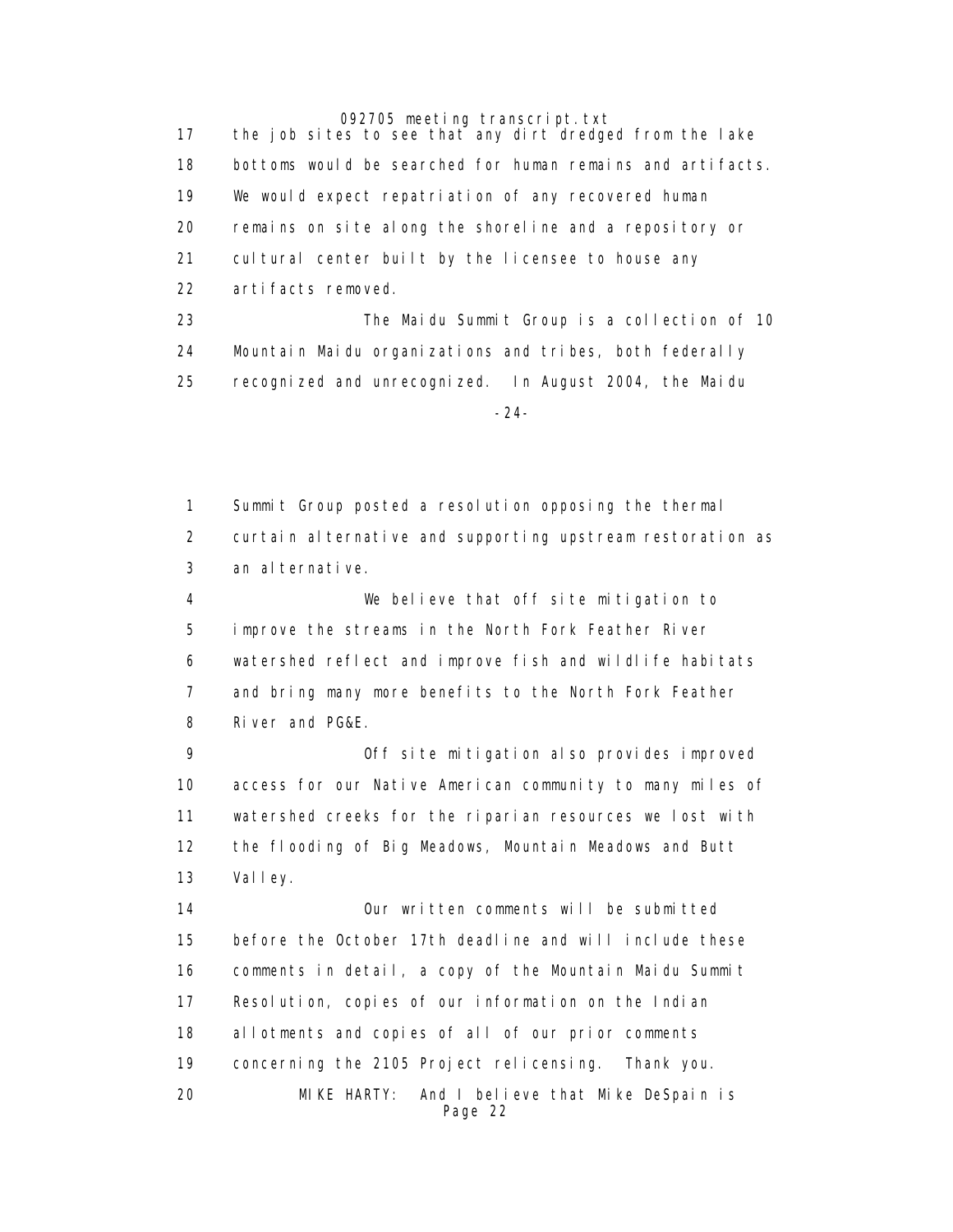| -21 | here from the Greenville Rancheria; is that right? Is   |
|-----|---------------------------------------------------------|
| 22  | Mike here?                                              |
| 23  | MICHAEL DeSPAIN: I apologize if I'm a little            |
| 24  | sketchy when I start this. A lot of this was finished   |
| -25 | this morning as I was coming back from Red Bluff on the |
|     | $-25-$                                                  |

1 phone, so I was trying to get this done.

 2 My name is Mike DeSpain. I'm the Greenville 3 Rancheria Tribal Environmental Director. The Greenville 4 Rancheria would once again like to voice its opposition to 5 the proposed thermal curtains on Lake Almanor.

 6 A copy of this will have our tribal chair 7 signatures on it, on the outside of my comments. Please 8 bear in mind that the Greenville Rancheria is a federally 9 recognized tribe and under Section 106, the National 10 Historic Preservation Act. Consultation is required prior 11 to issuance of a federal license. The scope and mandatory 12 consultation should be appropriate of the requirements of 13 other statutes such as CEQA, NEPA, NACRO, the American 14 Indian Religious Freedom Act, Archeological Resources 15 Protection Act, all of which are important matters which 16 concern the tribe and are an issue at this project. 17 **I'd like to begin with the cultural issues**  18 that are present and proposed by the thermal curtains. 19 This is a primary concern that Greenville Rancheria and 20 the Native Americans have because of an identified Native 21 American cemetery originally located in the Prattville 22 area.

23 As Lorena specified, PG&E did do some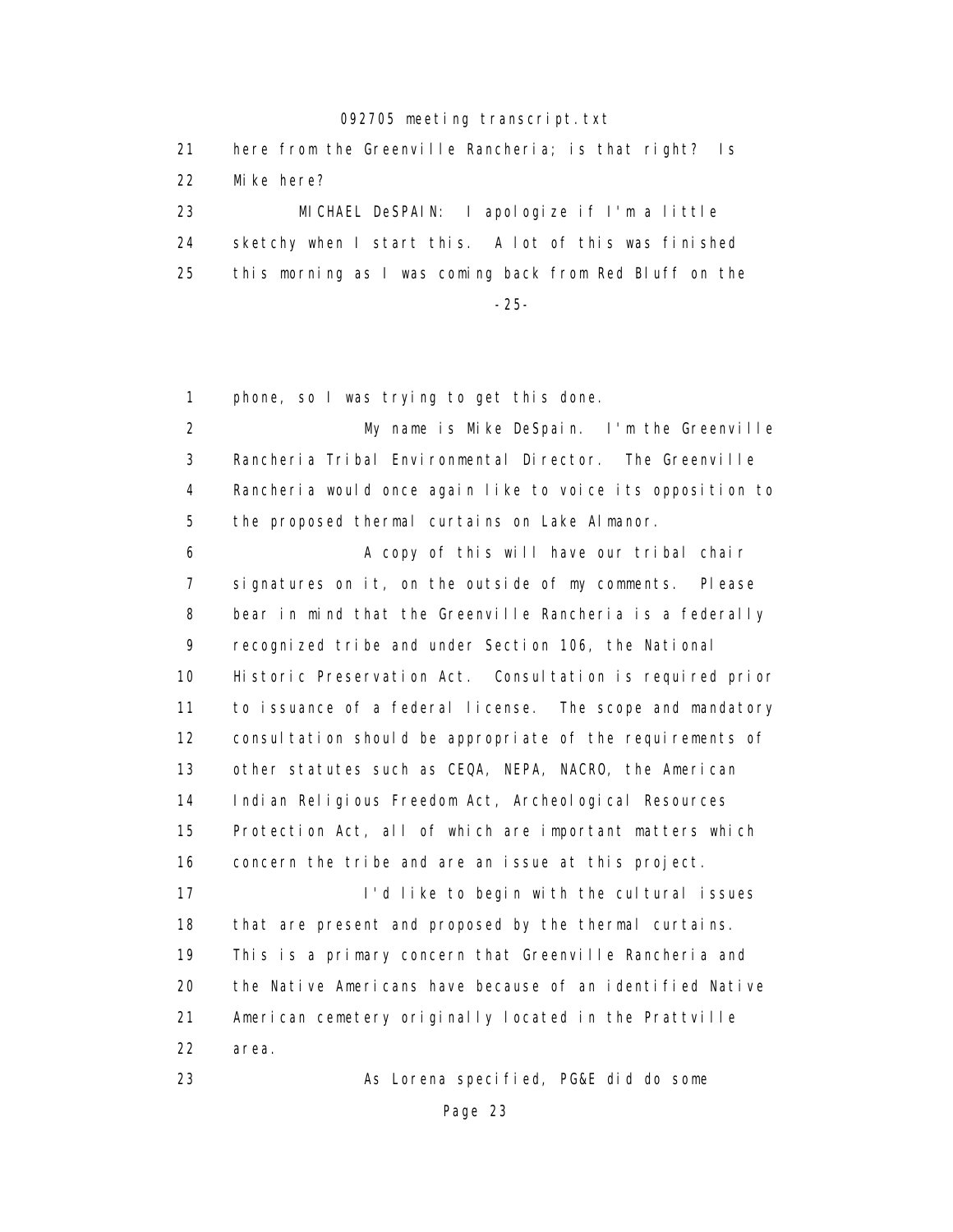24 dredging in the 1930s and literally scattered bones and

25 remains across the bottom of the entire area. No one has

-26-

 1 any current records of the remains or how the dredging was 2 completed.

 3 The site clearly meets the criteria for the 4 National Registry of Historic Places and processes for 5 registration would be initiated shortly according to the 6 National Historic Preservation Act.

 7 Even if an Indian tribe has not been 8 designated -- even if an Indian tribe has not been 9 designated by the National park to have a tribal historic 10 preservation officer who can act for the state historic 11 preservation officer on its lands, it still must be 12 counseled about undertakings on our affected lands on the 13 same basis and in addition to the SHPO. Given that 14 legislation, why has the jurisdiction for culturally 15 sensitive sites been given exclusively to the SHPO? For 16 anyone who don't know what SHPO stands for, it's State 17 Historic Preservation Officer. That is only a state 18 agency. An indian tribe like Greenville and Susanville 19 are federal agencies with sovereign nations status. 20 To continue, Greenville Rancheria has not 21 signed the MOU for this reason. State agency, on whose

 23 federally recognized Indian tribe? This is an integral 24 right of sovereign nations recognized by the federal 25 government.

22 authority do state agencies have signatory rights over

-27-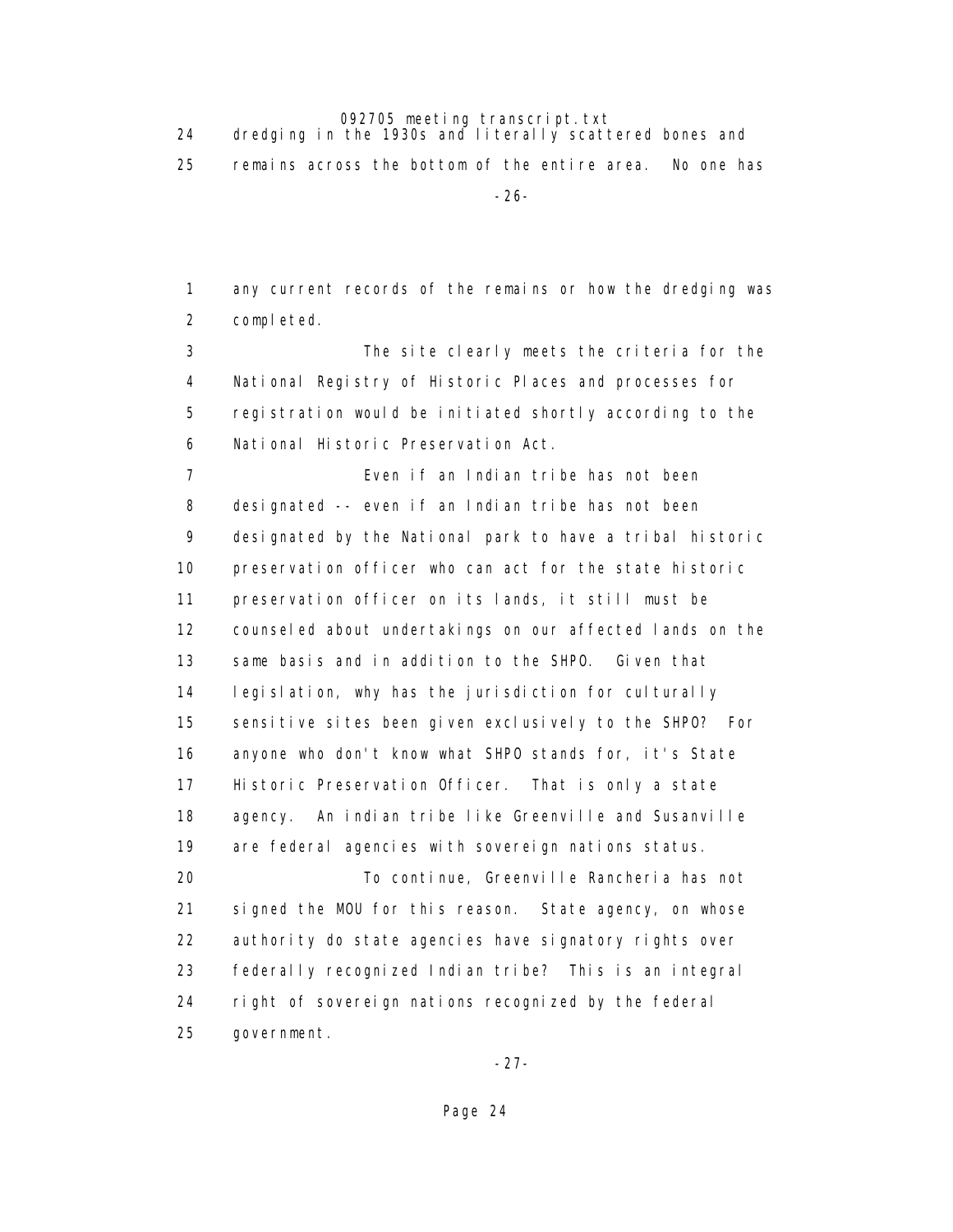1 **According to the application legislation**, 2 the tribes ought to have been consulted as de facto THPO's 3 on this project. The result of neglect is that Native 4 American ancestral bones scattered at the bottom of Lake 5 Almanor are going to be dredged over without any regard to 6 requirements of Section 106. 7 If this California State Water Resource 8 Control Board properly appoints lead agencies, which steps 9 are going to be taken for provisions under Section 106 to 10 be followed? 11 To make matters worse -- to make matters 12 worse, our enquiries to the SHPO's office in Sacramento 13 indicated that even their office is not aware of the 14 potential destruction of a Native American cemetery at the 15 bottom of Lake Almanor due to the thermal curtains. 16 Prior consultation with the SHPO has been 17 defective. For example, the date of cultural studies are 18 incorrect and the studies clearly did not address the 19 issues or take consultation with tribes into account. 20 There is another violation of Section 106, 21 federal agencies or in this case the designee, the State 22 Water Resource Control Board are obligated to provide the 23 advisory counsel on historic preservation in Washington, 24 D.C. a reasonable opportunity to comment on undertakings 25 which will affect historic properties which is definitely -28-

1 in the case of this project.

2 Individuals for contacts, Monica Fordham,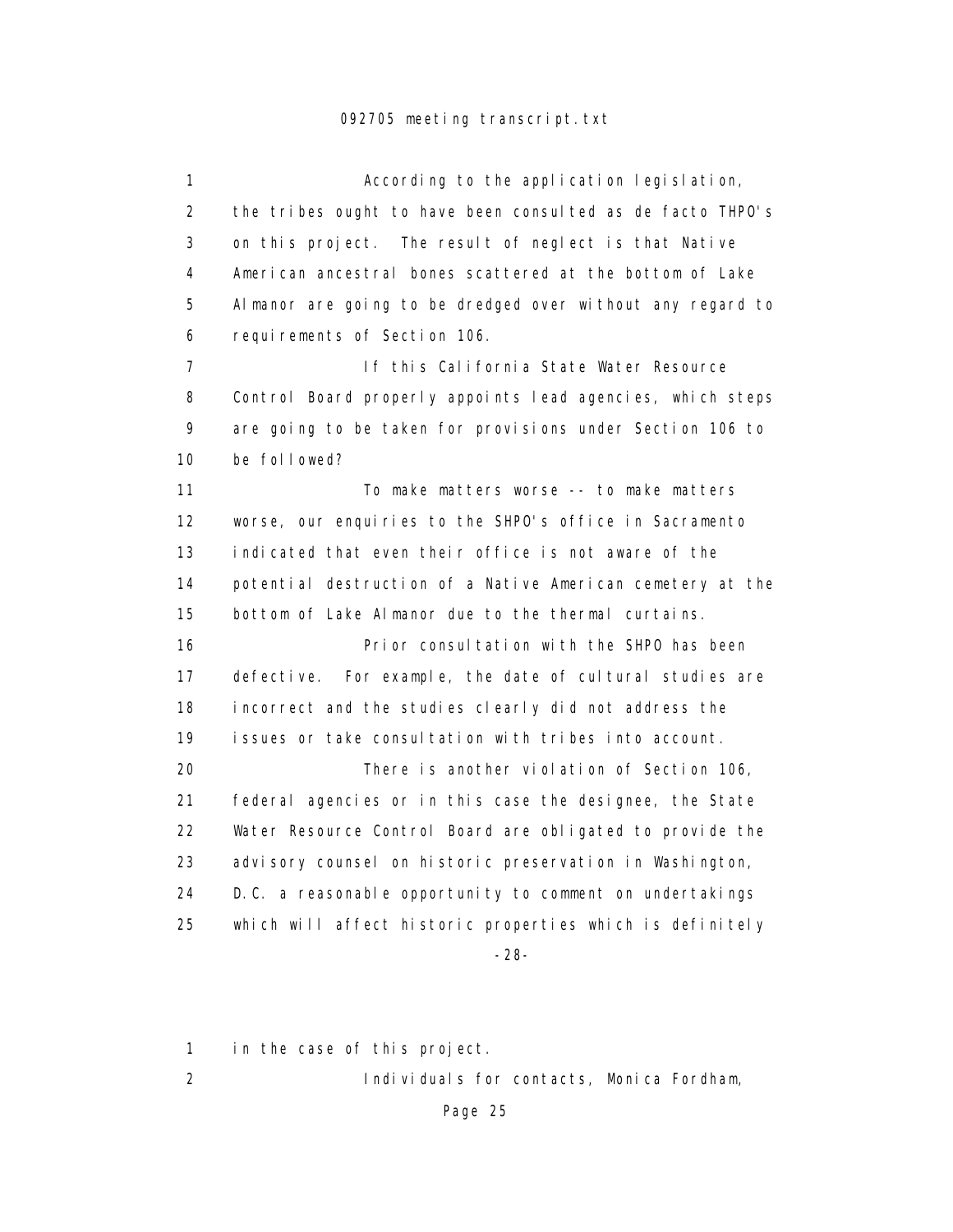3 Native American project specialist. Advisory counsel on 4 historic preservation, Washington, D.C., would like to 5 request a report be submitted directly to the executive 6 director as soon as possible. Heather Campbell, FERC 7 division hydroelectric administration compliance, 8 Washington, D.C., United States EPA has been notified of 9 this process. They're my actual bosses since the 10 beginning when Mr. Dennison approached me in reference to 11 this. This has been going on about six months, so U.S. 12 EPA is very notifiable of the entire situation. 13 We have spoken this morning with, as I 14 mentioned, Monique Fordham, Native American program 15 specialist for the advisory counsel for historic 16 preservation in Washington. The ACHP has no information 17 about this project so we initiated a process whereby your 18 agency will be contacted by the office of the executive 19 director of the ACHP and our contact with our counsel be 20 ongoing until this issue is resolved. 21 Secondly, there are environmental issues 22 raised by the proposed thermal curtains which I would like 23 to comment on to the tribal environmental director. Under

24 Title 40, Code of Federal Regulations Protection of the

25 Environment, Section 131.12, specifies a mandatory

-29-

 1 anti-degradation policy for the states which briefly calls 2 for the maintenance and protection of existing instream 3 water use and be the level of water quality necessary to 4 protect existing uses. Dredging Lake Almanor being a 5 coldwater fishery, it would kill quite of few of the 6 crustaceans on the bottom layer and drop the thermal Page 26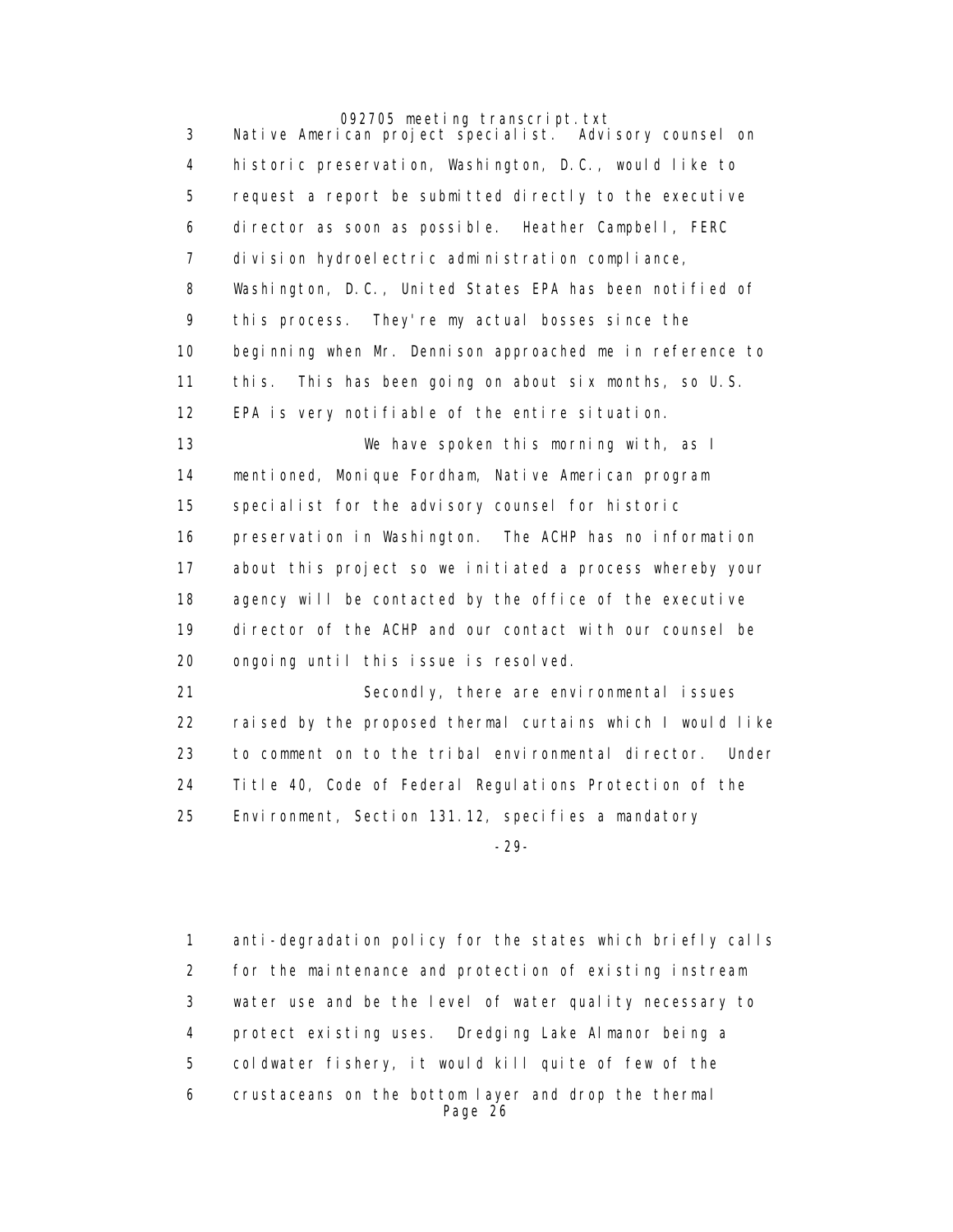7 climate at same time.

 8 Essentially, construction of one or more of 9 the thermal curtains would draw approximately 50 percent 10 of the coldwater pool from Lake Almanor, kill the food 11 source for the Butt Valley trophy fishery and still not 12 guarantee a positive result for the fisheries downstream. 13 Thank you. 14 MIKE HARTY: The last word I had was that Senator 15 Finestein would be submitting written comments and that a 16 representative from her staff is not here; is that 17 correct? 18 BILL DENNISON: That's correct. 19 MIKE HARTY: So I'm going to move to Chris Parilo 20 from Congressman Doolittle's office. 21 CHRIS PARILO: Thank you very much. I'm happy to 22 be here on Congressman Doolittle's behalf today. 23 As many of you know, he has been following 24 this effort very closely for the last couple years and of 25 course this turnout today is indicative of the deep -30-

1 concern that all the communities have regarding this 2 process.

 3 What I would like to do is to speak first, 4 read first off from a letter the congressman, some of his 5 written excerpts from the letter he will be delivering to 6 the State Board as well as to FERC and also to make a few 7 other points toward the end. I'll start by reading this 8 letter.

 9 I'm writing on behalf of my constituents on Page 27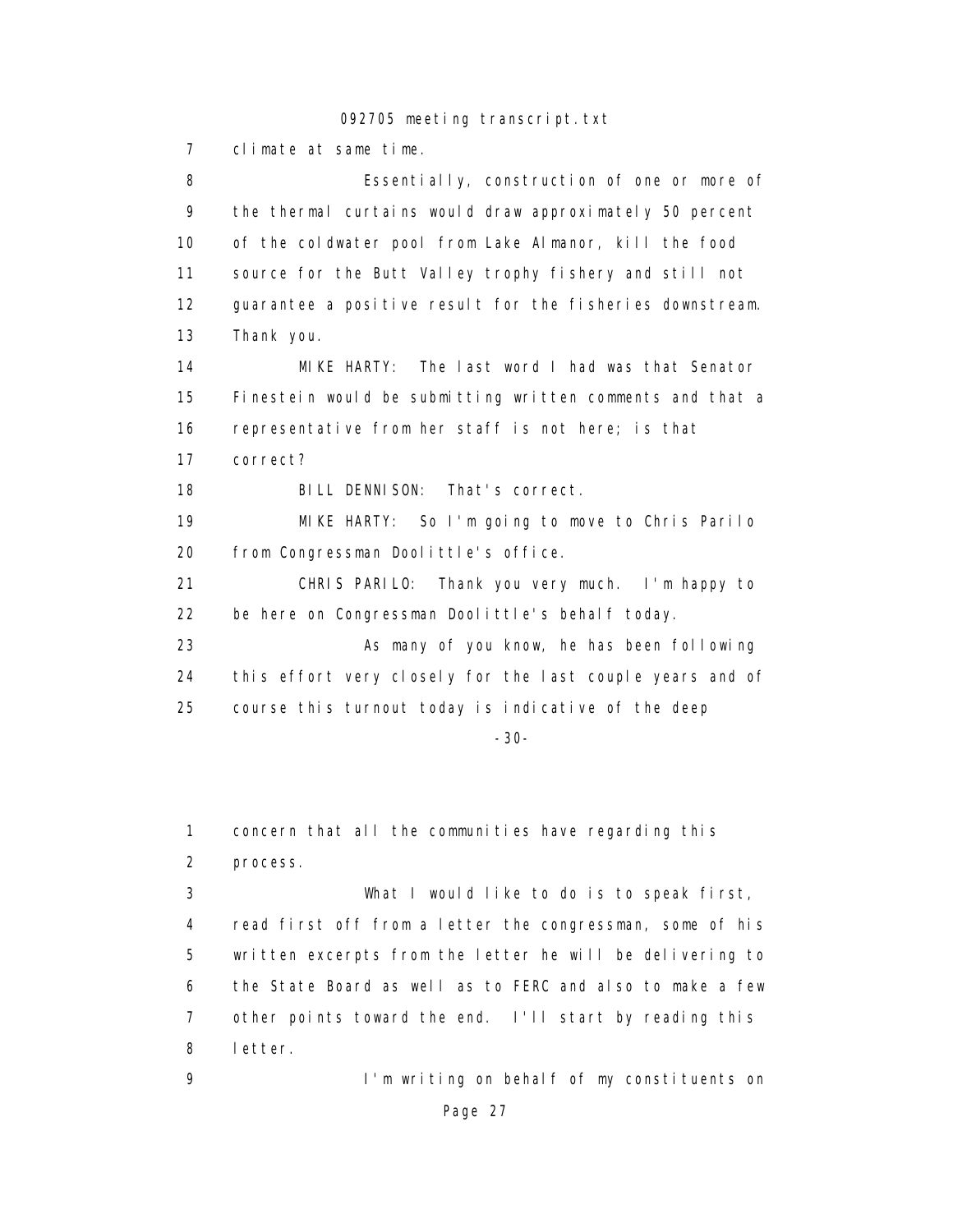092705 meeting transcript.txt 10 the Lake Almanor area of Plumas County regarding the 11 Federal Energy Regulatory Commission of processing of 12 PG&E's application for a new license for the Canyon Dam 13 and Lake Almanor project. 14 FERC Number 2105, the FERC 2105 license will 15 also include Butt Valley Reservoir as well as PG&E 16 Powerhouse, Caribou 1 and 2, Beldon and Oak Flat. 17 As you know, after diligent and sincere 18 efforts by county officials and residents as well as PG&E 19 authorities, a final settlement -- as you know, after 20 diligent and sincere efforts by county officials and 21 residents as well as PG&E authorities, a final settlement 22 agreement resolving many complex and important issues was 23 executed by a multitude of parties in April of 2004. 24 While this agreement settled numerous aspects contained in 25 the new license, several pressing issues still remain -31-

> 1 disputed including shoreline erosion, the length of and 2 coldwater resources in Lake Almanor. 3 Specifically, I'm writing today to express 4 my opposition to any agreement that includes a 5 scientifically unsupported thermal curtain around the 6 Prattville intake structure. The current proposal has 7 been forwarded to comply with agreements as delineated in 8 the Rock Creek-Cresta relicensing settlement agreement, 9 FERC license Number 1962. 10 This license compelled PG&E to make 11 reasonable attempts to maintain water temperatures 20 12 degrees celsius or less in the Feather River between Rock 13 Creek-Cresta Powerhouse. Significantly, this license Page 28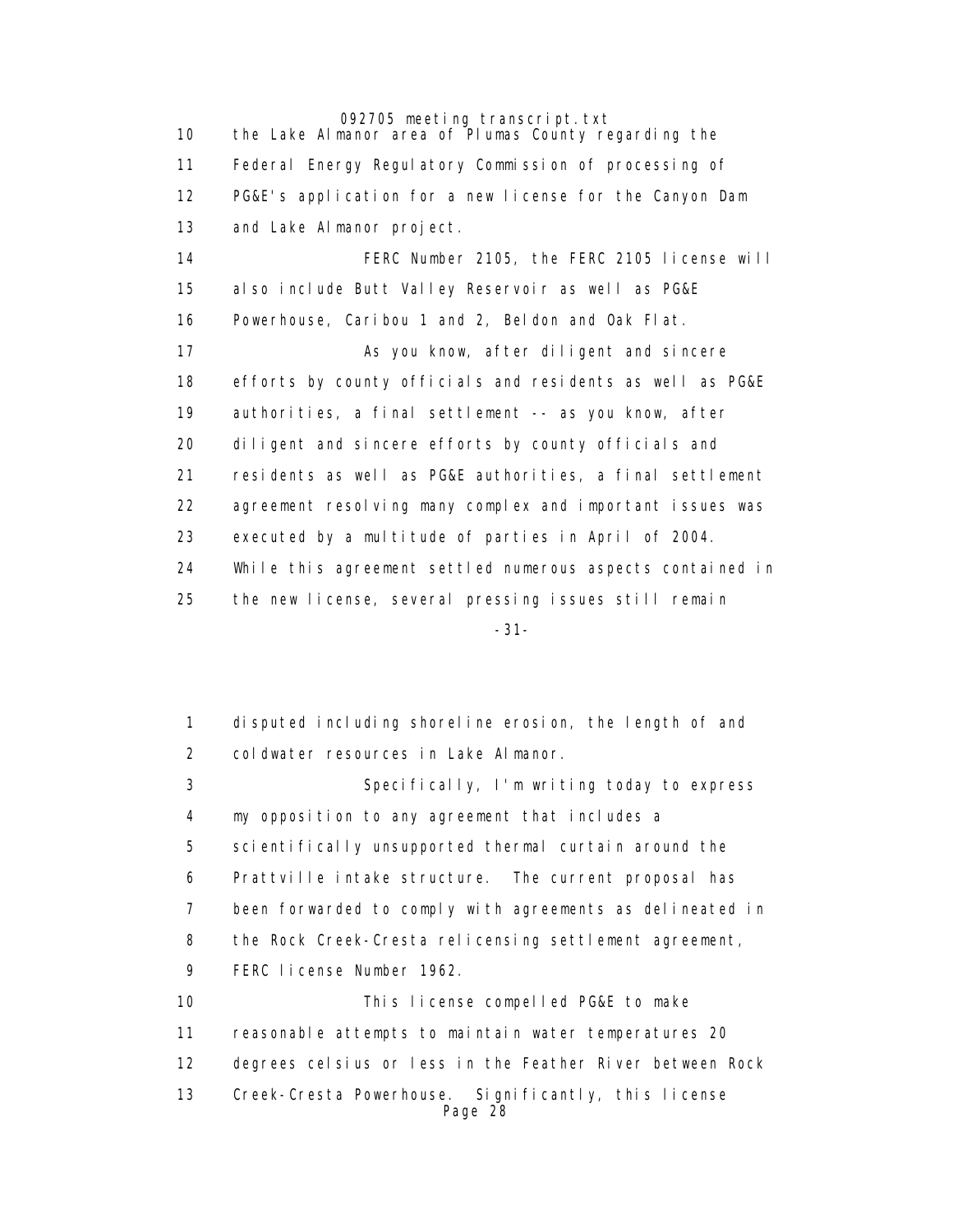14 contained the term reasonable to describe the measures 15 PG&E is to implement to reach this goal. Clearly after 16 factoring in the cost associated with constructing this 17 structure, the impact of the communities around Lake 18 Almanor, the devastation of fisheries in Butt Lake and 19 Lake Almanor, this temperature control mechanism can be 20 called anything but reasonable.

21 **I am dismayed that the FERC 2105 license has**  22 hijacked by a detail outlined in the previous process and 23 my constituents in the Lake Almanor area are expected to 24 solely bear the burden of this action. It should be 25 stressed that the installation of this curtain would

-32-

 1 result in the removal of nearly 50 percent of the cold 2 water contained in Lake Almanor. The removal of this 3 amount of cold water will have a devastating impact on the 4 ecosystem and established fisheries.

 5 In addition to the dramatic resource damage, 6 homeowners in the greater community around Lake Almanor 7 stand to suffer from the unsightly visual impacts of the 8 structure, negative impacts on boating and other 9 recreation and decreased tourism that could coincide with 10 severe restriction of colder water in Lake Almanor. 11 I appreciate the willingness of FERC and the 12 State Water Board to allow local stake holders to obtain

 13 new licenses. However, due to the unreasonable costs and 14 environmental destruction that will result from these 15 thermal curtains, I encourage you to take the lead and 16 move this process in a different direction. It is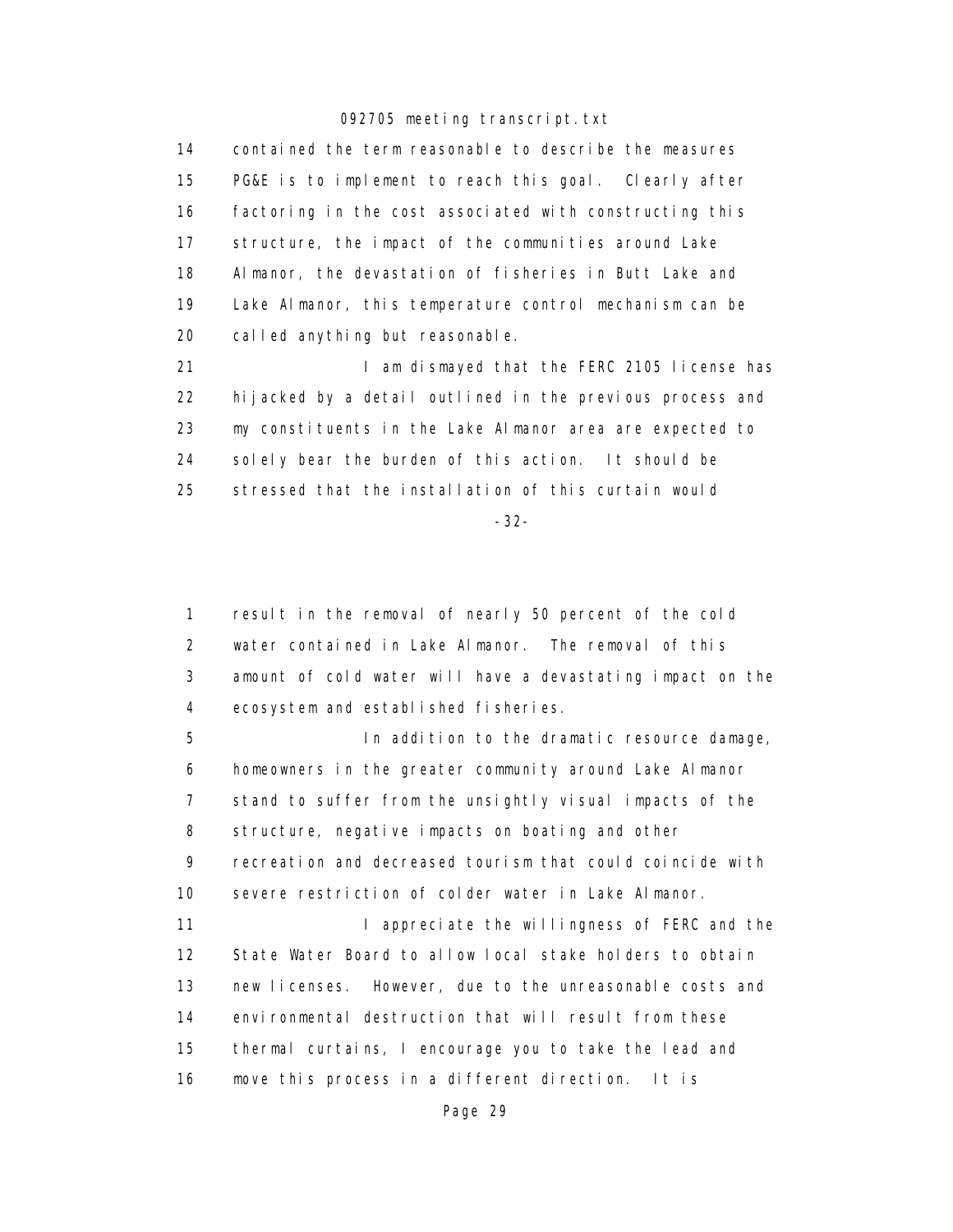17 paramount that FERC and the State Water Board clearly 18 consider the far reaching socioeconomic and environmental 19 implications even if the state agencies fail to do so. 20 The scientifically unsupported curtain 21 proposed will not achieve agency goals, is an unacceptable 22 selection to this process. 23 **And I would also like to add on the** 24 congressman's behalf that the congressman has been very 25 impressed with the well organized and respectful manner in -33-

> 1 which Lake Almanor and Plumas County officials and 2 citizens have conducted themselves during the entire 3 process. He would also like to thank the representatives 4 of the Native American communities that are here today for 5 the sentiments they have expressed and they efforts they 6 have made today to protect their cultural sites. 7 While the first aspects of this process in 8 the congressman statements simply objects to the thermal 9 curtains, it is important to note that county stake 10 holders and PG&E have focused increased time and energy on 11 an alternative that will help improve the watershed and 12 environment while protecting the communities that have 13 grown up around the lake. 14 Congressman Doolittle fully supports the 15 watershed restoration improvement alternative forwarded by 16 the local community and believes the off site mitigation 17 measures would bring substantial immeasurable and positive 18 environmental results to these important watersheds. 19 **And lastly, a common theme that will be**  20 repeated throughout the day is that Plumas County serves Page 30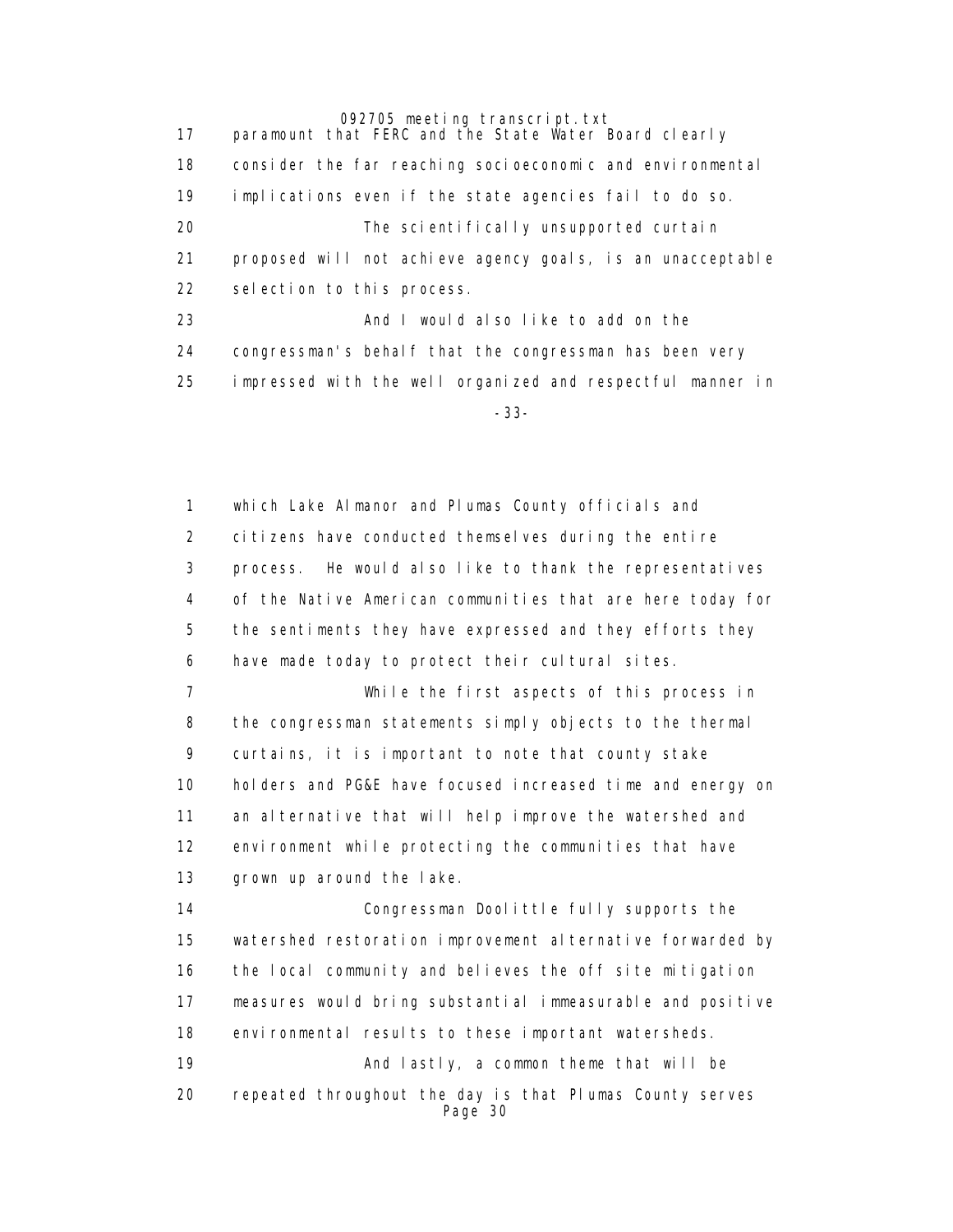21 as one of the headwaters for California's entire water 22 supply. County officials and residents have repeatedly 23 proven they work together to enhance these watersheds and 24 provide high quality water supplies and high quality 25 environments. These enhancements produce state wide

-34-

 1 benefits and it would be an indefensible mistake if state 2 authorities exacted unreasonable costs from these local 3 communities that have been such good stewards of the local 4 environment.

 5 The role of government should be to work 6 with local communities in achieving positive results, not 7 to obstruct or threaten with unproven ideas that will have 8 devastating impacts on hard working families and 9 communities. Thermal curtains, I think, would really 10 bring life to the phrase no good deed goes unpunished. 11 Congressman Doolittle applauds the state 12 authorities for conducting the workshops in a manner that 13 allows everyone's voices to be heard. He welcomes the 14 opportunity to continue to work with state and federal 15 authorities in order to facilitate an outcome that will 16 benefit the watershed and all stake holders in the local 17 community. The importance of this process cannot be 18 underestimated and the congressman will continue to 19 advocate for a solution that does not include thermal 20 curtains. The congressman takes a proactive approach to 21 enhancing watershed while protecting Lake Almanor. 22 Thank you very much.

23 MIKE HARTY: Next I have Gary Story from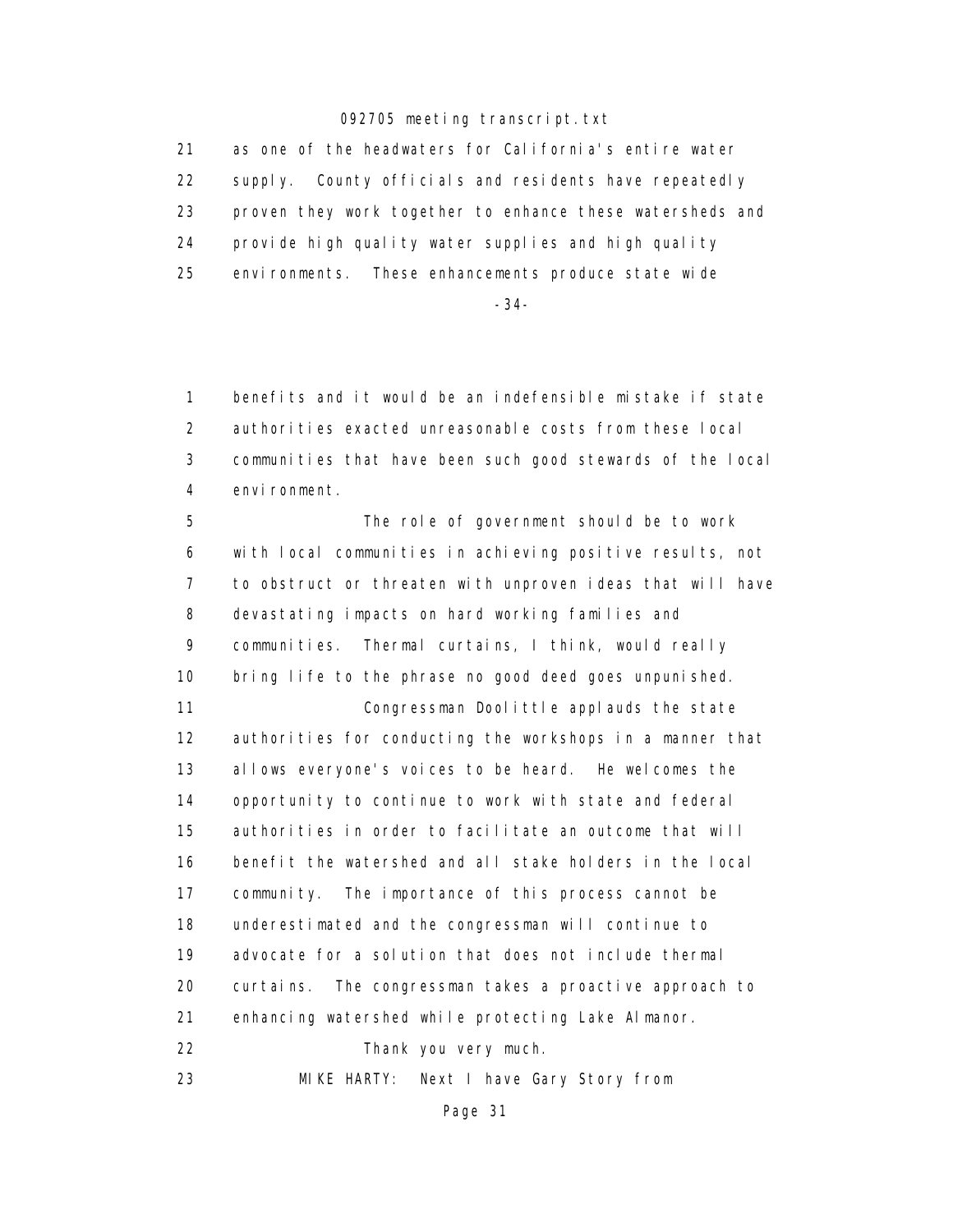24 Congressman Herger's office.

25 GARY STORY: On behalf of Congressman Herger, I

-35-

 1 appreciate this opportunity to speak in front of all of 2 you. It's incredible to see this public turnout and 3 although the congressman does not represent this area any 4 longer, he does speak very kindly of it to this day. 5 I will be reading a prepared statement that 6 the congressman has made regarding the thermal curtain and 7 the notice of scoping workshop prepared by CEQA. 8 **I** appreciate the opportunity to address the 9 members of the California State Water Resources Control 10 Board and to offer my comments concerning the Upper North 11 Fork Feather River Hydroelectric Project Water Quality 12 Certification. 13 **It is my understanding that because of the**  14 level of controversy surrounding the UNFFR project and 15 likelihood of significant impacts, the State Water Board 16 has decided to prepare an environmental impact report. 17 As I previously stated, the proposal for a 18 thermal curtain project for Lake Almanor is an ill 19 conceived and misguided idea that seeks to employ a plan 20 to resolve river problems by harming the lake and 21 surrounding communities. 22 **I** would like to review some recent findings 23 that may result from implementation of the thermal 24 curtain. According to the Thomas Payne and Associates 25 report, it states that the Lake Almanor salmon habitat -36-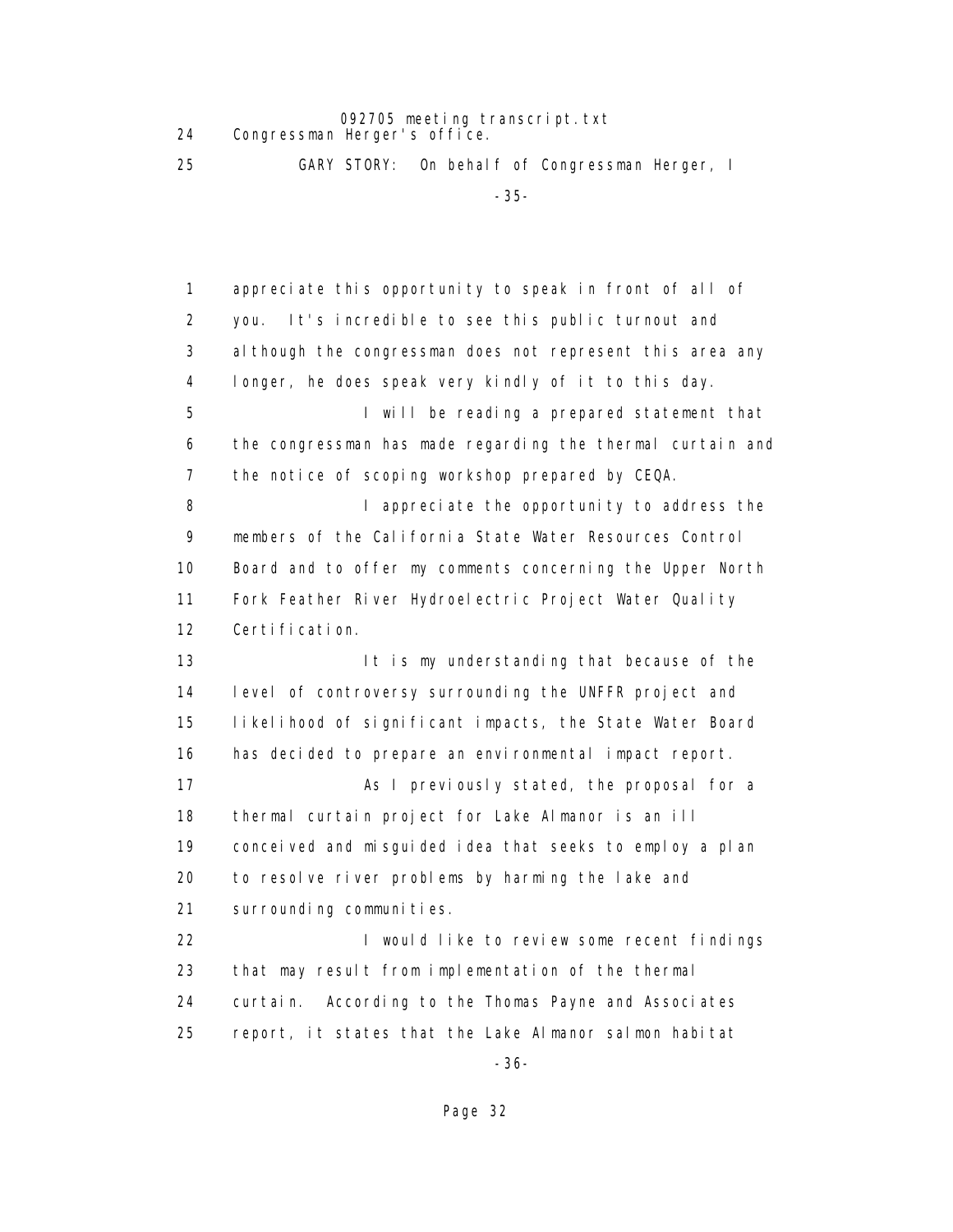1 could be reduced up to 40 percent.

 2 Jacob Odgaard, one of the researchers that 3 presented the thermal curtain is quoted in a May 20, 2004 4 Iowa State news release stating that a continuous withdraw 5 of only cold water could deplete the lake's cold water 6 supply resulting in damage to the lake habitat. 7 According to Rhonda Coda, a seasoned Cal 8 Fish & Game biologist who wrote in a June 14th, 2003 9 letter to FERC concerning the thermal curtain and stated, 10 quote, "We are not willing to take a chance that our 11 concerns will not upset the delicate ecological balance in 12 these two prized trophy trout lakes. Therefore, we 13 recommend a feasibility study be abandoned and deep water 14 releases at Prattville and Canyon Dam not be pursued." 15 The 2004 Payne and Associates report 16 indicated that the thermal curtain would virtually 17 eliminate the pond smelt that provide the major food 18 source for the trophy trout in Butt Reservoir and require 19 mitigation measures to restore the appropriate level of 20 dissolved oxygen. 21 Simply put, even with their reasons for 22 reducing the water temperature down streams, current 23 information shows that the installation of the thermal 24 curtain at the Prattville intake will have a detrimental 25 and negative impact both to Lake Almanor and Butt

-37-

1 Reservoir.

2 Recent data indicates \$53 million will be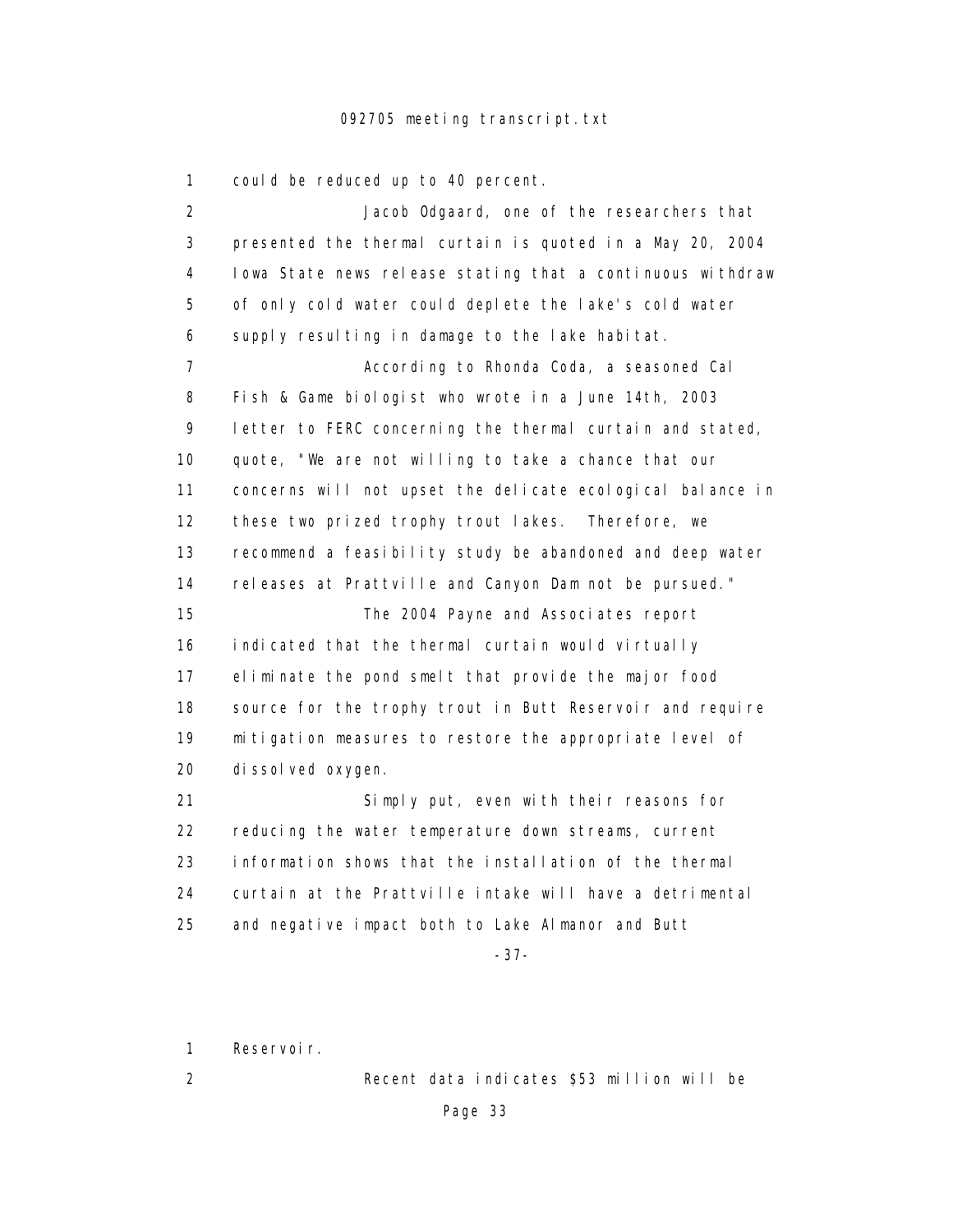3 borne by PG&E rate payers in construction costs plus 4 maintenance of the thermal curtains. And with this price 5 tag, what benefits can you accurately cite that will 6 substantiate the enormous tax that you are effecting? 7 What evidence has been presented to establish a positive 8 cost versus benefit ratio? What will be the increase in 9 fish population and at what cost? Where is the science 10 that will guarantee the success of the thermal curtain? 11 And finally, who will take responsibility if millions of 12 dollars are spent with no measurable results?

> 13 The state water quality standards need to be 14 met. The state water quality standards need to be met in 15 a way that we all understand together. We need to ensure 16 that we address the fisheries and the entire watershed not 17 at one isolated point. We also need to make certain that 18 state and federal actions are not detrimental to the 19 fisheries and to the ecology of Lake Almanor and Butt 20 Reservoir.

21 **In summary, CEQA requires that an EIR**  22 incorporate a reasonable range of alternatives. CEQA 23 guidelines also suggest that alternatives analyzed should 24 be limited to those that would avoid or substantially 25 lessen any of the significant impacts of the project and -38-

> 1 that the EIR need exam in detail only the alternatives 2 that the lead agency determines could feasibly attain most 3 of the basic objectives of this project. 4 There is virtually no public support for the 5 thermal curtain. The licensee cannot recommend the 6 project nor can they designate another al ternative as Page 34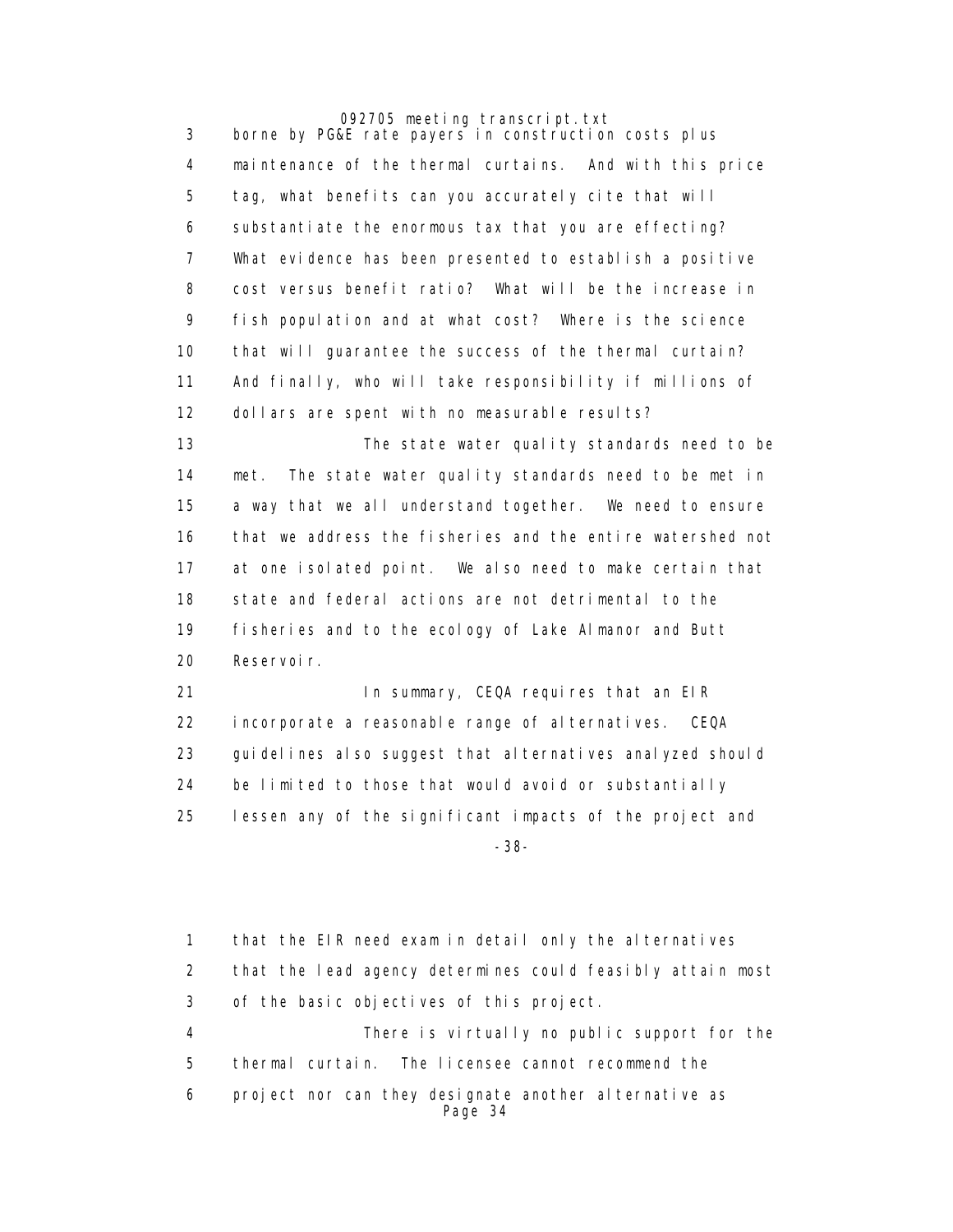7 reasonably acceptable.

 8 Local tribes have objected and stated their 9 opposition here today. Lake Almanor residents and area 10 businesses have come together to state their opposition 11 through the Save Lake Almanor Committee. There are 12 socioeconomic considerations that have not been fully 13 reviewed, et cetera, et cetera. 14 **Based on existing information and studies**, 15 the thermal curtain should be abandoned and taken off the 16 list of considerations. I urge the State Water Board to 17 provide some leadership in this process by recognizing the 18 futility of the thermal curtain proposal and proceeding in 19 an expeditious manner to utilize taxpayers resources in 20 the most cost effective and prudent manner possible. 21 Thank you for this opportunity to comment. 22 MIKE HARTY: Next on my list is Assemblyman Rick 23 Keene. 24 RICK KEENE: Good afternoon. I'm standing here on 25 behalf of the community of Chester. This is my district.

-39-

 1 I grew up in the mountains. We've seen what has happened 2 al ready to the devastating consequences of environmental 3 policies from timber policies and now we see the state 4 wanting to come in and eliminate I think the most valuable 5 asset in this entire region which is Lake Almanor and I 6 stand on behalf of the citizens and want to register my 7 opposition.

 8 The fact of the matter is the science is 9 very clear on this matter. This is not something that has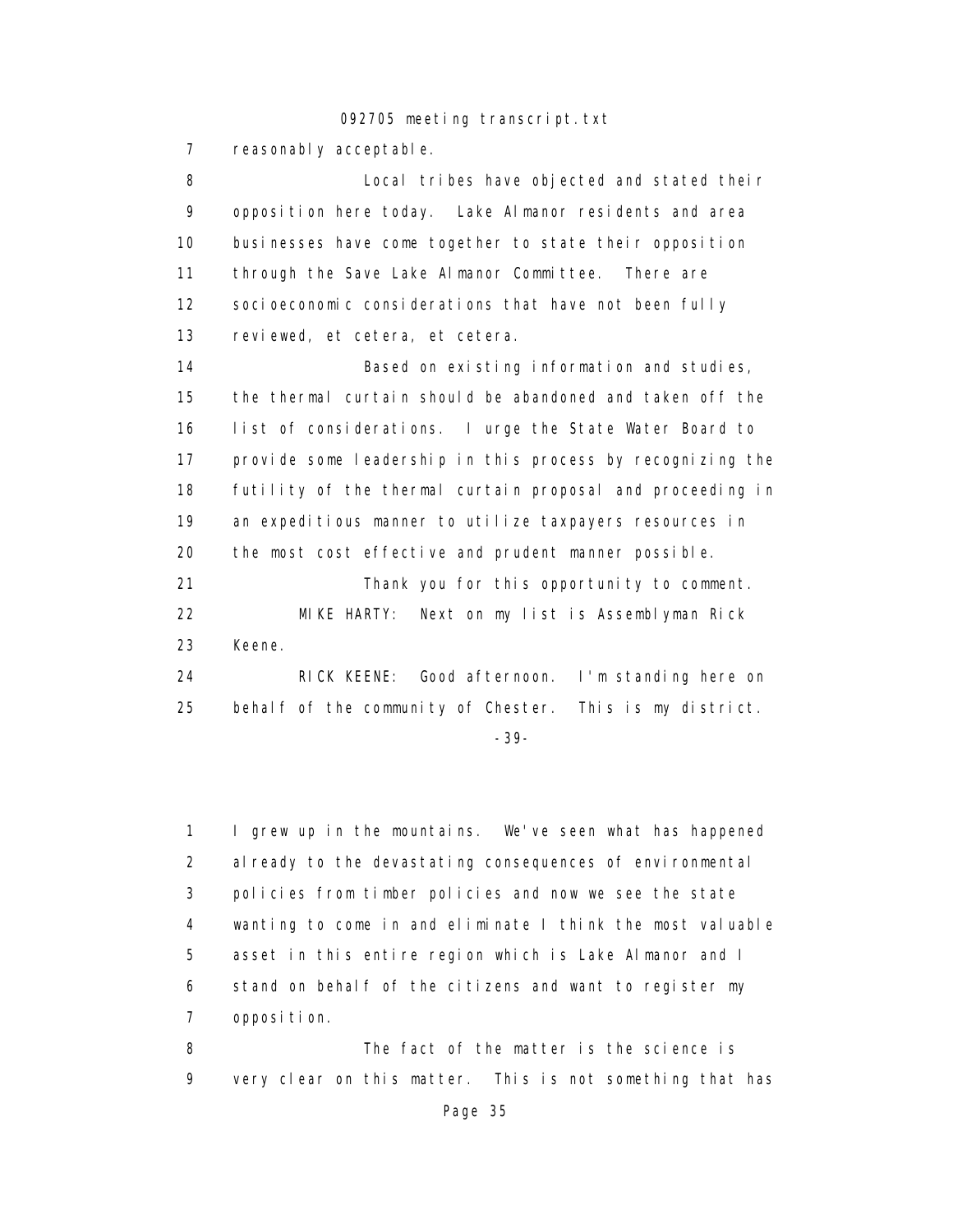092705 meeting transcript.txt 10 not had scrutiny, that PG&E has already collected the 11 data, it's already been indicated from all of the 12 available science that this particular project will not in 13 its best day have more than one degree celsius impact on 14 the fisheries on the Feather River, but it can have 15 devastating impacts up here. 16 The modeling that has been stated that is 17 used to substantiate this particular option is flawed, has 18 not been tested. In fact, the thermal curtain options 19 that have been installed at other locations have not been 20 tested as well. We cannot allow this particular lake to 21 be used as a guinea pig to try out this option. The fact 22 of the matter is that it has many devastating, potential 23 devastating impacts to this community.

 24 Number one, economics. The fact of the 25 matter is this lake is a valuable asset to this community. -40-

> 1 The recreational opportunities here which is factored in 2 one of the three factors that was outlined here today, 3 recreation was number two, could be devastated by this 4 project. And the fact of the matter is, I have already 5 met with Vickie Whitney about six months ago and we 6 discussed these issues. I asked them to accelerate these 7 particular meetings which is why we are here today. I 8 believe that once this is looked at closely, it will be 9 seen as unfeasible and we can get on with looking at what 10 is best for the Feather River fisheries. 11 The fact of the matter is that this turns 12 into a swampy pond, no one will reverse this decision.

 13 That's very clear, no one will go back and take that Page 36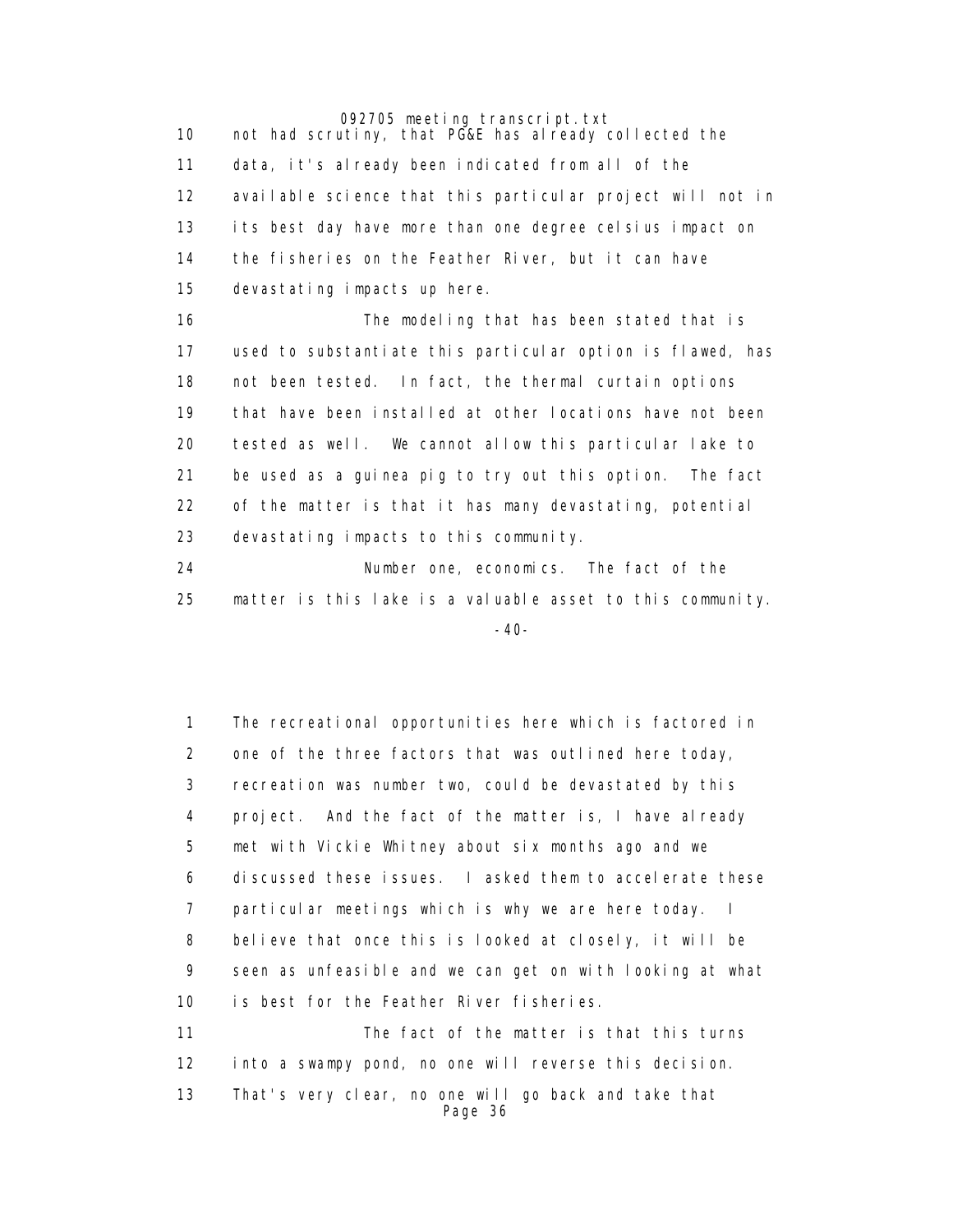14 thermal curtain out, let alone the devastating impacts on 15 Native American burial sites, the devastating impacts on 16 the local economy and the property values. 17 The fact is whenever the state acts in such 18 ways, it moves on to the next project and frankly, this 19 community cannot sustain a hit like that. 20 It is very easy to sit in Sacramento and to 21 make decisions that affect people that they don't know and 22 they don't see. That is why this community has rallied 23 together to oppose this project. 24 And the devastating impact on the 25 environment is not just limited to the fisheries and the

-41-

 1 drawing of cold water, which you are going to hear 2 repeated over and over today and you already have. The 3 environmental impacts from putting in this project itself 4 are dramatic and the elimination of the fisheries that 5 have already been discussed. The fact is that there many 6 options available out there to improve the fisheries on 7 the Feather River, many options. And the fact is that 8 most of them will be nothing but positive. I would ask 9 that the board act quickly to rule out this option which I 10 believe will be their conclusion as well and that we move 11 on to talking about what we could do to better the 12 fisheries on the Feather River. These are my comments. 13 **MIKE HARTY:** Assemblyman LaMalfa. 14 DOUG LaMALFA: Hi there. I'm Assemblyman Doug 15 LaMalfa. I represent the second assembly district. I 16 also served as vice chairman of the National Resources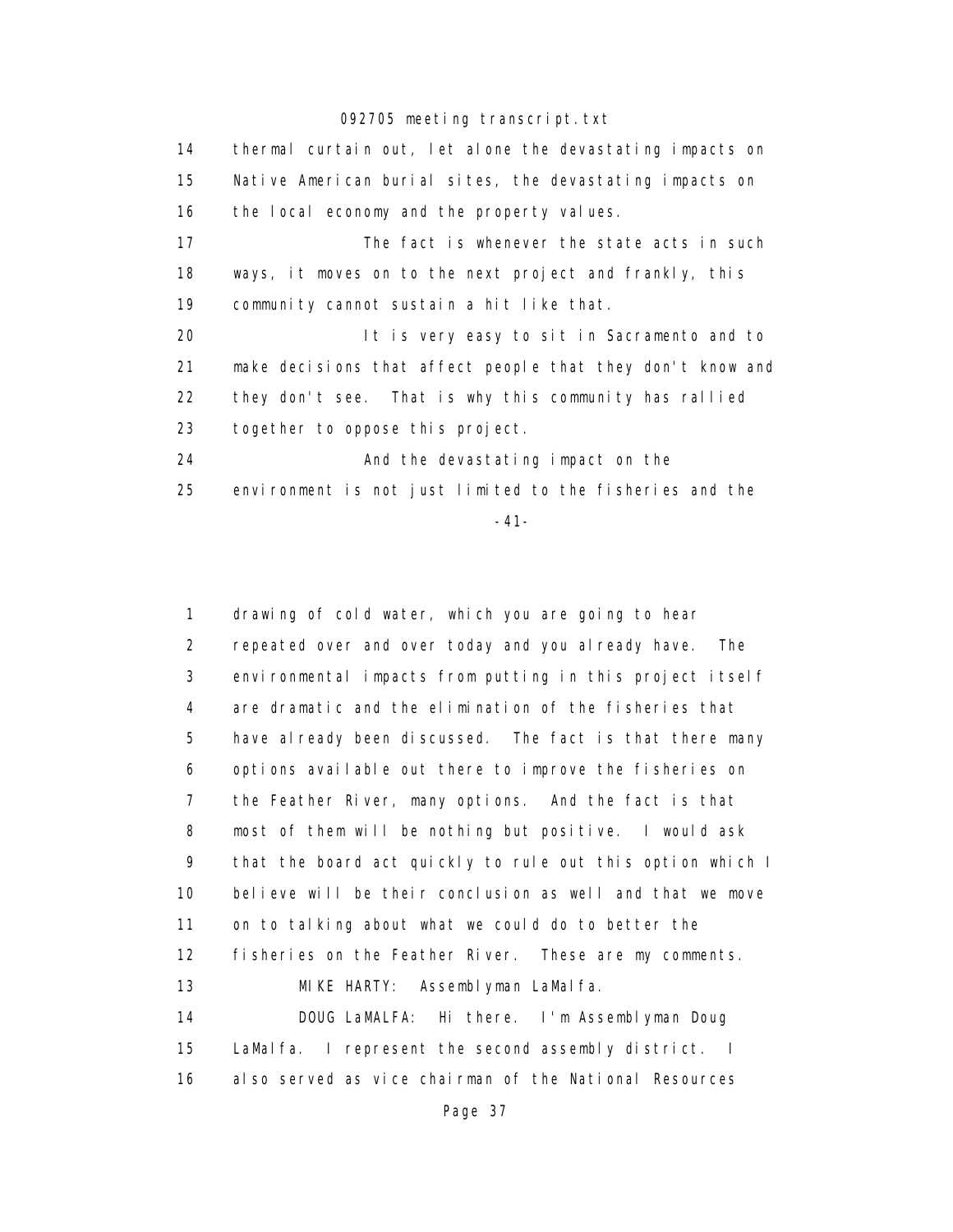17 Committee and spent my first term on the Agility Commerce 18 Committee in Sacramento. It's good to be up here with you 19 folks today and I really commend you all for your 20 commitment to being here, to turn out to these meetings, 21 to putting up the signs even all the way down on I-5 in my 22 assembly district. 23 My office has been contacted by numerous 24 individuals who own land in the Almanor Basin, who 25 recreate on and around Lake Almanor and fish in Lake -42-

> 1 Almanor, Butt Valley Reservoir, the Feather River and its 2 respective tributaries. These constituents I represent 3 have all expressed opposition to those alternatives 4 utilizing a variety of combination of thermal curtains and 5 modified intake structures on Almanor and Butt Valley 6 Lake. There have been no requests of any support for any 7 of the cold water removal options, none. 8 The comments my office have received have 9 mirrored many of my own comments. Most of these concerns 10 revolve around the fact that many of the solutions being 11 proposed lack a wide perspective of what is best for the 12 entire system. 13 First, a basic disagreement with the concept 14 of trying to improve one resources at the expense of 15 another. The draining of cold water from Lake Almanor or 16 Butt Valley Reservoir will have serious consequences to 17 the long-term health of these prized fisheries. 18 By the way, Ellen, Mike, I did edit this 19 down a little bit, so your audience may be happy of that, 20 too.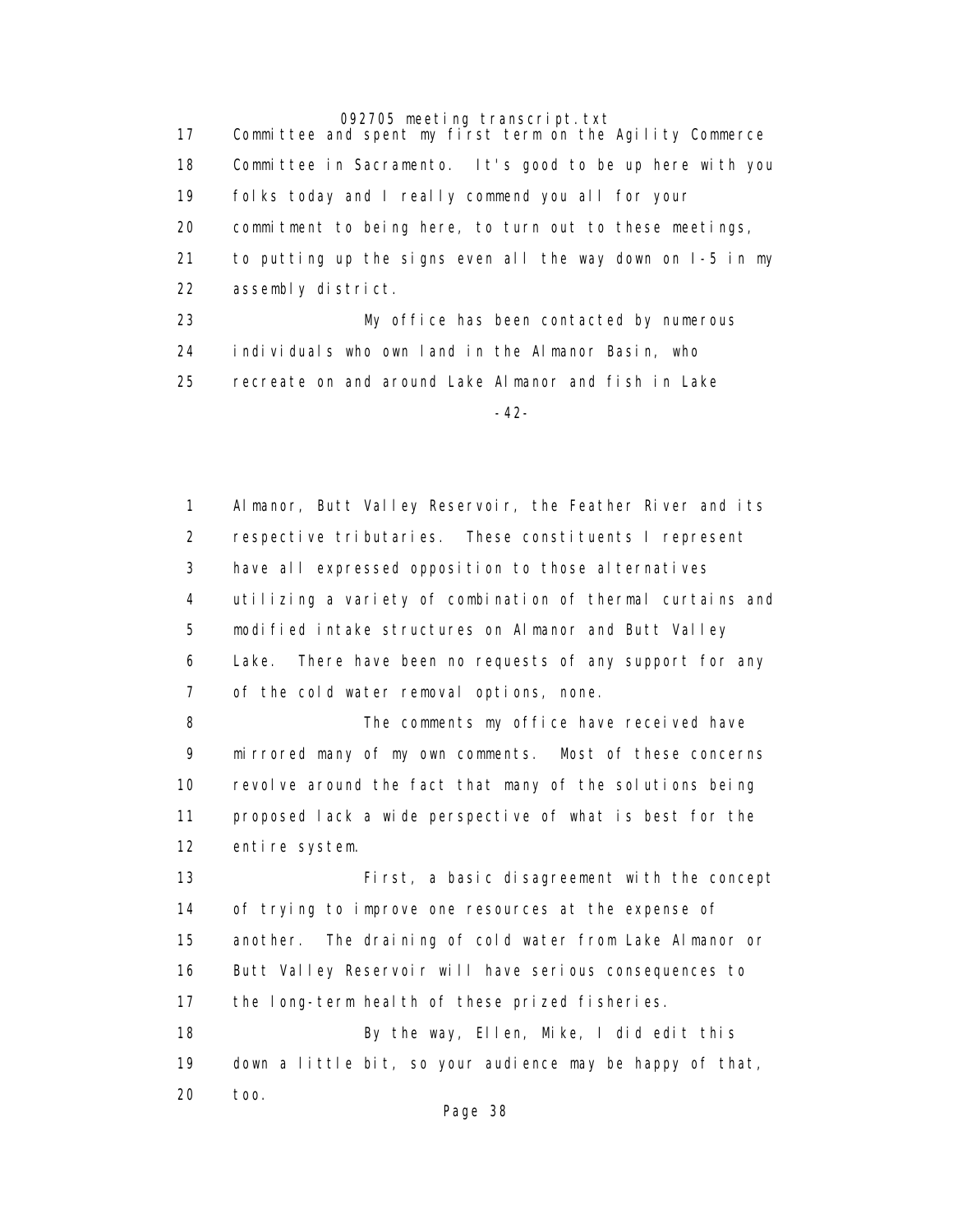21 Constructing curtain structures to remove 22 cold water from Lake Almanor would reduce coldwater 23 habitat and change the balance of Almanor's dual 24 ecosystem, fish habitat, recreation areas, views and 25 potentially introduce contaminants to water supplies due

-43-

1 to the dredging activities.

 2 Such an action, I believe, violates both 3 federal and state policies with respect to water 4 degradation. To quote the Code of Federal Regulations, 5 once again the water, where the water, where the quality 6 of the water exceeds levels necessary to support 7 population of fish, shellfish and wildlife and recreation 8 in and on the water, that quality shall be maintained and 9 protected without allowing the water quality that is 10 necessary to accommodate an important economic or social 11 development in the area. That's an aspect that needs to 12 be continued to address, the economic and social impact of 13 the area. That doesn't always get done with environmental 14 review in this state as we know.

 15 In allowing such degradation or lower water 16 quality, the state shall assure water quality adequate to 17 protect existing uses fully.

18 **Not only does this project damage existing**  19 uses, the desired outcome of reducing water temperature 25 20 miles downtown at Rock Creek-Cresta is highly doubtful 21 given dilution rates and the 25-mile stretch of exposed 22 waterway being warmed by the sun.

23 Secondly, I would have to disagree with the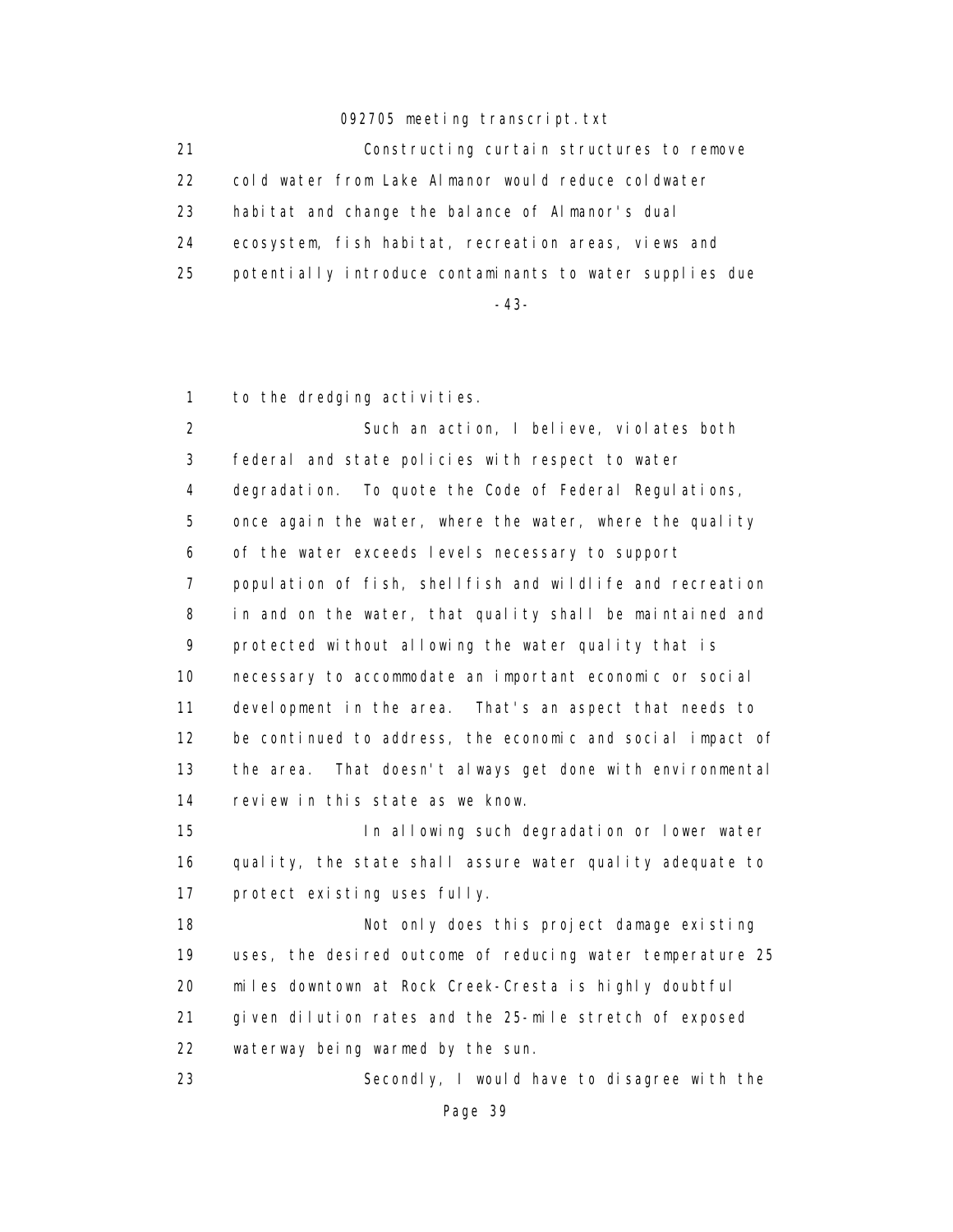24 notion that the 20-degree temperature goal is absolutely 25 necessary to obtain irrespective of all facets of water -44-

> 1 quality as pertains to fish and at any cost. This 2 unrealistic, arbitrary number was posed without any 3 year-round historical data for which these facilities were 4 constructed.

 5 Further, according to PG&E's July 2005 6 report on water temperature monitoring, quote, in summary, 7 water temperature monitoring indicates that a mean daily 8 water temp of 20 degrees or less is not consistently 9 achieved in the months of July and August and no 10 reasonable water temperature control measures are 11 available to achieve such water temperatures year round. 12 The goal is asking for the unrealistic and I believe 13 completely unnatural.

 14 Thirdly, it is clear there would be numerous 15 negative affects to constructing any of the thermal 16 curtain scenarios, including the discernments of multiple 17 layers of soils at the bottom of both lakes which could 18 have heavy contaminants as we heard about before. The 19 dredging of these sites will not only contaminate the 20 water that passes through, but possibly the area around 21 the spoils pile and also is disrespectful of the native 22 tribes' history.

 23 After one factors in the cost benefit ratio 24 to this power compared with the potential harm it will 25 cause these waterways, it is questionable why any of the

-45-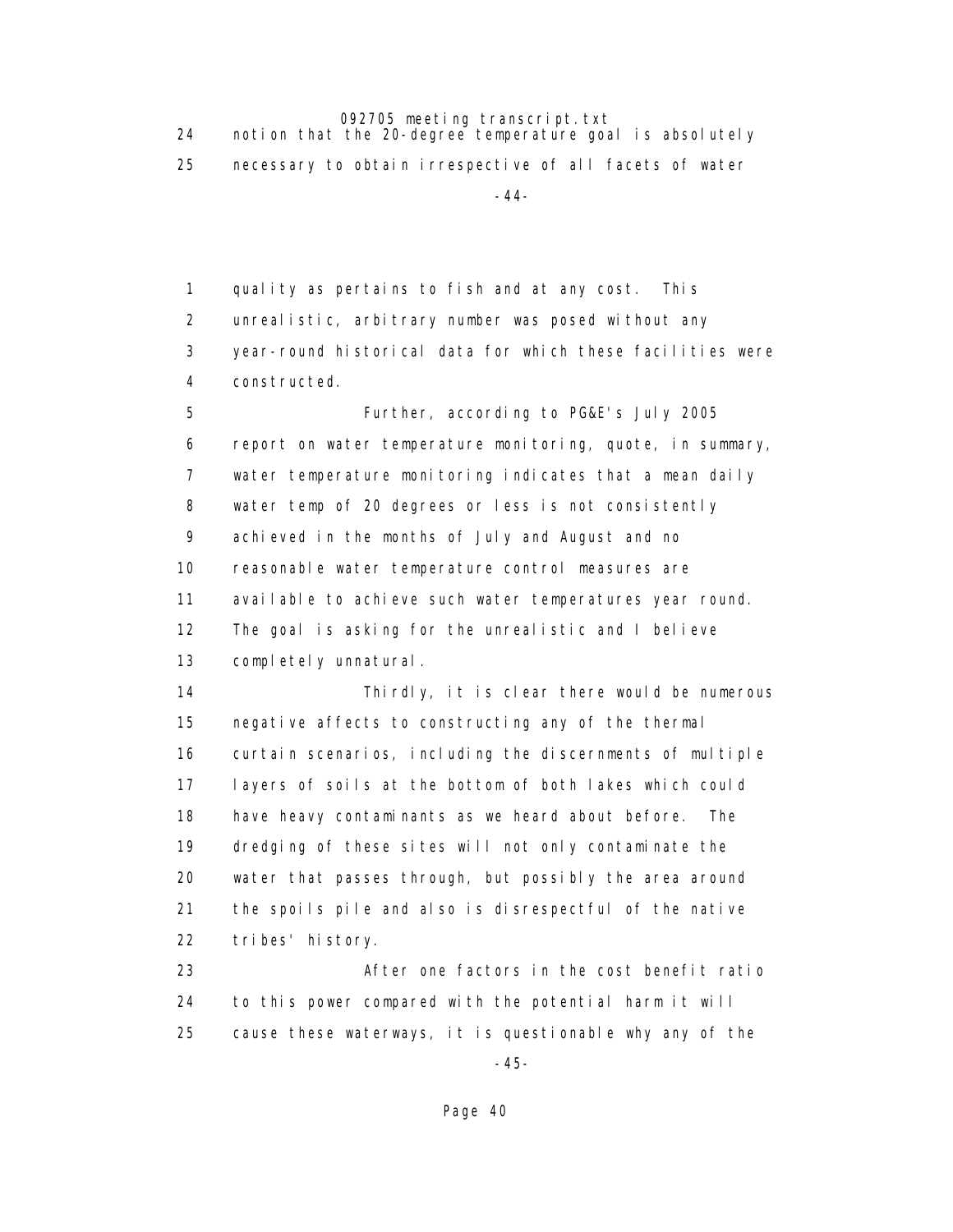1 alternatives are still being considered. Added an overall 2 affect on other species in the ecosystem, it is an 3 unacceptable alternative.

 4 Then think about the estimated effects on 5 loss of power generation to California's already limited 6 grid and the subsequent air quality affects from replacing 7 hydro generation to other forms of electricity generation, 8 we realize how misguided this solution truly is.

 9 This type of narrowly focused management for 10 only one part of the watershed without any consideration 11 to its other parts, other uses and other users is short 12 sighted, ill advised especially for a public entity who is 13 charged with maintaining water quality for the entire 14 state.

 15 These are projects that clearly degrade one 16 resource for a questionable benefit elsewhere. A clear 17 public benefit does not exist. It was stated that there 18 is not a desire to cause one resource to be degraded for a 19 marginal, in my view, and unproven benefit to another, yet 20 that indeed is what will happen here.

 21 Being there's no alternative which would 22 obtain the arbitrary temperature year round, I believe a 23 preferred solution would be one, to improve the habitat 24 and provide riparian restoration along the north fork of 25 the Feather River where it would make improvements for

-46-

1 habitat for multiple species, water clarity, oxygen levels

2 and water temperature, all without a negative impact to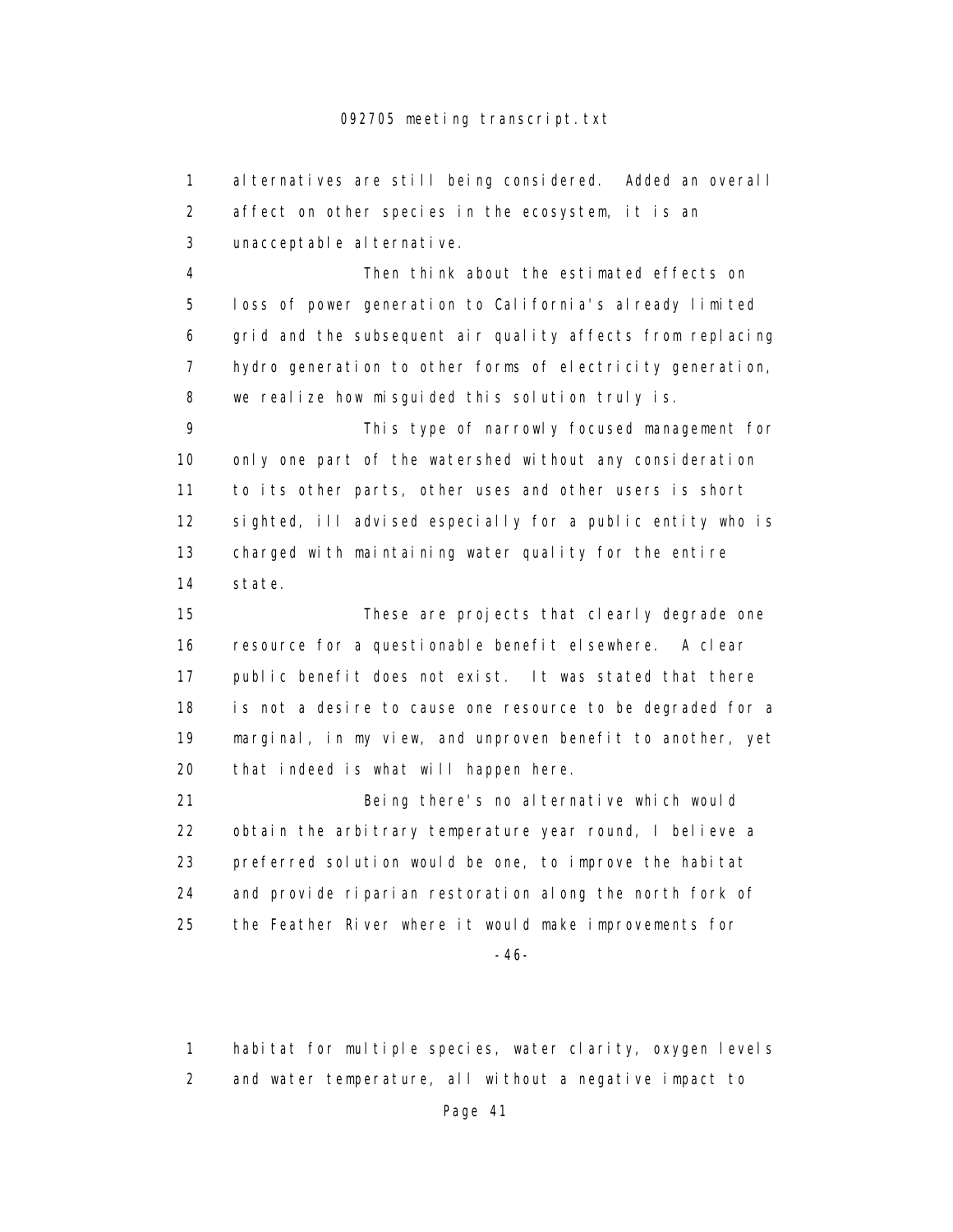092705 meeting transcript.txt 3 the other resources.

 4 Decision makers often refer to this type of 5 alternative as win, win. We need a few more win, wins 6 around here. Perhaps that is why local decision makers 7 who best know these waterways and lands have been studying 8 and examining this idea. I believe the public and rate 9 payers would benefit, the environment would benefit and 10 the species would thrive.

 11 While I have not seen the specific research 12 showing the extent of benefit by restoration, it is clear 13 we should be looking for more reasonable and collaborative 14 approaches such as this that indeed benefit all.

 15 Finally, we should agree to resolve this 16 issue in a timely fashion that ends these lengthy and 17 costly exploratory sessions that many engineers would have 18 serious negative effects on the species, the environment 19 and the public who will be footing the bill through their 20 monthly utility payments and so that citizens can take 21 down their signs and go back to their lives. 22 On behalf of the citizens I represent, I

 23 thank you for the opportunity to present in the public 24 forum here.

25 MIKE HARTY: Next I have Nadine Bailey.

-47-

 1 NADINE BAILEY: My name is Nadine Bailey. I'm the 2 senior field representative for Senator Sam Aanestad and 3 the senator apologizes for not being here today, but I'd 4 like to think that if he was here, he would have some 5 words of wisdom for the staff and the water board and I 6 think since he's a physician, one of the things he might Page 42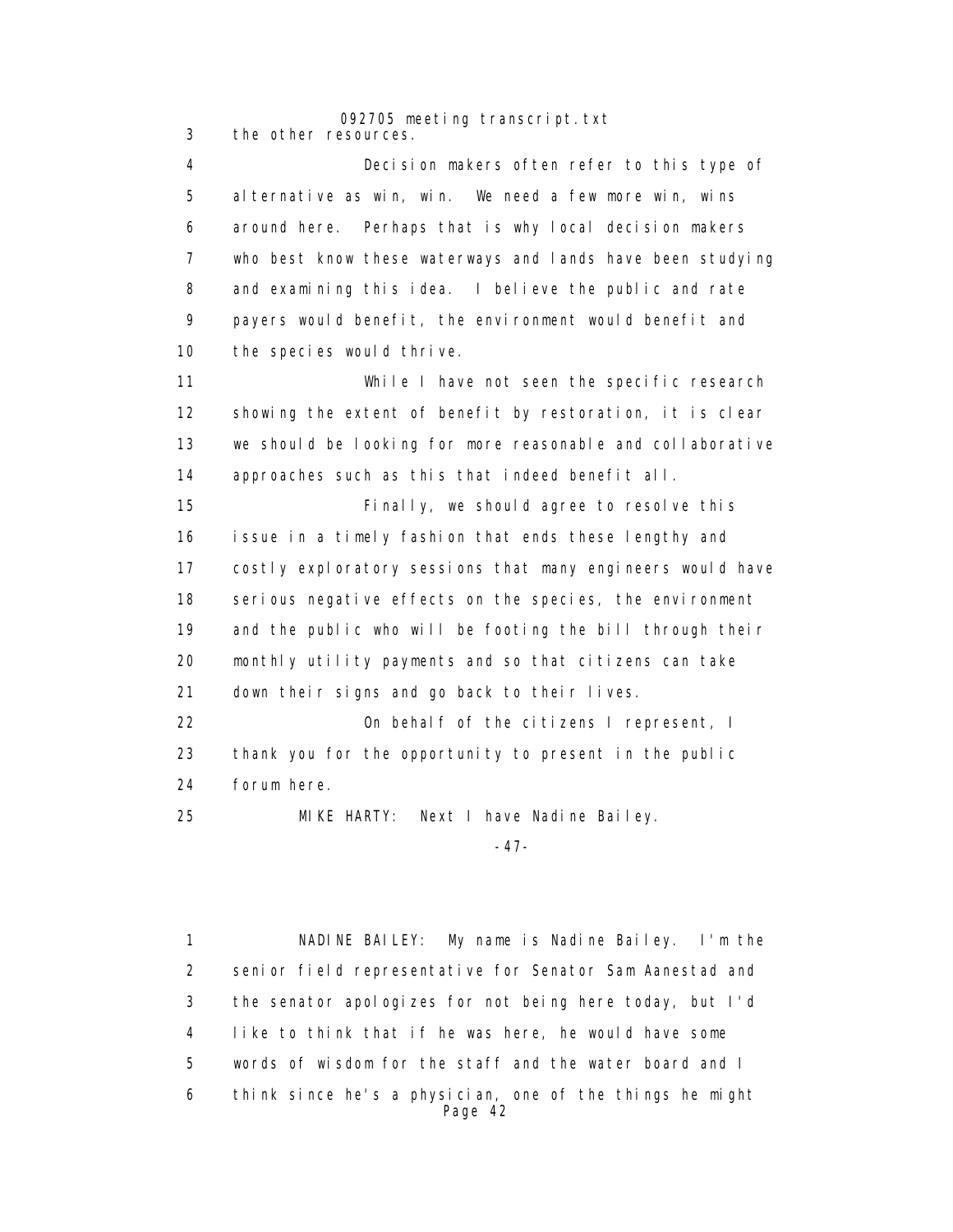7 say is to remember first do no harm. 8 These are the -- we will also submit these 9 in writing. The thermal curtain is a mitigation 10 alternative associated with the above project has created 11 a great deal of intention and an enormous outcry, not only 12 from citizens living in the area, but for many outside 13 counties and numerous constituents through my four senate 14 districts. 15 Over 5,000 people have signed petitions, and 16 there's the little stack. And if you are a petition 17 gatherer like I am, you know those aren't easy to get. 18 Mitigation is necessary to ensure the 19 quality of the environment, the quality of the 20 historically significant areas and the quality of life. 21 The thermal curtains as a mitigation alternative for this 22 project is especially noteworthy because the thermal 23 curtains would have substantial and significant negative 24 impact on the fisheries, the tribal natives, native and 25 cultural resources and the ecological balances of the lake -48-

> 1 and the economic health of communities at large. It would 2 be unprecedented for the State of California to knowingly 3 accept or require any action that would harm our state's 4 resources, so I have to state here that the State Water 5 Resource Control Board staff compelling these is 6 questionable.

 7 There are numerous examples of codes and 8 laws that prevent harm of the state's natural resources. 9 Cal Fed, the state's largest resource based program which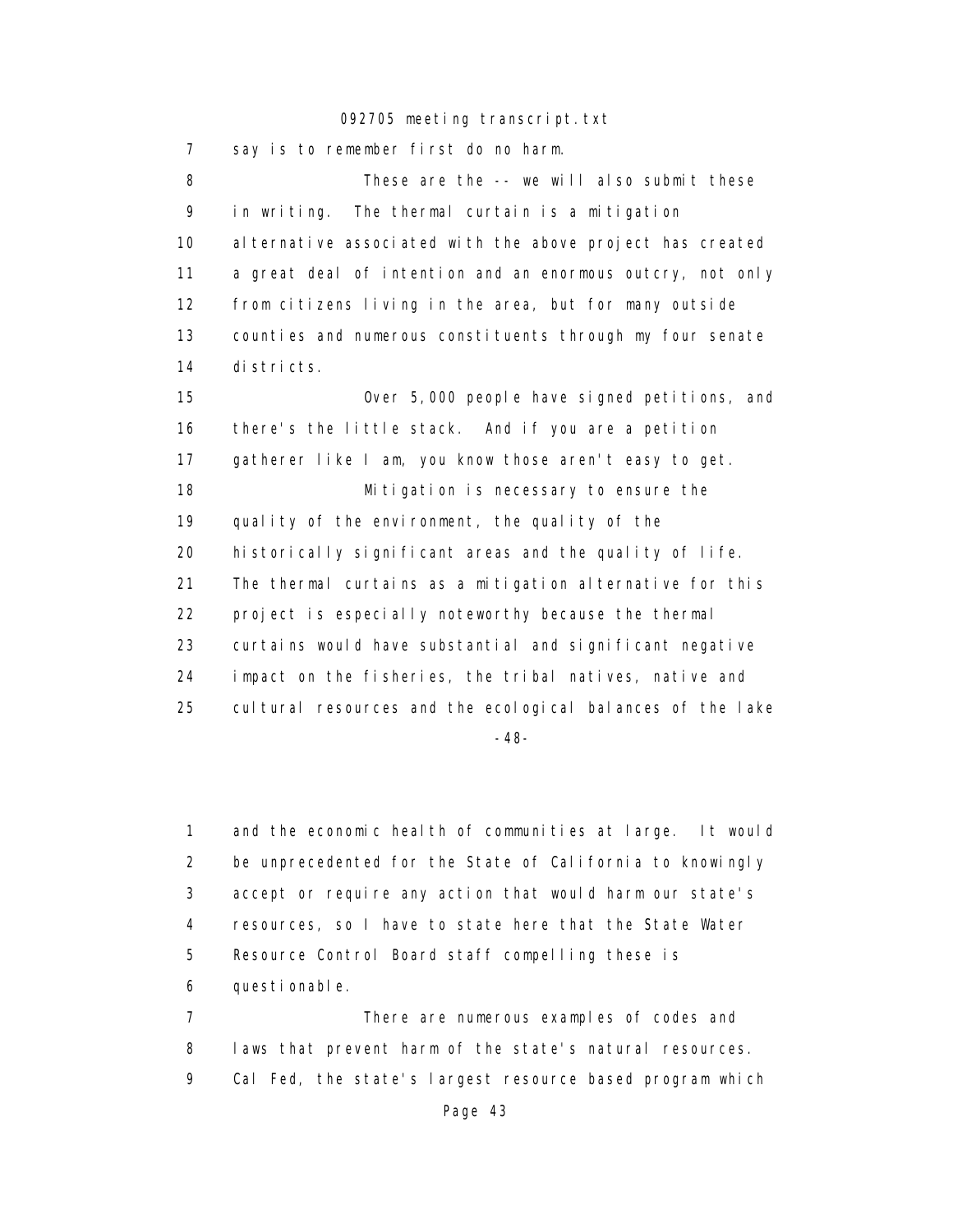092705 meeting transcript.txt 10 has served as a model for resource issues not only 11 designed its basic solution principles that there would be 12 no significant redirected negative impacts, but also that 13 the solutions would have broad public acceptance and 14 solutions needed to be affordable. 15 The community has voiced loud and clear that 16 there is to be no cold water extraction from Lake Almanor 17 or Butt Lake. Lake Almanor is both a cold and warm water 18 lake and currently judged to be in pristine shape, so if 19 Cal Fed, our state's largest resource based program, 20 recognizes the importance of no re-directive negative 21 impacts in solution based projects or mitigation, then it 22 only seems appropriate and responsible that the State 23 Resource, State Water Resource Control Board would follow 24 suit.

 25 A study from Iowa State University has shown -49-

> 1 that the removal of cold water from both Almanor and Butt 2 Lakes would result in maybe only one degree celsius 3 temperature change for the Rock Creek-Cresta reaches. I 4 realize that there is a competing study leaving the 5 question to which study is valid. In the view of this, it 6 must be proven without a doubt that thermal curtains would 7 not have a negative impact on the lakes. 8 Early on in many issues and concerns 9 associated with the thermal curtains, including the CEQA 10 requirements, were known to the SWRCB staff and the 11 overwhelming opposition and legitimate concern show how 12 unrealistic the thermal curtains were. With this 13 knowledge, they should have been initially cut from Page 44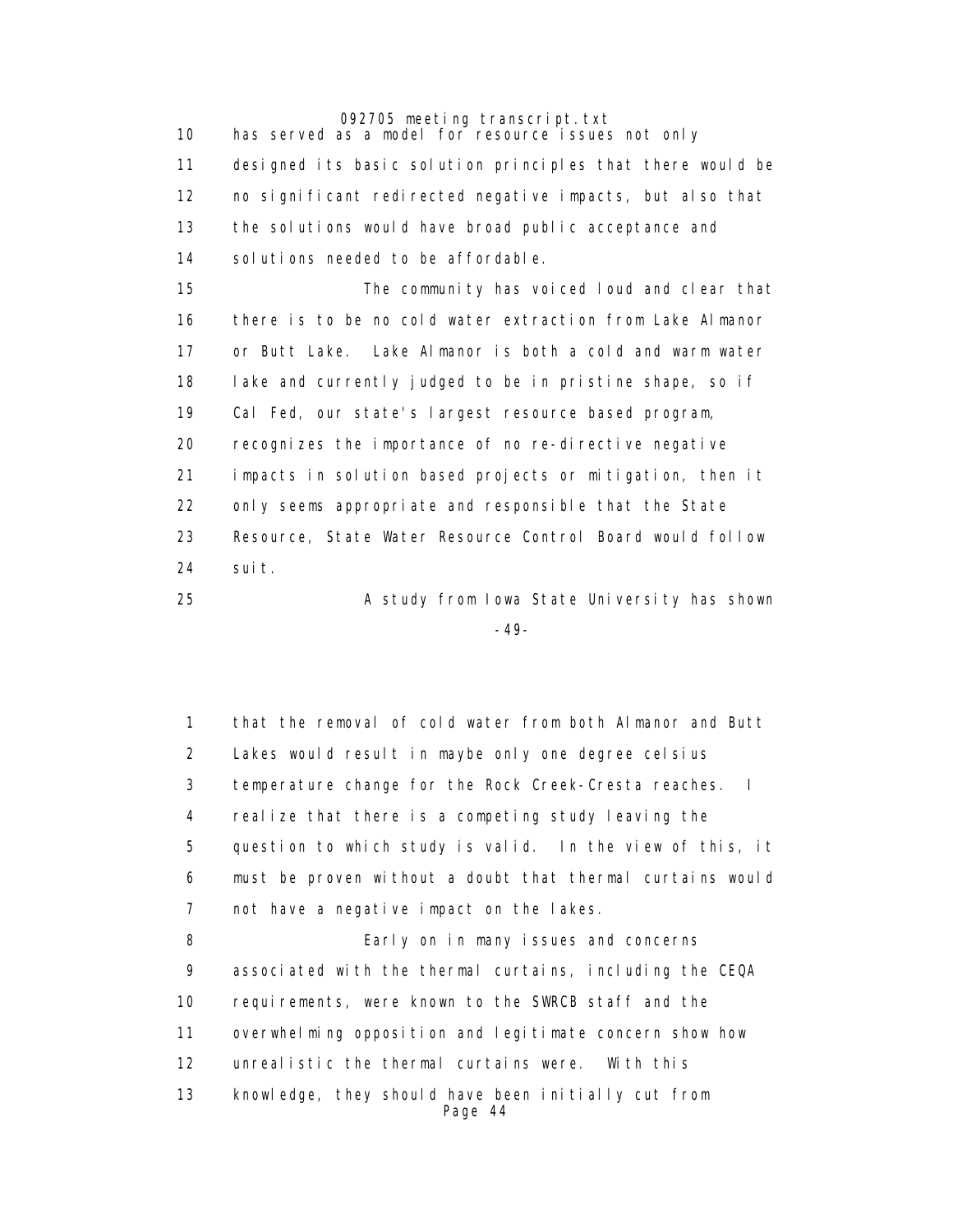14 further investigation.

 15 And since this is not my area, I did tell 16 Kim that I was going to interject in here that the senator 17 is also scrutinizing other decisions by the State Water 18 Board and there have been some very serious charges 19 leveled against the regional boards about the accuracy of 20 their modeling and those charges have been made by a PhD 21 professor that taught at one of the most prestigious 22 colleges in California, so we are asking for some peer 23 review for some of these models that they not be taken for 24 granted that just because the state has submitted a model, 25 that it is accurate.

-50-

 1 Likewise, the thermal curtain did not meet 2 CEQA criteria which require that an EIR incorporate a 3 reasonable range of alternatives and that the EIR need 4 examine in detail only alternatives that the lead agency 5 determines could feasibly obtain the most basic 6 objectives.

7 **I** again have to ask why SWRCB staff continue 8 to require the thermal curtains be investigated. It 9 appears that the staff disregarded their most basic 10 function in the CEQA process. This was a tremendous waste 11 of time, money and money that could have and should have 12 been spent investigating other viable and reasonable 13 options.

 14 Even though one can logically argue that the 15 current water temperature in the Rock Cresta reaches has 16 not harmed fish and this is a required mitigation based on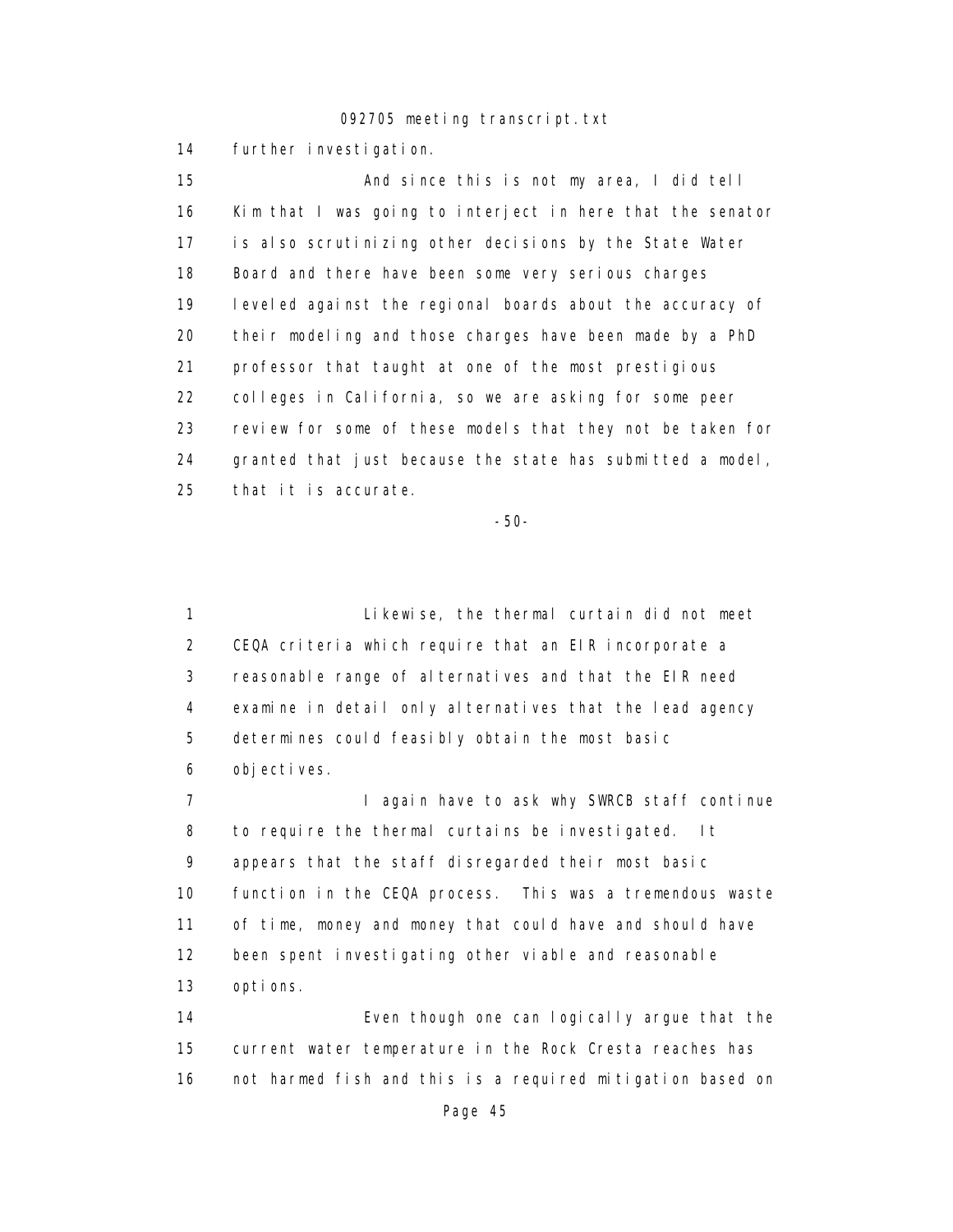17 unwarranted designation, it's still nonetheless a required 18 mitigation.

> 19 **However, it is becoming clear that there**  20 just isn't current viable technology for a direct solution 21 to accomplish the water temperature reduction at the Rock 22 Cresta reaches. So in due diligence, it has been the 23 local community that has come up with a viable and 24 reasonable mitigation alternative, the off site North Fork 25 Feather River Watershed Restoration and Improvement

-51-

 1 Alternative, previously known as Alternative D. I think 2 we should go back to Alternative D. This alternative is a 3 resource and community, is resource and community friendly 4 and will have the permanent positive environmental impacts 5 on the entire watershed and eventually the Rock 6 Creek-Cresta reaches.

 7 In conclusion, again I will state that we 8 cannot allow any alternative that is harmful to our 9 fisheries, our lakes, our archaeological resources, our 10 native and cultural heritage and our communities at large. 11 Thus, I have a request that the thermal curtains or any 12 alternatives that would extract cold water from the lake 13 be removed as an option and therefore because the North 14 Fork Feather River Watershed and Restoration Improvement 15 Alternative is the currently the only viable and 16 reasonable practical and rational alternative, it needs to 17 be seriously considered. Thank you. 18 MIKE HARTY: The next name I have is Dave Keller.

 19 DAVE KELLER: Good afternoon, I'm Dave Keller, the 20 district representative for State Senator Dave Cox. We're Page 46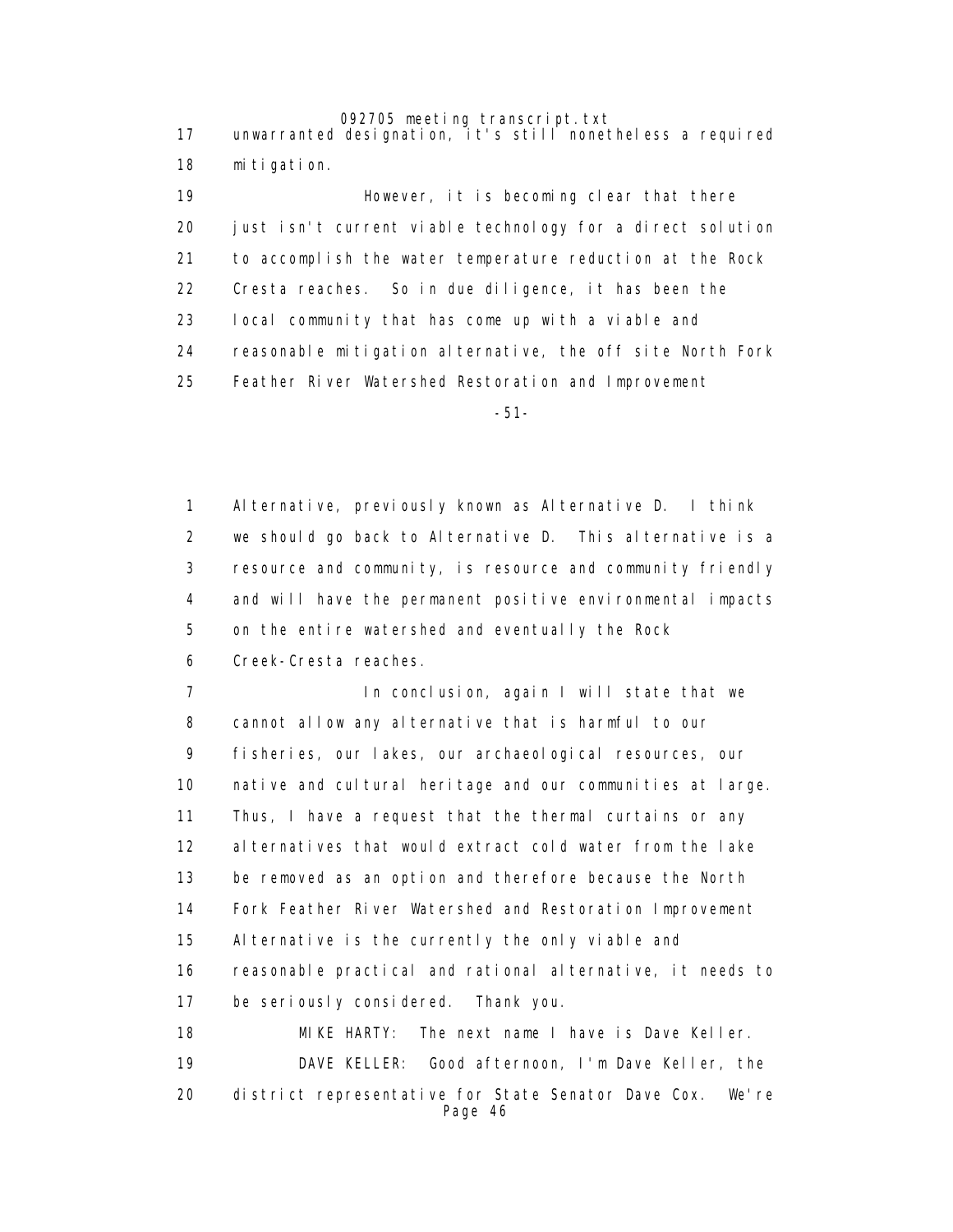21 pleased to be here. I'll keep my comments brief so that 22 the nearly 300 people here will have a chance to say 23 something. 24 Before I go any further, I would like to 25 take this opportunity to say that the senator appreciates

-52-

 1 the scoping sessions being conducted in Chester as well as 2 the opportunity for public testimony.

 3 The senator is having the opportunity to be 4 briefed both by the water board staff and by members of 5 the Save Lake Almanor Committee. Senator Cox's meeting 6 with the water board staff, he expressed his clear and 7 strong opposition to the thermal curtain proposal. That 8 remains his position today.

 9 He believes that a thermal curtain would 10 damage the ecology of the lake and the economy of the 11 region. There is overwhelming opposition to the thermal 12 curtain by the community and other affected parties, as we 13 will find out as the evening continues.

14 **At the same time, the senator supports the**  15 community's plan which emphasizes streamside shade 16 restoration to decrease downstream water temperatures. 17 Thank you. 18 MIKE HARTY: And I think the last of my elected 19 officials is Bill.

 20 BILL DENNISON: Thank you very much. For the 21 record, I am Bill Dennison, Plumas County Supervisor, 22 District 3 and board chair

23 I want to go through -- I really talk fast.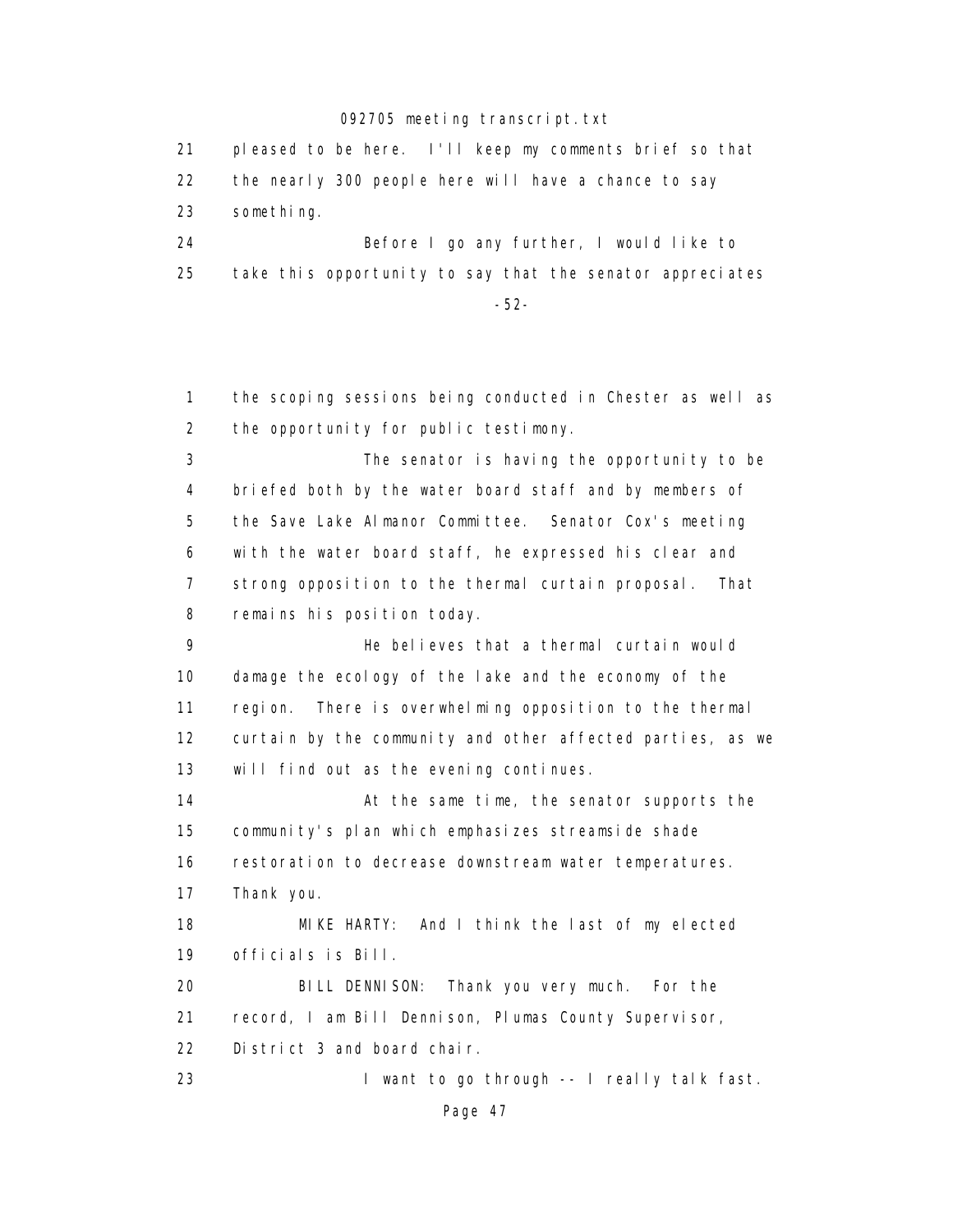| I'll slow down for you, Ellen. I also chair the Lake     |
|----------------------------------------------------------|
| Almanor 2105 Committee that is providing information and |
| $-53-$                                                   |

 1 advice to the Plumas County Board of Supervisors for the 2 past three years. 3 I'd like to, if I may, take this opportunity 4 to introduce another Plumas County supervisor that took 5 the time to come here, Plumas County Supervisor Bill 6 Powers from Portola. Thank you, Bill. 7 You will fully appreciate the commitment and 8 the knowledge of this group from the statements you will 9 hear from a couple of those committee members that I 10 talked to you about as far as the 2105 Committee. 11 **It's important for you to know that Plumas**  12 County has been working collaboratively with PG&E's 13 various agencies, fishing groups and all others that would 14 care to be involved under the umbrella of a group that's 15 been called, known now as the 2105 Licensing Group which 16 we refer to now as 2105 LG. We reached consensus on many 17 issues that are summarized in the April 22nd, 2004 18 project, 2105 Licensing Settlement Agreement. That's 19 important to us, you'll hear more about that agreement and 20 Plumas County is firmly in support of that agreement. 21 In that agreement, Table Number 2 is a list 22 of six unresolved issues and Plumas County is requesting 23 that you specifically, I'm talking about you, I'm talking 24 about State Water Board, that you specifically address 25 shoreline erosion as part of a water quality problem.

-54-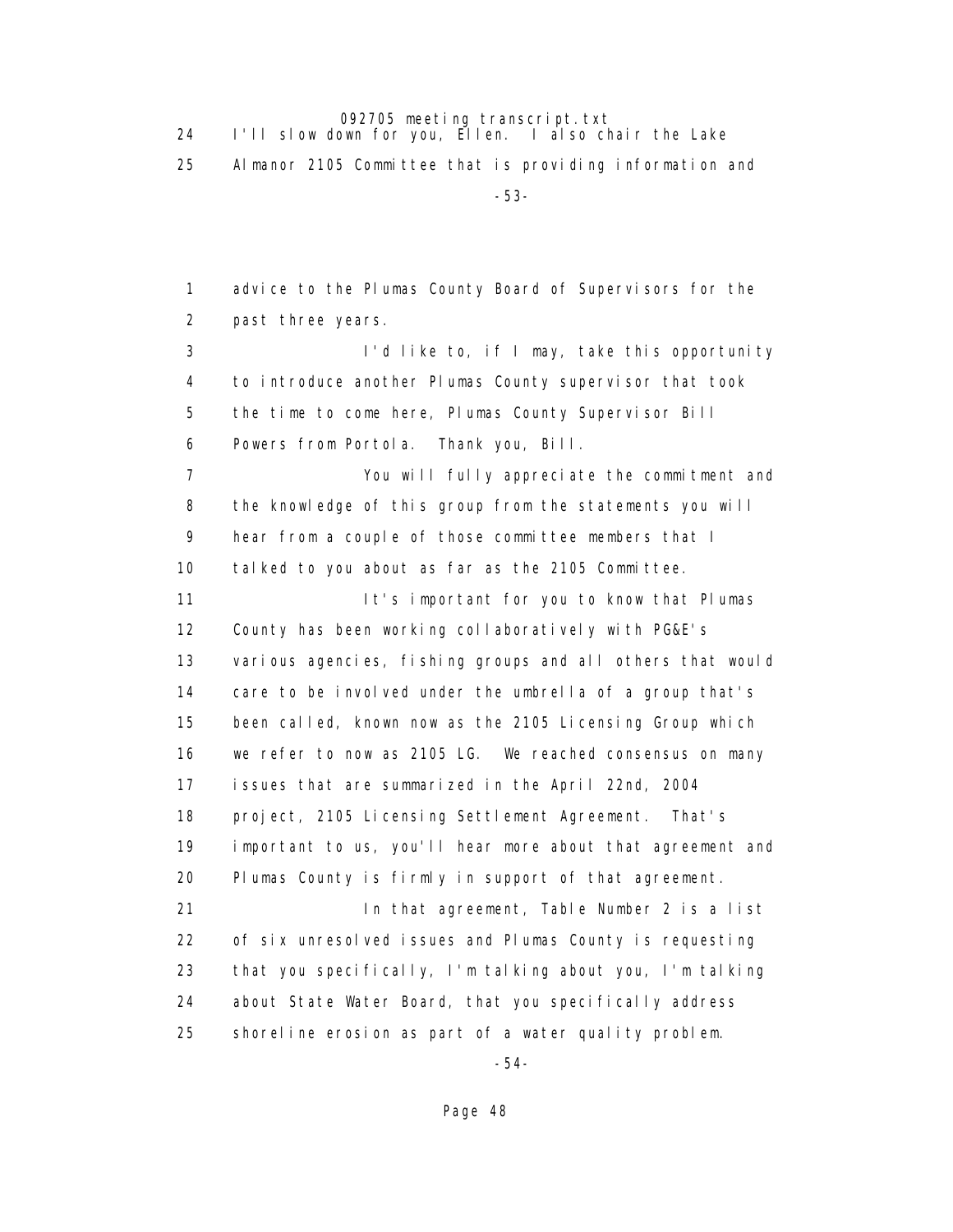1 I'm submitting Plumas County Resolution 2 04-7076 that was passed unanimously by the Board of 3 Supervisors in October of 2004. You need to know that the 4 supervisors discuss this a lot, it's not just a casual 5 thing for us and most every meeting we talk about it in 6 one form or another. And Plumas County reiterates that we 7 specifically oppose further consideration of any one of 8 the three thermal curtains that have been proposed for 9 construction in Lake Almanor and Butt Reservoir and any 10 other scheme that proposes to reduce the Lake Almanor 11 coldwater pool at the expense of fisheries and lake 12 ecology.

 13 Reasons for those objections are stated in 14 our resolution and have been strengthened over the past 15 eleven months. Other resolution statements are still 16 viable in that except for the concern at that time that no 17 other alternatives to the water temperature issue studies 18 have been conducted by PG&E, we said that was fact and it 19 was at that time. But since that time, since last 20 October, PG&E has conducted 23 other alternatives for 21 consideration and these have all been reviewed in detail 22 by the 2105 Licensing Group during several meetings, 23 several subcommittee meetings over the last eight months. 24 You have received a PG&E July 2005 final 25 report on the Rock Creek-Cresta called the License

-55-

1 Condition D, that on page II, I refer it to, the last

2 paragraph, that states, and I'm going to paraphrase this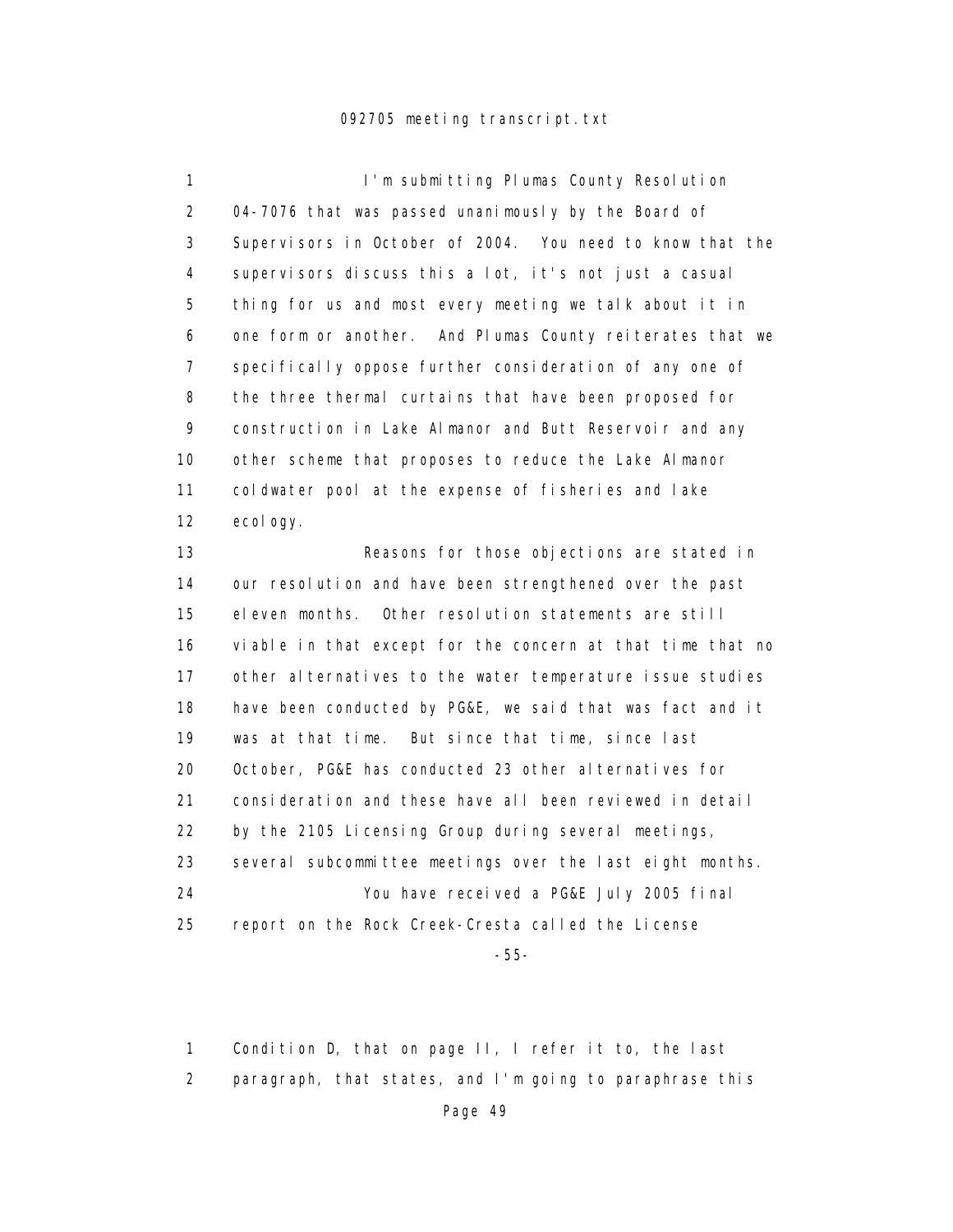3 on how I read it, it says we have tried all the 4 possibilities for reducing the downstream temperatures but 5 can't meet the temperature requirements requested under 6 the Rock Creek-Cresta FERC Project Number 1962. That is 7 in essence what PG&E told us in that summary. 8 **Plumas County agrees with PG&E's evaluation**  9 as it pertains to the thermal curtain and respectfully 10 requests the State Water Board to consider those reasons. 11 First, the Rock Creek-Cresta license 12 requests for further review of a thermal curtain in Lake 13 Almanor as a means of reducing water temperature 25 miles 14 downstream has the words reasonably and reasonableness 15 throughout the document. We know that these terms cannot 16 be applied to the thermal curtain proposal. 17 Second, the notice of preparation that we 18 are addressing today on page 7 states in part, and this 19 was noted by Ms. Whitney, that appraisals of various 20 proposed alternatives will include the application of 21 feasibility criteria, including one, the ability of the 22 measure to provide temperature moderating benefits to the 23 affected North Fork Feather River reaches. 24 Number two is that they must, the cost of

 25 the implementation versus predicted benefits has to be -56-

> 1 considered. 2 And three, the potential for incidental and 3 environmental impacts that may result from the 4 implementation of the measure. 5 I need not elaborate why the thermal curtain 6 alternative fails on all counts. You'll read that vividly Page 50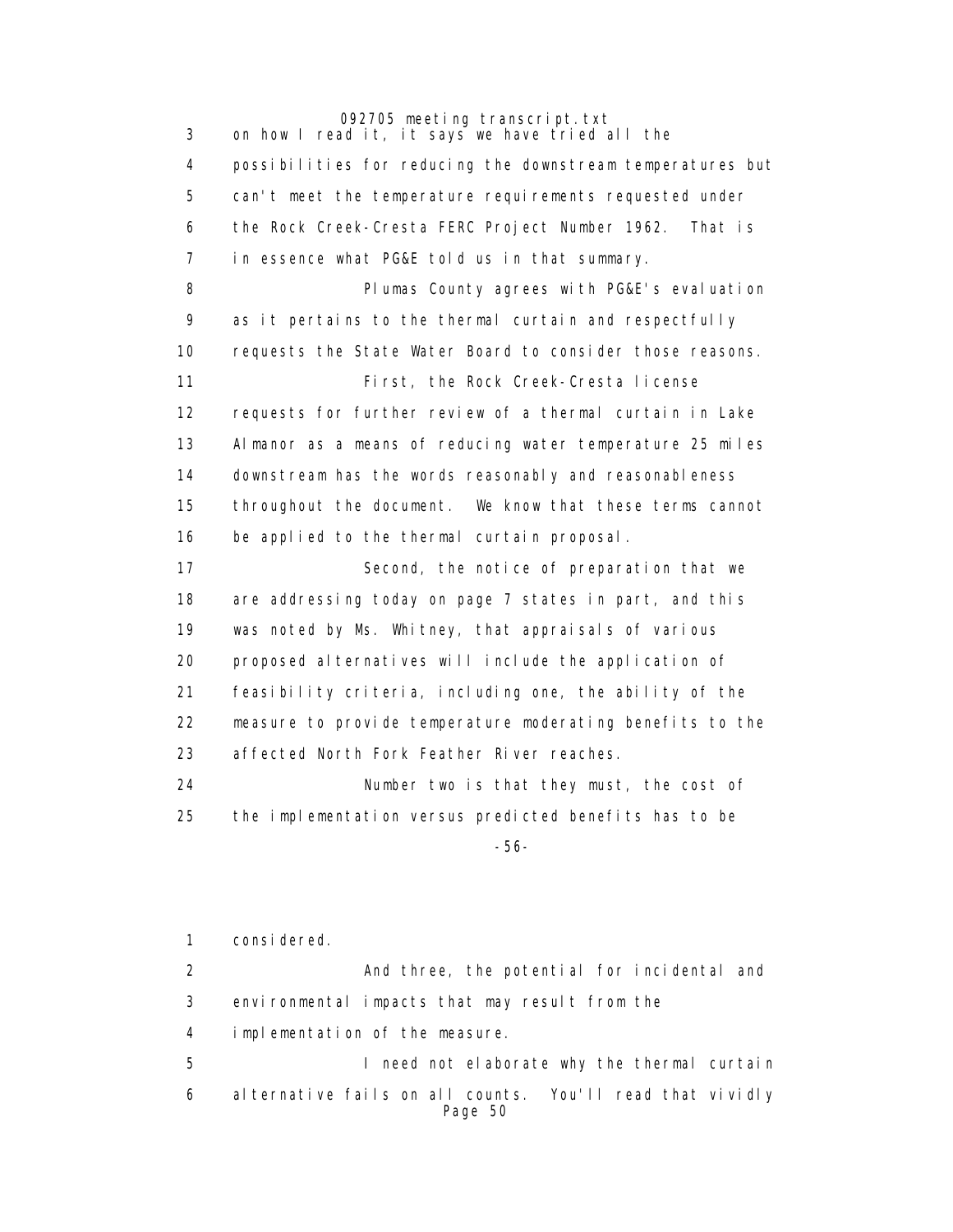7 in the report of the FERC hearings we had. You recall we 8 went to Chico for some of those, we had them here, very 9 vivid in why the thermal curtain fails all those tests. 10 You'll hear today from many knowledgeable 11 people who have been working collaboratively to assist in 12 the water reduction issues and the State Water Board will 13 be receiving more written details prior to the October 14 17th deadline that will provide more reasons that the 15 thermal curtain should not be implemented. 16 One of those documents, I want you to pay 17 particular attention to the receiving at the State Board, 18 it's simply called the thermal curtain and it's a CD that 19 will have a voiceover view that very vividly displays the 20 problems that it would cause for our communities and the 21 implications in the long term to the state. 22 It is of interest that it must be seriously 23 considered that to date, and I think it was Assemblyman 24 LaMalfa that said there has not been one individual, not 25 been one group that has publicly expressed support for the -57-

1 thermal curtain. That's significant.

 2 We would not expect the fishermen nor a real 3 environmentalist to support a proposal that would cause 4 degradation to large proven fisheries in Lake Almanor and 5 Butt Valley Reservoir with an unguaranteed result to the 6 smaller fisheries in Rock Creek-Cresta. In fact, this is 7 not permitted under October 28th, 1960 Water Resource 8 Control Board Resolution Number 68-16.

9 Page 7 of the notice of preparation states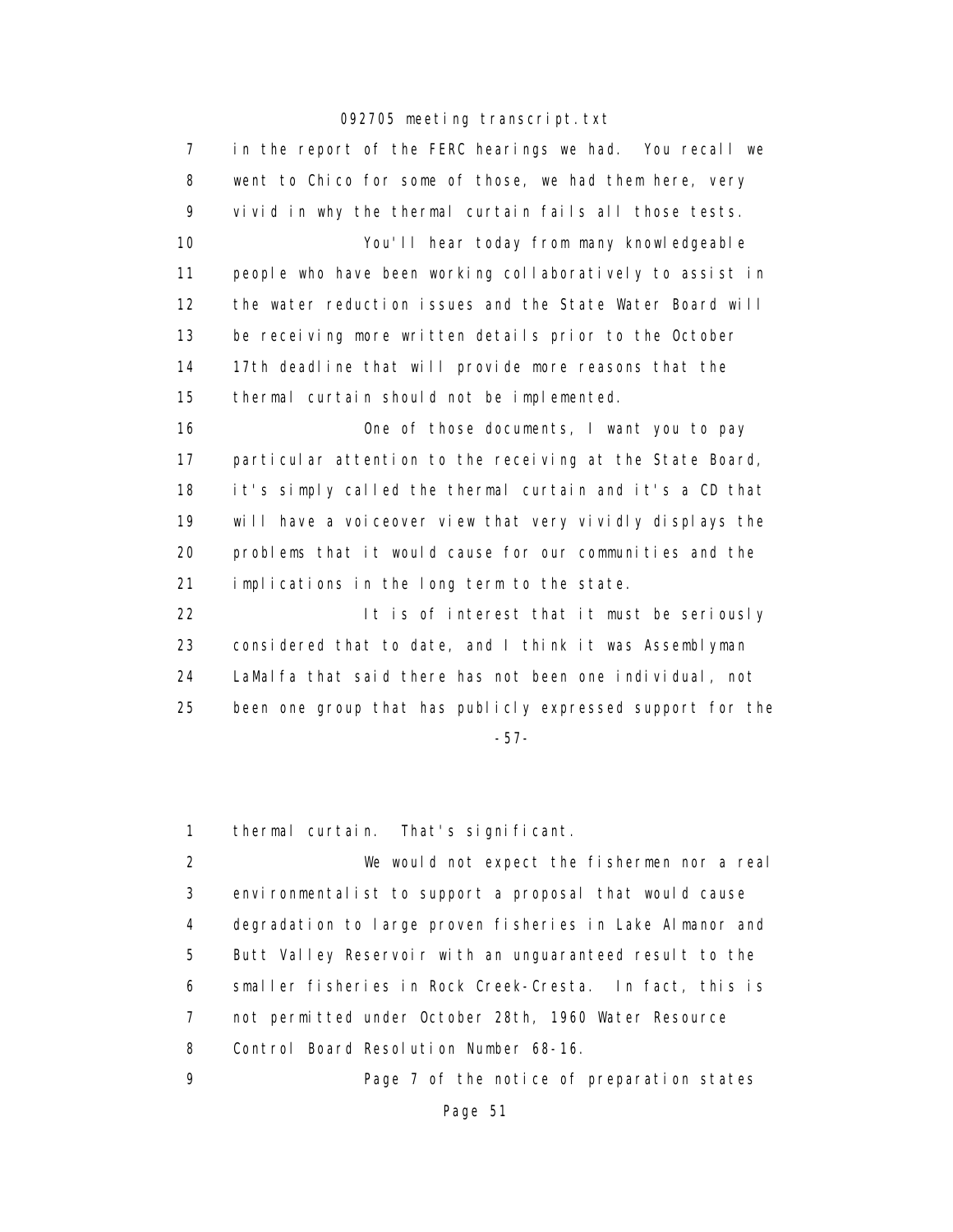10 in part that EIR will identify alternatives that were 11 considered by the State Water Board but were determined to 12 be unfeasible during the scoping session. We believe that 13 review of this data will be so convincing to the State 14 Water Board that they will quickly remove the thermal 15 curtain from the list of alternatives and respectfully 16 request an early review and an early removal.

 17 Because none of the proposals to lower the 18 water temperatures at the Rock Creek-Cresta reaches meet 19 the State Water Board feasibility test, the 2105 Licensing 20 Group submitted off site watershed restitution and proven 21 alternative, Alternative D, I think you're right, Nadine, 22 it's shorter, but we also recognize that there is more 23 detail that needed to be submitted and Plumas County has 24 been working collaboratively to do that and will be 25 submitting more details and hopefully have a full

-58-

 1 understanding with the 2105 LG before the 17th. 2 That's my summary on behalf of Plumas County 3 and I want to thank you all you for coming to join us. 4 There's much more to be said and we all thank you, the 5 State Board staff, for being here so that you'll have the 6 opportunity to hear more from the people that really feel 7 this deeply. This is a gut wrenching situation for many 8 people and you'll hear it, you'll see it. Please pay 9 attention. Thank you. 10 MIKE HARTY: How are you all doing? Okay? How 11 hard are those seats? Just want you to know the people 12 that you voted for, I gave them the hard seats.

 13 Now, we had planned at this point to take Page 52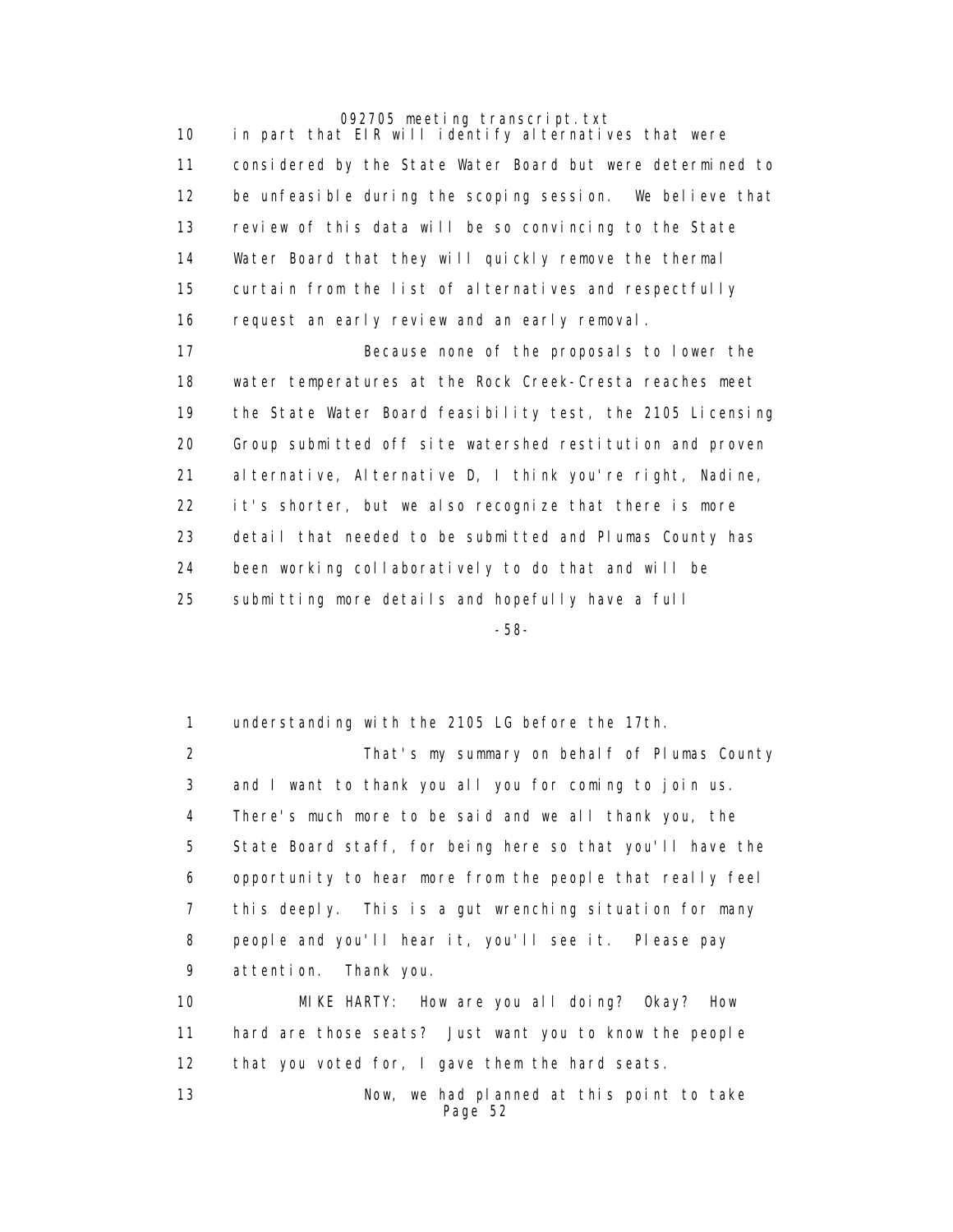14 about a half an hour break. That's what I thought. I 15 just want you to know that I've got two other options for 16 you, one is you stand up, take about a one-minute stretch 17 and we roll on. Yes? That's what we're going to do. 18 Take a minute, stretch and we're going to move right into 19 part two of the meeting here. 20 (Break taken.) 21 MIKE HARTY: This is the opportunity for 22 individuals and for any representatives from 23 non-governmental organizations to provide comments. Our 24 prior agreement is three minutes guideline, okay? And I 25 will be paying some attention to that.

-59-

 1 Now, I have been asked to remind people that 2 when you speak into a microphone, you've got to hold it 3 right up to your mouth. You notice the difference between 4 this and this? So I'm going to, I am going to ask people 5 to put the microphone up to their mouth and I've got 6 spotters and listeners back there, I'm going to ask you to 7 raise your hands if you can't hear and we'll make sure 8 we've got this working.

 9 Now, here's what we have agreed. I was 10 approached, we were approached by a group of people who 11 asked for an opportunity rather than have an uncoordinated 12 set of comments, to have a coordinated set of comments and 13 many of you are out there and I have speaker cards from 14 all of those folks. And what we agreed is the following: 15 That for this group, many of whom I believe are part of 16 the 2105 group, as many of you as can provide your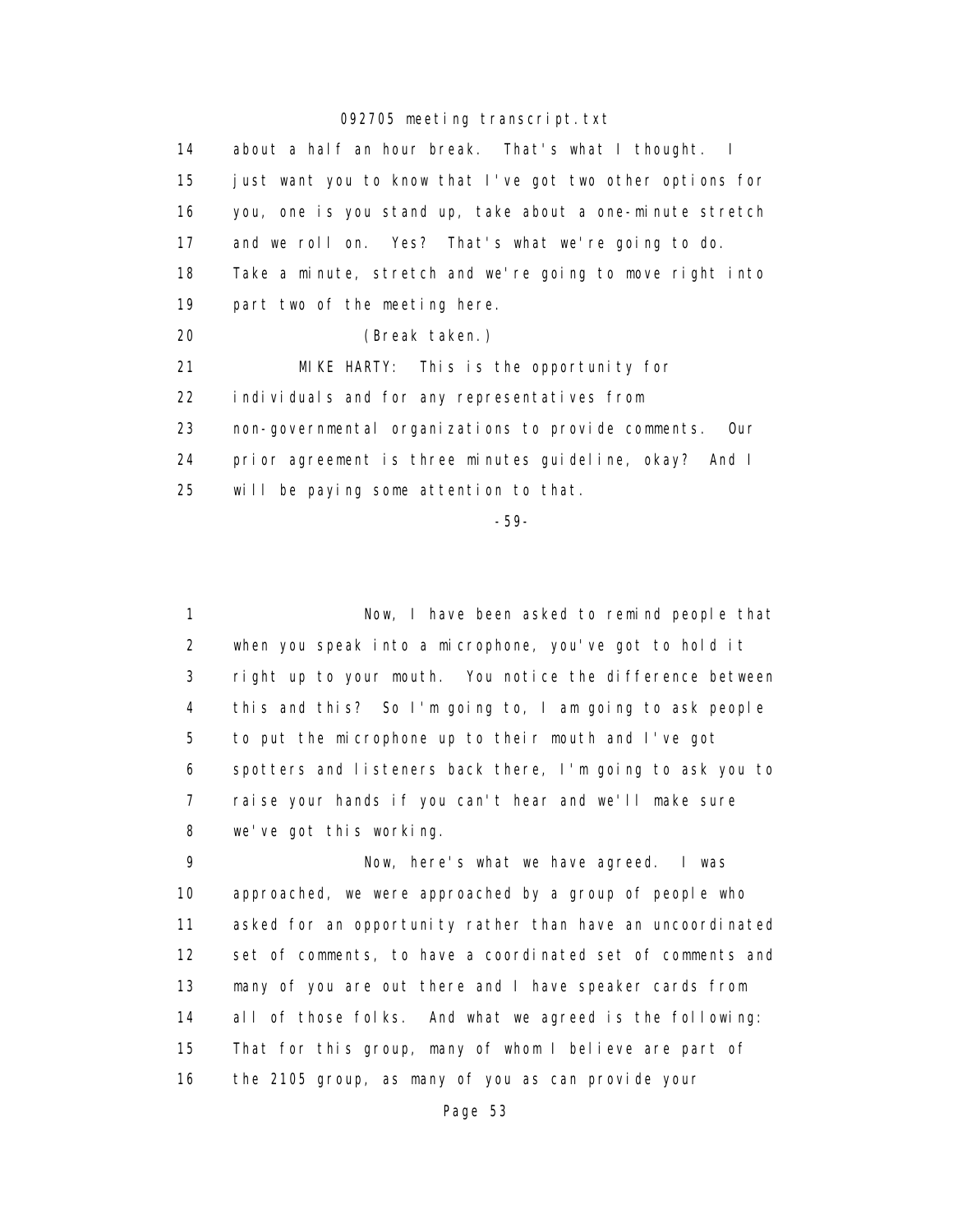17 comments in 30 minutes will speak. After 30 minutes, we 18 are going to provide an opportunity for up to three other 19 folks to speak. Then we'll go back to three from this 20 group, unless you've all finished, then we'll go back to 21 unaffiliated individuals and alternate up to three until 22 everyone's finished, okay? 23 Now, at the moment, I have speaker cards for

 24 four additional people only. If you'd like to speak, if 25 you'd like to offer comments tonight to Ellen, for Ellen -60-

> 1 to capture as part of the transcript, please get one of 2 the speaker cards that are available on the sign-in table 3 and fill it out and give it to me. Otherwise, I don't 4 know that you'd like to speak. Is there anyone who would 5 like to speak who hasn't filled out a card yet? Do you 6 want to let me know? Some people still thinking about it? 7 No? Okay, then my working assumption is that we may get 8 you home for dinner, okay? Or supper, depending on where 9 you're from.

> 10 So, I am going to start with the first 30 11 minutes and we'll see how far we get and on my watch, it's 12 5:05. So George Protsman, you're first on my list. 13 GEORGE PROTSMAN: First of all, and most 14 importantly, I want to take the opportunity to thank all 15 of you for being here and that makes me proud to be the 16 chairman of the Save Lake Almanor Committee. 17 **It is through your effort to be informed and**  18 most importantly to respond to the critical issues facing 19 Lake Almanor with the thermal curtain and with the 20 withdrawal of cold water that has brought our community Page 54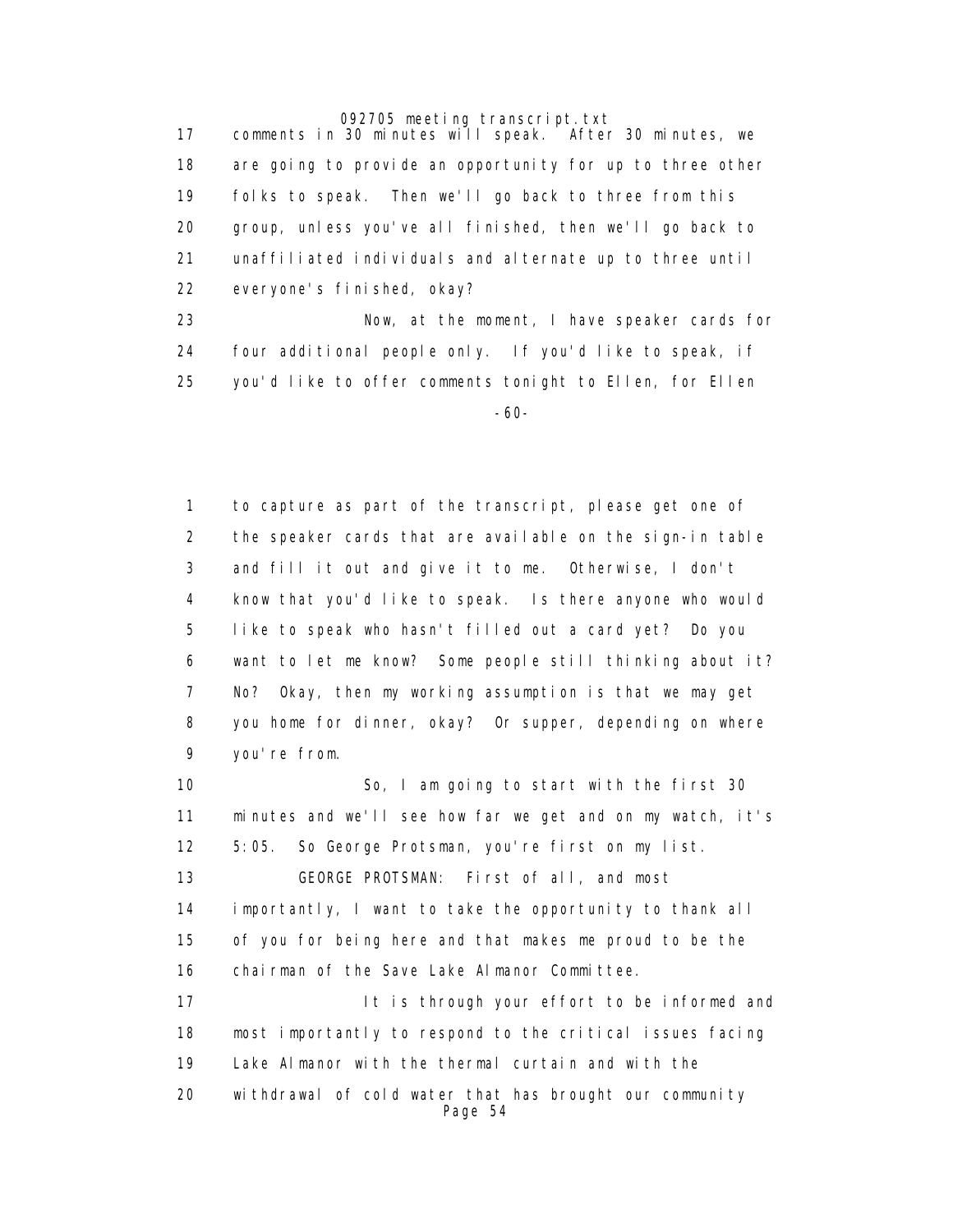| 21 | together as never before to solve this problem and to stop |
|----|------------------------------------------------------------|
| 22 | the thermal curtain and to save Lake Almanor.              |
| 23 | We're all interested in implementing a                     |
| 24 | collective solution to the problem, but the key rationale, |
| 25 | as has been said before -- and I want to say something     |
|    | -61-                                                       |

 1 else that's really important, the fact that you're all 2 here and did what you have done is a direct relationship 3 why our legislators have taken the time A, to listen to 4 us, and B, to respond in a most positive way. We said 5 when we first put out information, if you remember us, 6 we'll remember you, and we certainly have reasons to 7 remember you.

8 I'm not going to take up all my time unless 9 I've already taken up too much time because a lot of what 10 has been said by our legislators, I would just like to say 11 ditto, ditto, ditto, ditto, ditto, ditto, ditto, and we 12 know what that means.

 13 We've talked about a standard of 14 reasonableness. We talked about a standard of 15 reasonableness that must be applied by the State Water 16 Resource Board. Hopefully that is reason from the board's 17 perspective from a fair and adequate accurate information 18 employed them by the State Water Resource Board staff. 19 This is very important that they, people from a distant 20 way who have never been to Lake Almanor and may never be 21 here understand what a pristine California resource this 22 is and why we are fighting so hard to protect it. 23 I want to also mention one important thing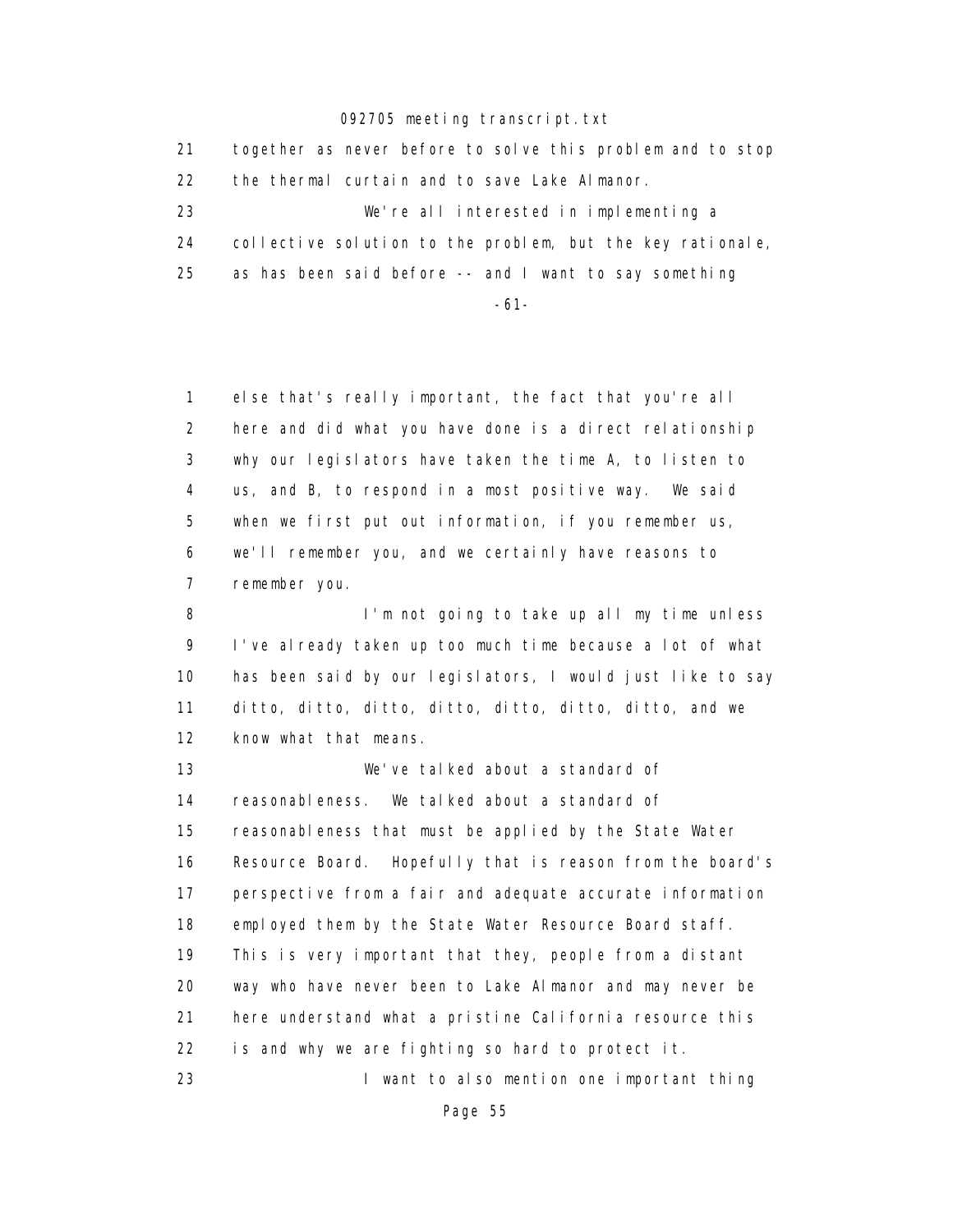092705 meeting transcript.txt<br>in terms of reasonableness. Is it reason 24 in terms of reasonableness. Is it reasonable to even

25 consider further degradation of Native American

-62-

 1 archaeological sites by the thermal curtain dredging of 2 sacred locations in Lake Almanor? Is that reasonable? I 3 think the answer is no. 4 Is it reasonable to risk a magnificent 5 pristine Almanor Basin ecology for an unproven risky 6 scheme without good science support to experimentally 7 improve another resource 30 miles downstream? I think the 8 answer is no. 9 1 hope that you will continue to support 10 Lake Almanor and Save Lake Committee and will let your 11 voices be heard. They really count. The most important 12 thing that you've done is to just be here and express your 13 support for saving Lake Almanor. Thank you. 14 MIKE HARTY: Wendy Durkin is the next speaker and 15 then on deck is Aaron, just so you know. 16 WENDY DURKIN: Hi, everyone. I just wanted to -- 17 everybody hear me now? Okay, I'll eat it. I wanted to 18 first make sure I encourage each and every one of you to 19 fill out your comment cards and mail them in or leave them 20 with us this evening. It's really important if you don't 21 want to speak, at least we know what your opinion is. 22 Most of you I recognize, 90 percent of you 23 out there. I grew up in this community. My family grew 24 up in logging. We saw the destruction of our community 25 when logging was basically stopped because of the spotted -63-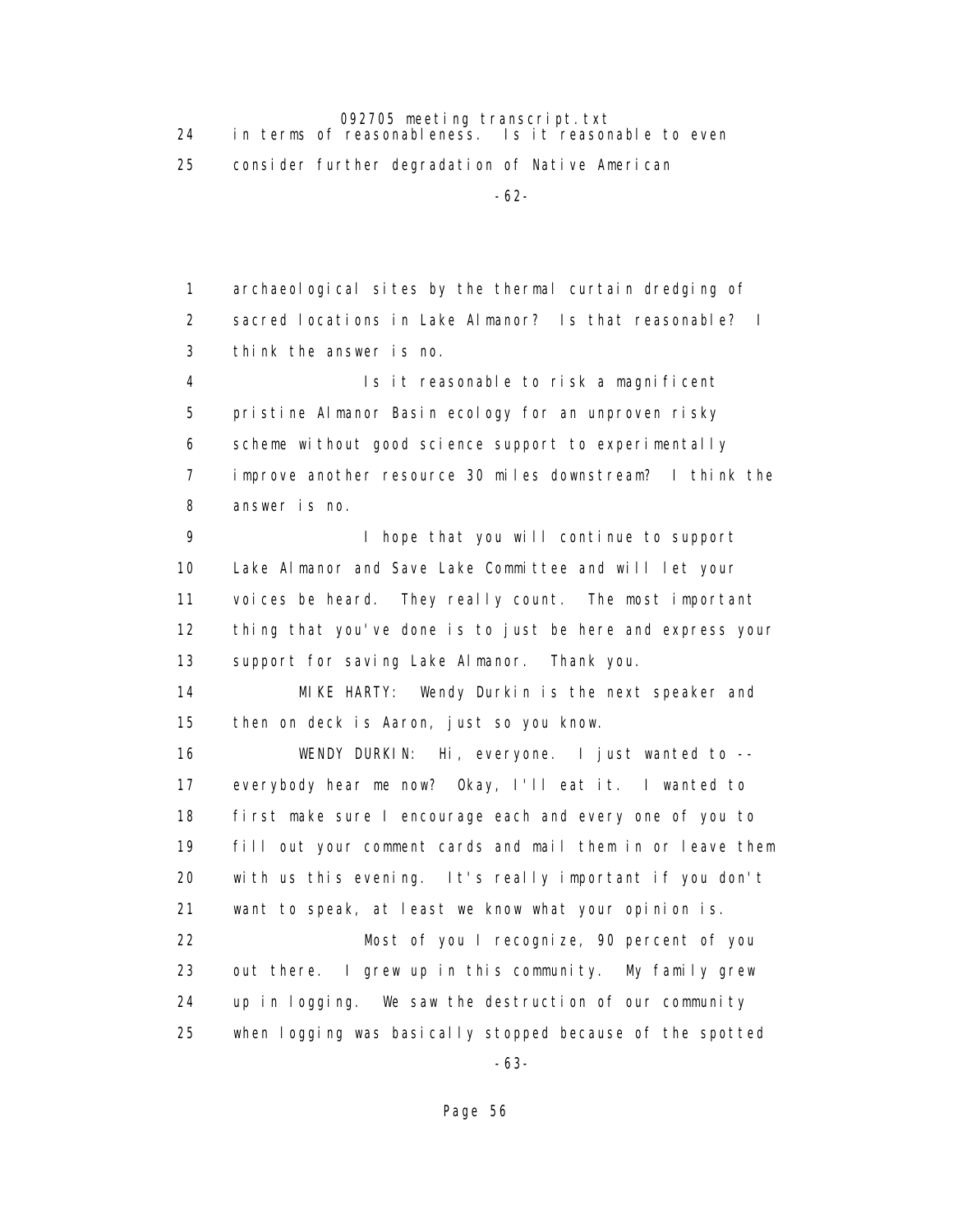1 owl and so when I heard about this thermal curtain issue, 2 I had to get involved. I'm terrified that Lake Almanor 3 with coldwater extraction would become like Clear Lake and 4 I think that's why all of us are here right now, to stop 5 that.

 6 As I reviewed the NOP, which I think most of 7 you have also reviewed, I was concerned. We've talked 8 about the fish habitat downstream a lot, but we haven't 9 talked about the fish habitat here at all and the NOP 10 doesn't seem, in my opinion, to really grasp that and I 11 feel like it's a real big oversight that fish habitat 12 downstream is outweighing our fish habitat here.

 13 And then I also think that our world is 14 getting so convoluted that somewhere along the line our 15 fish habitat has outweighed our human habitat and that's 16 what I'm concerned about is the NOP was full of holes 17 regarding the fiscal impact to our community. They 18 mention aesthetics, but they didn't say a moss filled, 19 algae infested lake would ruin our job possibilities in 20 this community. They mentioned the endangered species, 21 but they didn't mention that the bald eagles that feed on 22 the fish and so forth are also an issue for us. 23 **I think my favorite or my least favorite** 

 24 part of the NOP was under hazards. It stated project 25 results hazards for people residing or working in the

-64-

 1 project area, would there be any. And it was less than 2 significant. Well, to me, the jobs and livelihood are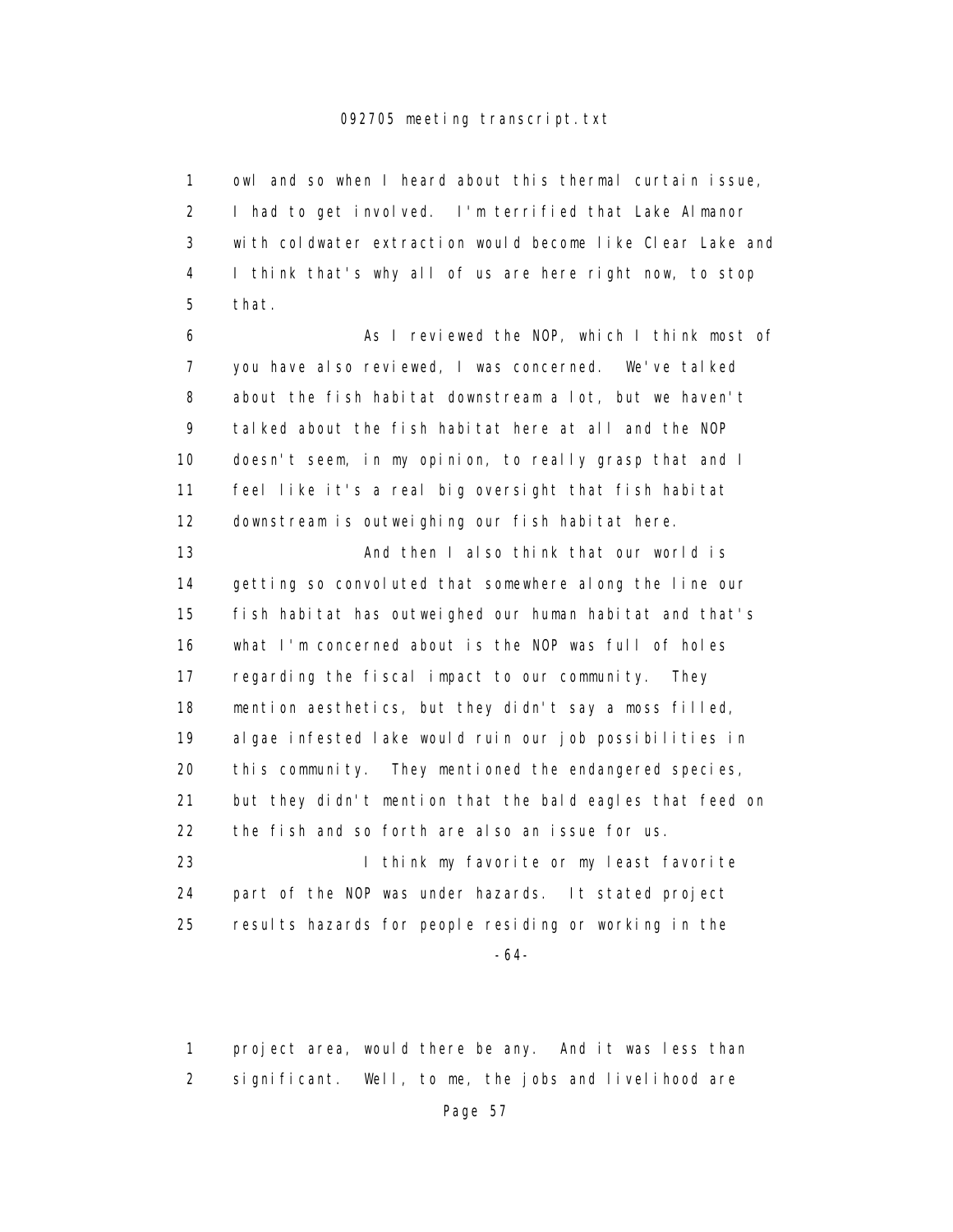092705 meeting transcript.txt 3 extremely significant in this community and I think it's 4 really a gaping hole in their research to not put the 5 socioeconomics of our community into their NOP. 6 They also stated that they wouldn't be 7 reviewing population and housing because there wouldn't be 8 an impact. Well, you're right because if they take cold 9 water out of Almanor and destroy our lakes, we don't have 10 to worry about housing and population, because we're going 11 to become a ghost town and I think that that's again 12 another big oversight. 13 I think that Lake Almanor is the heart of 14 Plumas County and the willful inaccuracies of the NOP make 15 me feel like they are performing open heart surgery on our 16 community without the benefit of anesthesia. 17 **And in closing, ask for new ideas and my**  18 perspective is that we need new ideas to put people, jobs 19 and our environment above water temperature, so thank you. 20 MIKE HARTY: Aaron, you are next and after Aaron is 21 Paul Garrido. 22 AARON SEANDEL: Good afternoon. Thanks to everyone 23 for coming, it's great to see such a good crowd. Some of 24 you know that I've been pretty active in the community and 25 this is for the State Water Resources Board people, just

> 1 so you understand that I'm the chair of the Plumas County 2 Water Quality Subcommittee, so I have a particular 3 interest in the water quality issue. 4 And what I would say is that I would agree 5 with everything that's been said so far about the thermal 6 curtain and the inappropriateness of considering it, the Page 58

-65-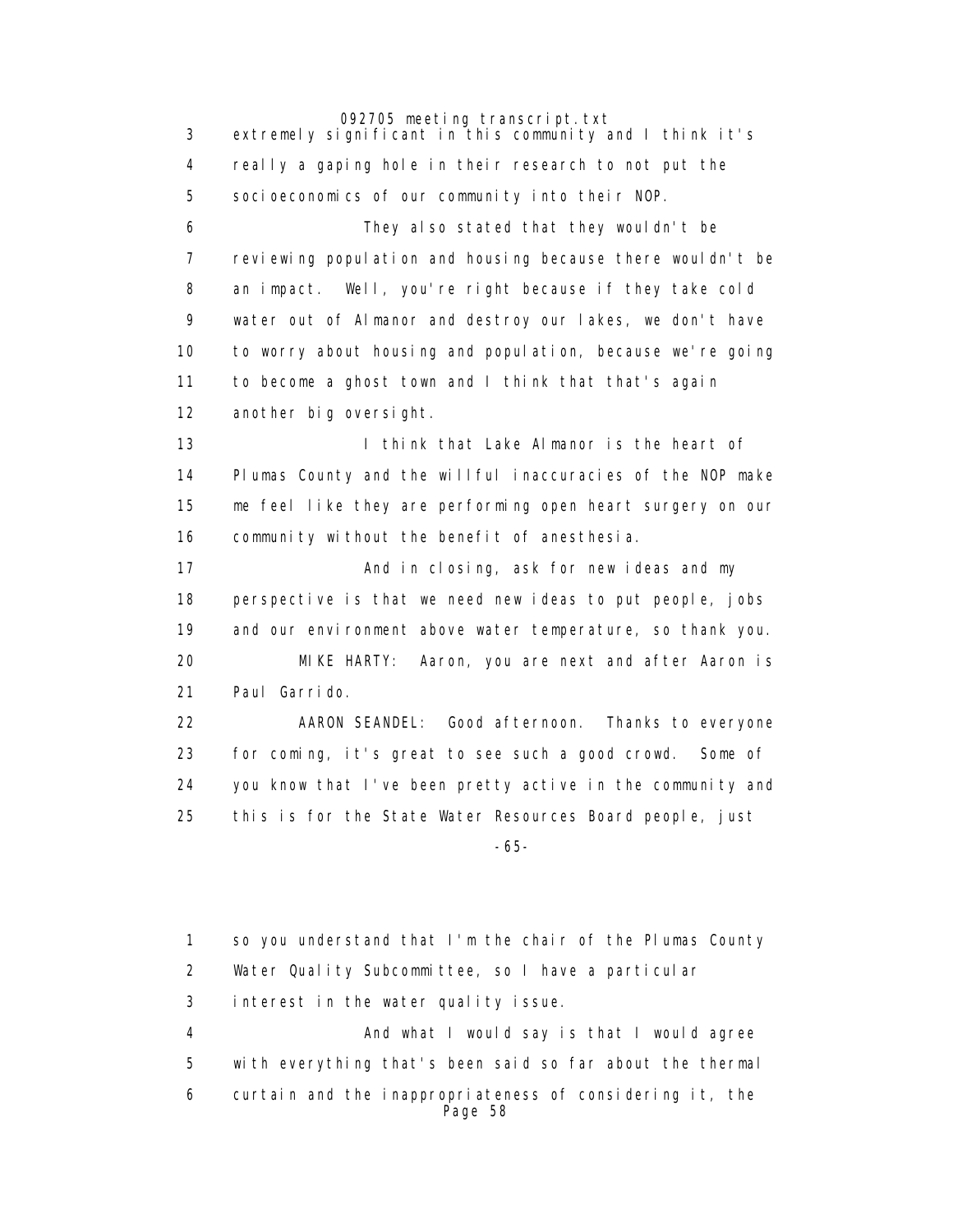7 costs of the thermal curtain. The odds of it working are 8 impossible, improbable. 9 **I** would suggest a couple of other things and 10 again, directed to the staff on the water board. 11 Number one, I would be looking at any 12 license that's being issued to have an adequate proactive 13 water quality sampling program, not one that reacts to 14 problems after they have been created, but one that is 15 proactive before the problems start. So I encourage you 16 to do that. 17 Secondly, I would point out to you that 18 when, if we proceed with a thermal curtain option, you're 19 talking about digging out 42,000 cubic yards of silt and 20 that is undoubtedly going to cause a water quality 21 problem. It's just logical. 22 The other part of the piece is that the 23 silt. The spoil pile will be placed right adjacent to the 24 lake and thereby pernicate some issues of run off from 25 this spoil, from this spoil pile. And what is -- there -66-

> 1 isn't any contingency at this point in time in any of the 2 work towards the license that is going to deal with that 3 possibility, so I encourage you to look at the potential 4 degradation that could occur from the spoil pile and from 5 the excavation of 42,000 cubic yards of silt. 6 The -- another thought occurs to me is that

> 7 when you're constructing, if you're considering 8 constructing a thermal curtain, you're going to be using 9 hazardous waste material, oil, grease, whatever, cement,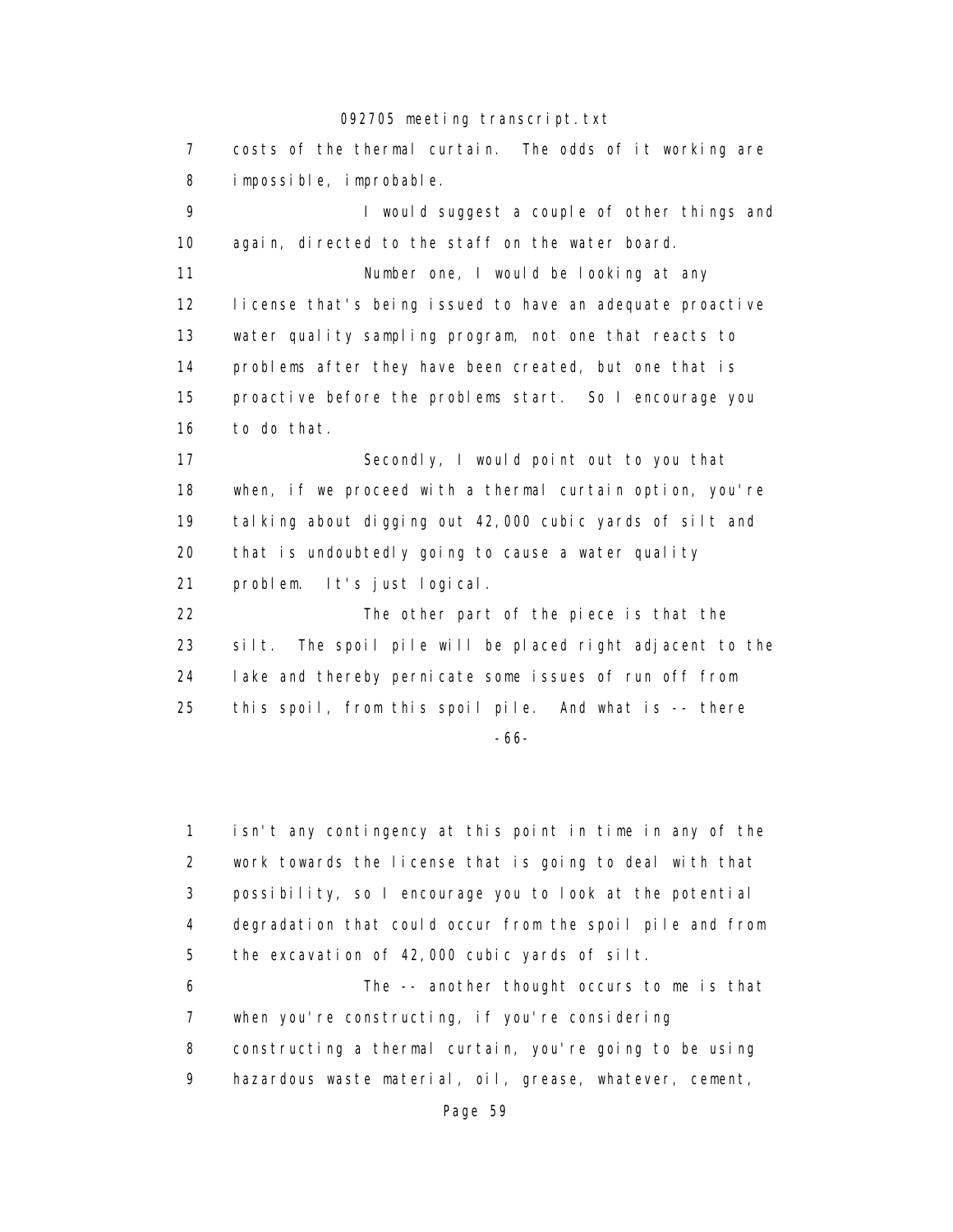10 concrete, all of which have the potential to create a 11 debilitating condition to the lake and we're very 12 concerned about that as you have already heard, so I urge 13 you to throw that into the mix as well. 14 There are a couple of other items that I 15 would add. We haven't talked much about dissolved oxygen. 16 The agreement, the literature in the agreement that we've 17 signed talks about dissolved oxygen of being less than 18 five milligrams per liter occurring at Canyon Dam from 19 early August in through mid October. This is according to 20 the sampling results. Dissolved oxygen has a negative 21 affect, impact on the fishery. 22 Since this is the deepest part of the lake, 23 Canyon Dam, it's reasonable to assume that most of the 24 lake, which is more shallow and has less cold water than 25 Canyon Dam, has less dissolved oxygen. That's a

-67-

 1 reasonable assumption. I think you should look into that 2 and see what the impact would be on the rest of the 3 fishery. You've already heard that the habitat for 4 coldwater fish would be dramatically reduced by the 5 withdrawal of the cold water and I think that's a very, 6 very important consideration to me. 7 I've some concern about -- am I over? Well, 8 just two things. One, there is literature that is 9 available to you about the impact of warm water on a large 10 shallow body. The (inaudible) Reservoir is a case in 11 point, what's happening down there this summer with the 12 water being warmer and the odor that's emanating from the 13 lake because of the larger algae bloom. Page 60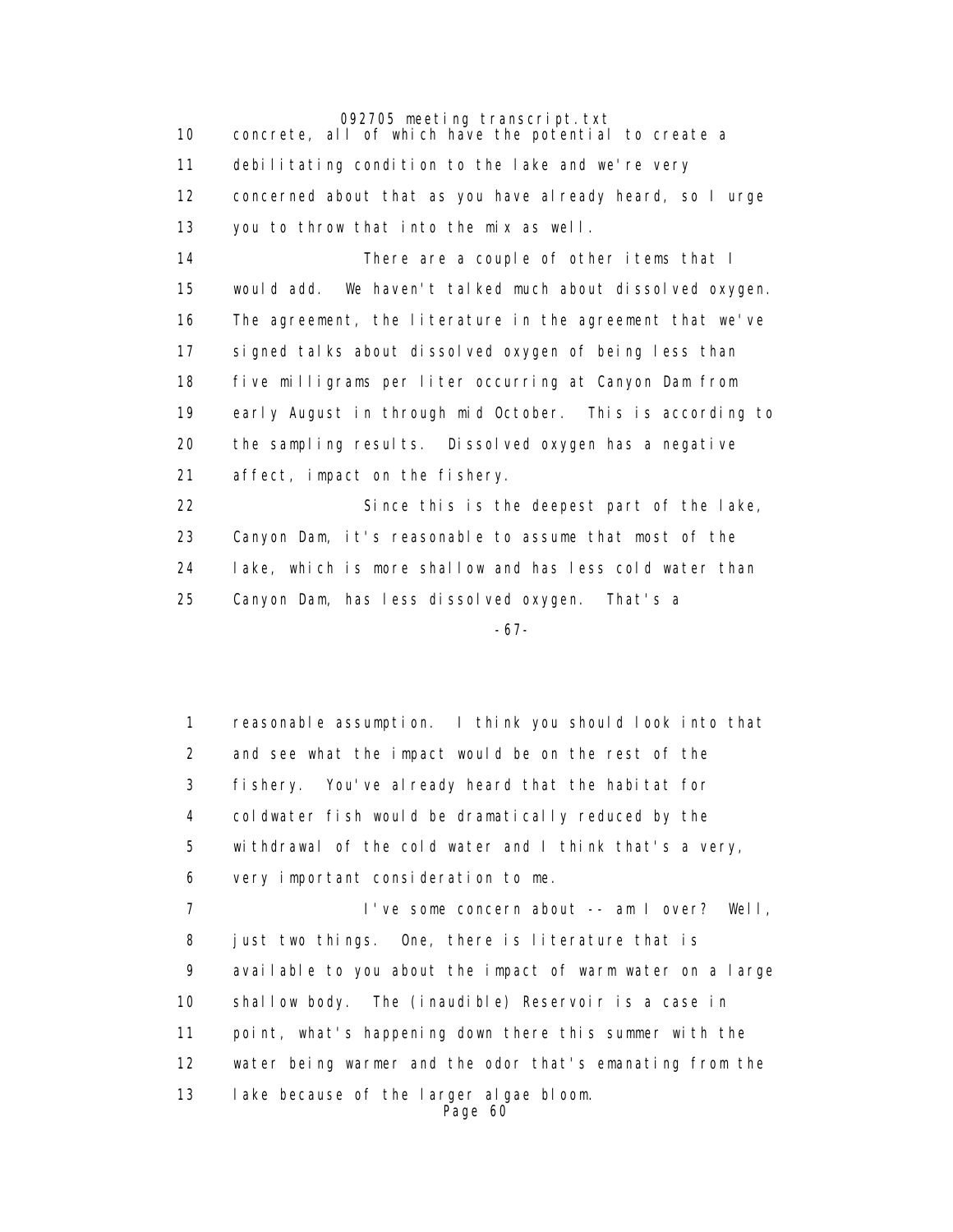| 14 | Another item to consider is the discussion,                |
|----|------------------------------------------------------------|
| 15 | there's been discussion about the relocation of fish from  |
| 16 | lower reaches to the Seneca reach and possibly into the    |
| 17 | lake, I don't know.                                        |
| 18 | What is being done to assure if you do this,               |
| 19 | and I'm not sure you're going to do it, what is being done |
| 20 | to assure that no diseased fish are transported? Because   |
| 21 | that could have a very negative impact on the lake.        |
| 22 | So in summary, in four minutes or less, I                  |
| 23 | agree with everything that's been said and again, I        |
| 24 | appreciate the fact that you folks are here and taking the |
| 25 | time to listen to us. Thank you very much.                 |

-68-

 1 MIKE HARTY: Okay, we've got Paul next and then 2 after Paul is Bob Orange.

 3 PAUL GARRIDO: I'm Paul Garrido. I'm here 4 representing the Almanor Fishing Association and 300 of 5 its members. I would like to share our concerns regarding 6 this proposed thermal curtain in the Lake Almanor and Butt 7 Valley Reservoir.

 8 This project is certain to have a negative 9 environmental impact in the health of Lake Almanor and 10 cause serious damage to the Butt Valley Reservoir and the 11 respected fisheries. Proposal to remove 50 percent of 12 cold water from Lake Almanor could decrease the 13 temperature a few degrees to enhance the fishery between 14 Beldon and Rock Creek-Cresta is highly unlikely when you 15 consider the distance the water must travel through Butt 16 Valley Reservoir, PG&E forebays and powerhouses.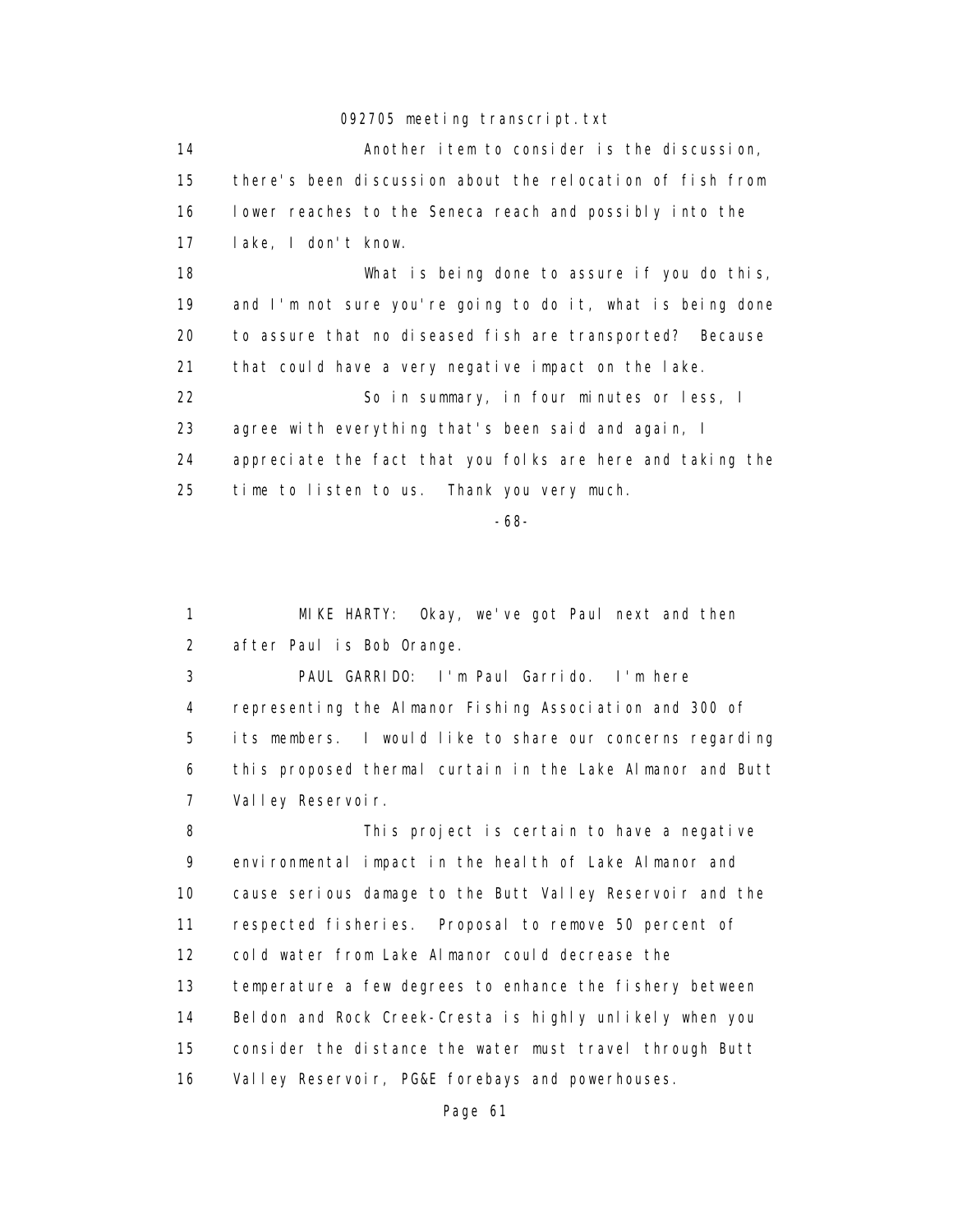17 **If 50 percent of our cold water is removed**  18 in early summer, the west shore Lake Almanor would quickly 19 warm, driving the fish deeper and expose them to cocoa 20 pods, bottom lice which will attach themselves to the 21 child's body and gills which could result in the death of 22 the fish.

 23 Also, the effects of removing cold water in 24 the early summer would drive the fishery into known spring 25 areas earlier in the summer thus creating competition for -69-

> 1 food and dissolved oxygen. The water removal would 2 disrupt the many insect hatches including the very popular 3 Hexagenia hatch which usually starts on the west shore in 4 the early spring. Imagine the fish being driven from the 5 west shore of the lake by the removal of cold water and 6 then having to find a few springs in May or June where 7 normally they don't move until June or July or late June, 8 July and August. So that will make a difference.

> 9 I could go on as far as the Alternative D, 10 which I think is the best one, there's a whole paragraph 11 here, I'll save you some time, we all spoke about it 12 before. But also due to the increased local population, 13 tourism, fishing and boating pressure on these lakes, we 14 should be thinking about improving the environment of Lake 15 Almanor and Butt Valley Reservoir instead of damaging it. 16 Thank you.

 17 MIKE HARTY: The next is Bob Orange. And after 18 that is Dave Bradley and Chester High School.

 19 BOB ORANGE: Board members, I'm speaking, writing 20 this letter on behalf of the California Fish & Game Board Page 62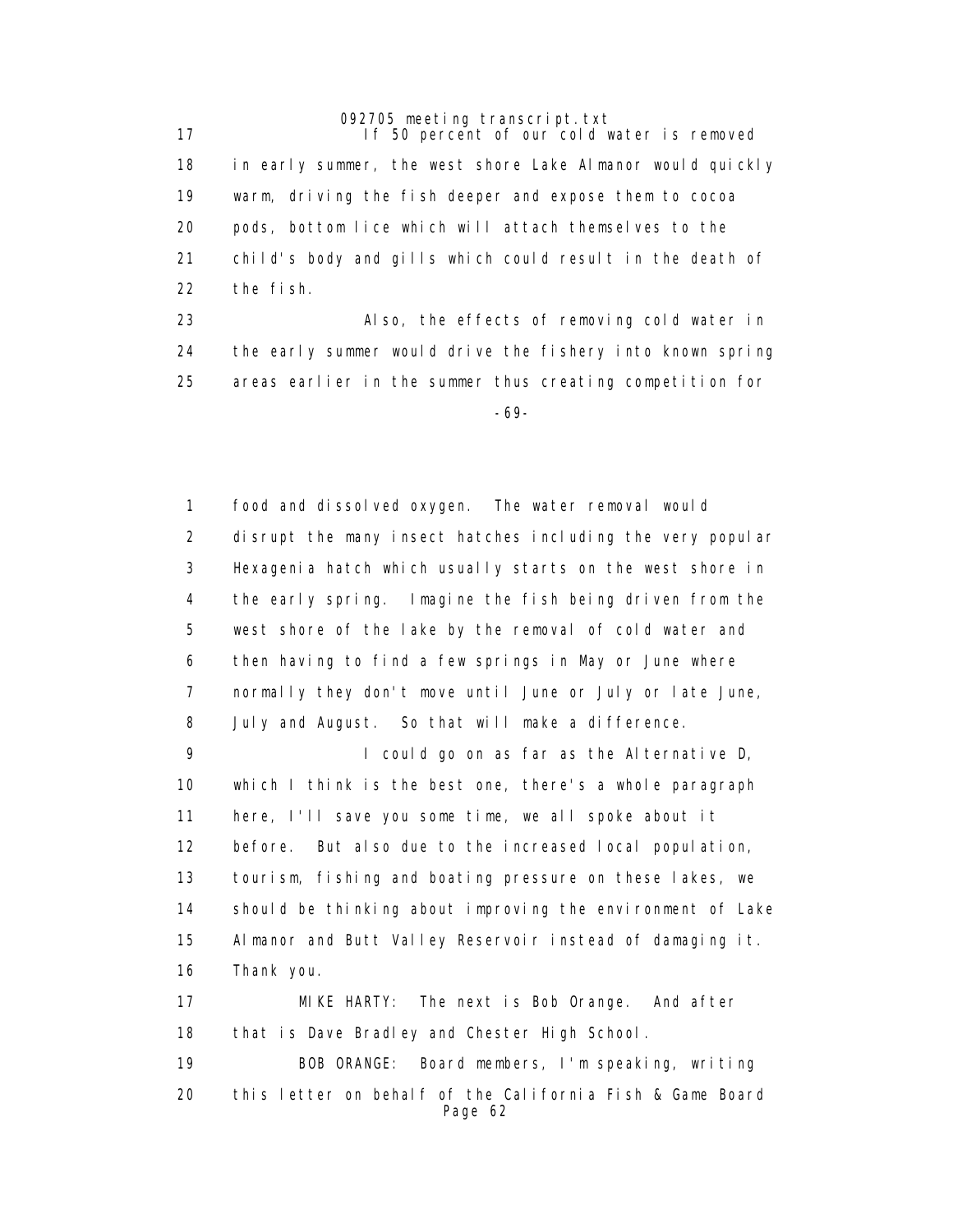21 Association which I'm currently serving as regional 22 director and the state vice president. The Fish & Game 23 Association has proudly represented California game 24 wardens for 80 years. We are fully sworn state peace 25 officers.

-70-

 1 My patrol district is that of Plumas County. 2 I'm based here in Chester. I've been employed as a warden 3 for 27 years. I've had this district for the past 15. 4 Prior to that, my father was a warden for 38 years. 5 My professional experience and observation 6 is that Lake Almanor is a unique fishery. It sustains a 7 great coldwater fishery and an equally wonderful warm 8 water fishery. Both of these fisheries receive 9 substantial volunteer enhancement efforts. This is not 10 found on many other lakes and communities. It is my 11 opinion that we cannot improve the fishery of this lake, 12 it is best to be kept as is. 13 The purpose of the coldwater curtain is to 14 lower the water temperature of the Feather River 15 downstream. The desired project is improve the fishery. 16 However, we can improve the fisheries within the FERC 2105 17 Project area in other methods other than the thermal 18 curtain. 19 The first recommendation is build a fish 20 ladder and water gauging station barrier dam upstream of 21 Butt Lake on Butt Creek. This dam is a barrier to 22 spawning trout allowing passage for spawning fish denied 23 access for dozens of miles of perfect spawning ground.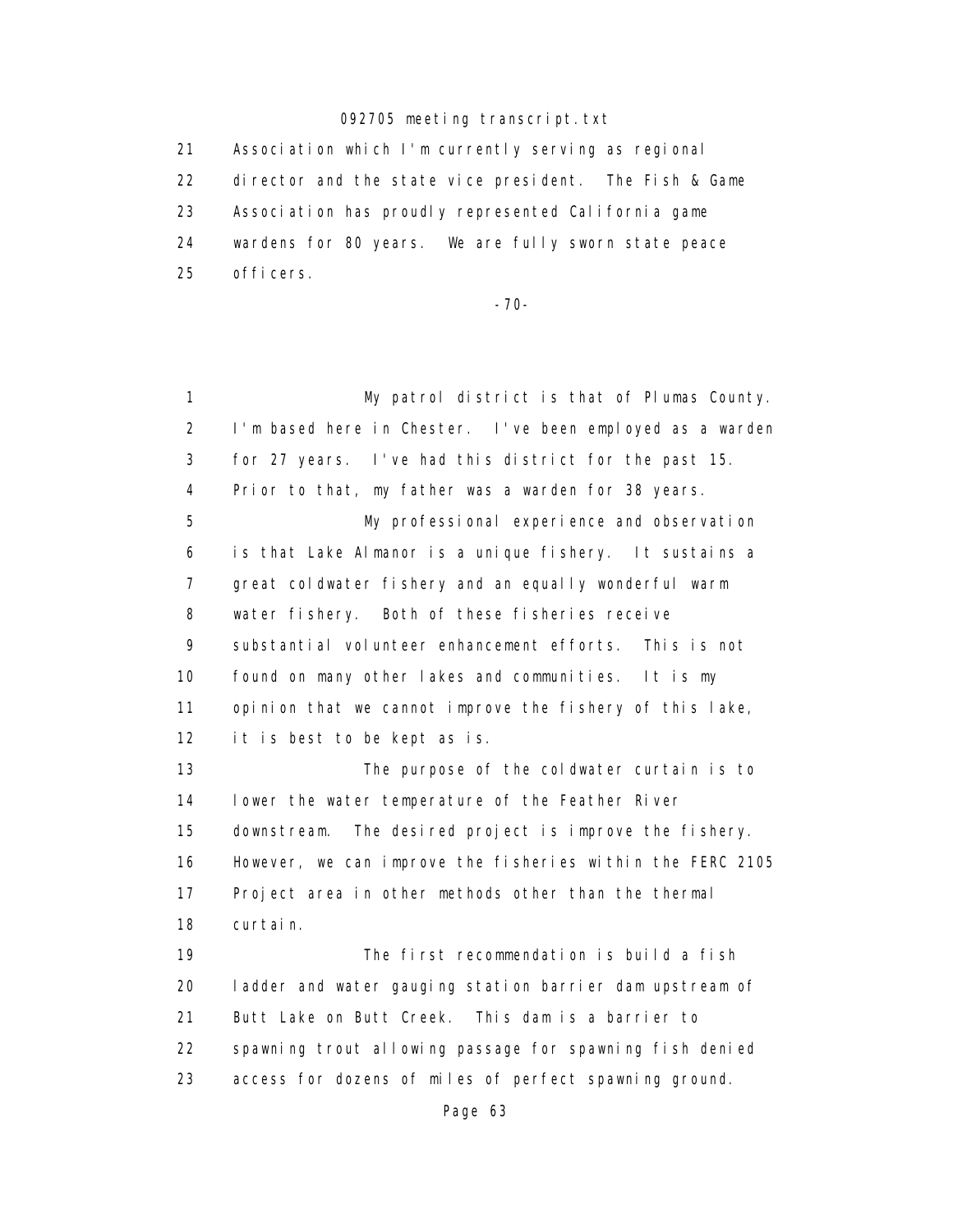24 The increase of natural wild trout fish populations in

25 Butt Lake would be significant. Our personal observations

-71-

 1 are that of approximately every 50 fish that try to go 2 over this dam, only one is successful.

 3 Another recommendation I have is improve 4 spawning of tributary streams, of the many streams of 5 Feather River and targeted coldwater area. Modifications 6 need to be made for trout who are denied access to 7 spawning grounds. These are culverts under roads and 8 crossings under the railroads. Situations you have are 9 elevated drops at these locations which prohibit trout 10 from traveling up streams. Modifications of fish ladder 11 need to be built which allow passage. These locations can 12 be shown to your personnel at any time. Construction of 13 these facilities would be a one-time cost. It would be a 14 small maintenance, yet greatly increase the numbers of 15 trout in the system where the cold water is designated to 16 go.

17 **Another proposal would be increased fish**  18 regulations throughout the affected section. Presence of 19 game wardens to enforce the many specialized fish 20 regulations is very limited. The regulations range from 21 zero, two and five fish limits to seasons ranging from 22 year round to specific time frames. These are all 23 designed to improve the fisheries and cannot work unless 24 there is an educational enforcement program to ensure 25 compliance with the law. When trout are spawning, they -72-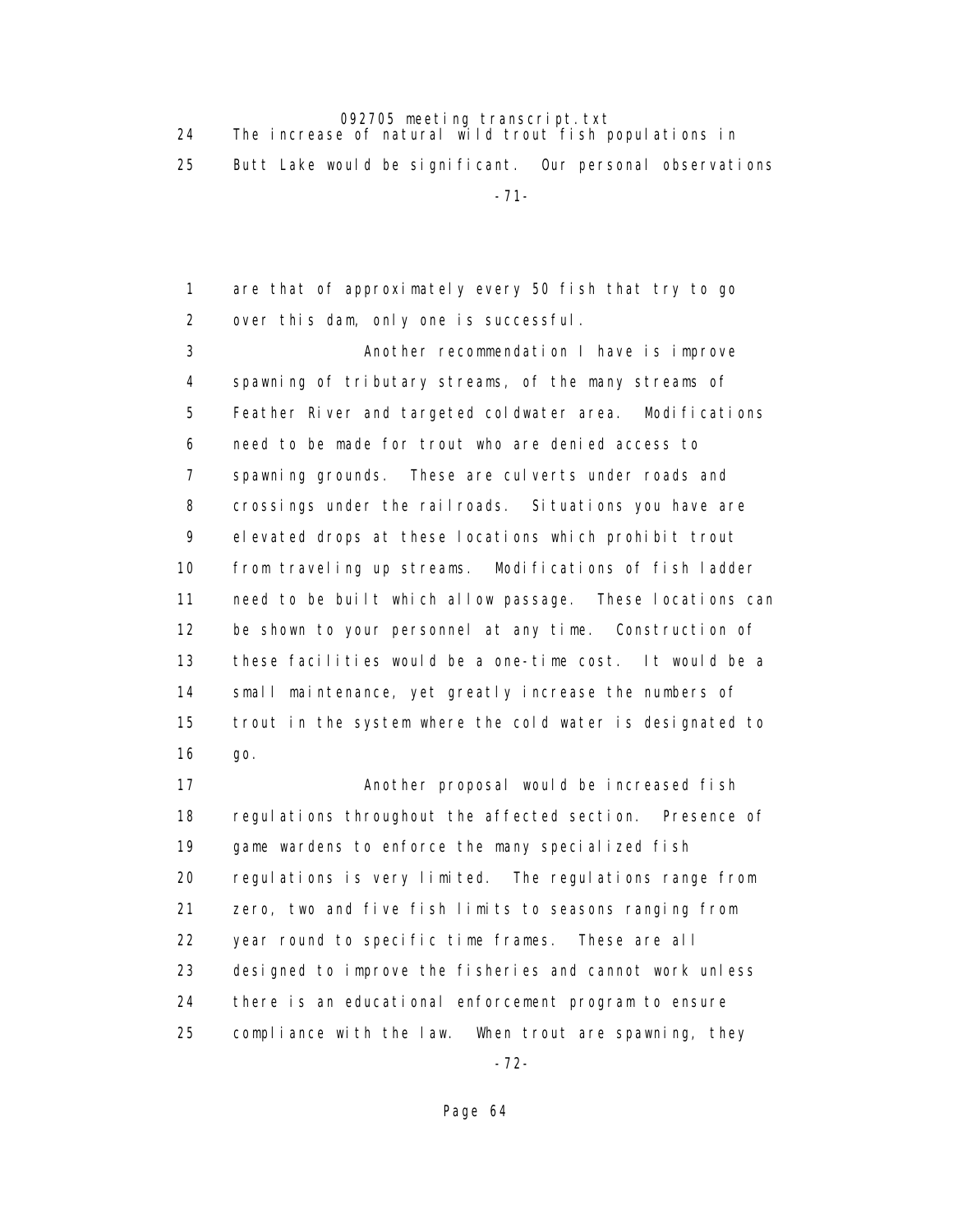1 become very susceptible. Poaching in the tributary 2 streams to Almanor and Devil's Stream is commonplace. If 3 there is an increase in the warden presence, the numbers 4 of trout spawning would greatly increase through a 5 reduction of the poaching activity. 6 I propose that as part of this project the 7 funding be provided to California Department of Fish & 8 Game for an enhanced enforcement effort specifically 9 directed to reducing poaching in FERC 2105 Project area 10 during the spawning season. Enhanced directed enforcement 11 should also be funded to reduce violations in the Hamilton 12 Branch area to reduce litter. There are a couple of 13 wardens in Plumas County. Funding for overtime and bring 14 in additional wardens to patrol the problem areas would be 15 a significant way to increase fish populations. It would 16 also create greater safety, security and enjoyment by the 17 sportsmen, citizens using the lake oppose the thermal 18 curtain and support Alternative D as proposed by Plumas 19 County. Thank you. 20 MIKE HARTY: So I think what will take us through

 21 the first 30 minutes is the presentation that Dave and his 22 students have prepared here and, Dave, would you like a 23 microphone?

 24 DAVE BRADLEY: Please. My name is Dave Bradley and 25 I'm a biology instructor at Chester High School and we -73-

1 have a unique class which is the luminology class offered

2 to upper level students. These are the remains of my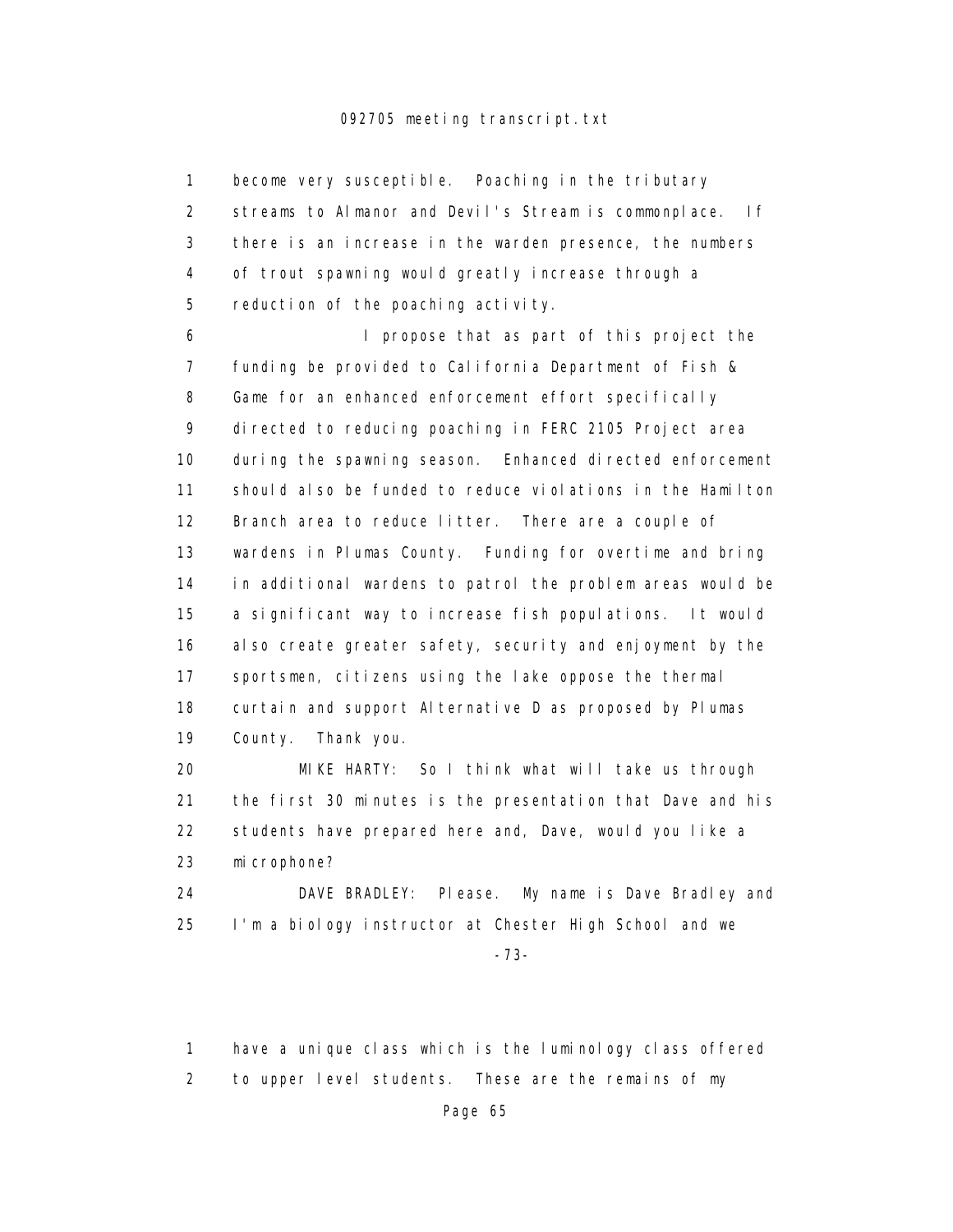092705 meeting transcript.txt 3 students that have come here to support me and were 4 involved with the data that I'm going to provide. 5 One of projects that we do in our class is 6 we study the stratified lakes of Plumas County. And one 7 of the projects we did was we went out to Lake Almanor and 8 we measured the depth and the temperature changes that 9 occurred with the depths and when I presented the 10 information to Paul Dario just casually, he said why don't 11 you come to this presentation and give data because our 12 class is interested in it and we came up with some 13 interesting information. 14 **I'm going to hand the mike quickly to these**  15 four students and they are going to introduce themselves. 16 SAMANTHA KEELING: Samantha Keeling. 17 LENI AREBEROS: Leni Areberos. 18 LOUIS MULLEN: Louie Mullen. 19 DANIEL WEST: Daniel West. 20 DAVE BRADLEY: Few technical difficulties. The 21 Power Point is warming up right now. 22 We sampled at two sites. Primarily, we were 23 interested in all that was going on with the thermal 24 curtain and we sampled by Prattville which was the site 25 where the thermal curtain is going to be in place. -74-

> 1 After sampling at Prattville, we then went 2 to the east shore. I have here a map where they're 3 proposing the thermal curtain. The thermal curtain is 4 going to be placed about in this area. I sampled the 5 first site which I called Prattville at this location. 6 The second location, which I call the east shore, was Page 66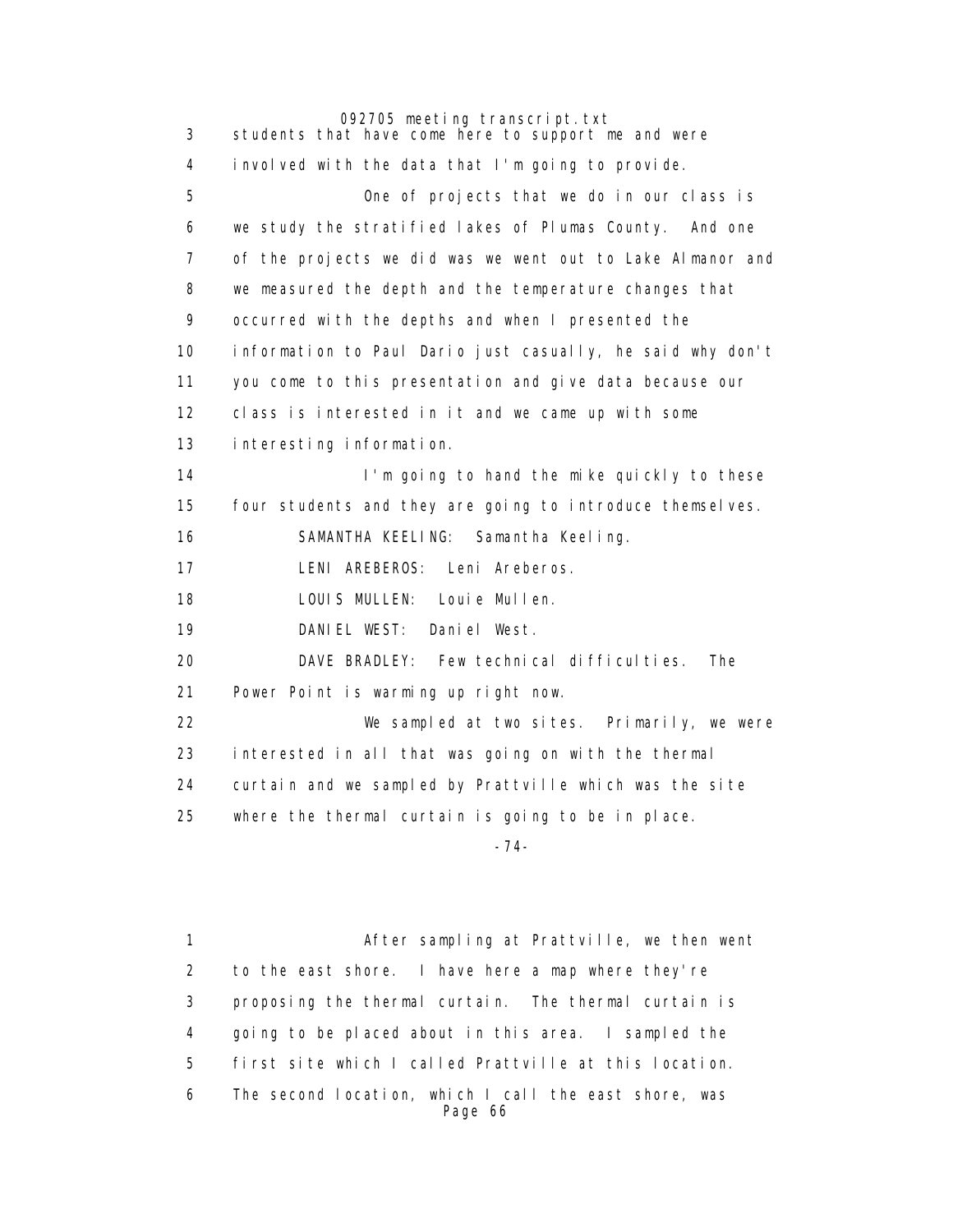7 taken approximately in this area here. This is the 8 deepest water that I could find. 9 This is the data that I collected. Sampling 10 the temperature at one meter depths which I have changed 11 into feet and you can see that the upper, what we call the 12 epilimnion, the stratified part of the lake which they 13 call the warm layer of the lake that doesn't mix, it is, 14 the upper layer, 68 degrees and we come down and it

 15 doesn't change, doesn't change, which is typical for a 16 lake, it remains, epilimnion essentially 36 feet, so at 17 36 feet, we still have warm water that is not mixing with 18 the lower layers. We don't see a temperature change until 19 40 feet and it's just a minor change and it goes to 64, 59 20 and 57.

 21 We have studied, there are three areas of 22 the lake, epilimnion which is warm, the thermal climb, 23 which is the transition and the hypolimnion which is the 24 cold reservoir of water that we are discussing today. 25 When we graph the results, you can see there

-75-

 1 is very, very little cold water available where they are 2 planning to take the water out. Most of it is this warm 3 epilimnion.

 4 At the same time, we took a Secchi disk 5 depth, which is basically we lower a white disk in the 6 lake and we keep lowering, keep lowering it and when it 7 disappears, we call it the Secchi disk depth and that 8 gives us an idea of the clarity in the epilimnion. We've 9 had some discussions on what will happen to the lake if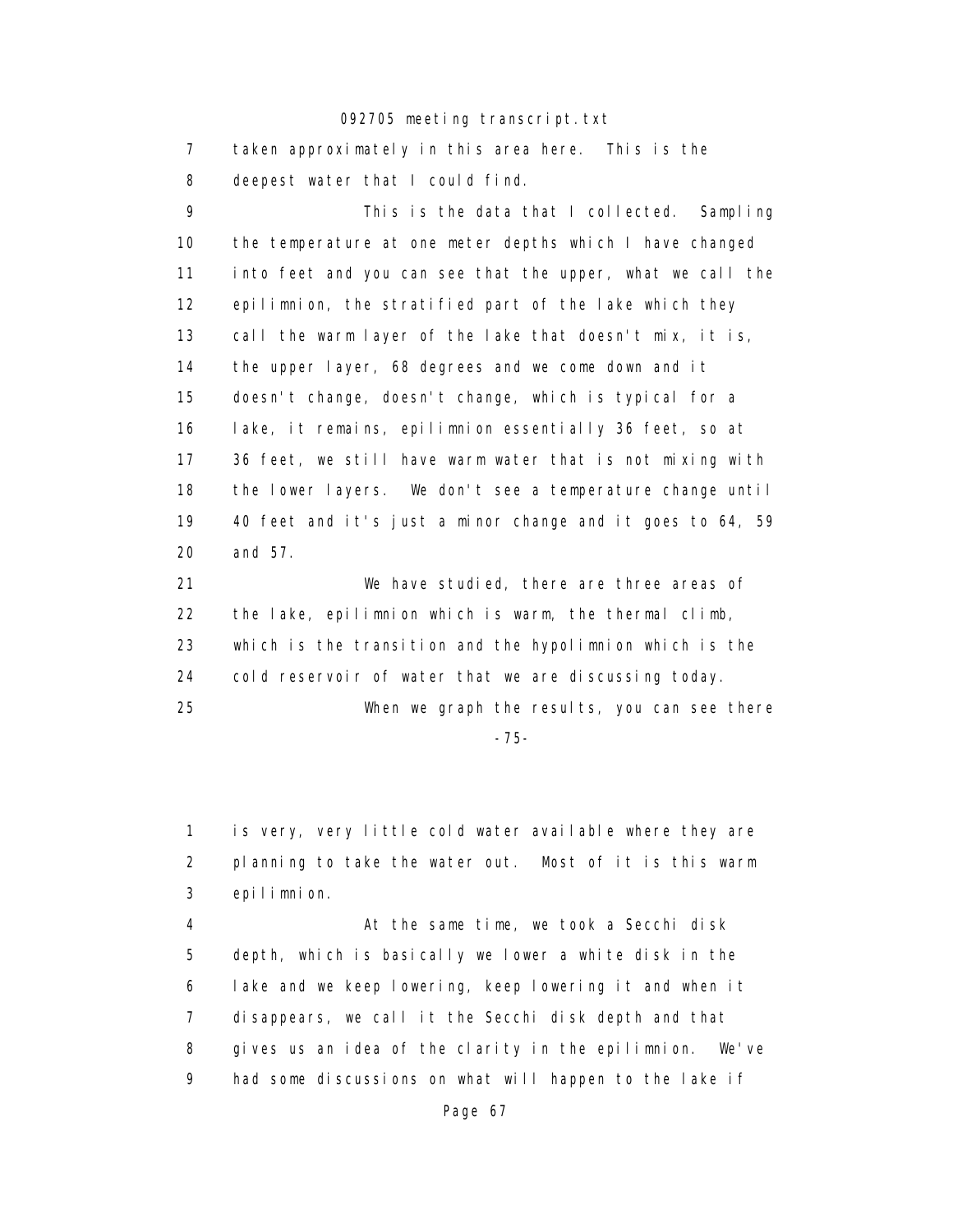092705 meeting transcript.txt<br>things get out of control. You will see 10 things get out of control. You will see that Secchi disk 11 depth rise, rise, rise as the clarity of the lake 12 decreases. 13 MIKE HARTY: Can you point that out for the 14 transcript? 15 DAVE BRADLEY: The Secchi disk depth is located 16 about 33 feet, so I could lower a white disk 33 feet 17 before it disappeared. 18 **I** did not find the hypolimnion. You can see 19 we have what was called a thermoclimb. We never found 20 that deep, deep reservoir of water that everybody talks 21 about. The question was how deep do I have to go? And 22 that's when I went to the next site. 23 The next site was at Prattville and you can 24 see now I'm sampling at a depth of 65 feet. Again, the 25 epilimnion remains constant at a depth of, well, we have -76-

> 1 69 degrees, 69 degrees, 69 degrees, finally at 32 feet, we 2 begin to see a change, just about the same as the Secchi 3 disk. The change occurs, keeps changing. The cold water 4 that everyone talks about is occurring at about 52.5 feet. 5 My total depth is only 65 feet, so we're talking about 6 15 feet of cold water which for lakes is not that cold. 7 It's only, the coldest is 55 feet. 8 What I did also with this class, we measured

 9 oxygen levels. I know there was concern about oxygen 10 levels we discussed. You can see in the epilimnion in the 11 warm layer that is separated from the cold layer, we have 12 sufficient oxygen, we have eight parts per million. When 13 we hit the thermoclimb as the temperature changes, our Page 68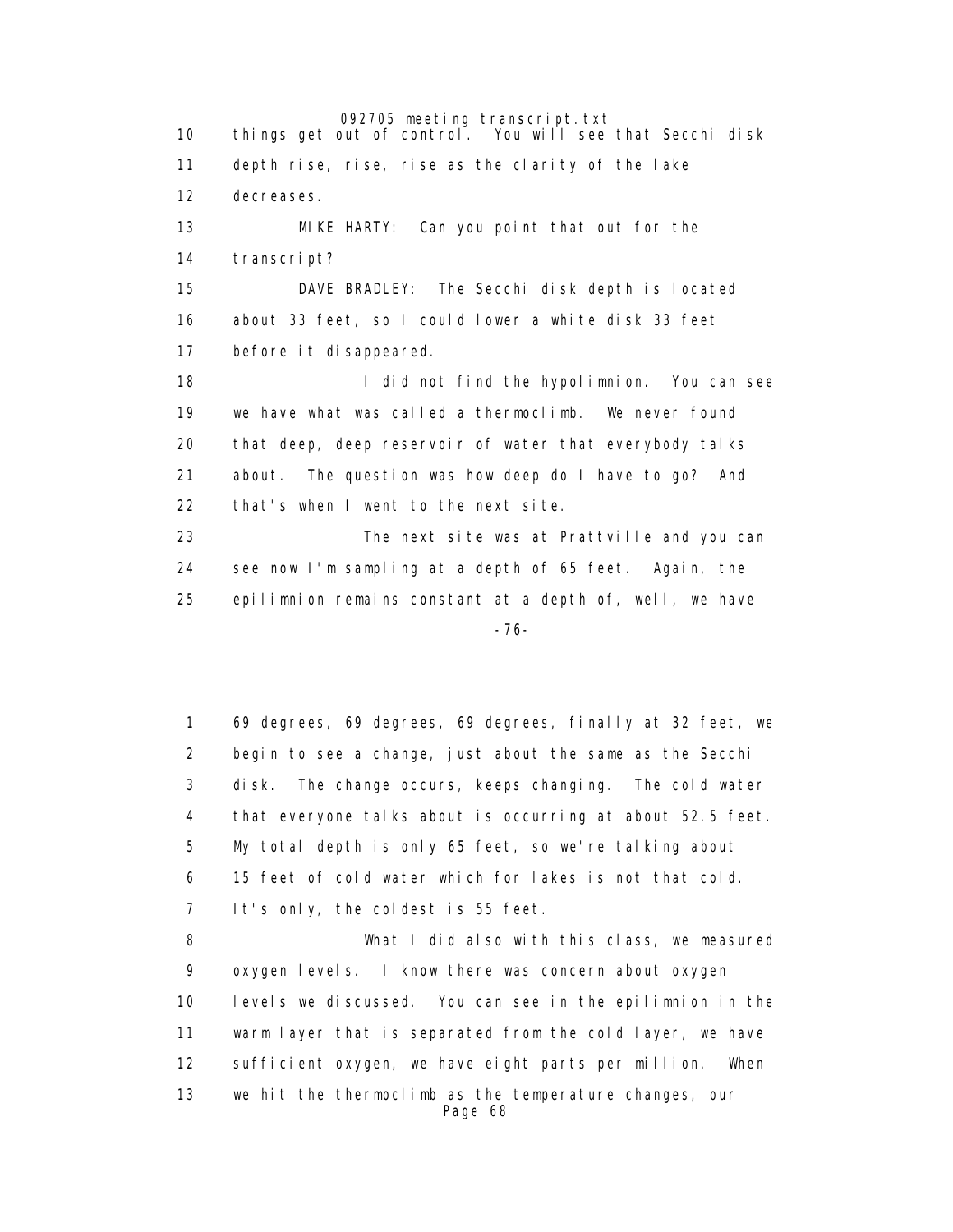14 oxygen level begins to drop until finally in the 15 hypolimnion in the cold water, we are down to about 16 one part per million oxygen and trout need at least five 17 to be comfortable, five to six. 18 **And we look at saturation of that in the**  19 epilimnion which is mixing, we have 100 percent saturation 20 of oxygen. Again the thermoclimb, it goes to 80 percent 21 and then in the hypolimnion, the deep, deep cold water, we 22 are down to about 10 percent saturation. 23 It's the conclusion of our class when we got 24 our results was there's not much cold water. I mean, you 25 can see from our results that the lake is pretty shallow -77-

 1 and if we were to -- what I didn't have data, which would 2 have been very nice, was what percent of Lake Almanor is 3 50 feet or deeper? And you know what, I don't think it's 4 that much. I wish I could have the data to look at that. 5 It would be interesting to find out what percent they are 6 talking about of our lake of taking.

7 **I** appreciate the opportunity to share our 8 results and thank you.

 9 MIKE HARTY: Vickie was just asking that a copy of 10 the slide presentation be submitted to the State Board. I 11 suspect it will enhance the reading by the board of the 12 testimony.

 13 That's our first 30 minutes and so 14 consistent with my agreement, I have the names of a number 15 of other folks who had also said they'd like to speak and 16 I want to provide that opportunity.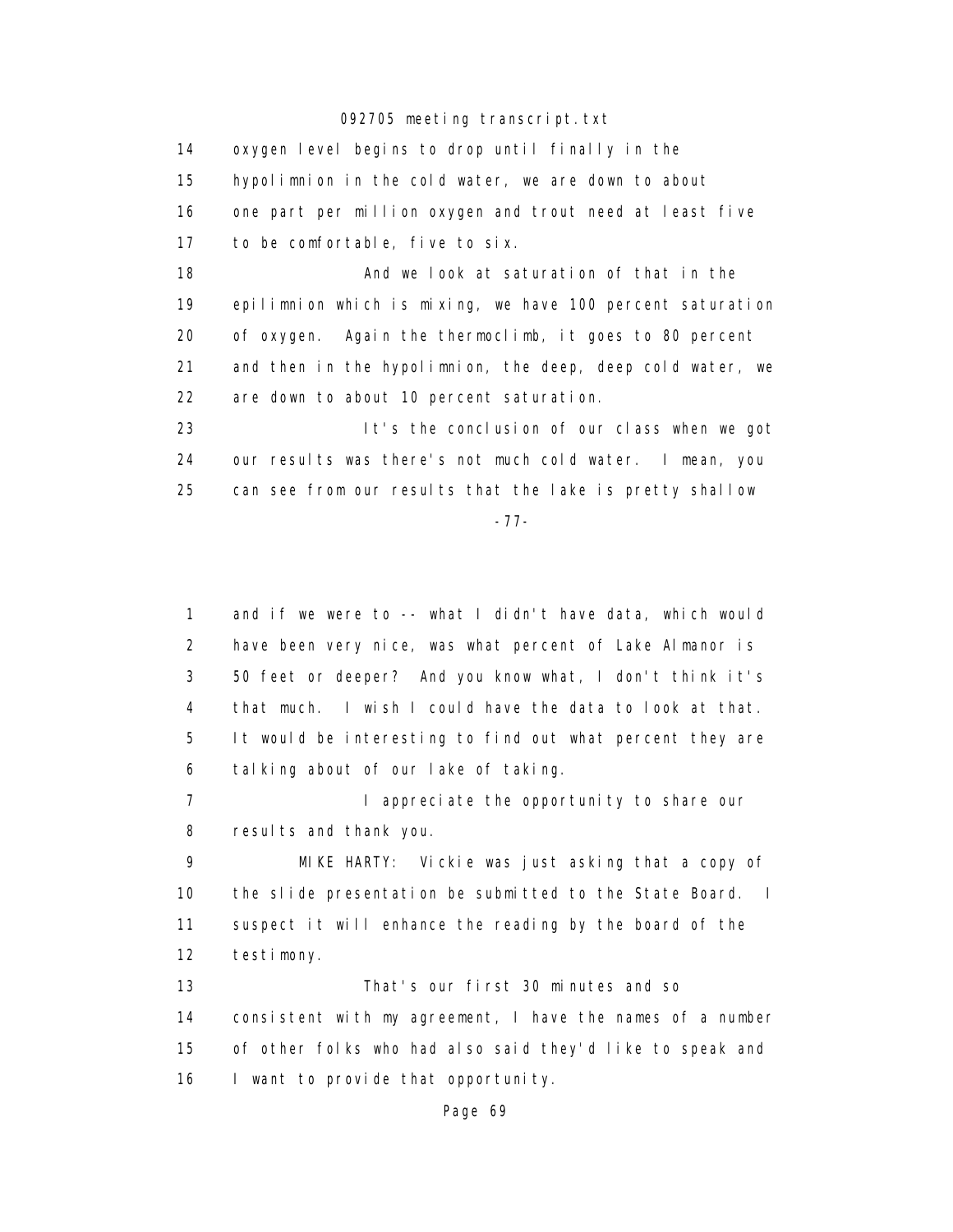092705 meeting transcript.txt 17 The first is Keith Crummer. Patty, you had 18 asked for a minute or two, I think. Do you want to come 19 up and do that next? 20 KEITH CRUMMER: Hello. My name is Keith Crummer. 21 My wife and I live near the west shore of Lake Almanor as 22 full-time residents. We have lived here for the past 23 19 years. I have been a practicing professional forester 24 since I received my degree in forestry from the University 25 of California at Berkeley 40 years ago.

-78-

1 I spent over 30 years working with the U.S. 2 Forest Service, ending that career with six years as 3 district ranger of the one half million acre Almanor 4 Ranger District that's headquartered here in Chester and 5 two years as ecosystem manager for the one point two 6 million acre Lassen National Forest which is all around 7 us. Both as district ranger and ecosystem manager, I was 8 responsible for all wildlife and fisheries activities 9 under my jurisdiction. I have lived the effects of 10 unquestioned biological decisions and followed their 11 course when they departed from the world of true science 12 and took up a life of their own in the activist political 13 world. 14 The spotted owl debacle is a case in point. 15 Poor biology was quickly seized upon by anti-logging

 16 activists resulting in the loss of a vital industry along 17 with thousands of good paying jobs.

 18 Also suffering are our local working 19 families and our economy. The health of our forest 20 continues on a precipitous decline resulting in the loss Page 70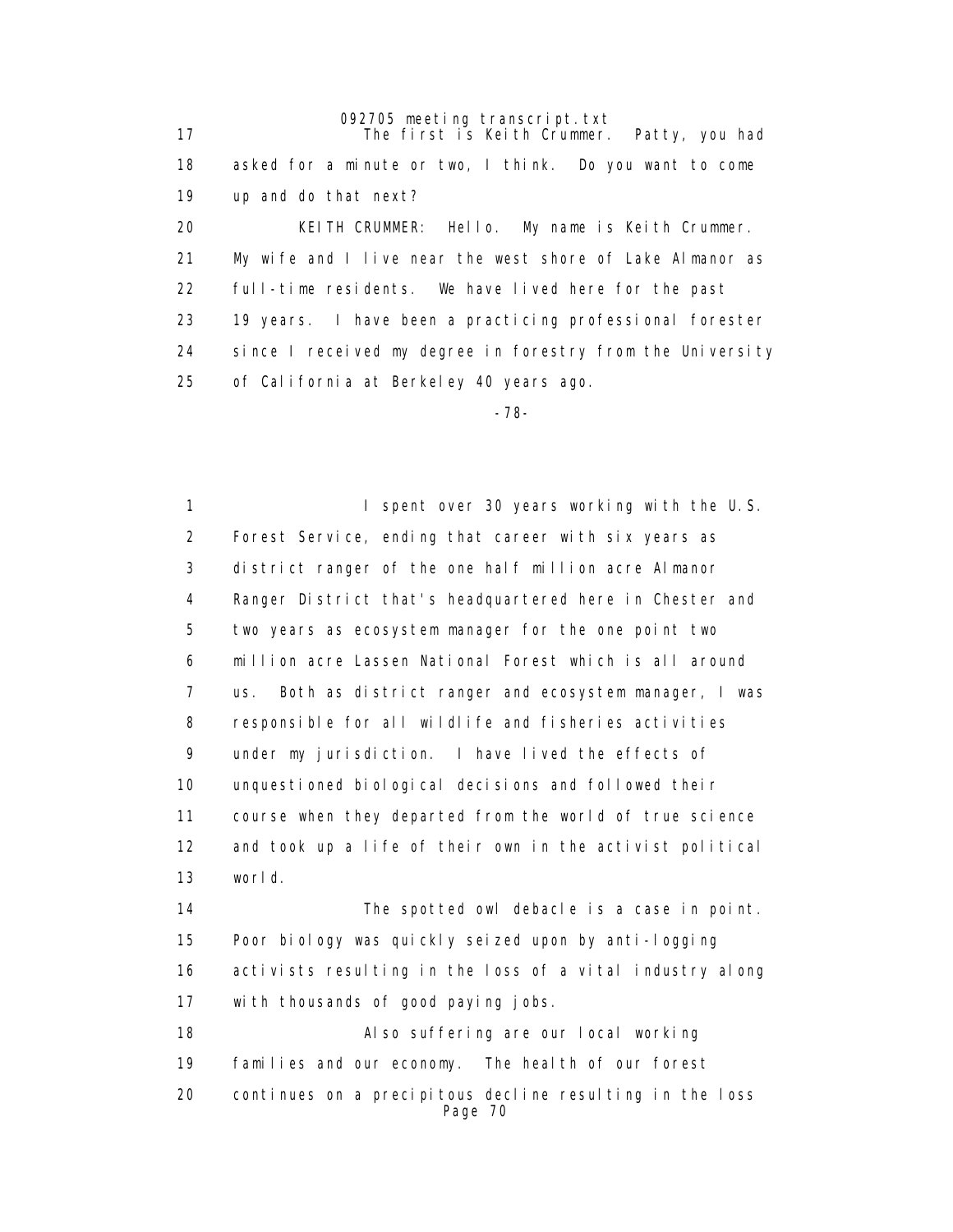21 of habitat for the very creature that the whole mess was 22 supposed to protect and as a result, we have destroyed the 23 very infrastructure and work force that could turn this 24 fiasco around.

 25 This thermal curtain proposal has the same -79-

> 1 foul smell. The proponents cannot specify the 2 pre-hydroelectric river temperature which seems to be 3 essentially the same as the current temperature or that 4 the proposed curtains will in fact make a substantial 5 positive change. The only thing that can be agreed upon 6 is that the curtains will cause a negative effect on the 7 fisheries of Butt and Almanor Lakes.

 8 We also know that stream restoration work as 9 proposed by the Save Lake Almanor Committee will improve 10 the fisheries within the project areas and perhaps a good, 11 be good for downstream fisheries as well. We know for 12 sure that upstream restoration will cost a whale of a lot 13 less than screwing up our local lakes and desecrating the 14 villages at grave sites of the Maidu Indians.

 15 The course seems clear, instead of it's 16 curtains for Almanor, let's raise the curtains on common 17 sense.

 18 MIKE HARTY: I have a card, one other card for John 19 Miller, so you'll be up next, John.

 20 PATTI KROEN: Good evening. My name is Patty Kroen 21 and since October 2002, it has been my distinct pleasure, 22 Bill, to be the facilitator for the 2105 Licensing Group. 23 The group is composed of numerous federal, state and local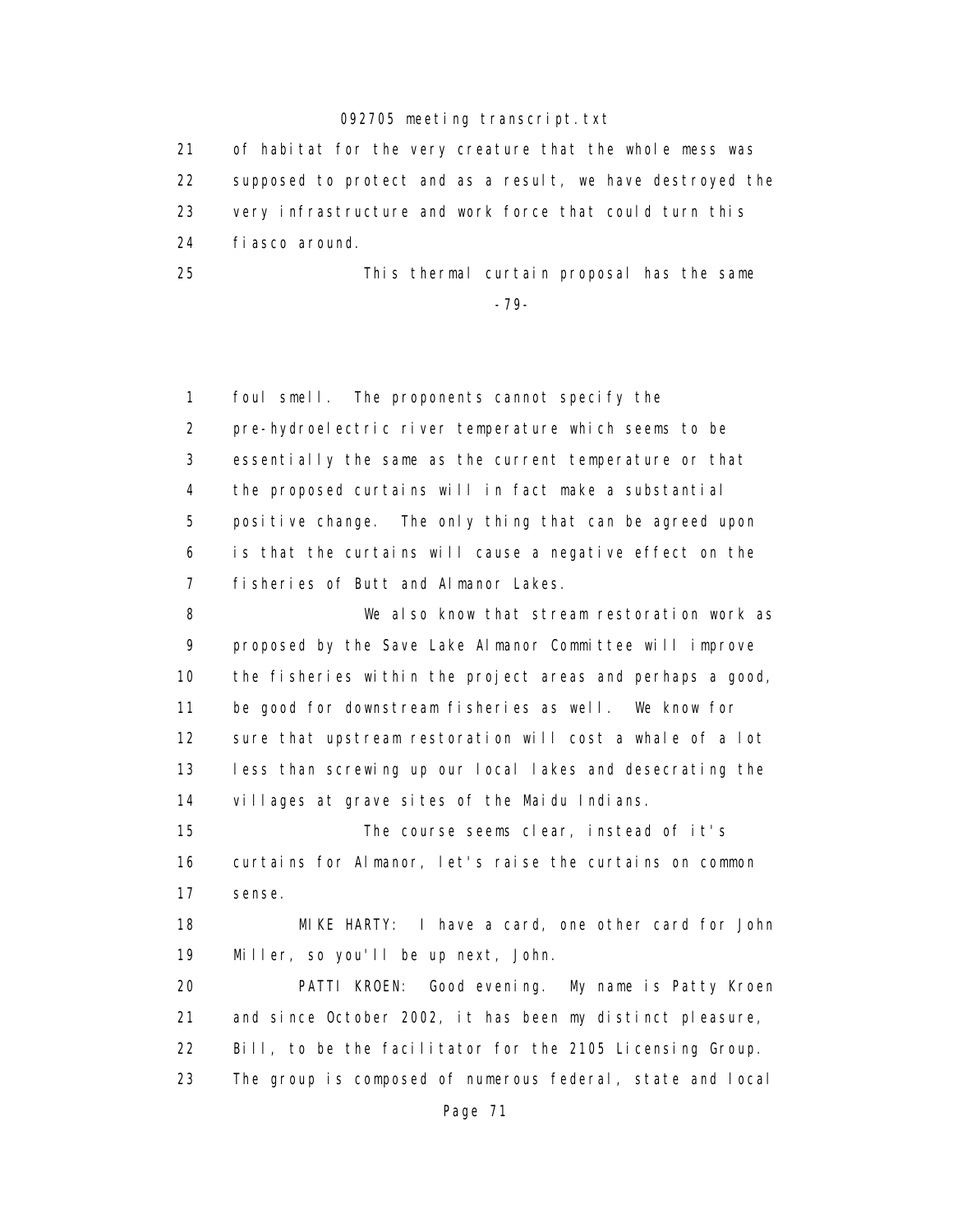24 government agencies, non-government organizations, tribes 25 and members of the public, and all of them have been -80-

> 1 working collaboratively, they've been working very hard 2 and diligently to resolve as many issues as possible with 3 regard to the FERC relicensing of Project 2105. 4 On April 22nd, 2004, the 2105 Licensing 5 Group signed a settlement agreement that resolved issues 6 related to lake level, stream flow and recreation. The 7 2105 Licensing Group continues to work collaboratively 8 seeking solutions to the remaining unresolved issues. I 9 think Bill listed those for you earlier. 10 The stake holders who signed the settlement 11 agreement are as follows: Pacific Gas & Electric Company 12 as the licensee, the U.S. Department of Agriculture Forest 13 Service, California Department of Fish & Game, Plumas 14 County, American White Water, Chico Paddle Heads, Shasta 15 Paddlers, the Mountain Meadows Conservancy and California 16 Sport Fishing Protection Alliance. The 2105 Licensing 17 Group respectfully submits this April 2004 settlement 18 agreement to the CEQA process and encourages the State 19 Water Resources Control Board to evaluate it in your 20 process. Thank you. 21 MIKE HARTY: John. 22 JOHN MILLER: My name is John Miller and I live in 23 Hamilton Branch and I'm a retired engineer. 24 And looking at this project, the proposed 25 thermal curtain, there can only be one description for it

-81-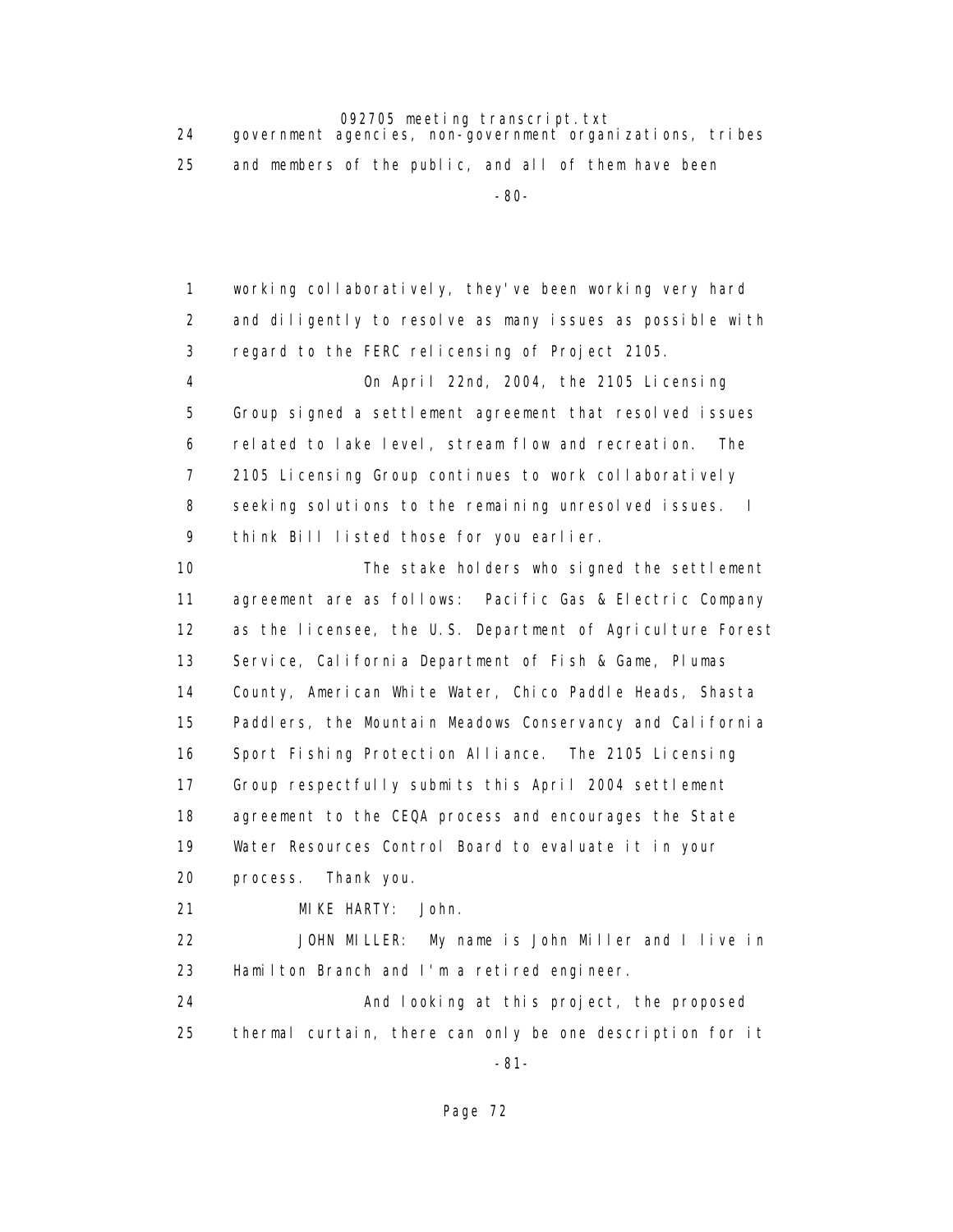| 1              | and that's junk science. There's no reason for it.         |
|----------------|------------------------------------------------------------|
| $\overline{2}$ | If the dam was the cause of a problem, then                |
| 3              | we could see that there might be a responsibility there    |
| 4              | for remediation, but if the dam was not in place, the      |
| 5              | river would be widened out all over the shallow marsh and  |
| 6              | it would be much warmer, the water would be much warmer    |
| $\overline{7}$ | going down the river, so this seems like a bureaucrat's    |
| 8              | dream sitting behind some desk or they're trying to make   |
| 9              | the residents of Almanor Basin pay for a fish hatchery     |
| 10             | that doesn't exist now downstream. And I hope that the     |
| 11             | thing does not -- this has been occupying everybody's mind |
| 12             | and I hope it doesn't obscure the fact that we are         |
| 13             | expecting some improvements in our public access and       |
| 14             | recreational facilities in this lake for, from PG&E as a   |
| 15             | result of this relicensing and I hope this doesn't get us  |
| 16             | going on some dead end here and I want us to remember      |
| 17             | those things.<br>Thank you.                                |
| 18             | MIKE HARTY: Let's go back to the set of cards that         |
| 19             | I have.<br>The next name I have is Jerry Duffy. Is Jerry   |
| 20             | here?                                                      |
| 21             | BILL DENNISON:<br>He asked me to read his statement.       |
| 22             | He couldn't be here.                                       |
| 23             | MIKE HARTY: Sure. And then after this statement            |
| 24             | will be Glen Long.                                         |
| 25             | BILL DENNI SON:<br>Thank you. This is for Mr. Jerry        |
|                | $-82-$                                                     |
|                |                                                            |

 1 Duffy, D-u-f-f-y, a resident here in Chester. And he 2 would like to define unreasonable.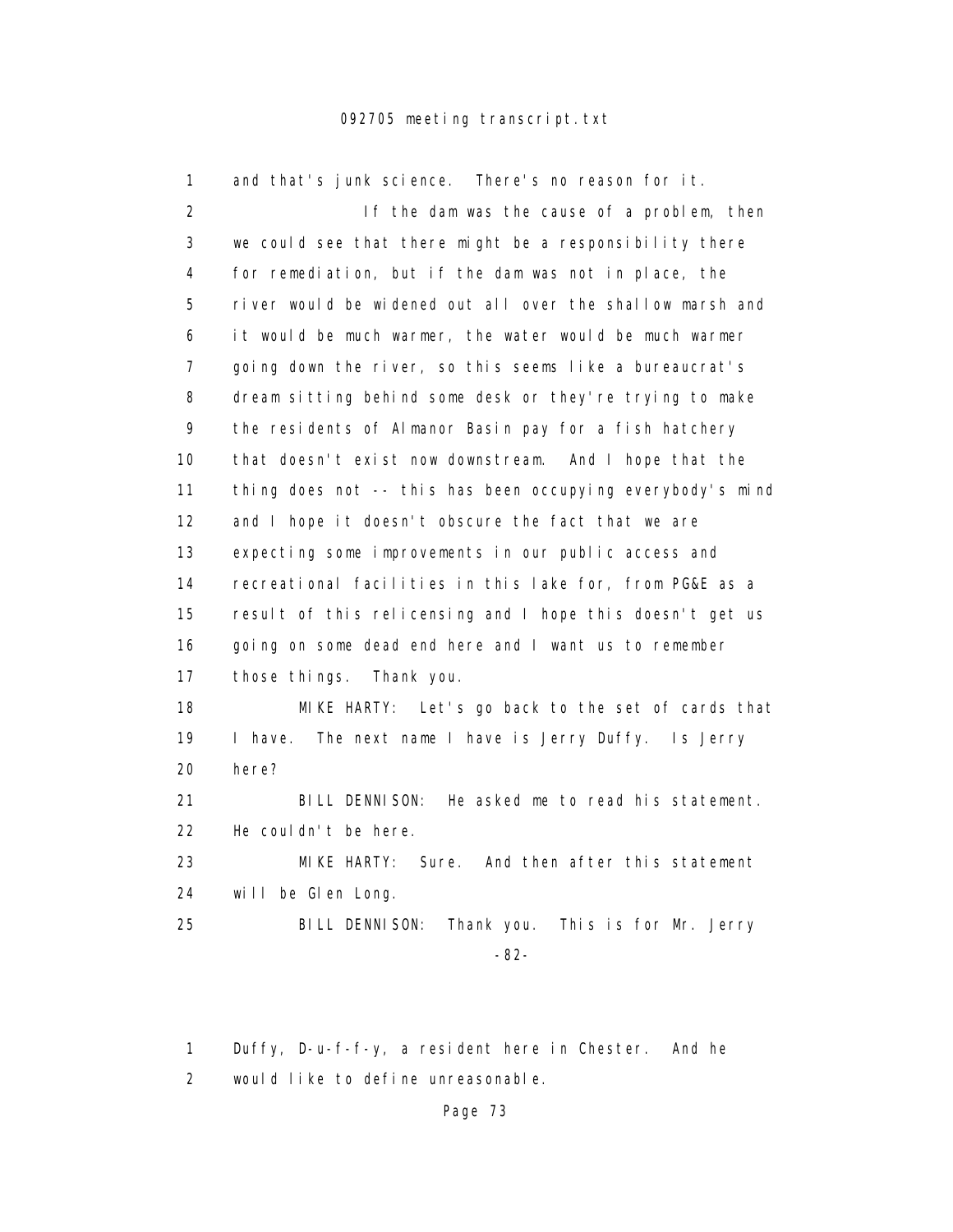092705 meeting transcript.txt 3 He defines it this way: The time, money and 4 effort being spent to favorably alter the stream 5 temperature in a small portion of the Feather River 6 drainage. He said this is not found in Webster's 7 dictionary, but I believe that unreasonableness fits this 8 situation. There was the Feather River drainage before 9 any hydropower flood control efforts and now there is the 10 same drainage following man's efforts. Nature in it's 11 wonderful way has and continues to work on both before and 12 after the construction of hydropower flood control 13 facilities in the Feather River was accomplished at a time 14 when power and water control were paramount and the 15 quality of water and the fish habitat were at best 16 secondary considerations.

> 17 Many changes have occurred since then both 18 in how we as a society view water quality and habitat plus 19 those which can be attributed to nature. I would suggest 20 that while very altered from pre-hydro time, both water 21 quality and fish habitat in the north fork of the Feather 22 River are good and in fact, many would rate them as very 23 good.

 24 Can the water quality and habitat be 25 improved? Certainly, but not by focusing the energy and -83-

> 1 money on one short portion of the overall stream length 2 particularly by utilizing methods such as the curtains 3 which by their use are destructive to present fish habitat 4 to, I'm sorry, to present fish habitat and possibly water 5 quality.

 6 Please back away from this keyhole approach Page 74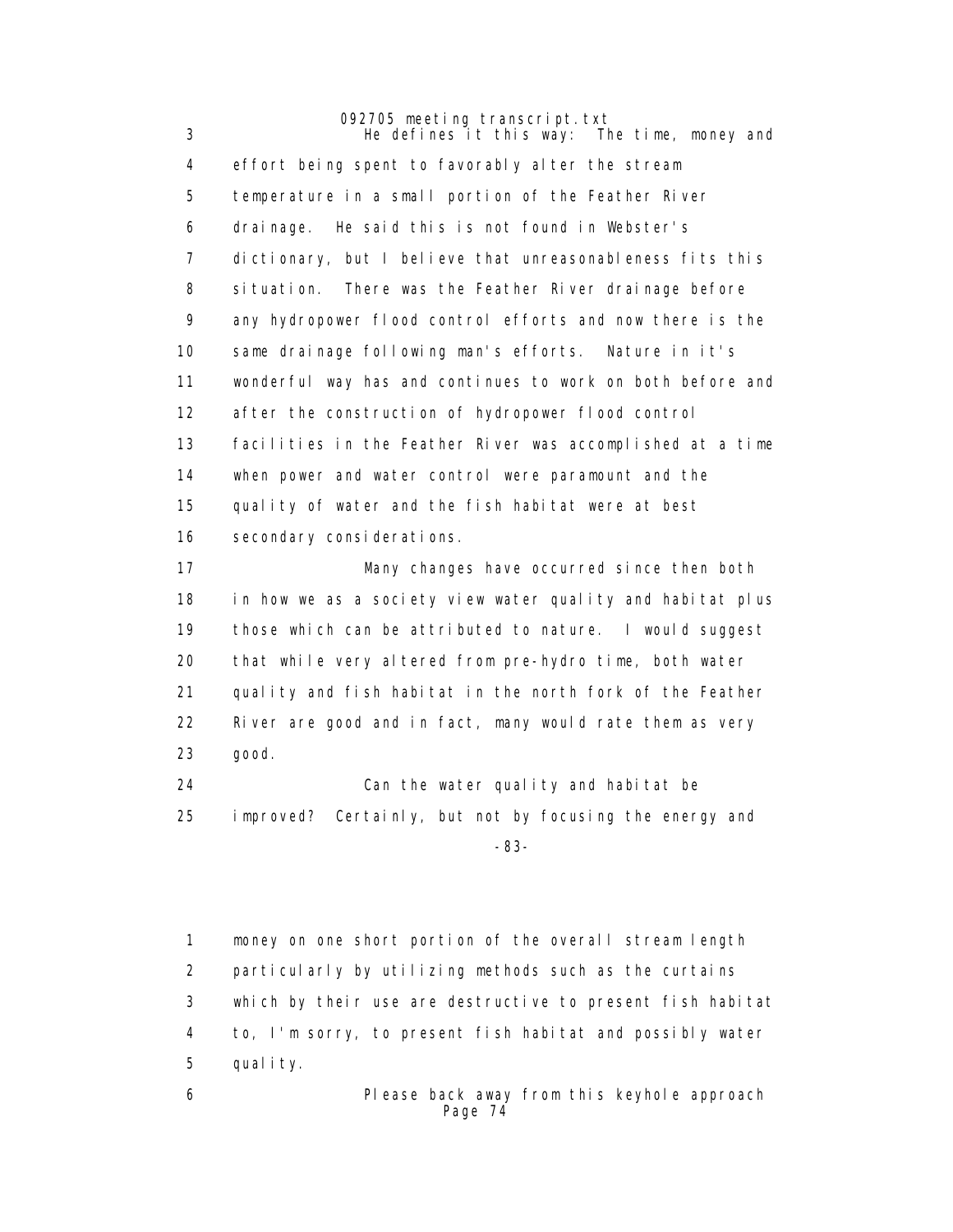7 to improvement and look at the entire drainage. Also, 8 look to improvement solutions which are known positives, 9 not ones that cut and paste resulting in both losses and 10 gains. 11 For instance, the stream side shade canopy 12 and the tree cover over the ephemeral water courses has 13 been recognized as invaluable for many years, but there is 14 little or no effort underway to restore this where it has 15 been lost due to fire and other reasons. 16 Today's north fork of the Feather River 17 because of the licensing process is exposed to scrutiny. 18 The decisions following this exposure can be reflective of 19 true needs or left over from that political battle. 20 I'm sure if the fish could vote, they would 21 be on the side of environmental improvements of the north 22 fork of all of the Feather River without destroying Lake 23 Almanor. Thank you. 24 MIKE HARTY: Next is Glen and after Glen is 25 William, it's Bill Baber; is that it?

-84-

 1 GLEN LONG: If I run over, my wife called and said 2 I could have her three minutes. 3 Judging by a lot of the faces in here, it's 4 a good time to be out fishing or out playing golf, but 5 this is an important issue and I think we all need to be 6 here for it. 7 My name is Glen long, I'm a businessman here 8 in Chester. My wife, Heather, and I moved here about 9 three years ago, left the corporate word behind to make a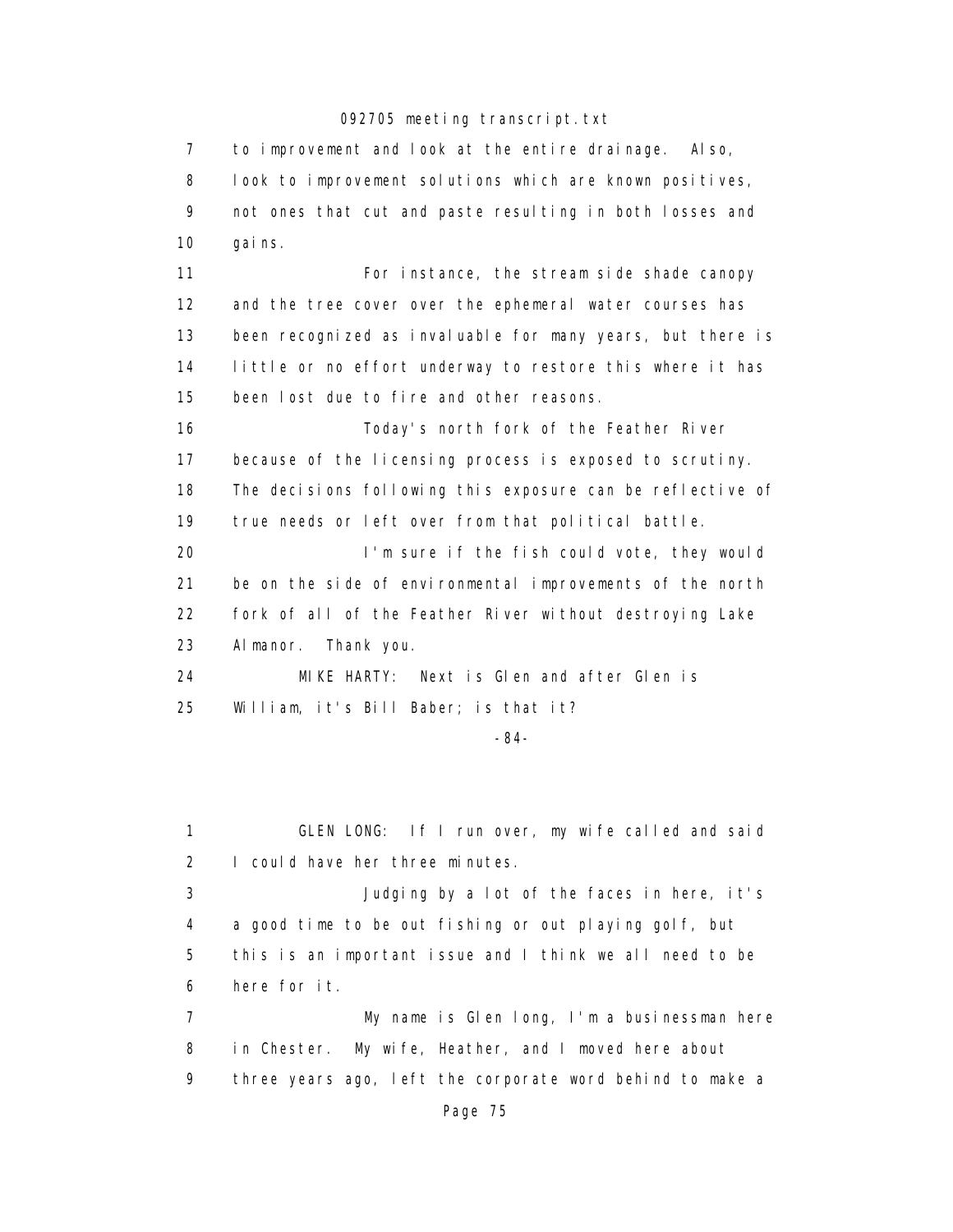10 permanent home in the Lake Almanor Basin. While we've 11 only lived here a short time, many of you know my parents 12 who built a home here on the lake. We've been coming here 13 since the '70s vacationing, so I could say over 30 years I 14 have seen the evolution of our community and the 15 untarnished beauty of Lake Almanor and Butt Valley 16 Reservoir.

> 17 For those of you who don't know Heather and 18 I, we own the Chester Manor Motel and the North Woods 19 Gallery and are in the process of building the Best 20 Western Rose Quarts Inn all here on Main Street. Like 21 many who come before us and some after, we've invested 22 everything we own, and a lot that we don't, to being a 23 successful member of this community.

 24 I can't help but ask in a situation like 25 this what we are really trying to accomplish and at what -85-

> 1 cost. The lower reaches of the Feather River are 2 difficult to reach and the numbers of visitors are 3 insignificant compared to the crowds that are drawn to the 4 Lake Almanor Basin on an annual basis. We are faced with 5 a plan to lower water temperatures that isn't guaranteed 6 to work, the solution costing \$50 million and millions to 7 maintain, all in an area that gets little use and all 8 designed to fix a problem virtually no one agrees with. 9 We have been against the definite 10 destruction of the most productive and successful trout 11 fisheries in the United States. The reduced usability of 12 the lake by boaters and skiers because of the overgrowth 13 of native grasses growing over the bottom of the lake, Page 76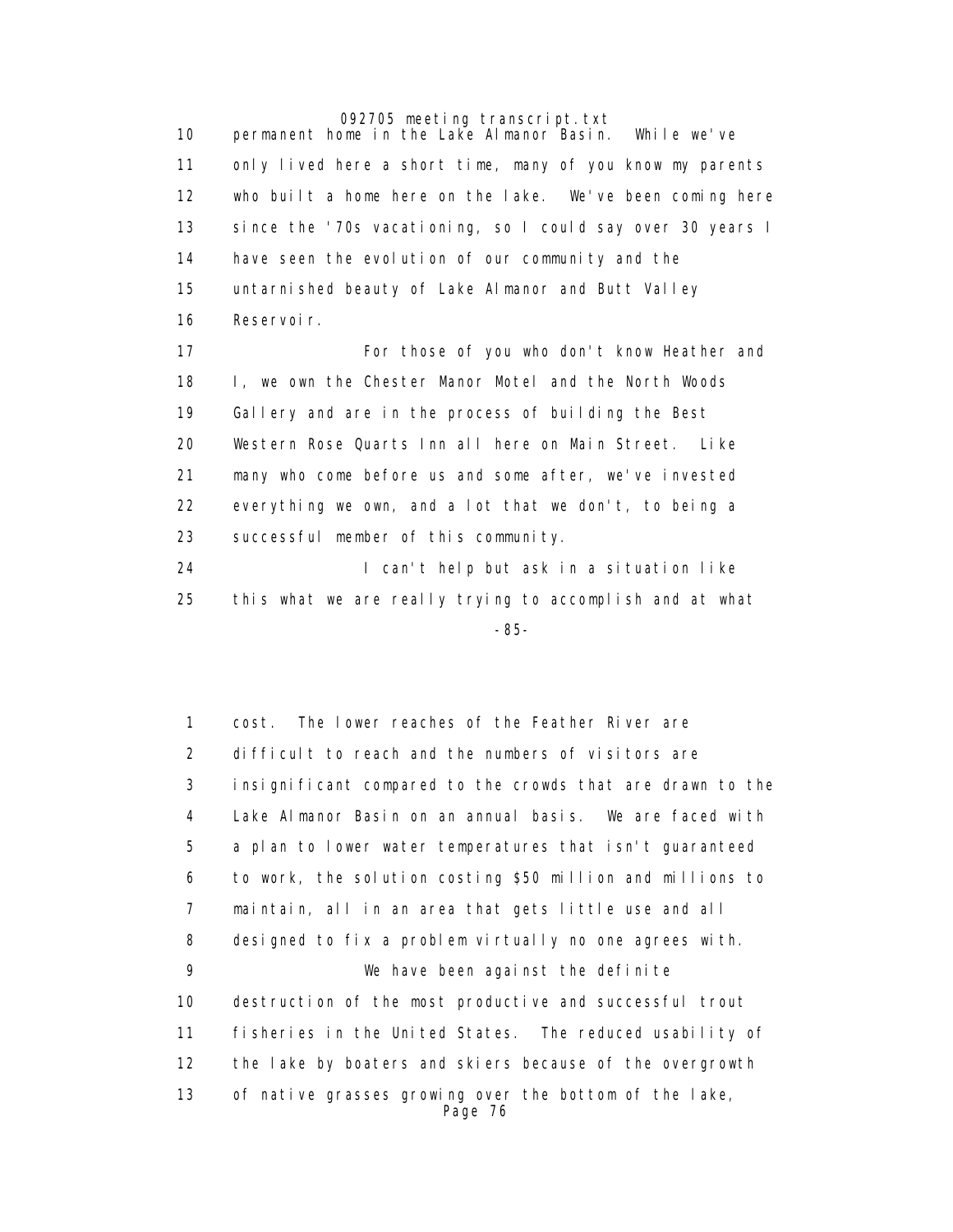14 eroding if not destruction of our economic foundation 15 derived from a strong housing market and the economic 16 disaster that would befall every business in the Almanor 17 Basin.

18 **From a cost and benefit perspective, it**  19 doesn't make sense to build a thermal curtain putting so 20 much at risk for a problem that could be resolved at a 21 fraction of the cost and a little sweat equity.

 22 Now, to maybe take a different perspective 23 on this, and I don't use these analogies lightly, but I 24 want to talk about fragility and certainly the fragile 25 nature of the world we live in our own environment here.

-86-

 1 As the president of the board of directors for the Almanor 2 Basin Resource Center, the last two years, the chairman of 3 the 4th of July parade, I see the greatness and fragile 4 nature of the environment on an almost everyday basis. 5 On 9/11/2001, I was in Washington, D.C., and 6 a couple days later in New York and I saw the impact a few 7 people had on our nation, on major corporations and 8 individuals across our country. Just this last month, 9 this last weekend, we saw how natural disasters have an 10 impact that ripple across our entire nation. So here we 11 are debating on our own potential disaster, one that will 12 have a significant impact on our community and all the 13 lives of everyone here. There is as it relates to this 14 issue, there's two profound differences between 9/11, 15 Katrina and Rita and the thermal curtain. The first is 16 not that we -- the first is we will not receive any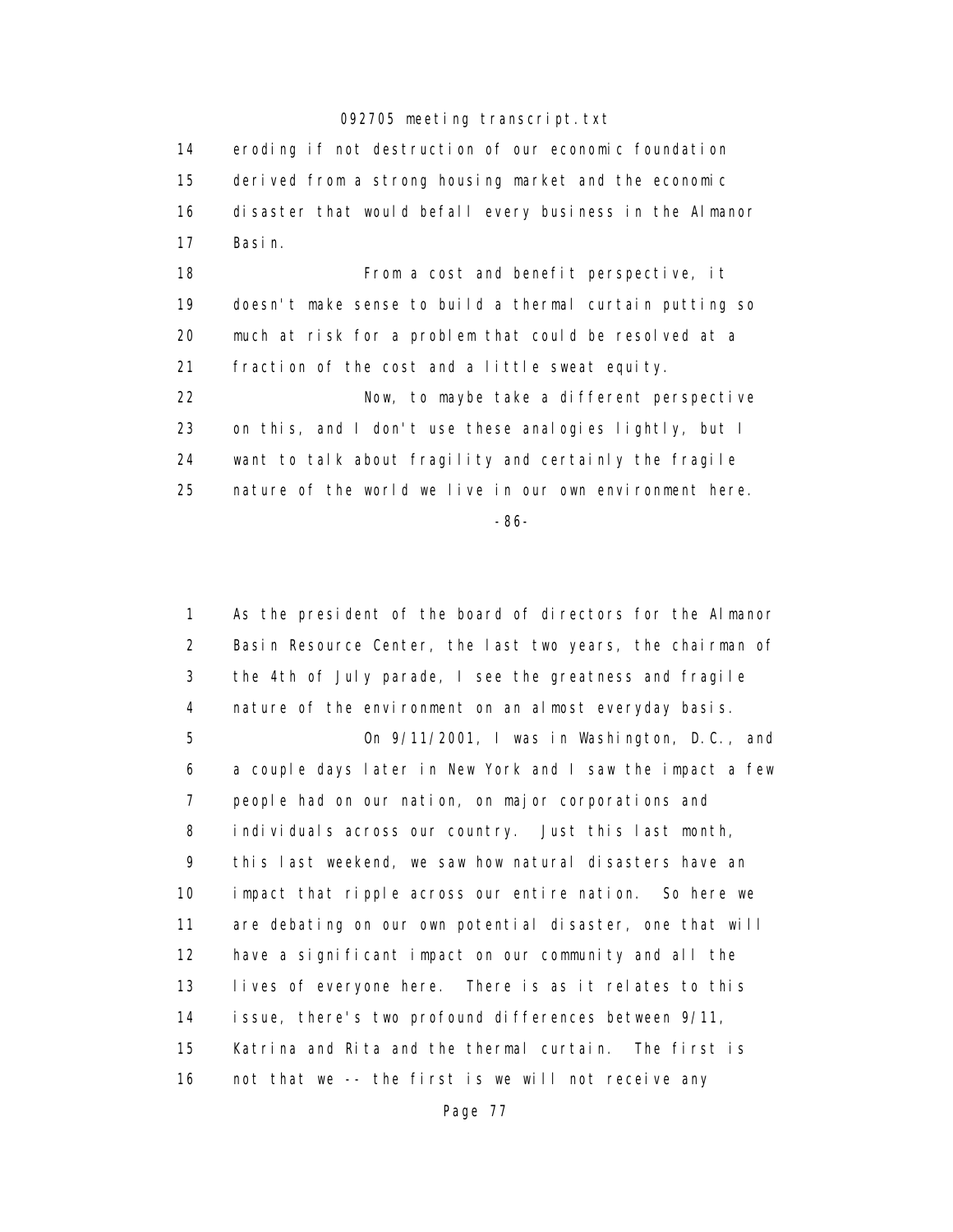17 government assistance to assist in the loss of jobs, the 18 bankrupt businesses or catastrophic failure of our real 19 estate market, not a penny. 20 The second, probably the most important, is 21 this disaster hasn't happened yet and doesn't have to. 22 Just as our community is turning a corner in 23 so many ways, make a responsible decision and help us 24 protect our unique and wonderful paradise here in the 25 Sierras. Stream restoration is a logical choice for so -87-

> 1 many reasons and one that will have entire community 2 support. Thank you.

 3 MIKE HARTY: Bill, and then we'll see if there are 4 any folks who have not given me cards yet.

 5 WILLIAM BABER: Thanks, Mike. There must be 200 6 people here. I'd say that's a pretty good turn out and I 7 haven't heard anyone speak in support of thermal curtains, 8 so, and I'm sorry, Vickie, the State Board members, at 9 least one or two of them could not be present to hear and 10 see the outpouring of lack of support for the thermal 11 curtain proposal.

 12 Anyway, my name is William B. Baber, the 13 Third, Bill Baber. I've been a landowner in the Lake 14 Almanor Basin for at least 25 years, in the Sacramento 15 Valley since World War II, probably 65 years, in 16 agriculture production. I'm very familiar with water 17 application. I'm also currently a retired lawyer, 18 experienced in water and real estate matters, having 19 represented numerous irrigation and water districts before 20 the State Board members. Page 78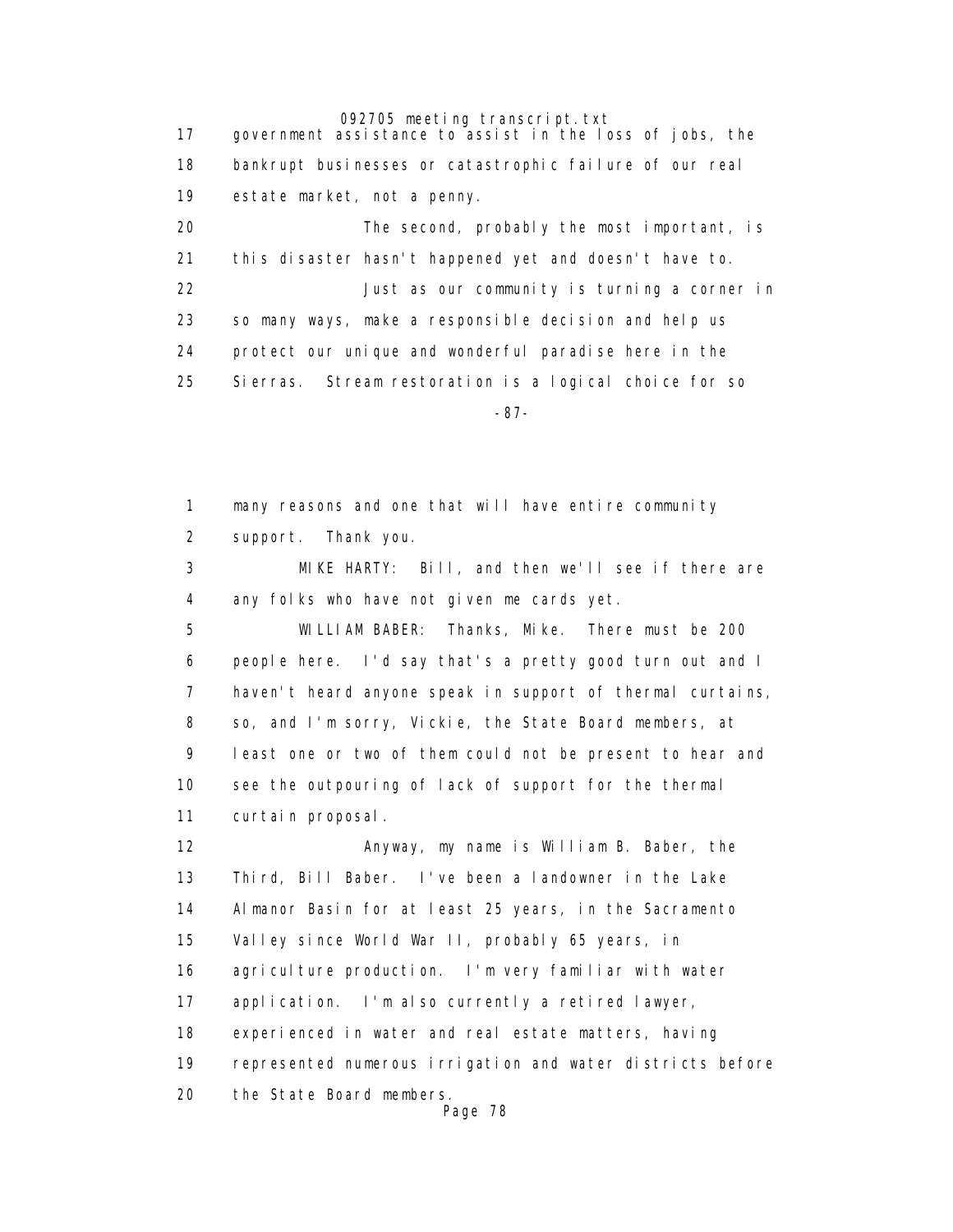| 21 | And Vickie, I know I've seen you down there               |
|----|-----------------------------------------------------------|
| 22 | and particularly on our fabulous Bay Delta hearings which |
| 23 | seem to never end.                                        |
| 24 | VICTORIA WHITNEY: They're designed to never end.          |
| 25 | WILLIAM BABER: I think that's absolutely true,            |
|    | -88-                                                      |

 1 seeing all the lawyers and engineers and various other 2 personnel that appears at those hearings for God knows how 3 many years.

 4 I've been practicing law or I did practice 5 law for in excess of 32 years representing water 6 districts, both water and irrigation districts, mutual 7 water companies in the water area and appearing before 8 Vickie and numerous State Board hearings, county 9 supervisors, board of directors for various districts, 10 including, Doug, your dad, so I think I've had enough 11 experience to give my opinion of what we have here as a 12 real boondog.

13 It's absolutely incredible the amount of 14 money that is being proposed to be spent by PG&E, 15 approximately 55 million, to just install the thermal 16 curtains, much less maintain them which will require 17 another million or two a year, including the monitoring 18 efforts and possible mitigation efforts.

19 So I have basically one major opposition I 20 think the State Board is aware of, it's that there are 21 five water year types, wet, above normal, normal, dry and 22 critically dry, which we deal with every year.

23 It's been proposed that in only 50 percent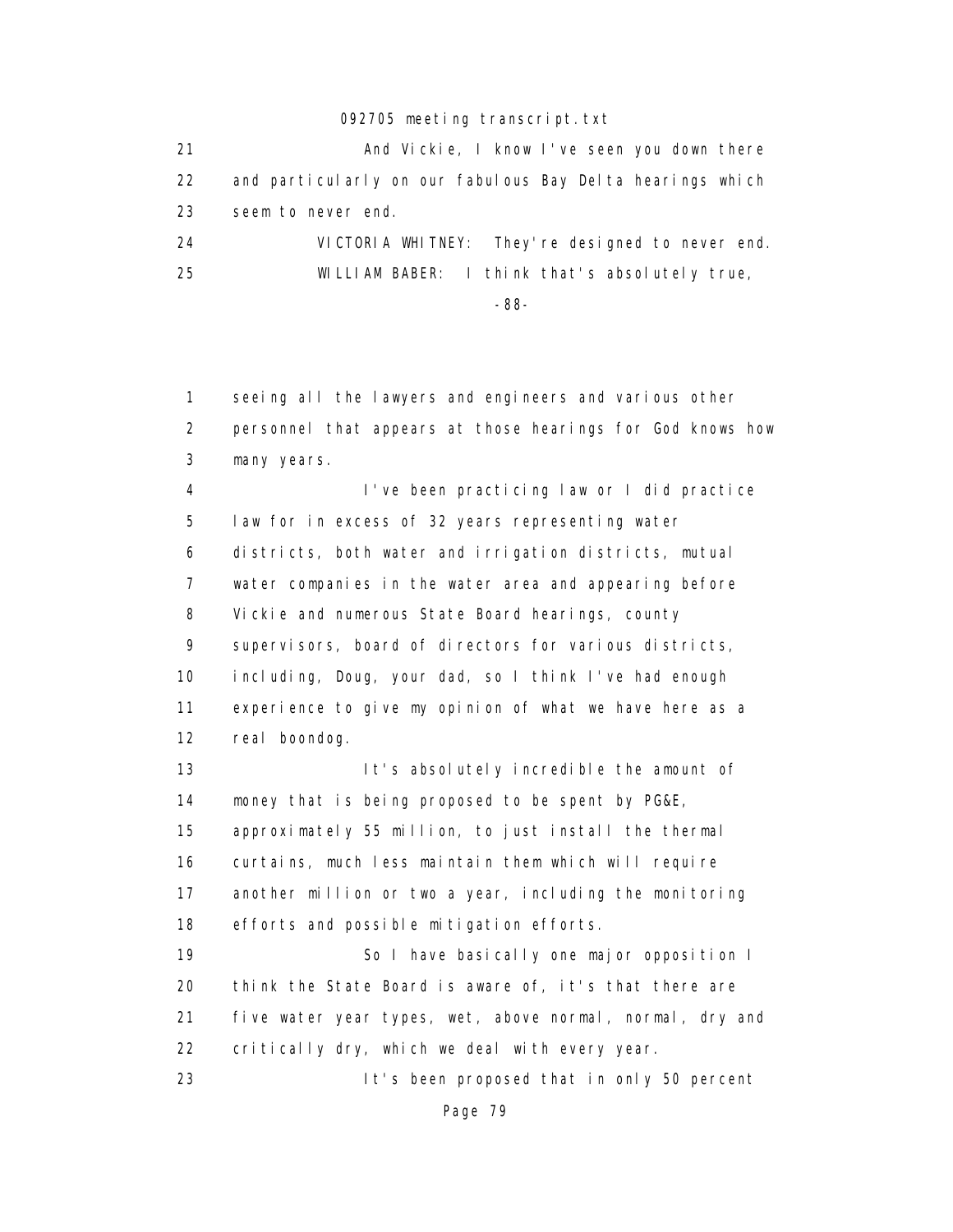24 of these five water year types would one percent celsius 25 water reduction temperature be gained by installing the -89-

> 1 thermal curtains and depositing cold water down the north 2 fork of the Feather River. That's incredible for the tune 3 of \$55 million, all of which us as rate payers of PG&E 4 will pay at some point in time.

 5 Now, these five water year types, I'm sure 6 Vickie knows and the State Board knows, are talked about 7 at every State Board hearing by the various lawyers and 8 engineers and estimating what the ramifications would be 9 depending upon what the weather brings us each year and 10 what type of water year type we have. Imagine if only 11 50 percent of the water year types, whichever one we get 12 every year, will only one percent of the water temperature 13 possibly be achieved 40 years downstream on the north fork 14 to the tune of 55 million bucks. Amazing.

 15 Second, PG&E, Fish & Game and FERC have 16 previously agreed from the draft EIS last year that any 17 minimal water temperature reduction would not be prudent. 18 Should the State Board EIR choose these curtains as an 19 environmental risk, which certainly it is, who removes 20 these curtains and repairs the community damage suffered 21 in this basin should they fail? Certainly this is the 22 State Board because they are a regulatory body. They are 23 not going to come out and remove the curtains, they don't 24 really give a dam, folks, because they've ordered them to 25 be inserted.

-90-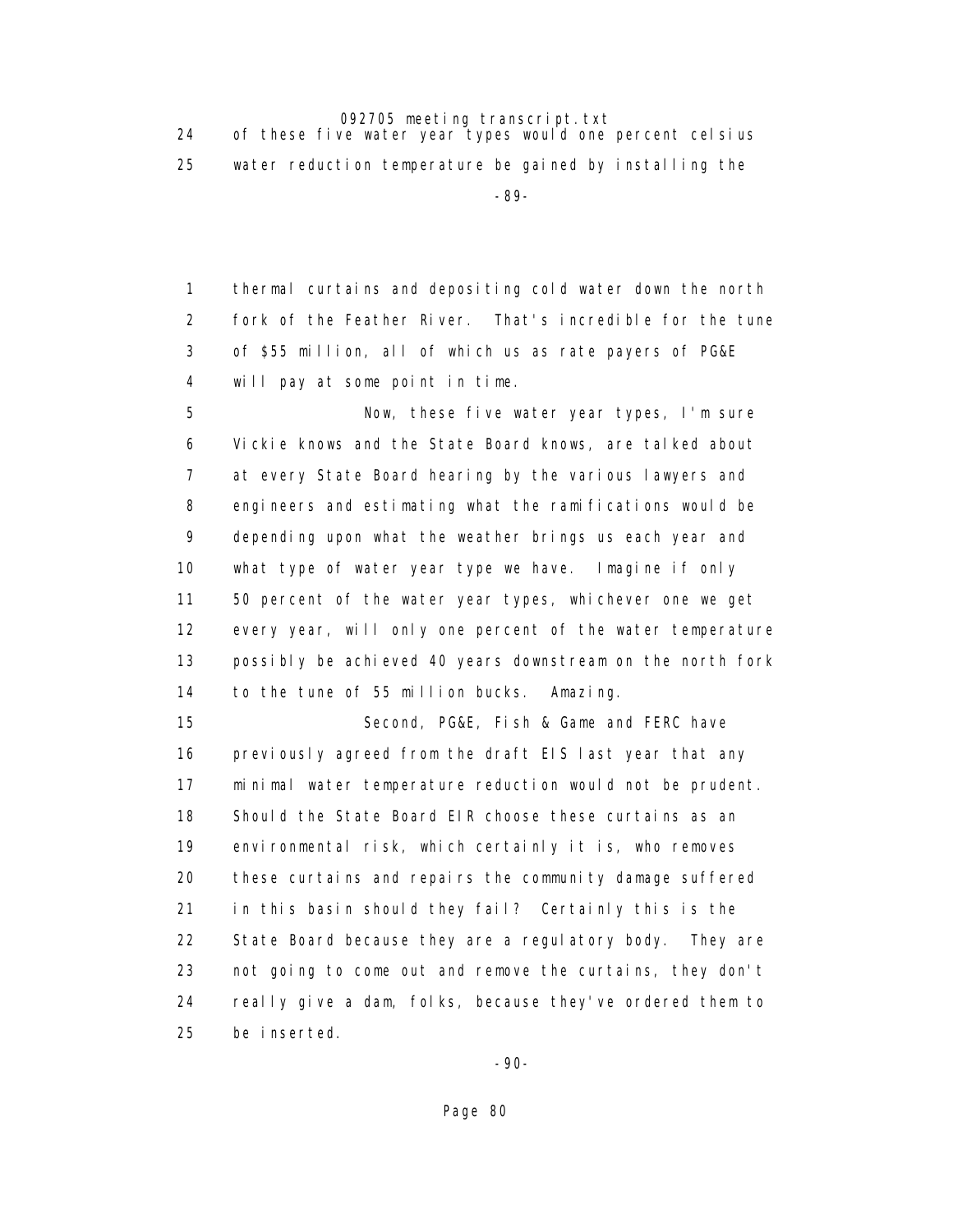| 1              | Well, let's look at some of the other                      |
|----------------|------------------------------------------------------------|
| $\overline{2}$ | agencies and see if they would have the responsibility for |
| 3              | removing the curtains should they not work. Let's look at  |
| $\overline{4}$ | PG&E. Well no, because they, all they want is they want    |
| 5              | to continue producing power, they're not concerned about   |
| 6              | removing the curtains if they don't work. They're not the  |
| $\overline{7}$ | body to remove, so it's not PG&E. How about Fish & Game?   |
| 8              | No, they don't worry about it. How about FERC? No, they    |
| 9              | are an energy approving federal agency. They aren't going  |
| 10             | to remove those curtains if they don't work.               |
| 11             | Well, lets look at NMFS, the National Marine               |
| 12             | Fishery Service, that wonderful federal agency that talks  |
| 13             | about endangered fish. Are they going to remove the        |
| 14             | thermal curtains? No, that's not going to happen, they     |
| 15             | aren't charged with that duty.                             |
| 16             | What about NOMA? NOMA is the National                      |
| 17             | Organization of Atmospheric Administration Agency. Again,  |
| 18             | a fish agency.<br>That isn't their charge, they are not    |
| 19             | going to remove these curtains if they don't work.         |
| 20             | So what happens? Who bears the damage? Who                 |
| 21             | bears the removability? Who bears the arguments, the harm  |
| 22             | that comes if these things don't work? You know who it     |
| 23             | is? It's us, it's here in the basin, we go out and look    |
| 24             | at them, we go out and deal with it, but who else is going |
| 25             | to remove them if they don't work? Nobody.                 |
|                |                                                            |

-91-

1 This environment risk alternative 2 essentially of moving 50 of the L.A. coldwater pool would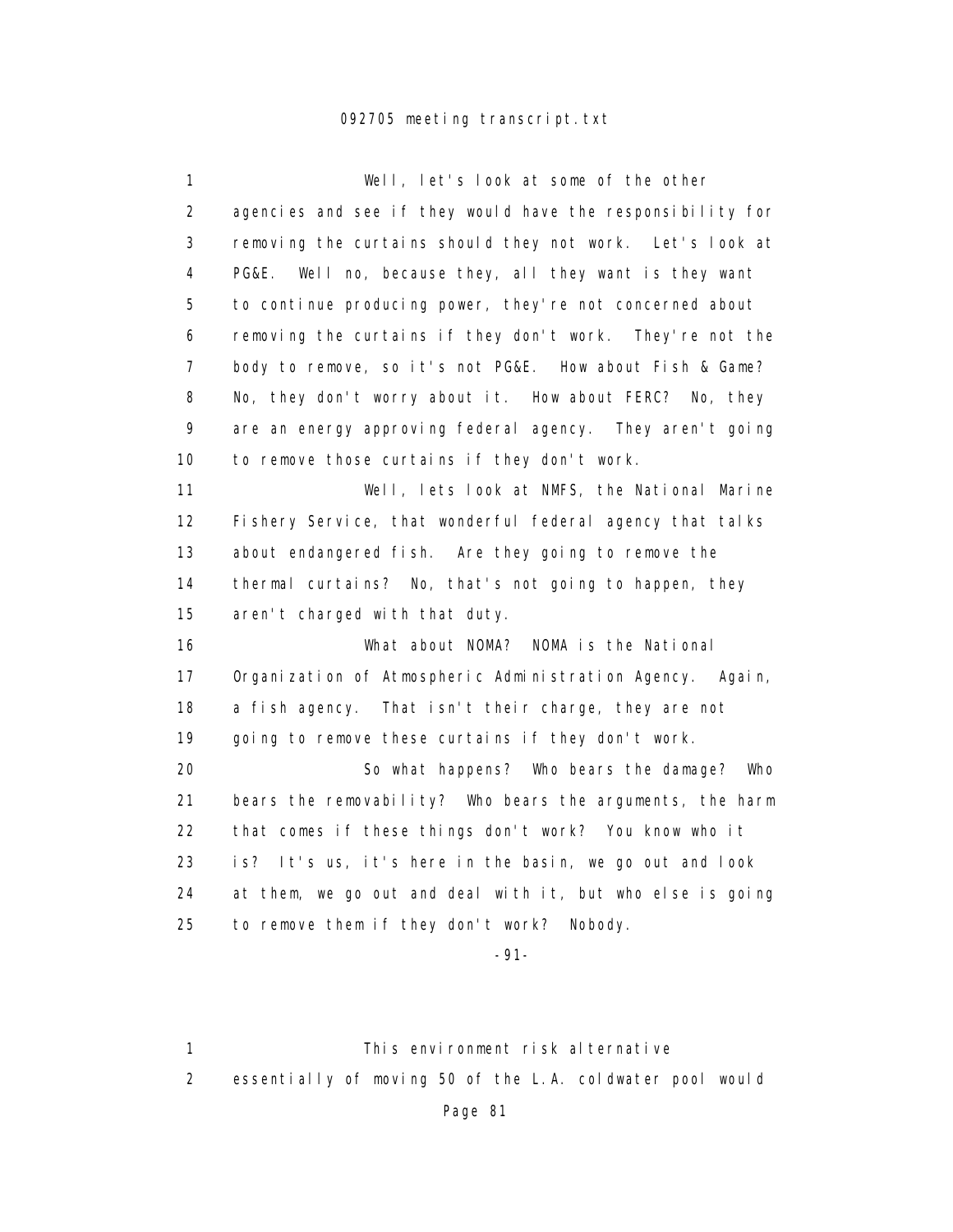3 definitely degrade the fisheries, you heard that before. 4 Both Almanor and Butt Valley fisheries which currently are 5 some of the best trophy trout fishing areas in the United 6 States. You've heard that, so I support those. 7 By the way, I haven't heard one person 8 support the thermal curtain -- I'll be in just a minute, 9 Mike, I promise -- support this, these alternatives. So 10 we, I'll tell you, I support everyone else who has talked, 11 the legislature, Doug, Rick Keene and the man here from 12 Doolittle's office, George and Wendy had some really good 13 stuff that she threw out, there hasn't been one here to 14 support it. Let me see if I can add one other thing. 15 Bill Dennison told me that our Alternative D 16 has been changed to a Watershed Restoration Improvement 17 Alternative and I support that as a very reasonable 18 approach. First it would probably coast about 30 million 19 less which we would not have to bear as rate payers of 20 PG&E and this would be a very acceptable, reasonable 21 environmental alternative to relicensing PG&E's power 22 plants which certainly must continue to exist and produce 23 power for the benefit of all of us and I would hope the 24 State Board would consider approving this 401 permit under 25 the Clean Water Act process without the thermal curtains -92-

> 1 and inserting instead the Watershed Restoration 2 Improvement Alternative.

 3 By the way, in the early part of the last 4 century, around the 1920s, this was the world's largest 5 manmade lake by PG&E, it's absolutely beautiful, what's 6 been happening here, and we want that to continue without Page 82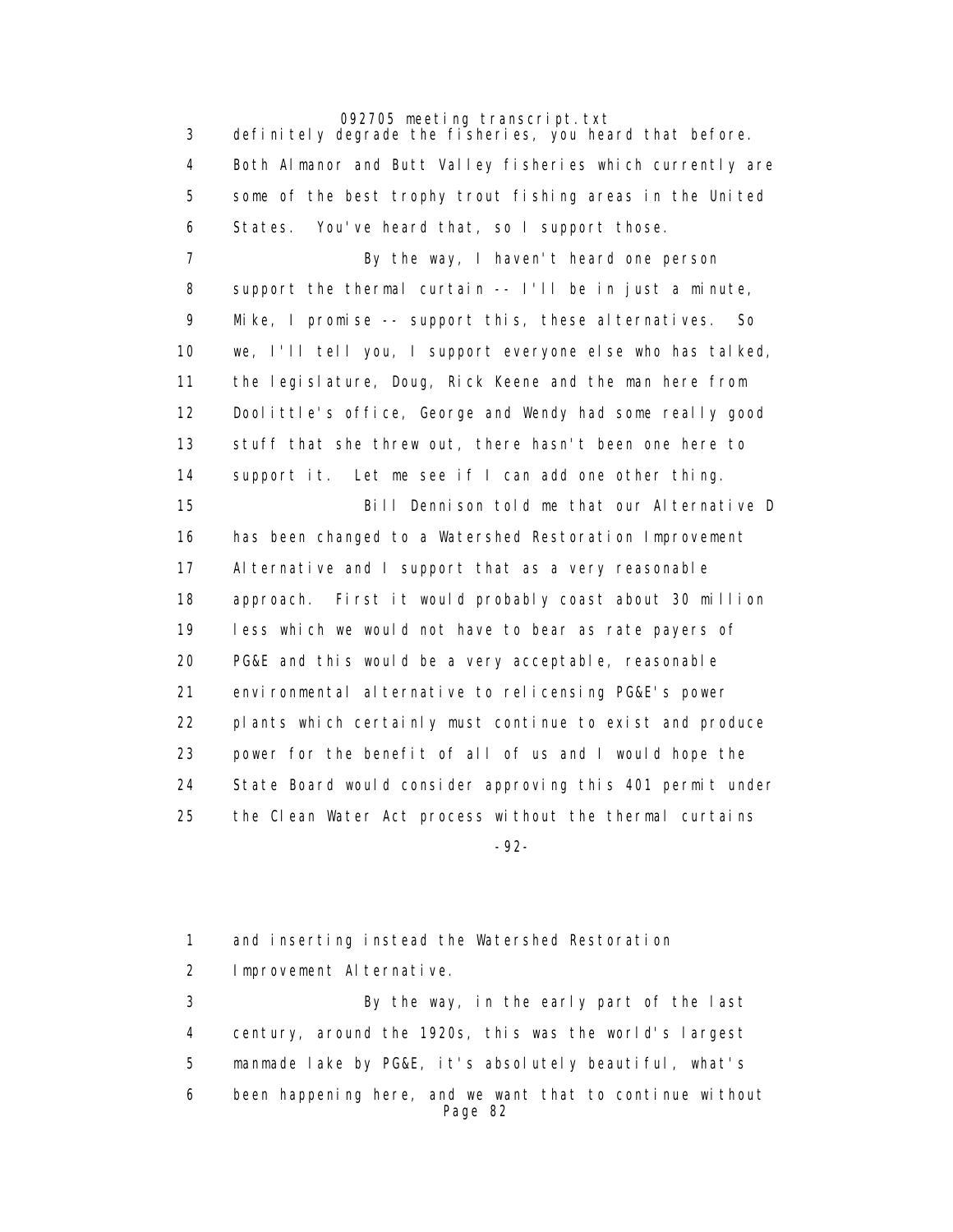7 the thermal curtains. Thank you.

 8 MR. HARTY: I'm going to take a quick tour through 9 the cards I have here.

10 **In keeping with the approach of alternating**  11 cards from folks who are not part of the organized 12 presentation, I have one card from Charles Watson and if 13 you'd like to step up here, Charles. And then I don't 14 have another one, but --

 15 CHARLES WATSON: Good evening. My name is Charles 16 Watson. I'm a registered professional geologist with the 17 State of California, Number 7818. I'm here to comment on 18 the geology of the soil section of the draft EIR, 19 environmental impact report. These are specific comments 20 to the report.

 21 As per items AI, AII and AIII, no active 22 faults are known to pass through the project site as for 23 the most recent earthquake fault zone map issued by the 24 State of California. However, in PG&E's analysis of the 25 Lake Almanor and Butt Reservoir dams in the 1990s, their -93-

 1 consultants show the potential for active faulting to be 2 possible, but was inconclusive based upon the preliminary 3 level of investigation. Proximal potential active faults 4 were identified to be associated with the Lake Almanor, 5 Lassen Peak's seismic trends that includes the Indian 6 Valley, Mule Shoe Mine, Skinner Flats and Lake Almanor 7 faults, and I have a number of authors who cited those 8 studies that has been submitted to the group.

9 It is not known why these investigations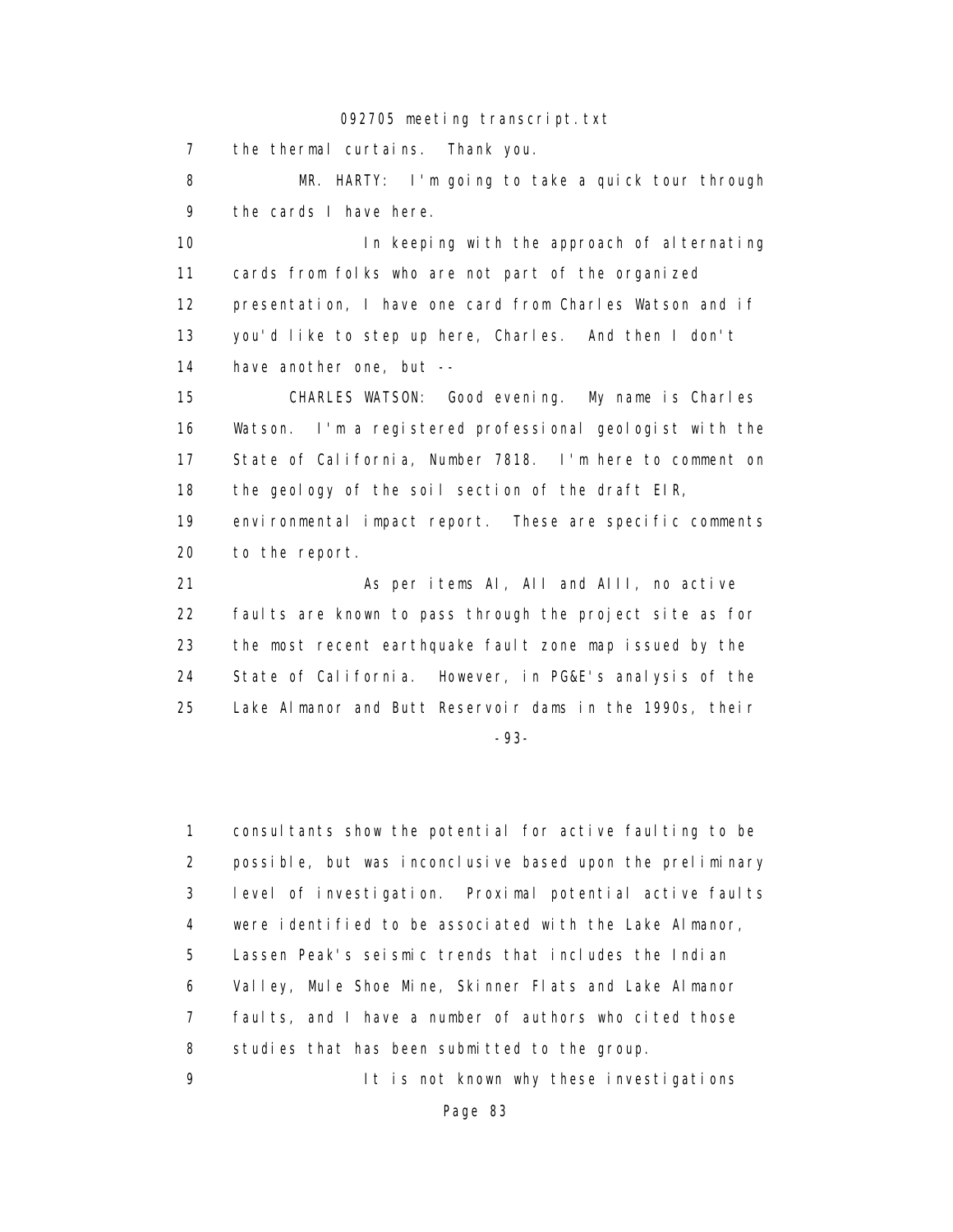10 were not submitted to the California geologic survey and 11 earmarked for additional study, but it seems curious that 12 these preliminary investigations were not considered 13 during the draft EIR process, especially in light they 14 were produced by PG&E. 15 Furthermore, in considering the proposed 16 project and it's ramification that additional studies 17 should be made to better qualify these geological features 18 and their potential seismic hazards. 19 As per item AIB, the draft environmental 20 impact report has correctly identified the potential for 21 significant land slides in the Seneca and Beldon reaches 22 of the northern fork of Feather River to be significant 23 due to extensive bodies of weakly consolidated, highly 24 weathered and otherwise land slide prone rocks. 25 It is understood that consideration for land -94-

> 1 slides for the primary recommendation for May in the 2 application that is not clear. It was also considered for 3 any of the alternate proposals or any combination of the 4 alternative proposals. 5 It is also not clear if the potential for 6 land slide was considered for the seismic hazards as 7 identified in the aforementioned section. 8 As per items B, C, D and E, in specific to 9 the draft EIR report, I concur that these items need to be 10 evaluated to determine if the impacts are significant. 11 Thank you very much. 12 MIKE HARTY: I just want to get a clarification, 13 Charles. Were your citations to the draft EIS? Is that Page 84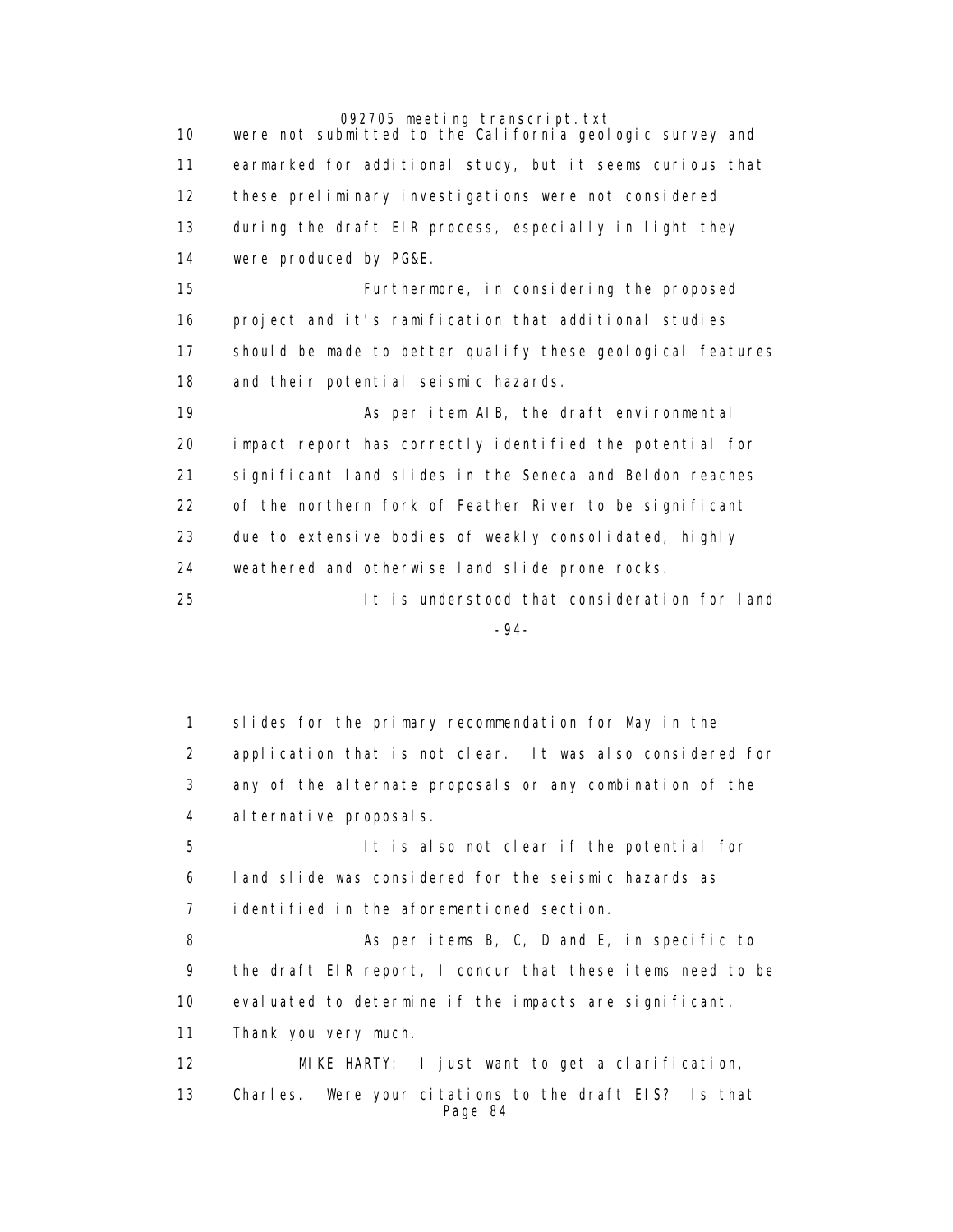14 what the citations were to?

 15 AUDIENCE MEMBER: The check list for NOP. 16 MIKE HARTY: They're references to the check list, 17 great. And we'll have one more and then we'll go back to 18 the other cards that I have. And this is Dave Steindorf. 19 DAVE STEINDORF: I would probably be better off 20 yelling anyway, but I have a lot to read. I think I 21 should probably get going, I don't know if I can make my 22 three minutes. 23 My name is Dave Steindorf and I work with 24 American White Water and I've spent a significant amount 25 of time on all of the relicensing projects on the North

-95-

 1 Fork Feather River working with the Department of Fish & 2 Game, Forest Service, the Water Board, having great times 3 at the meetings with Mr. Dennison, all the members of 4 Plumas County and it's been an education for me. 5 I know one of the first meetings I went to, 6 I actually brought my daughter in a car seat and for those 7 of you dads or moms who tried to attend meetings with your

 8 little ones, it usually doesn't go very well. But she 9 actually just started the third grade, she's eight years 10 old, so that's my benchmark for how long I've been 11 involved in this process. I kind of look at her grow up 12 and go wow, it has been a long time.

13 I agree with a number of the statements that 14 have been made out here today. I think there's been a 15 considerable amount of important input that's been brought 16 forth to this process. I also think that defining balance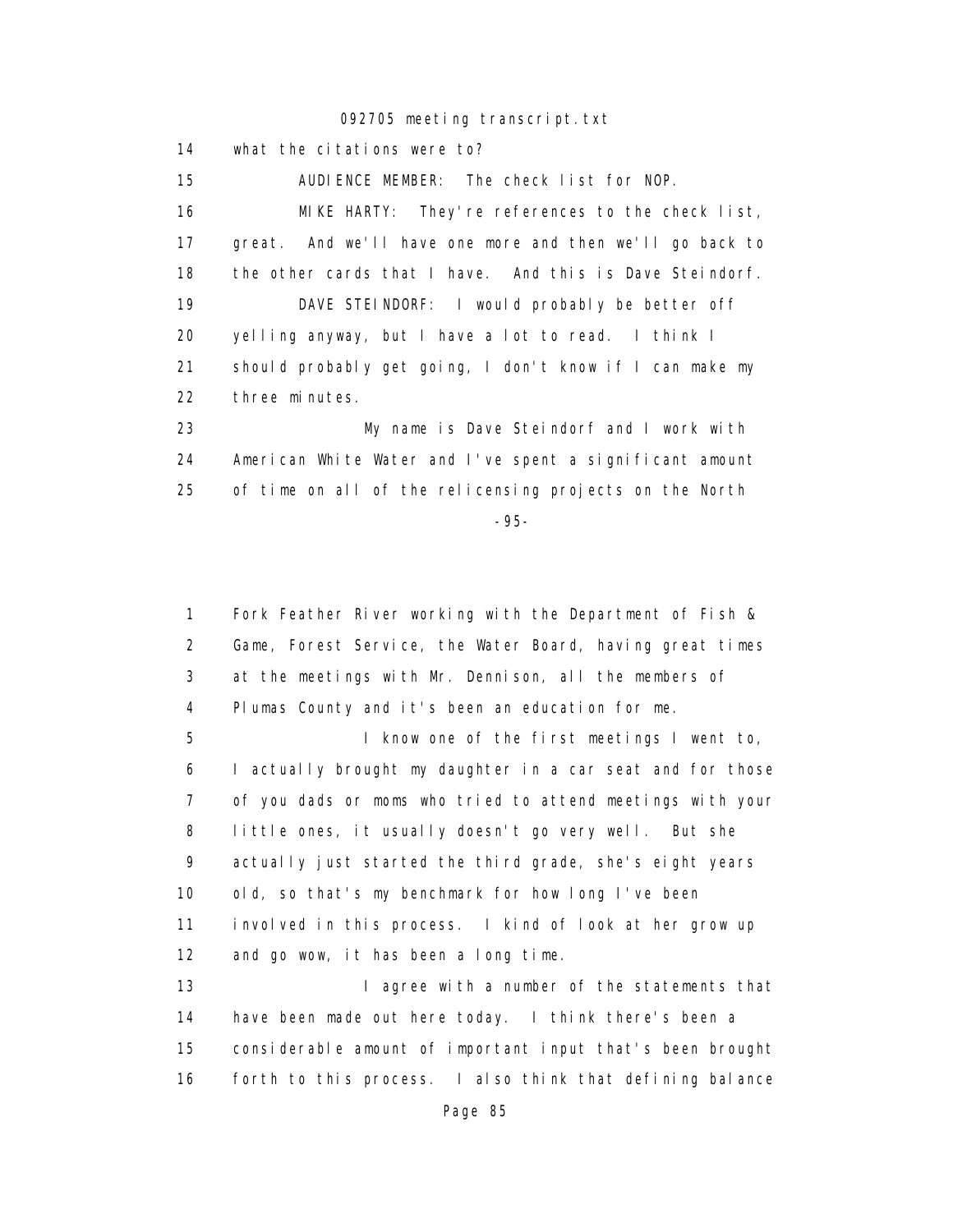17 in these situations is difficult at best and I don't think 18 this is necessarily the best of situations.

> 19 **I** would agree with probably most of the 20 elected representatives who say that public participation 21 is a great thing, but when I look out across this room, I 22 see a train wreck and I think that if we analyze that, why 23 is that? It's great to have people come to these meetings 24 and participate, but the seeds of this train wreck were 25 actually sewn quite a long time ago.

-96-

 1 When I first started coming to these 2 meetings dealing with Rock Creek-Cresta, the concept of 3 this temperature curtain was already on the table. And as 4 Vickie had said earlier, this idea was actually hatched 5 back in the 1980s, so how did it get from there to here? 6 I think that's a very important question. How did we go 7 this long before it was brought to the notice of this 8 community and really analyzed not only for it's ecological 9 impacts, but also the other social impacts. I mean, 10 clearly, this was not an idea that was going to have broad 11 based political support out there. It's pretty obvious to 12 see that at this point.

 13 So after being involved in a number of these 14 proceedings, there are a key thing that I've come away 15 with. The main one is the fact that working with all 16 these licenses separately has brought us to this point. 17 The fact that we dealt with temperature issues on Project 18 1962 in Rock Creek-Cresta separately from Almanor at this 19 point is obvious that that was a huge mistake. Not only 20 have we put this community in an uproar and concerned with Page 86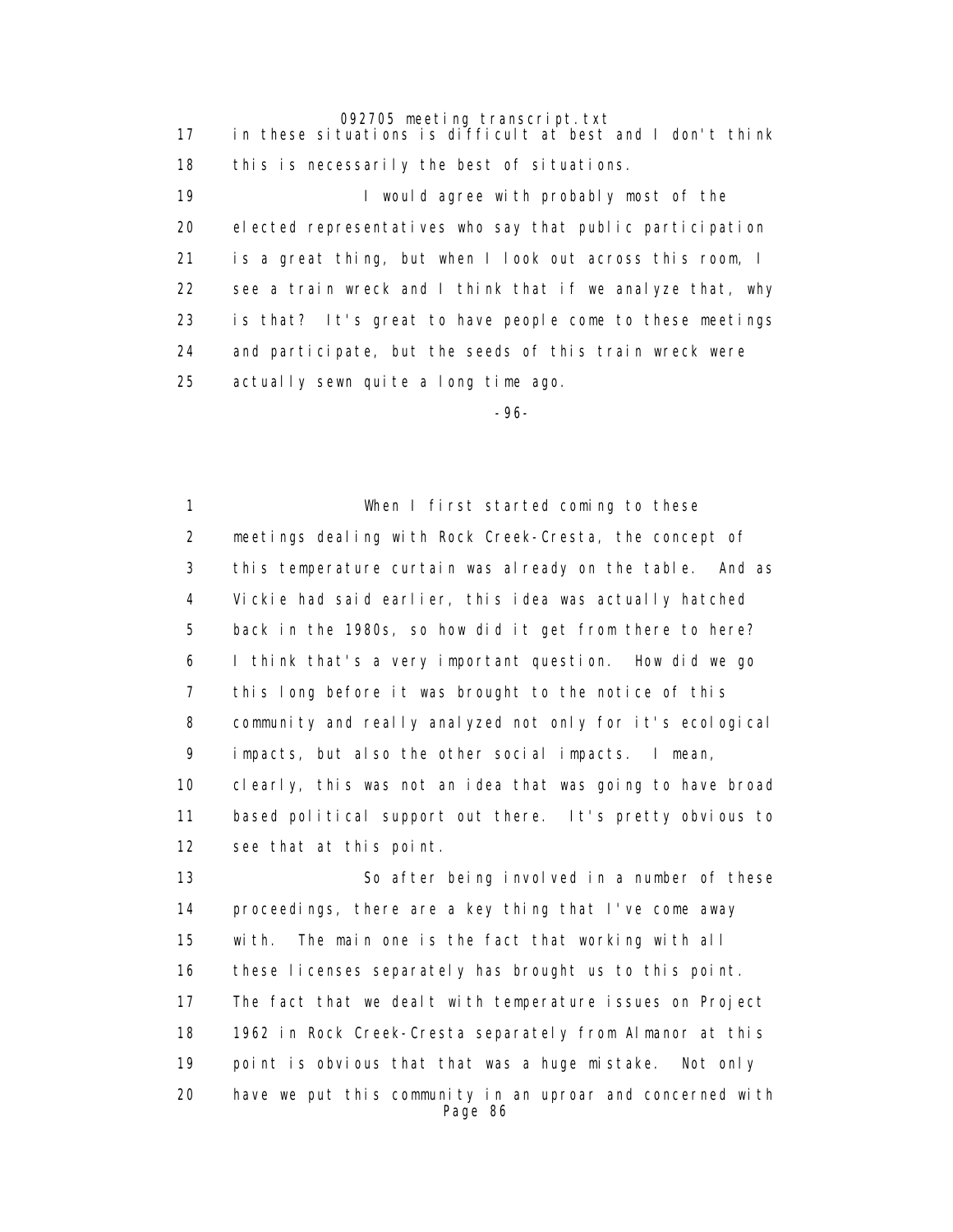21 their issues, we spent a lot of money to get to this point 22 and I think that's primarily due to the fact that we dealt 23 with all of these licenses separately. 24 **I** don't want to talk about this train wreck,

25 I want to talk about the next one and the next one is the

-97-

 1 one we are going to hand off to our kids in 30 to 2 40 years. I believe we can avoid that by lining up these 3 licenses on the next time around so you don't find out 4 that the folks downstream have put a requirement on your 5 lake that you don't like. Who knows what kind of wild 6 idea they'll come up with next time.

 7 How do we avoid that? If we can get the 8 licenses of the Poe Project, Rock Creek-Cresta and 2105 to 9 all line up at the same time, we'll all be a part of that 10 discussion. And while I can't guarantee it, I think it's 11 far less likely that we will end up at this point where we 12 are today.

 13 And I think there's a few truths out there. 14 One, water will continue to run down hill between now and 15 then. And the other one is in the words of Mark Twain, 16 whiskey's for drinking and water's for fighting over. And 17 I think that will continue to be the case in California. 18 But from my perspective, I know I would 19 rather send my daughter to a fight with boxing gloves on 20 than go to a train, on a train wreck that she knows is 21 going to be derailed and I think that's where we're headed 22 unless we take that step. Thank you. 23 MIKE HARTY: The next card I have is Russell Lesko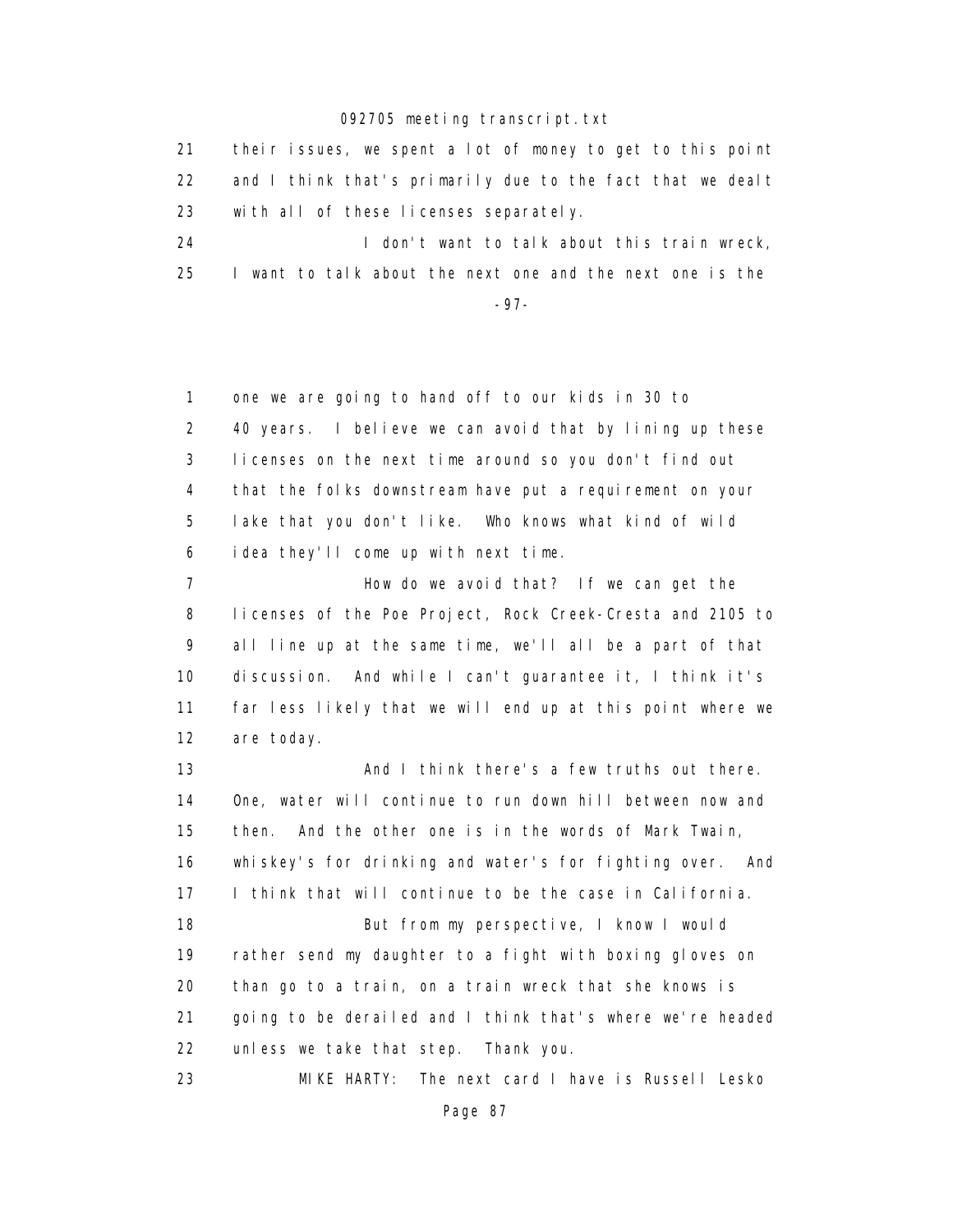092705 meeting transcript.txt 24 and then after Russell, I've got Gary Pini. Did I

25 pronounce that correct?

-98-

 1 RUSSELL LESKO: Good evening. My name is -- you 2 got that Ellen? Good evening, my name is Russell Lesko 3 and I'm a recently retired natural resources professional. 4 I last served as the division chief for natural resources 5 at Lassen Volcanic National Park. I've been a year-round 6 resident of Lake Almanor from 1995. I am part of the 7 organized group, not to suggest the other group is 8 disorganized, but I have been asked to address 9 specifically the aesthetic issues. And specifically to 10 alternative measures that the State Water Resource Control 11 Board has identified and is considering for inclusion in 12 the draft EIR and that measure being the thermal curtains. 13 The first potential impact that is in the 14 notice of preparation is in fact aesthetics. There are 15 four categories under aesthetics, all of which have been 16 checked potentially significant unless mitigated, excuse 17 me, unless mitigation is incorporated. That's important, 18 potentially significant unless mitigation is incorporated. 19 And two of these categories are, have a substantial 20 adverse affect on scenic vistas and substantially degrade 21 the existing visual character or quality of the site and 22 its surroundings.

 23 I respectfully suggest to the board that the 24 floats that are required to suspend thermal curtains are 25 large, unsightly metallic contraptions, something on the

-99-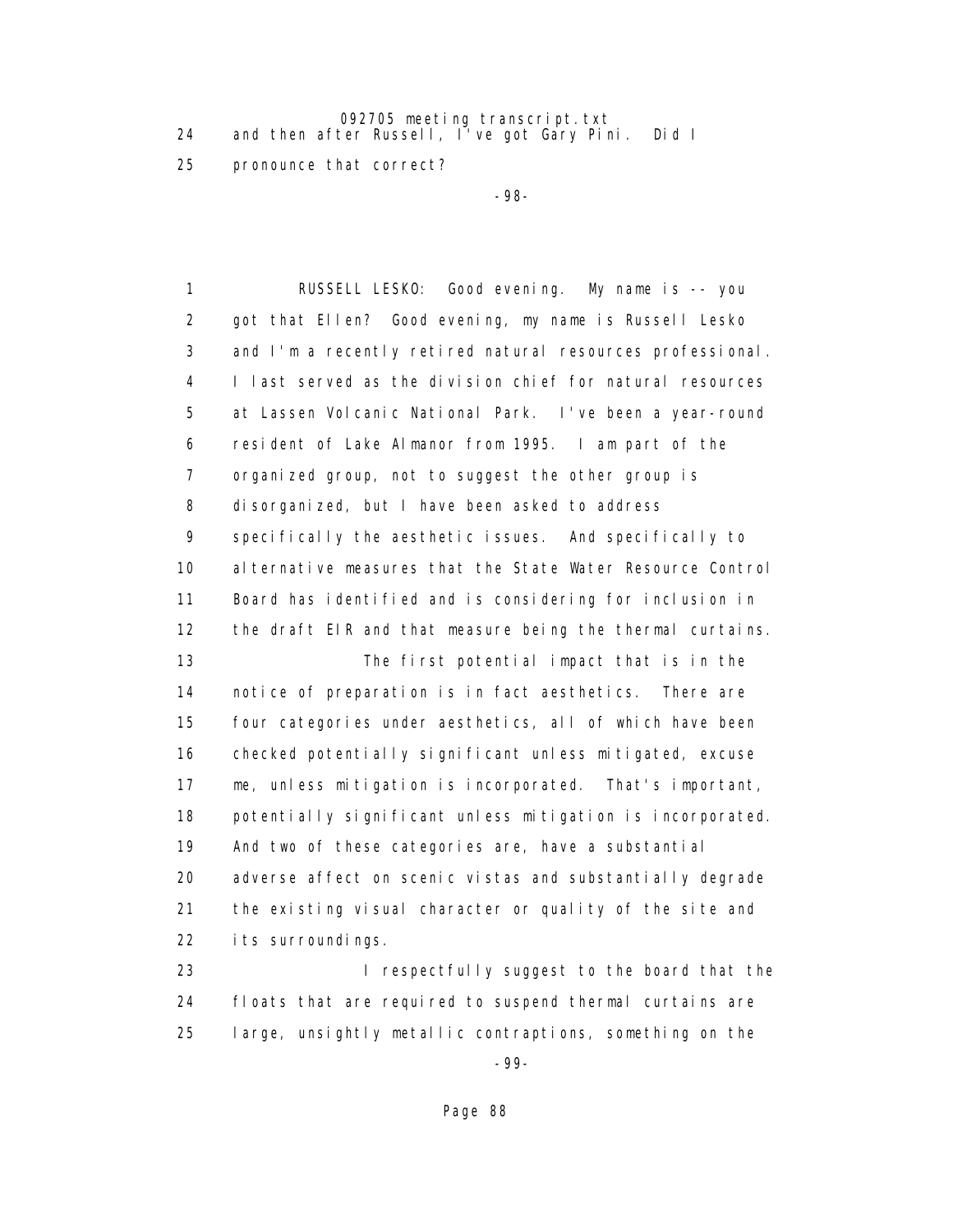1 size of very large propane tanks and in the case of Lake 2 Almanor, these would stretch for 2,600 feet. There would 3 also be two thermal curtains in Butt Valley. 4 And I would further suggest to the board 5 that these floats, these contraptions cannot be mitigated 6 in terms of scenic vista. I think it's impossible. And I 7 would suggest that that be changed or viewed in the notice 8 of preparation as mitigation, of impacts that cannot be 9 mitigated. 10 Anyone who's seen the thermal curtain in 11 Whiskey Town can attest to the visual blight that it is. 12 And I would be remiss not to mention the eyesore that the 13 Lake Almanor curtain poses were it to be placed in front 14 of what is designated in the Project 2105 settlement 15 agreement as Marvin Alexander Beach. Marvin was a beloved 16 and respected man who spent 20 years of his life defending 17 Lake Almanor water levels, water quality and lake 18 aesthetics. 19 Marvin passed away in September of '04, but 20 not before admonishing PG&E, the State Water Resource 21 Control Board and FERC that support for a thermal curtain 22 would be political suicide, his words, not mine. 23 Another visual impact associated with 24 thermal curtains is the spoils, which Aaron mentioned, 25 that would be associated with dredging, 42,000 cubic feet, -100-

> 1 I believe. I've been told this area would equate to the 2 size of a football field, 15 feet high in spoils. They

```
Page 89
```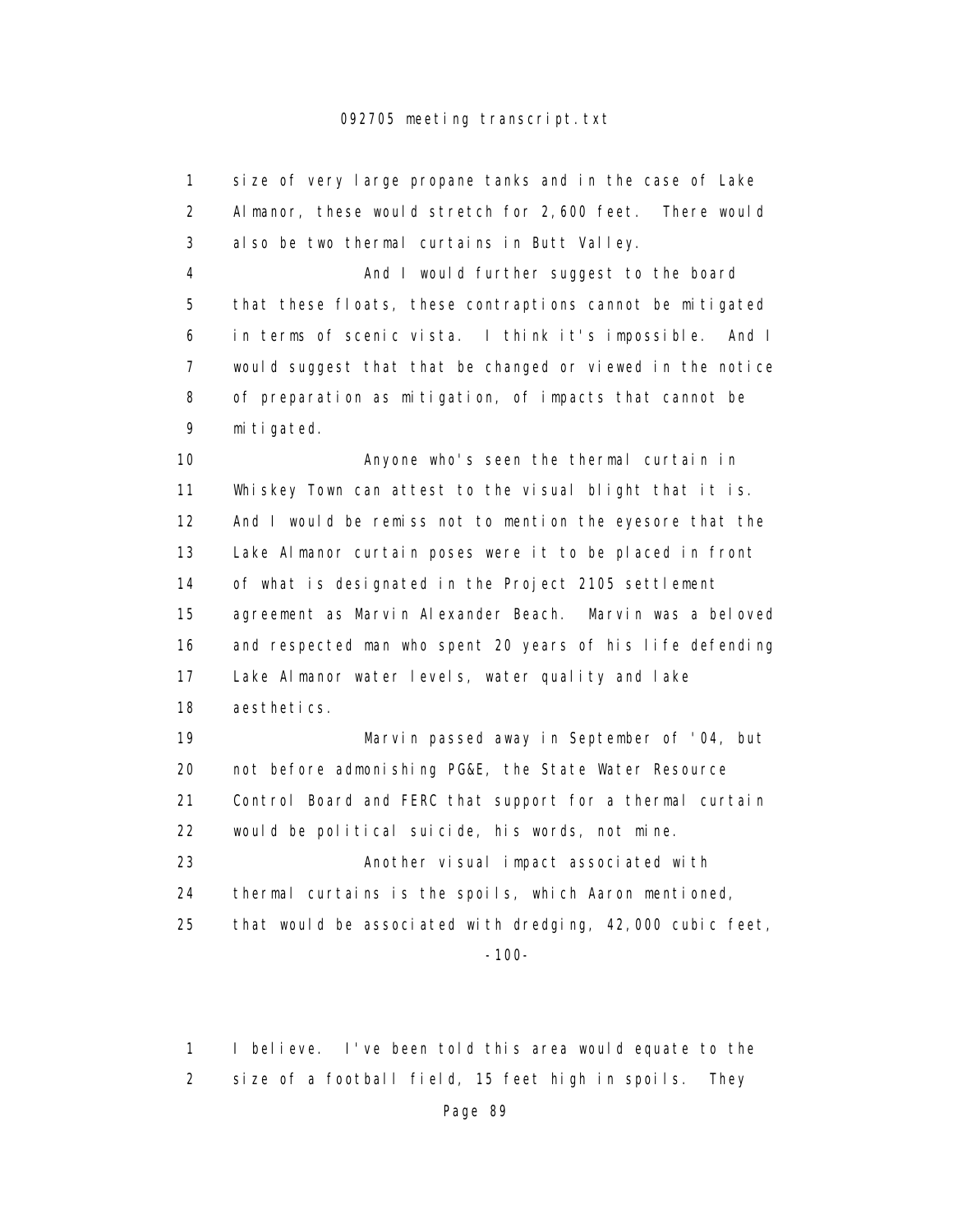3 would constitute another visual blight on the lake shore 4 that would not easily be mitigated.

> 5 In closing, I ask the board to apply their 6 own criteria with objectivity and due diligence and if you 7 do that, I think you will conclude that thermal curtains 8 do not meet the aesthetics criteria for inclusion as a 9 project alternative in the draft EIR. This should be 10 considered an unfeasible alternative. Thank you for this 11 opportunity.

> 12 **And I will submit with my comments a picture**  13 of a boat demonstration that was conducted last year 14 showing essentially the perimeter of what the thermal 15 curtain floats would look like.

 16 MIKE HARTY: So the next name I have is Gary and 17 then I'm going to ask for an opportunity to have Arthur 18 Woods make his presentation because he's got some other 19 things that he's got to do, one of our students, like 20 homework and things like that. Gary, if you want to give 21 your comments and then Arthur, you will be next, okay? 22 GARY PINI: Good afternoon. Thank you for letting 23 me have the time. 24 My name is Fire Chief Gary Pini. I'm with

 25 the Peninsula Fire Protection District here on Lake -101-

> 1 Almanor. I'm here solely to express my concerns that if 2 the curtain is placed in the lake, that all safety issues 3 have been considered. 4 Currently around the Lake Almanor Basin, 5 there are five separate fire districts. Currently three 6 of the five provide water rescue responses for emergencies Page 90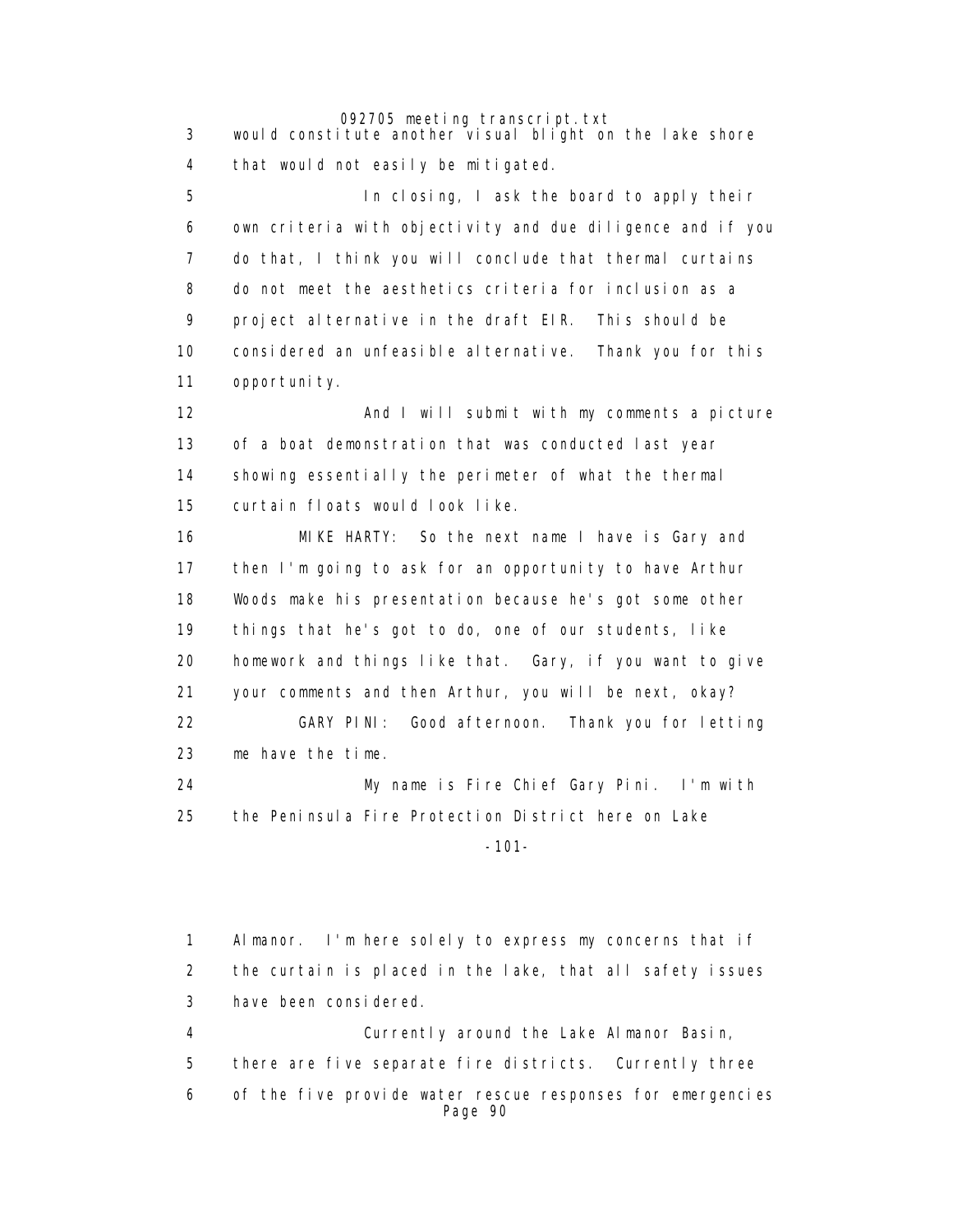| $\overline{7}$ | on the lake. Where the fire districts operate 24 hours a     |
|----------------|--------------------------------------------------------------|
| 8              | day, 7 days a week, 365 days a year, this is unlike the      |
| 9              | sheriff's office boat patrol that is on the -- the           |
| 10             | sheriff's office boat patrol that is on the lake from the    |
| 11             | end of May to October and they have said hours.              |
| 12             | With the number of boats on the lake                         |
| 13             | increasing annually, the number of responses for lake        |
| 14             | rescues have increased and I can only see it increasing if   |
| 15             | the curtain is in place.                                     |
| 16             | Currently there are islands on this lake                     |
| 17             | that are exposed certain times of the year and those         |
| 18             | islands have caused numerous accidents. The severity of      |
| 19             | the accidents have been from no injuries to accidents with   |
| 20             | With additional obstacles on this lake, I can only<br>death. |
| 21             | see the accidents increasing.                                |
| 22             | If my facts are right, the curtains will                     |
| 23             | protrude to the equivalent of two football fields out from   |
| 24             | the shoreline and is approximately three football fields     |
| 25             | It will severely impact boat traffic along the<br>wi de.     |
|                | $-102-$                                                      |
|                |                                                              |

1 portions of the west shore.

2 I ask and request if the curtain is 3 installed, that there is patrolling in areas for careless 4 boat operators and for pedestrians playing or walking 5 around or on the curtain. I can see accidents happening 6 from people playing on the curtain. Again, increasing 7 emergency responses from the fire districts. 8 If built, the structure must be very well 9 lit so that the entire structure can be seen from all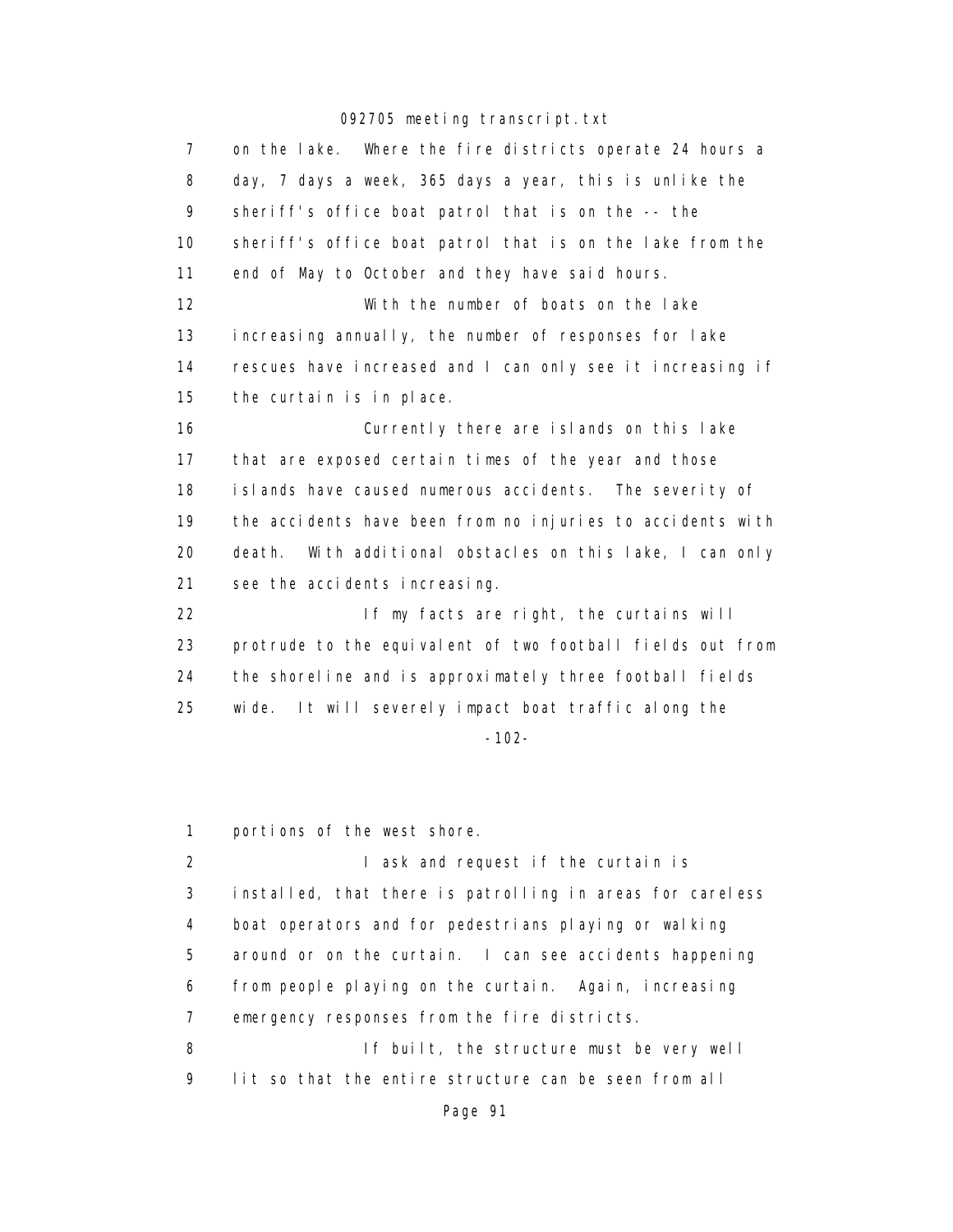092705 meeting transcript.txt 10 directions in the late afternoon and evening hours 11 preventing accidents. Corner markers will not work for 12 this large of an item. 13 Again, my stand on this issue is about 14 safety. Safety for the citizens who use the lake, safety 15 for the emergency responders that have to respond to water 16 rescues because trust me, not all of our water rescues are 17 in the day with no winds. The majority of our calls are 18 after dark in the severe weather and if built, the safety 19 for the contractors building plus placing the curtain. I 20 ask you to please take all the safety issues into 21 consideration. Again, thank you for your time. 22 MIKE HARTY: Arthur. And then after Arthur, it 23 will be Ed Wing.

 24 ARTHUR WOODS: Thank you. My name is Arthur Woods 25 and I'm a senior at Chester High School.

-103-

1 **I** want to start by saying that this is a 2 very unique issue. Nationally when we watch the news, we 3 can see that -- am I going too fast? I know how fast 4 she's typing over there. 5 We can see that most issues nationally 6 really have a response that's equal on both sides and this 7 is really not such an issue. 8 From a youth perspective, this thermal 9 curtain would impact the youth very highly. I am up here 10 representing about 600 kids that live around Lake Almanor 11 ranging from the year of 18 years old to one and I'll tell 12 you that I grew up in Lake Almanor, I was born here, and 13 if the thermal curtain had been installed when I was Page 92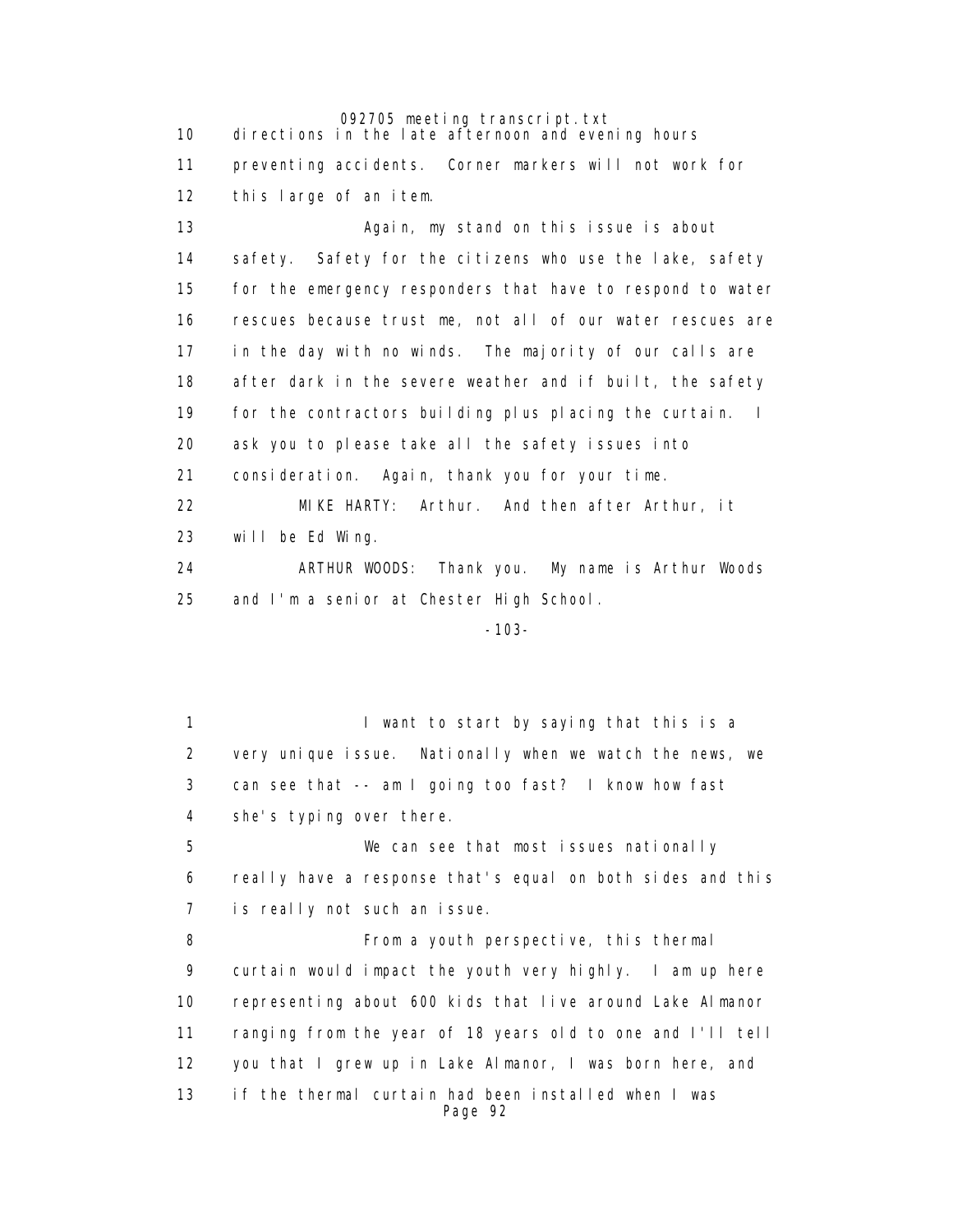14 growing up, my life would have been completely different, 15 it would have been a lot more terrible, and so I want -- 16 it would have.

 17 This is, the thermal curtain affects youth 18 on a few different levels. To start out economically, 19 I've had a job over the summer for the past seven years. 20 This is likewise for most of the kids at the high school. 21 Those jobs are what allow kids to get money for college, 22 to get money for their personal expenses which their 23 parents can't always afford. And those jobs are directly 24 impacted by the tourism of our area and tourism is 25 directly impacted by the quality of our lake. So in turn, -104-

 1 a thermal curtain would negatively impact the youth jobs. 2 Additionally, families have real estate 3 prices, families have jobs in the area, too. The families 4 would be very negatively impacted if a thermal curtain 5 were installed.

 6 On a different issue, youth just love to use 7 the lake and its surrounding area for recreation, fishing, 8 boating, swimming, all things that would be terribly 9 impacted by a thermal curtain.

 10 As shown by Mr. Bradley and his class, this 11 really wouldn't work and so we held a rally last year at 12 the high school. I wanted to see what our response would 13 be like. I'll tell you we had more students at the rally 14 against the thermal curtain then I've ever seen at any 15 football game. Students at the age of 12 are able to 16 understand just how ridiculous the thermal curtain is and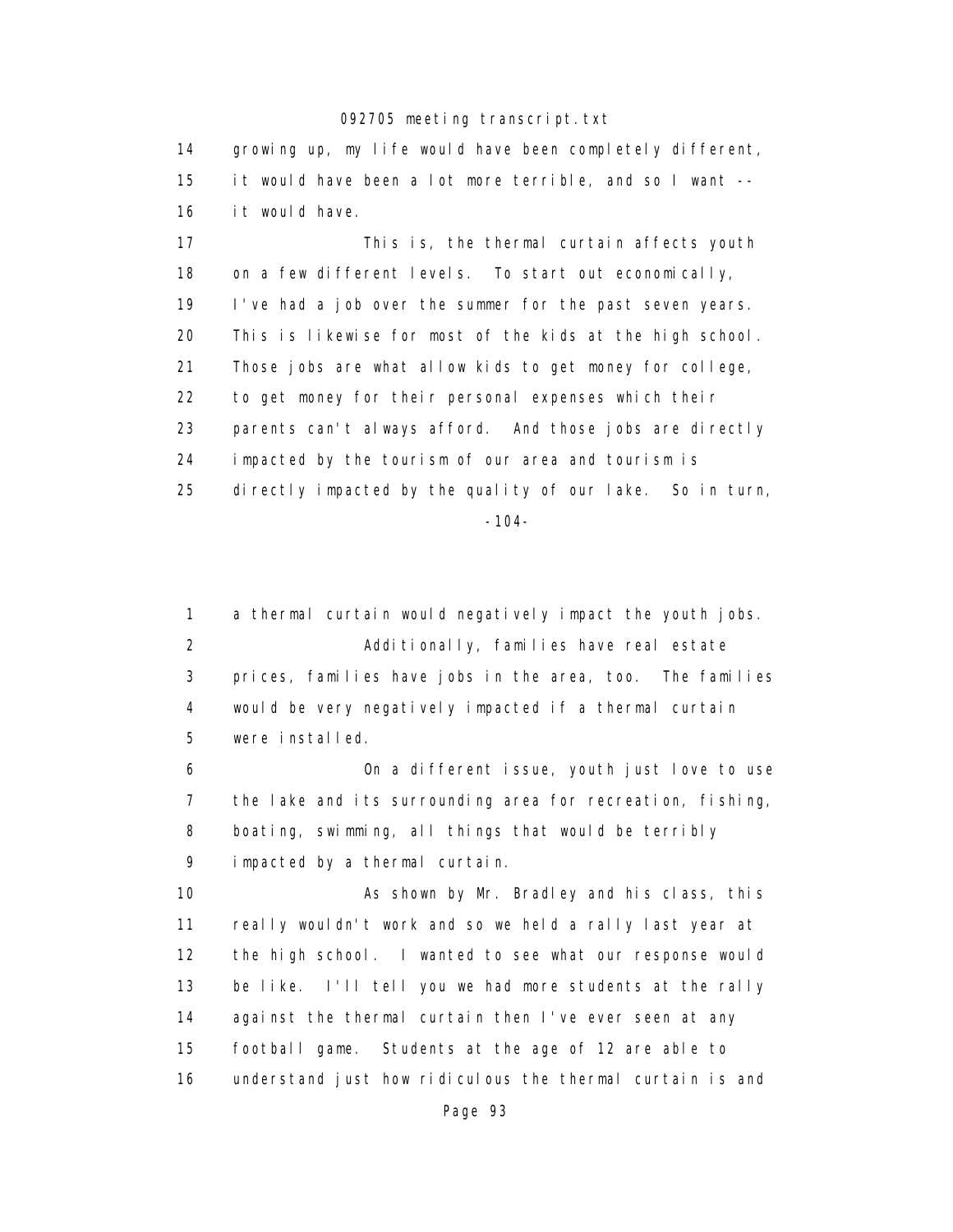092705 meeting transcript.txt 17 I think that really speaks for itself. 18 **I** want to tell you that I always have 19 students coming up to me and asking what's going on with 20 the thermal curtain, is it still going in. And so youth 21 are showing their support for this cause. This isn't just 22 a normal cause, this is an issue that impacts our 23 community and the youth are the future of our community. 24 So my request to the State Water Resource 25 Control Board is that each member has a heart, each member -105-

> 1 is a person. I request that you look into your hearts and 2 look at the community, a community that has a heart, look 3 and see the thermal curtain not only impacts every person 4 in this room, but every person in this community, the 5 youth included. Thank you. 6 MIKE HARTY: Just about on three minutes, wasn't 7 it. Ed, you're up here and Bob Lambert is next. 8 ED WING: I would have to follow Arthur, it's going 9 to be tough. 10 My name is Ed Wing and I've been a full-time 11 resident of Lake Almanor for 15 years when we started 12 camping up here in the early 60s and spent many a summer 13 at the forest service campground on the west shore. 14 First, let me thank all you folks for 15 showing up. It is rewarding to those of us who have 16 worked so hard against the thermal curtain, thank you. 17 Since the previous speakers have so 18 completely described the degradation of the Lake Almanor 19 and Butt Valley Reservoir that the thermal curtain would 20 surely cause, I'm going to talk about two other issues Page 94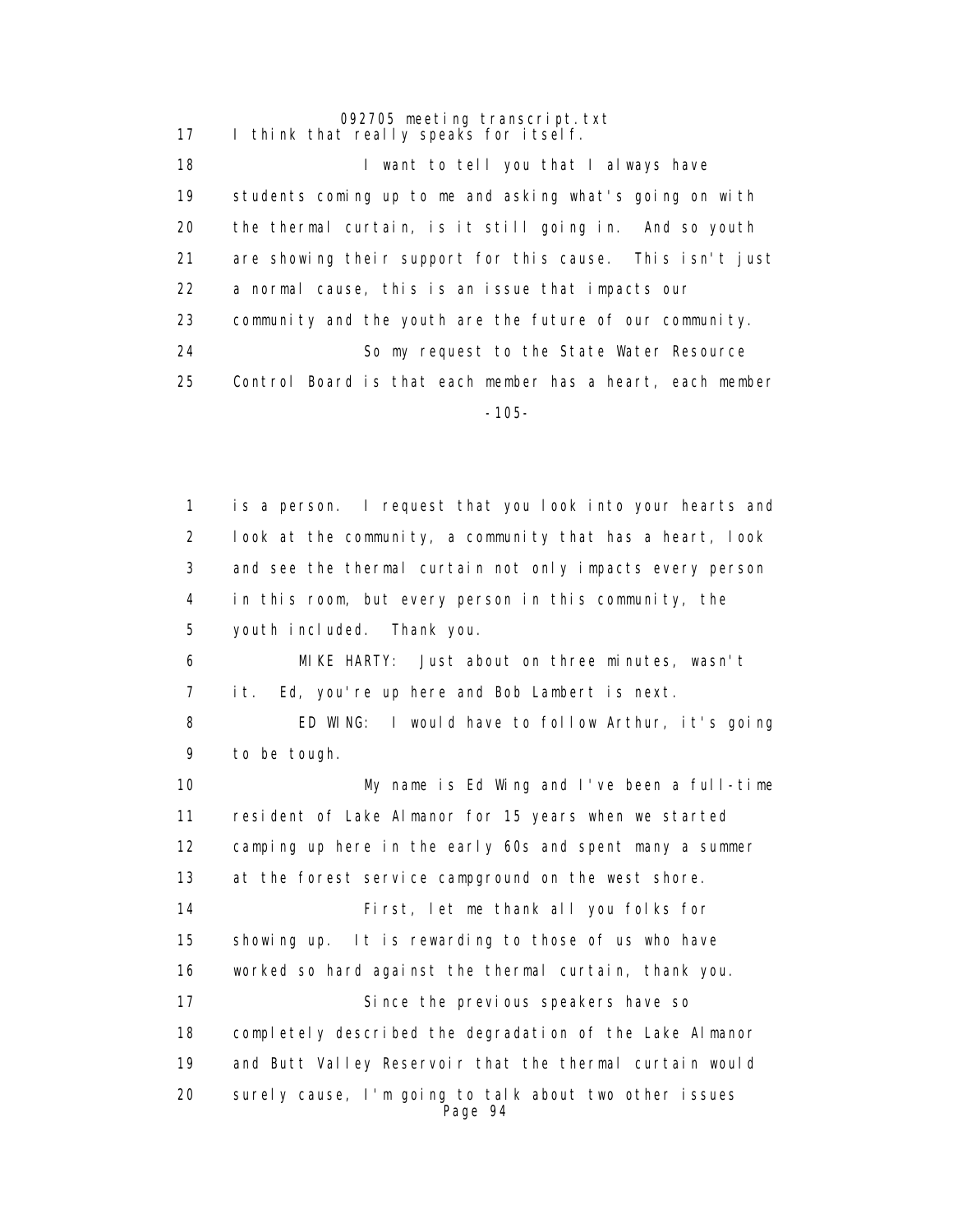21 that are not covered in this CEQA document. 22 Under alternative two on the document is 23 reoperation of Canyon Dam and Caribou Powerhouse. Greatly 24 increasing the summertime flows from Canyon Dam will still 25 remove a large part of Lake Almanor's coldwater pool and -106-

 1 have negative affects on trout habitat and positive 2 affects on algae and weed buildup, just like the thermal 3 curtain would be in Prattville. 4 The coldwater releases at Canyon Dam will 5 bypass the powerhouses at Butt Lake, Caribou 1 and 2 and 6 at Beldon. This will increase the cost of electricity to 7 all PG&E customers by many millions of dollars each year. 8 The plan would soon cost even more than installing the 9 thermal curtain. 10 Also, don't forget that hydropower is 11 renewable and non-polluting. That's what we're all after 12 these days, right? The loss of electrical generation will 13 have to be made up by burning polluting fossil fuels and 14 other power plants. At a time when California and the 15 entire nation are in a severe energy crunch, it is insane 16 to even consider this option. 17 My second point is you have heard many of 18 the facts against the thermal curtain. Now let's consider 19 the 20 degrees celsius goal for Rock Creek-Cresta which is 20 driving this nightmare. No one was taking temperature 21 readings on the Lower North Fork before 1913. 22 **I'm going to make a statement**, the Lower 23 North Fork Feather River at Rock Creek-Cresta never was a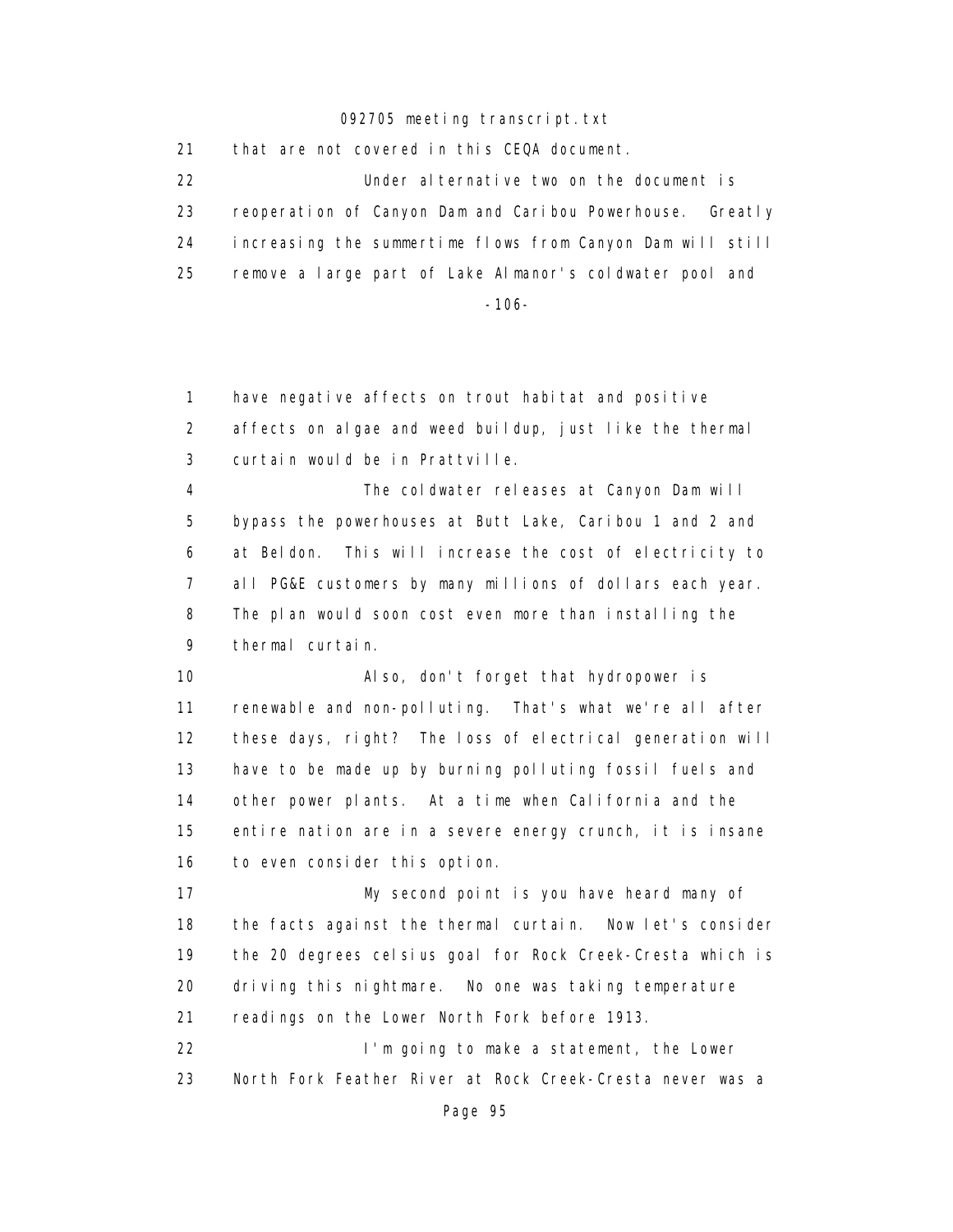24 coldwater river in the late summer. With that statement,

25 I have given you as much proof as the water board has ever

-107-

 1 given to us that it was a coldwater river. We've asked 2 many, many times and they've given us zilch. The only 3 difference is that I will give you some facts why this 4 reading is very suspect.

 5 Right next door we have the middle fork 6 which is officially wild and scenic above Lake Oroville 7 and free flowing just like it was thousands of years ago. 8 The middle fork and north fork both start high in the 9 mountains, are snow fed in the springtime and by late 10 summer, it's all spring water. They both end up in hot 11 canyons, so what is the temperature comparison? Official 12 2002 readings show that during July on the middle fork at 13 Milsap Bar, the temperature reached a high of 23.3 14 celsius. At the Rock Creek-Cresta reaches on the north 15 fork that same July, high temperatures varied from 22.8 to 16 19.7 degrees depending on the location in the Rock 17 Creek-Cresta area. So despite all these horrible 18 environmentally degredating dams and power plants that the 19 north fork has, it still has colder water even now than 20 the middle fork does in the same part of its -- just 21 one minute more. 22 This fact will lead a reasonable person to 23 believe that the water at Rock Creek-Cresta is at least as 24 cold now as it ever was in July.

 25 Enough is enough. Millions of rate payer -108-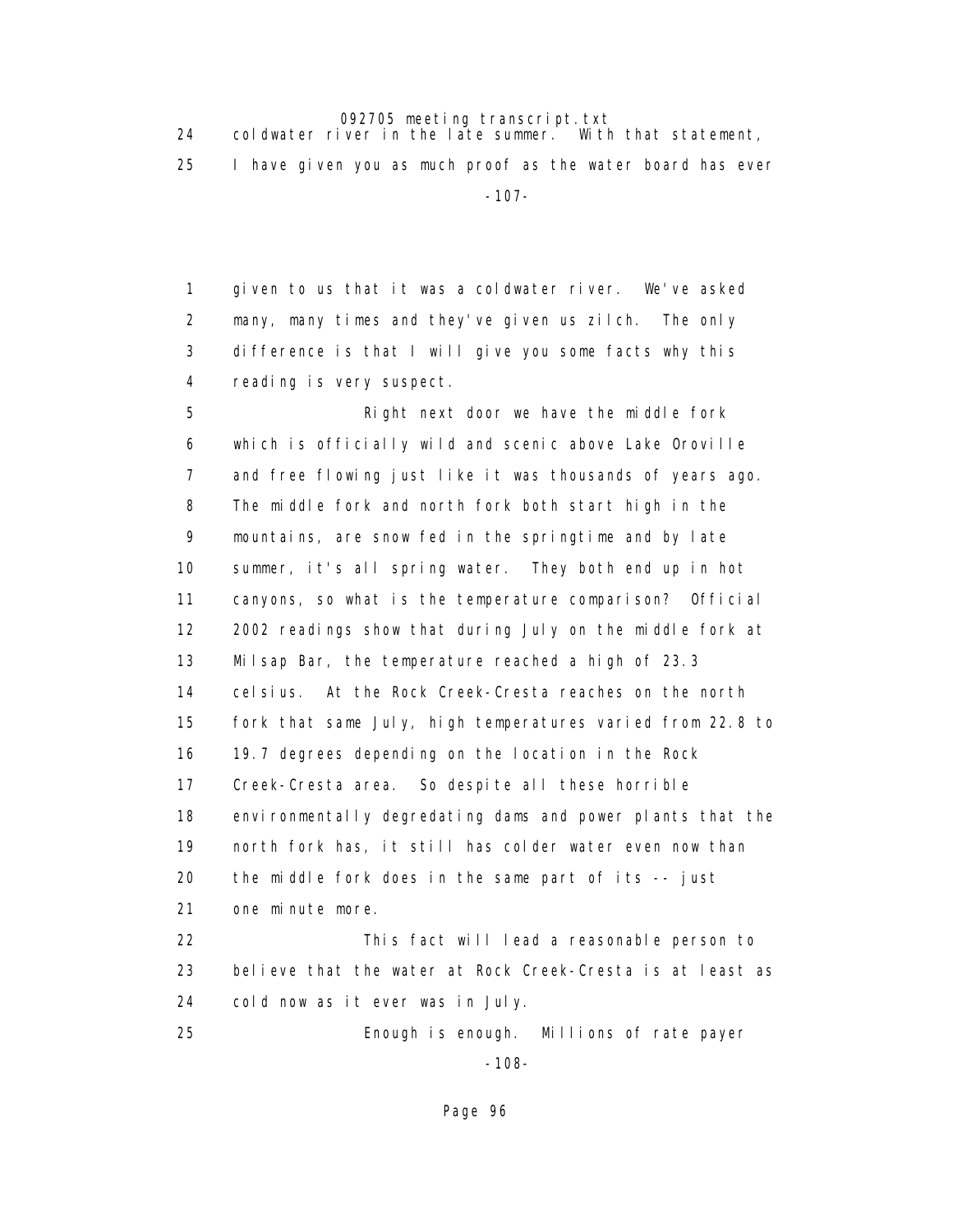| 1              | and tax payer dollars are been spent studying this to       |
|----------------|-------------------------------------------------------------|
| $\overline{2}$ | The answers came in over a year ago.<br>death.<br>It is not |
| 3              | reasonable to damage the most beautiful large lake in       |
| 4              | California for the very slight advantage every other year   |
| 5              | for the lower river. As a matter of fact, we've just        |
| 6              | learned it's not even legal under the clean water act to    |
| 7              | degredate one area to help another.                         |
| 8              | Take the thermal curtains and the Canyon Dam                |
| 9              | releases off the table and get on with improving the        |
| 10             | upstream watershed habitat.                                 |
| 11             | Now, we are always told at these public                     |
| 12             | meetings that our input is important, so I'd like to have   |
| 13             | a little vote right now. Would all of those opposed to      |
| 14             | depleting Lake Almanor's coldwater pool by any means,       |
| 15             | please stand up.                                            |
| 16             | Would the court reporter please verify the                  |
| 17             | vote? Thank you very much.                                  |
| 18             | MIKE HARTY: Bob Lambert and after Bob, we have Ron          |
| 19             | Davey.                                                      |
| 20             | BILL DENNI SON:<br>He left.                                 |
| 21             | BOB LAMBERT: My name is Bob Lambert and I've                |
| 22             | vacationed here at Lake Almanor since 1974 when my family   |
| 23             | built a summer home on the peninsula. Since my retirement   |
| 24             | in 2002, I've been fortunate to spend entire summers in     |
| 25             | this beautiful place. Part of this time, I've               |
|                | $-109-$                                                     |
|                |                                                             |

1 participated as a volunteer for Plumas County on the

2 relicensing of PG&E's Project 2105, including the 2004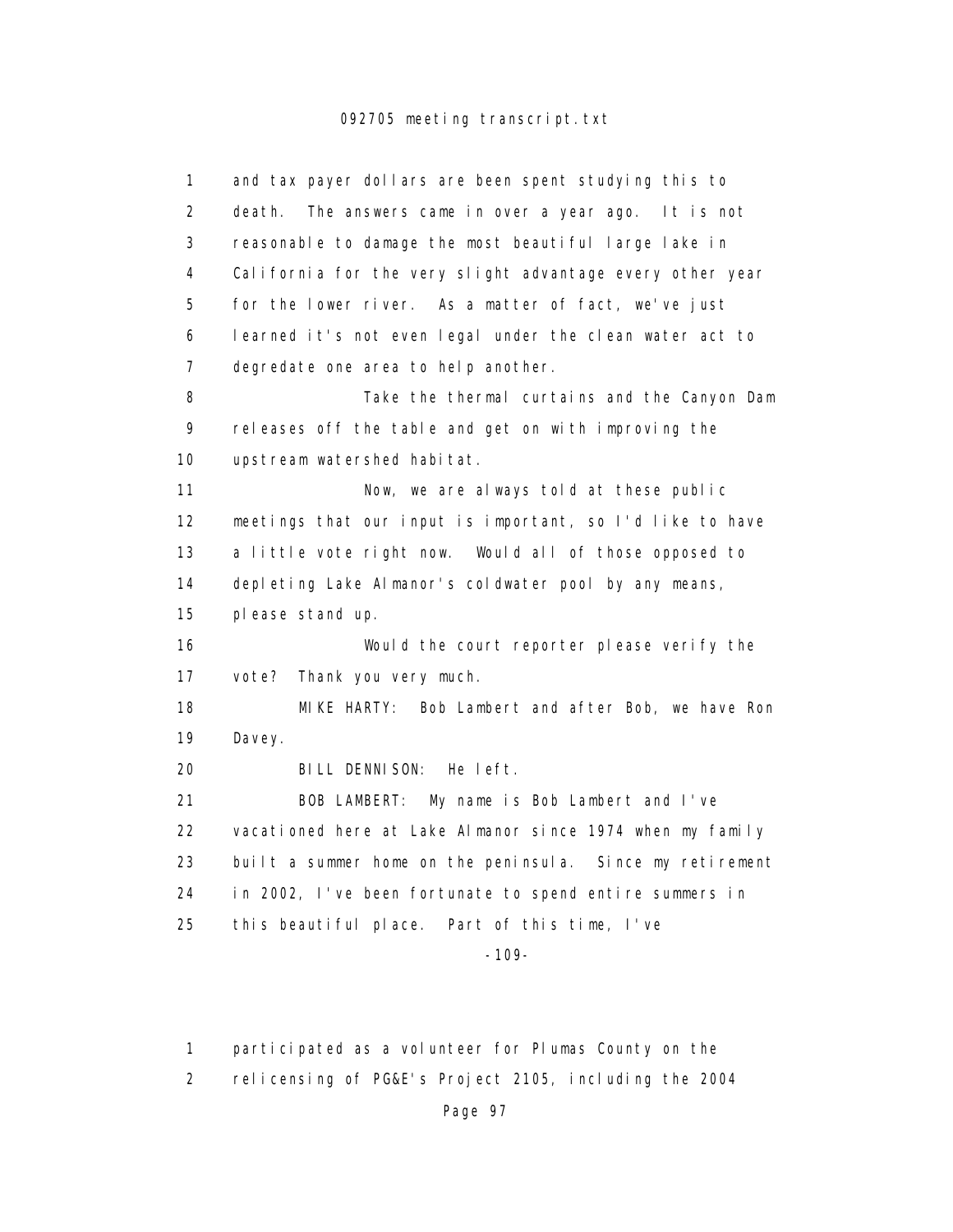3 settlement agreement. I also develop and maintain the

4 Project 2105 Committee web site.

 5 I want to thank you for this opportunity to 6 comment on the water board's EIR and provide you with a 7 complete written statement by October 17th.

8 As a three-year participant in the 9 relicensing process, I was very relieved when negotiations 10 and the settlement agreement were completed in April 2004 11 and signed by nine parties because many issues, including 12 summer lake levels, appear to have been resolved.

 13 However, some issues were not decided in the 14 settlement agreement such as water temperatures downstream 15 of the project. Many others have commented on the 16 coldwater releases and thermal curtains, all of which I 17 agree with, so instead, I'll focus on the settlement 18 agreement and my concern that the water board through it's 19 unilateral 401 certification powers could overturn certain 20 provisions of the settlement agreement, including 21 requirements on summer lake levels and instream flow 22 releases. Keep in mind that the water board was signatory 23 to the settlement agreement and is not bound by it's 24 provisions.

 25 Like many home owners and visitors in this -110-

> 1 area, I'm very concerned about summer lake levels. On 2 page 27 of the NOP, you correctly state that the seasonal 3 water levels will be relatively unchanged under the 4 settlement agreement. What you don't mention is that 5 under its current FERC license, PG&E has been under no 6 obligation to maintain minimum summer lake levels. The Page 98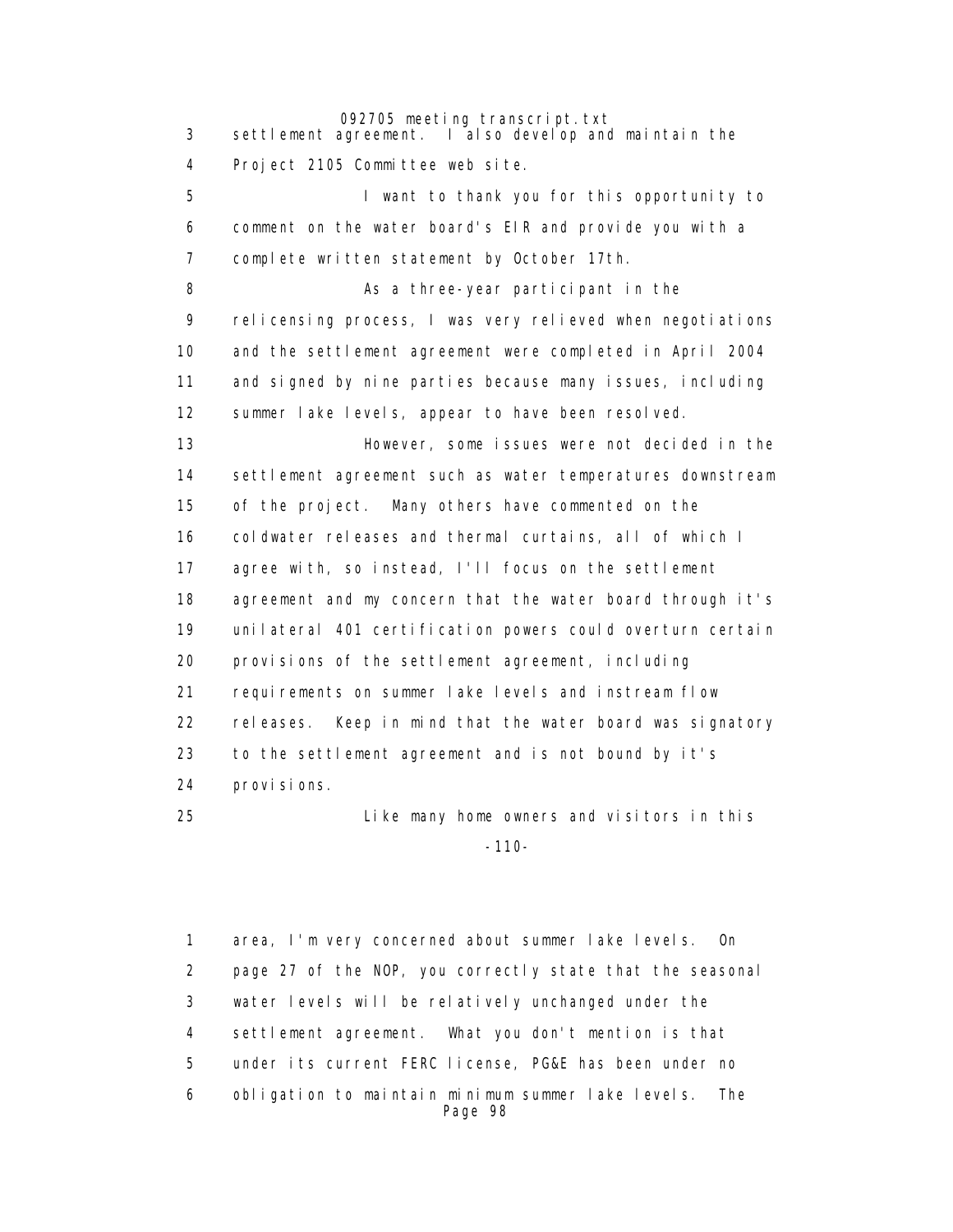7 settlement agreement corrects this by establishing 8 reasonable lake levels between June 1 and August 31st, 9 thus providing the community with some certainty as to 10 summer lake levels.

11 **In order to address temperature issues**, the 12 2105 Licensing Group studied several alternatives during 13 the past year and a half. These studies mostly conducted 14 by FERC have resulted in several schemes, many of them 15 half baked, that might help reduce the water temperature 16 downstream. None of these schemes appear to reasonably 17 meet the water board's downstream temperature 18 requirements.

 19 While the studies have so far respected 20 provisions agreed to in the settlement agreement, there is 21 no guarantee that the water board conducting its own 22 studies during the EIR process will continue to do so. It 23 is important to understand that instream flow releases and 24 water levels in the settlement agreement would go hand in 25 hand and represent a delicate balance between parties to

-111-

1 the agreement.

 2 The agreement for instream releases allow 3 reasonable summer lake levels. Higher releases would 4 result in lower lake levels. But if the water board finds 5 that downstream water temperature requirements can be met 6 by greatly increasing coldwater releases from Lake Almanor 7 to well beyond what was agreed to in the settlement 8 agreement and then adopts those releases in its final 9 plan, the summer water levels in Lake Almanor could be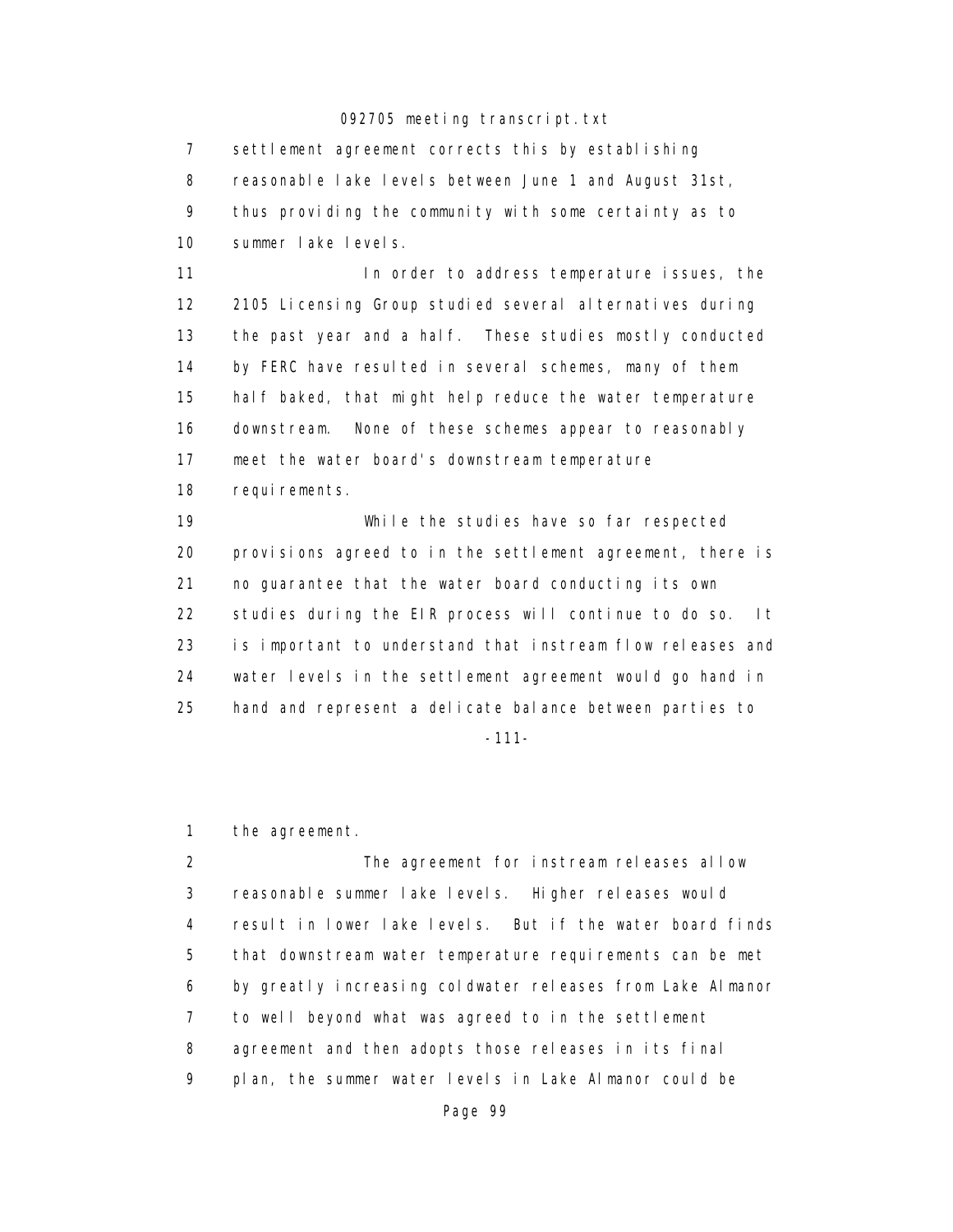092705 meeting transcript.txt 10 substantially lower. 11 **In conclusion, I urge that you respect the**  12 provisions of the settlement agreement in developing 13 remedies to reduce downstream water temperatures. Thank 14 you. 15 MIKE HARTY: Next on my list is, I believe Aaron is 16 going to read some comments from Al Herrenschmidt. 17 AARON SEANDEL: This is a letter that's 18 addressed -- two extra minutes that I used last time. 19 This is a letter addressed to you, Sharon 20 Stohrer, a staff member of the State Water Resources 21 Control Board. It is from Al Herrenschmidt, 22 H-e-r-r-e-n-s-c-h-m-i-d-t. You need the address? 23 Ms. Stohrer, the reason for this letter is 24 to express my view pertaining to the deplorable conditions 25 that exist today with Lake Almanor shoreline erosion. -112-

> 1 When one considers that this can transform into a serious 2 environmental problem, there is a need to resolve such 3 conditions. The problem was predicted in the 70s as a 4 result of permission granted to PG&E to allow raising of 5 the lake level to 4,494. PG&E has never accepted any 6 responsibility to help prevent shoreline erosion. 7 What is more, it is evident to this day 8 there are signs of excavations to the lateral surface 9 taking place. In spite of the fact that such a condition 10 takes place below the 4,500-foot level, it ultimately will 11 take away the subsurface of private property. As a result 12 of such a condition, an excavation could take place on 13 private property and has, an excavation which the private Page 100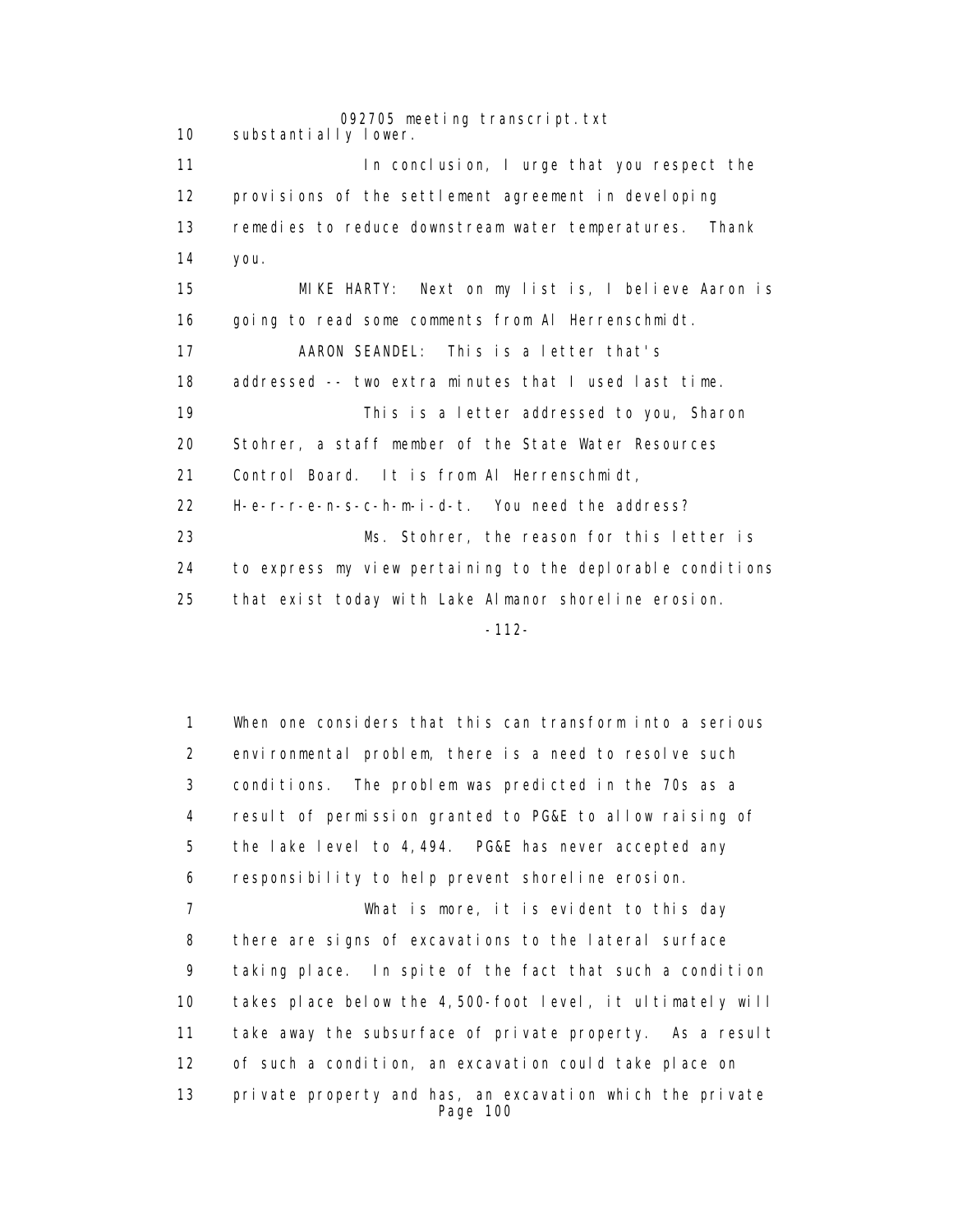14 property owners of their right to enjoy their property to 15 the fullest constitutes a partial eviction. Although only 16 partial, it could still leave the property owner with a 17 right to action.

 18 Ms. Stohrer, every property owner realizes 19 the greater good that results from a higher lake level as 20 it relates to hydropower, but every lakefront owner does 21 not understand is the utility's stance in ignoring the 22 negative environmental impact it creates. The sad 23 scenario is it will continue unless mandated by your 24 organization in concert with FERC to bring under control 25 the minimizing of lakefront erosion. The future license -113-

 1 issued to PG&E should so stipulate these concerns. 2 How important is it? And he has sent some 3 pictures to you and you will get those in the mail. The 4 photos are very validated concerns that have been 5 expressed in this letter. 6 I sincerely hope that you have the 7 opportunity to cruise the lakefront, to see first hand the 8 erosion problem. 9 I further hope you take seriously a 10 long-term licensing that provides adequate environmental 11 protection. 12 Thanking you in advance for your attention 13 and hopefully your serious consideration. Respectfully 14 submitted, Allan Herrenschmidt. 15 MIKE HARTY: I have a card for Sam and then after 16 Sam, I have Wayne. For those of you who are feeling that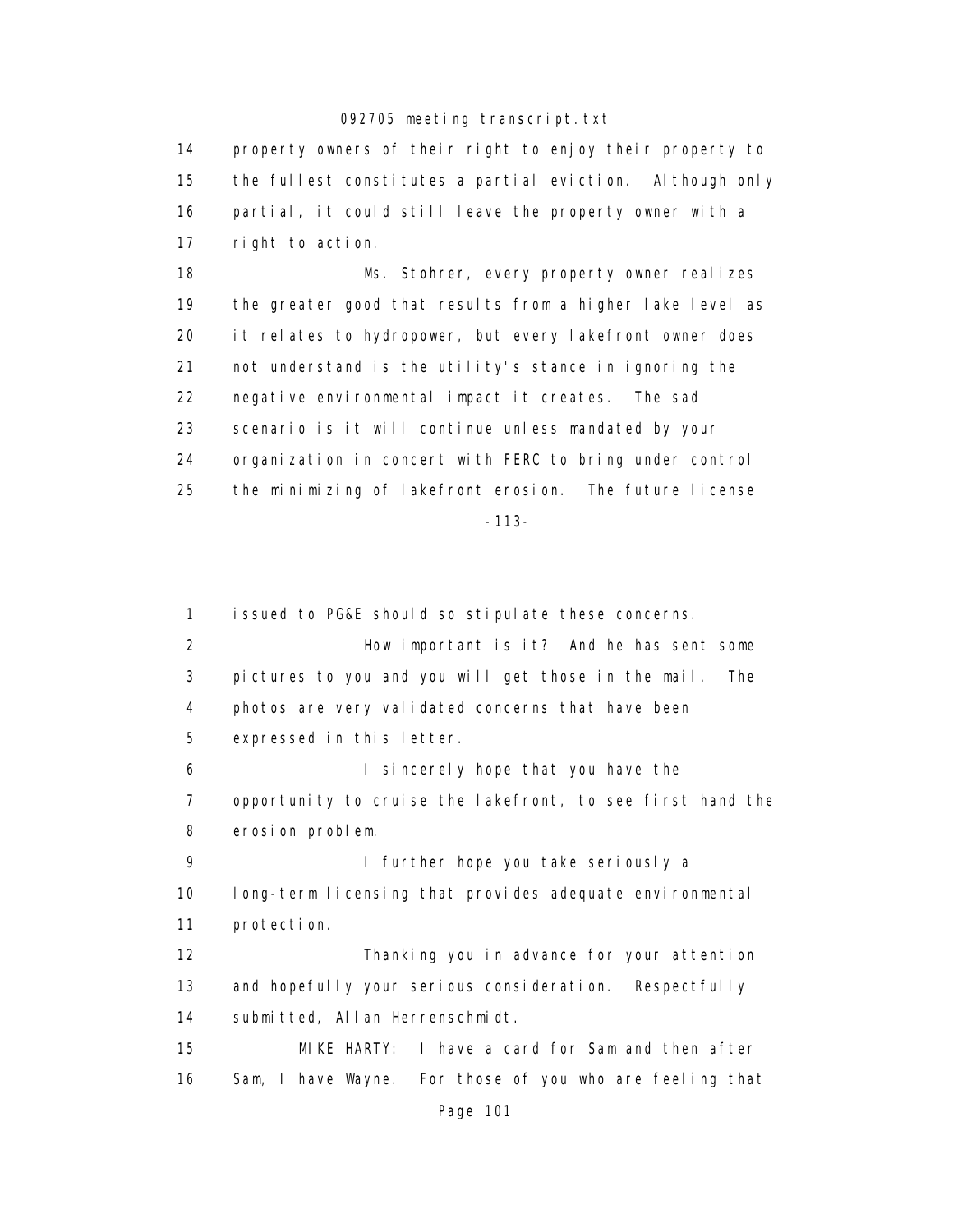17 you are ready to leave, I would like to remind everyone 18 that there is a whole lot of information that you may not 19 know about and the information that was prepared by the 20 State Board and is over in the other room, so on your way 21 out, if you want to stop by there. There also are 22 handouts that hadn't been available, we sold out of them, 23 they are a hot item, but if you would like to get a copy 24 of the handouts because you didn't get one, Paul Uncapher 25 is right there, raise your hand, and Paul will arrange to -114-

1 get you a copy of the handouts.

 2 SAM BOSSIO: I'm following up a little bit on Al 3 Herrenschmidt because I was assigned the task of 4 discussing erosion problems. That hasn't been a big 5 subject so far, but it is a big subject.

 6 To preface the whole thing, I might explain 7 that when my wife and I bought our lot at Lake Almanor in 8 1968, the water level was 4,490 feet and it remained that 9 way until in the early 70s when we had an oil embargo 10 which some of us older people will remember and which led 11 to the state asking that and approving that PG&E request 12 to raise that level by four feet, which they did do in 13 1974. That was made permanent in a subsequent action by 14 the state agencies and in part, it was made permanent 15 because PG&E made a statement. I'll read part of it. 16 The division of safety of dams formerly had 17 set the lake at 4,490 feet above sea level, but granted 18 the dam owner, dam's owner, the Pacific Gas & Electric 19 Company, a temporary permit to raise the lake to 20 4,494 feet, temporary. Then they moved to have it made Page 102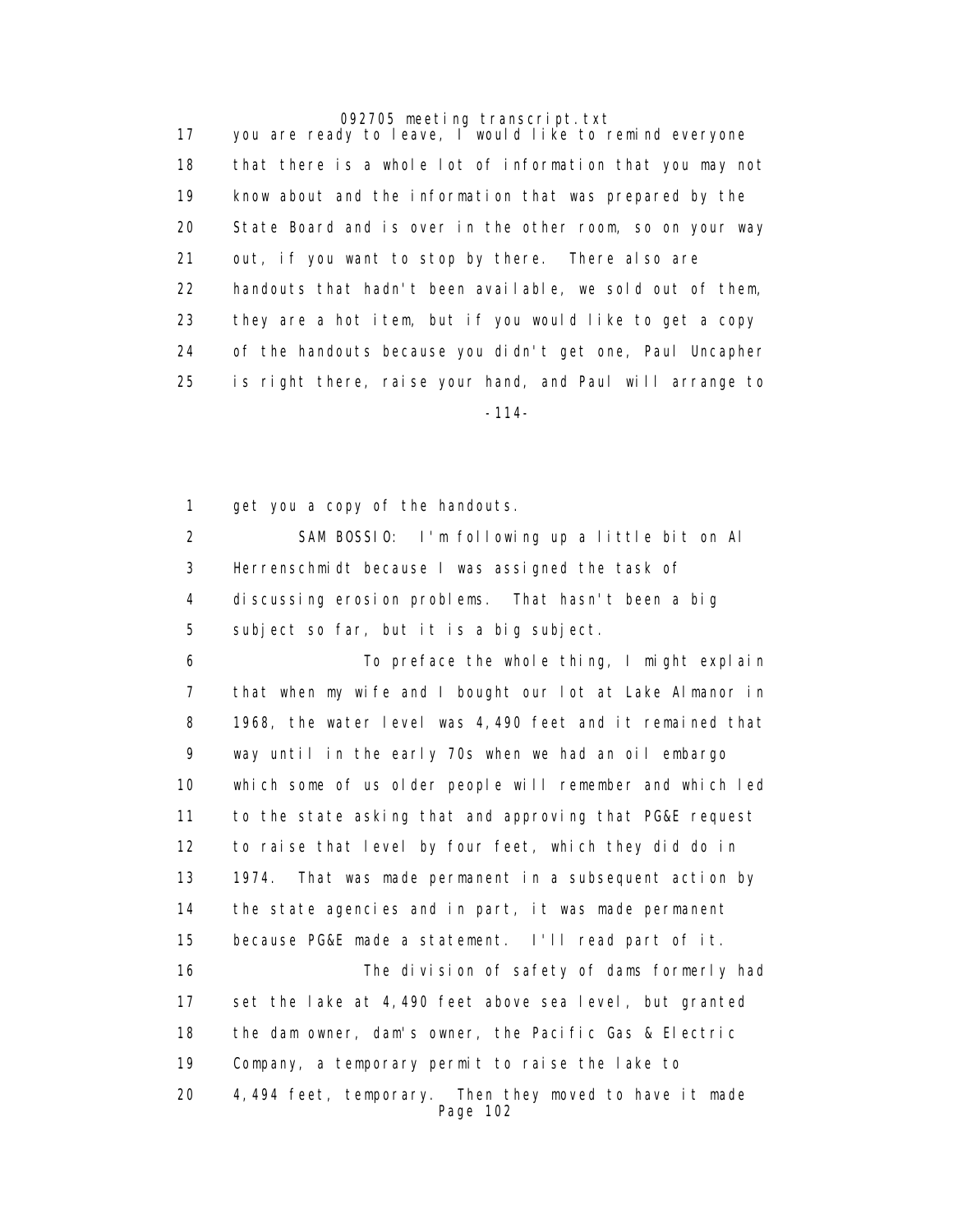21 permanent and PG&E, quote, and this is an article in the 22 Sacramento Bee dated June 6, 1974, PG&E cites the request 23 of federal energy officials to reduce the use of fossil 24 fuel and power generation and argues that all of the 25 damage will occur on PG&E land.

-115-

1 **I can attest to the fact that all the damage**  2 does not occur only to PG&E land. I have brought, I 3 believe it's five pictures taken at my own waterfront 4 which reflect the difference.

 5 Just to explain a little bit of the 6 difference, when we first bought the lot and until this 7 happened, we could walk down from our house to the lake 8 level. There would be a flat area the size probably 30 by 9 30 feet where you could picnic and just sit and watch the 10 water and then you could step down no more than two feet 11 to the water and/or the area that is ordinarily covered by 12 the water.

 13 Since that time, Picture Number 1 -- what I 14 will do is give these to Ellen and she can perhaps make 15 them a part of the transcript for the members of the board 16 to review at their desire and wish. But since that time, 17 Picture Number 1 just shows the erosion and this goes back 18 to '95. I walked down there yesterday and it's at least a 19 10-foot cliff vertical, completely vertical to the water 20 from where our land now ends. This shows you generally 21 what happened, Picture Number 1.

 22 Picture Number 2 shows stakes that have been 23 planted by the people that went out and established the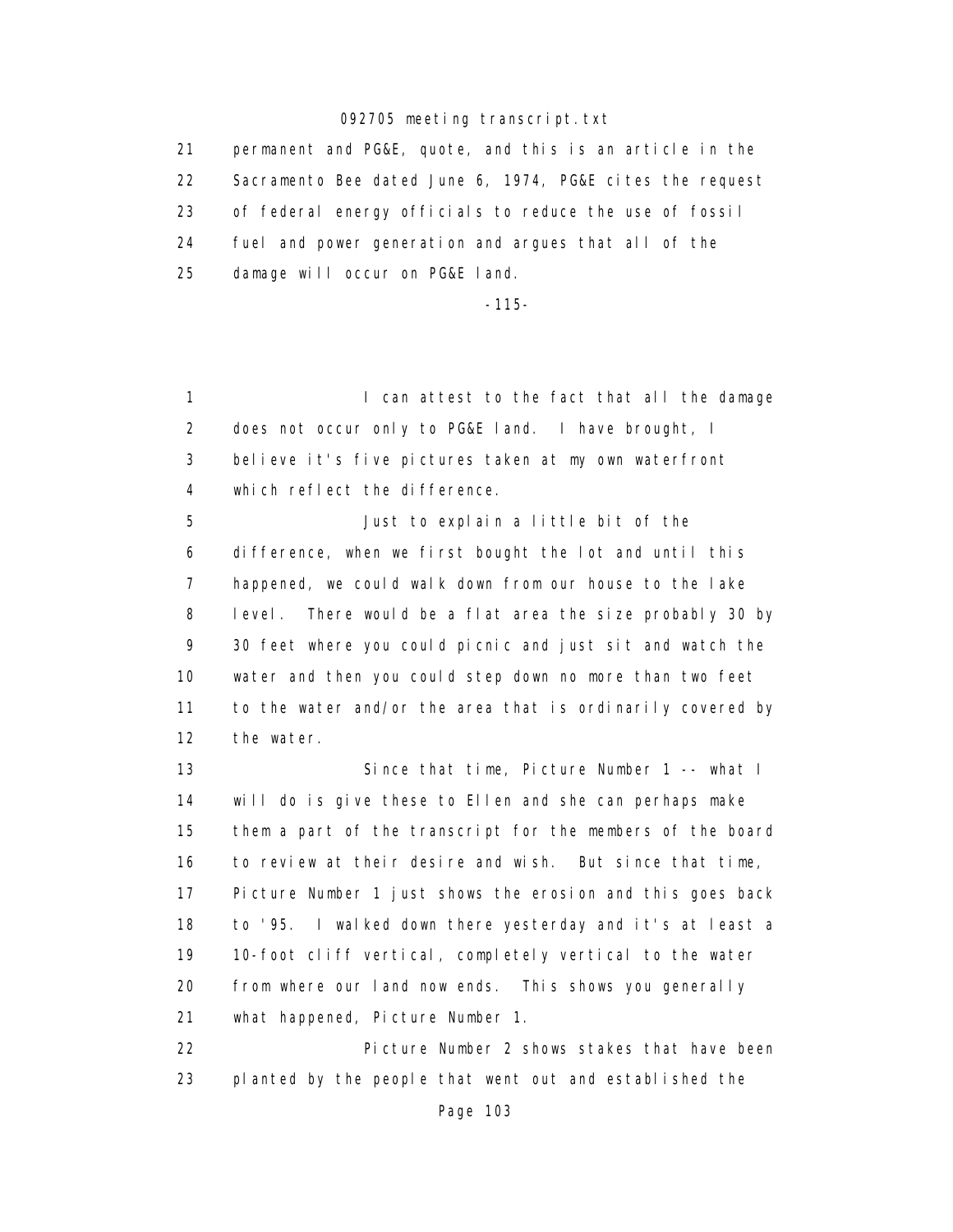24 corners and all that sort of thing which established where 25 the 4,500 foot level is supposed to be.

-116-

 1 Picture Number 3, Picture Number 3 shows 2 where our corner marker on the southwest corner of our lot 3 is. It's now in the dirt and in the water, meaning that 4 there has been erosion above the 4,500 foot level. 5 Number 5 is the same picture but taken from 6 a different angle and closer up. Number 4, I mean. 7 Number 5, if I can get to it, Number 5 shows 8 what is happening to some of the trees and some of the 9 shoreline. 10 **In addition to those pictures**, I have 11 pictures which were given to me by Michael Wilhoit to 12 present and I will include those in the packet that I 13 leave with you folks to use in the future. 14 The long and short of it is that PG&E at one 15 time was doing rip rap and taking other steps to protect 16 the shoreline. It abandoned that more than 15 years ago 17 and it claims that it has the power and the right to erode 18 the peninsula into a gravel pit if it chooses to do so 19 with no liability to anybody because of certain provisions 20 and agreements it made with Mr. Clifford and others. 21 The only solution to that will be if this 22 agency will include a requirement for erosion control 23 which then will be included in the FERC license when it is 24 granted. 25 And I might just mention that there is a

-117-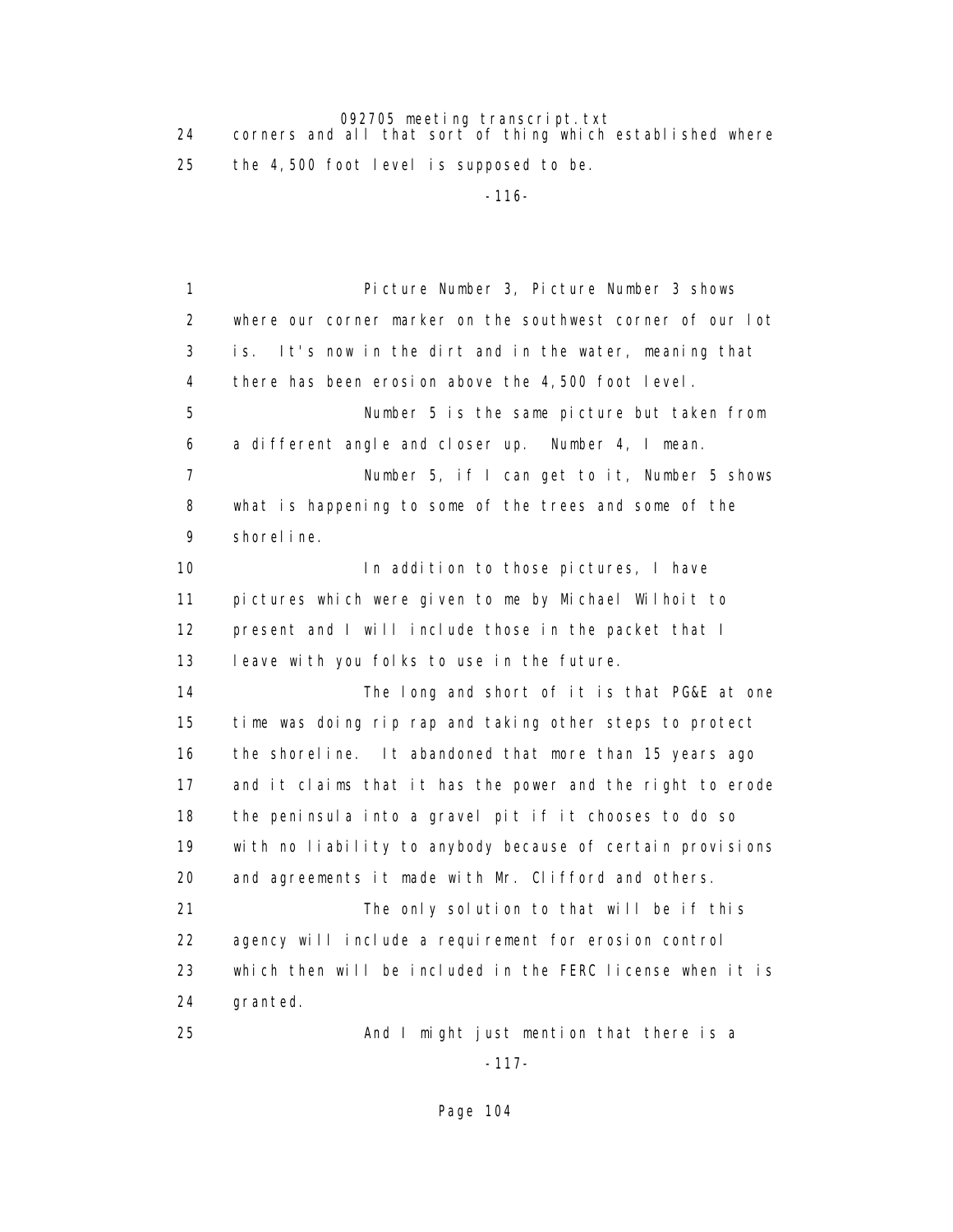1 precedence to this, the Pelton Round Butte Service 2 License, and it contains in particular Articles 428 and 3 429. We need a similar treatment for Lake Almanor. Thank 4 you very much. 5 MIKE HARTY: Sam, are you planning to send those in 6 by mail to the state board? 7 SAM BOSSIO: I was thinking I can leave them with 8 Ellen and she can include them with the transcript if she 9 types it up. Whatever you want to do. 10 MIKE HARTY: I would encourage you to do both. 11 Leave them with us and we'll sort it out here. 12 BILL DENNISON: They are labeled on the back. 13 MIKE HARTY: Next is Richard Fording, I believe, is 14 going to be up next. Is that right? 15 BILL DENNISON: Yes. 16 WAYNE DYOK: Thank you, my name is Wayne Dyok. I 17 am a consultant to Plumas County. And first, I want to 18 thank you, Victoria, Sharon, Jim and Paul for listening so 19 attentively. Hopefully, you've got some good information 20 on the thermal curtain and there are enough fatal flaws 21 with the cultural resources, the loss of the coldwater 22 pool, the loss of the associated fishery, the water 23 quality, the aesthetics, the safety issues, the recreation 24 impacts and even the cost so that you can very quickly put 25 this to bed and in your EIR say it was an alternative that -118-

1 was considered and be eliminated from further

2 consideration.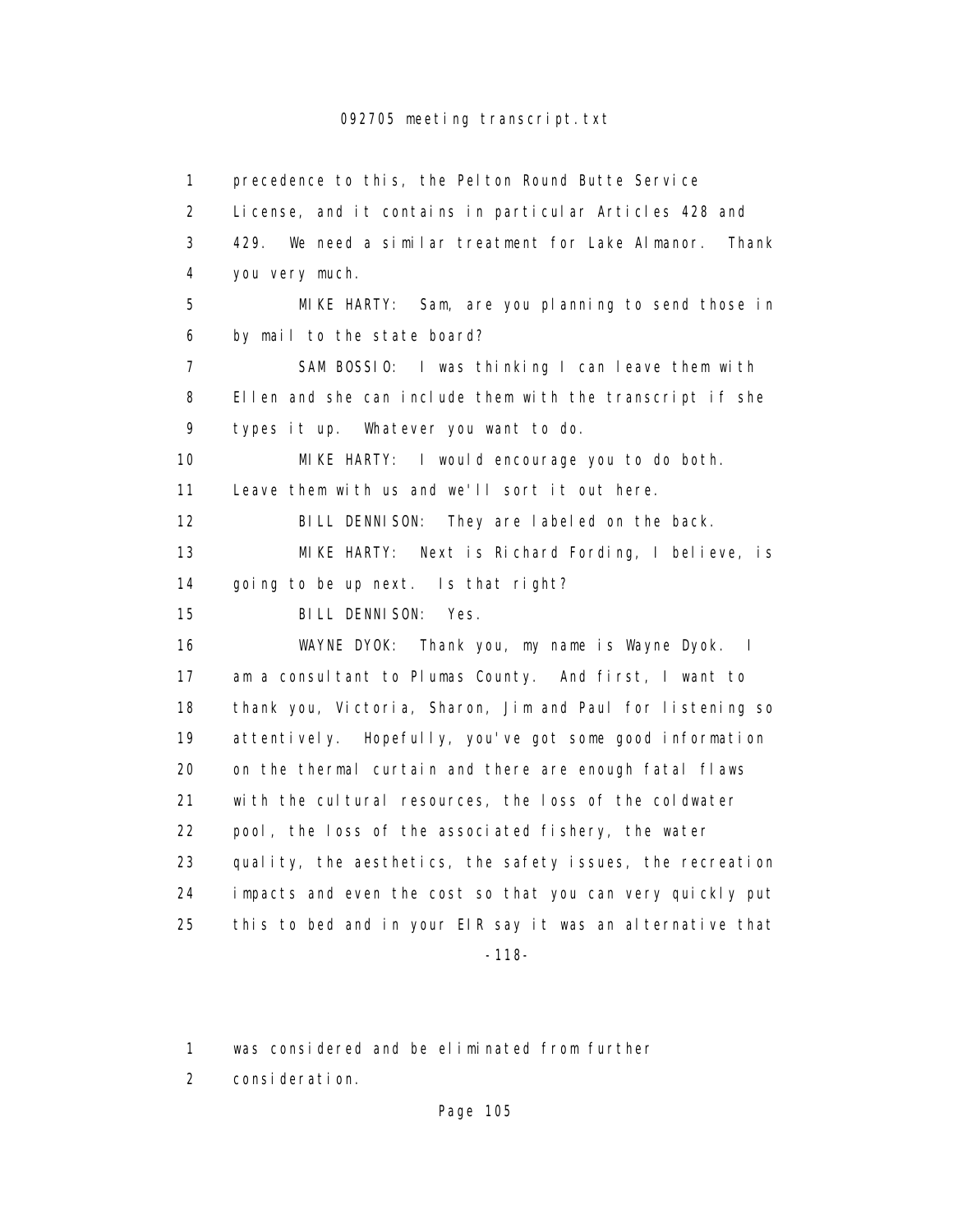092705 meeting transcript.txt 3 I'm not going to be talking about the 4 thermal curtain here tonight, I'm going to be following up 5 on what Sam was alluding to with respect to the shoreline 6 erosion. 7 Sam had talked about the Pelton Round Butte 8 Project which is owned by Portland General Electric in 9 Oregon and they recently received a FERC license and there 10 are two articles that Sam mentioned, Article 428 which 11 deals with the shoreline management plan, and Article 429 12 which deals with shoreline erosion. 13 Our request to the water board is as a 14 condition of the 401, to look very closely at those two 15 articles and to include them in your 401, assuming that 16 you issue a 401 for the project. 17 With respect to the shoreline management 18 plan, we have been working with PG&E and other members of 19 the 2105 collaborative and we didn't get everything that 20 we wanted in there, but we think we can live with what's 21 in that shoreline management plan. We wish that it could 22 have more public input from you all, but it is what it is 23 and the one area that we have a huge disagreement with 24 PG&E on deals with the shoreline erosion. 25 The Article 429 that Sam and I are alluding

-119-

 1 to in the Portland General Electric license requires the 2 licensee to file a shoreline erosion plan within one year 3 that one, discusses the conditions and probable causes of 4 shoreline erosion. Two, describes agreed upon actions. 5 And three, provide that all the actions included are 6 conducted under the shoreline erosion plan be developed Page 106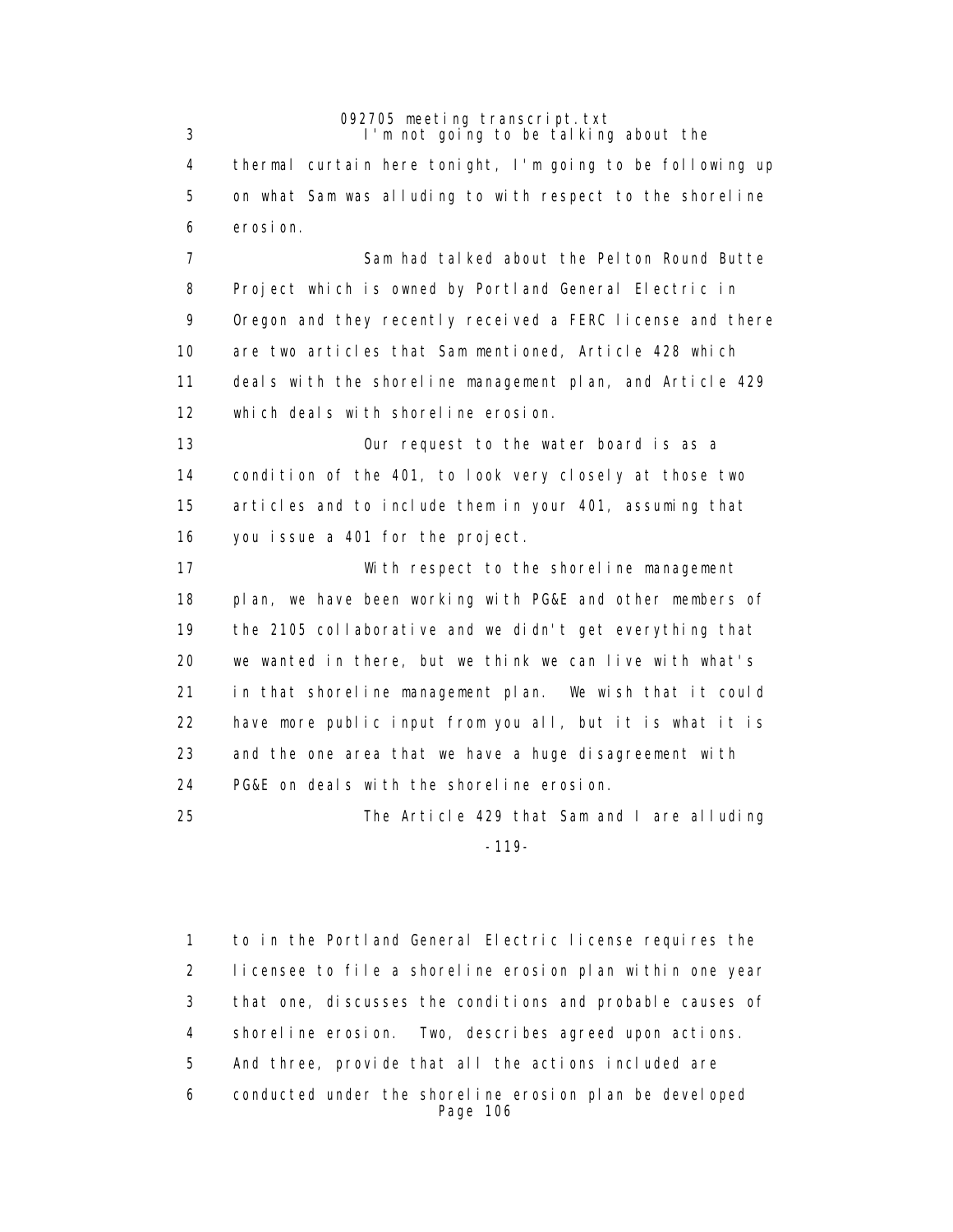7 and implemented with the shoreline management working 8 group.

 9 So how does that relate to us? PG&E has 10 done an analysis of the shoreline, some of that is good, 11 but there's a lot more information that they haven't 12 included that we would like to work with them and we would 13 like that same shoreline management working group, we 14 would like it to include the county, we would like it to 15 include water board staff and others as appropriate. 16 Within three years, the licensee is required 17 to rehabilitate a number of shoreline erosion sites and 18 that's important because that's what FERC is requiring 19 them to do is to fix the shoreline problems and that's 20 what we're asking the water board and FERC to do with PG&E 21 is have them fix the shoreline erosion problems. 22 What they're to do is to survey the area, 23 provide a baseline survey map that shows where areas are 24 that are affected by erosion and the key part here is the 25 shoreline erosion that affects water quality, fish

-120-

 1 habitat, terrestrial habitat and tribal reservation lands. 2 Those are important things that we feel PG&E needs to take 3 responsibility for and to fix. Things like the Clifford 4 deed, the Red River deed that allows PG&E to erode -- I've 5 been struggling this with for three years and I can't see 6 the logic, where two people can agree you can erode the 7 shoreline, but really FERC is responsible for managing the 8 shoreline as well as the water board from a water quality 9 perspective, so it is really the water board's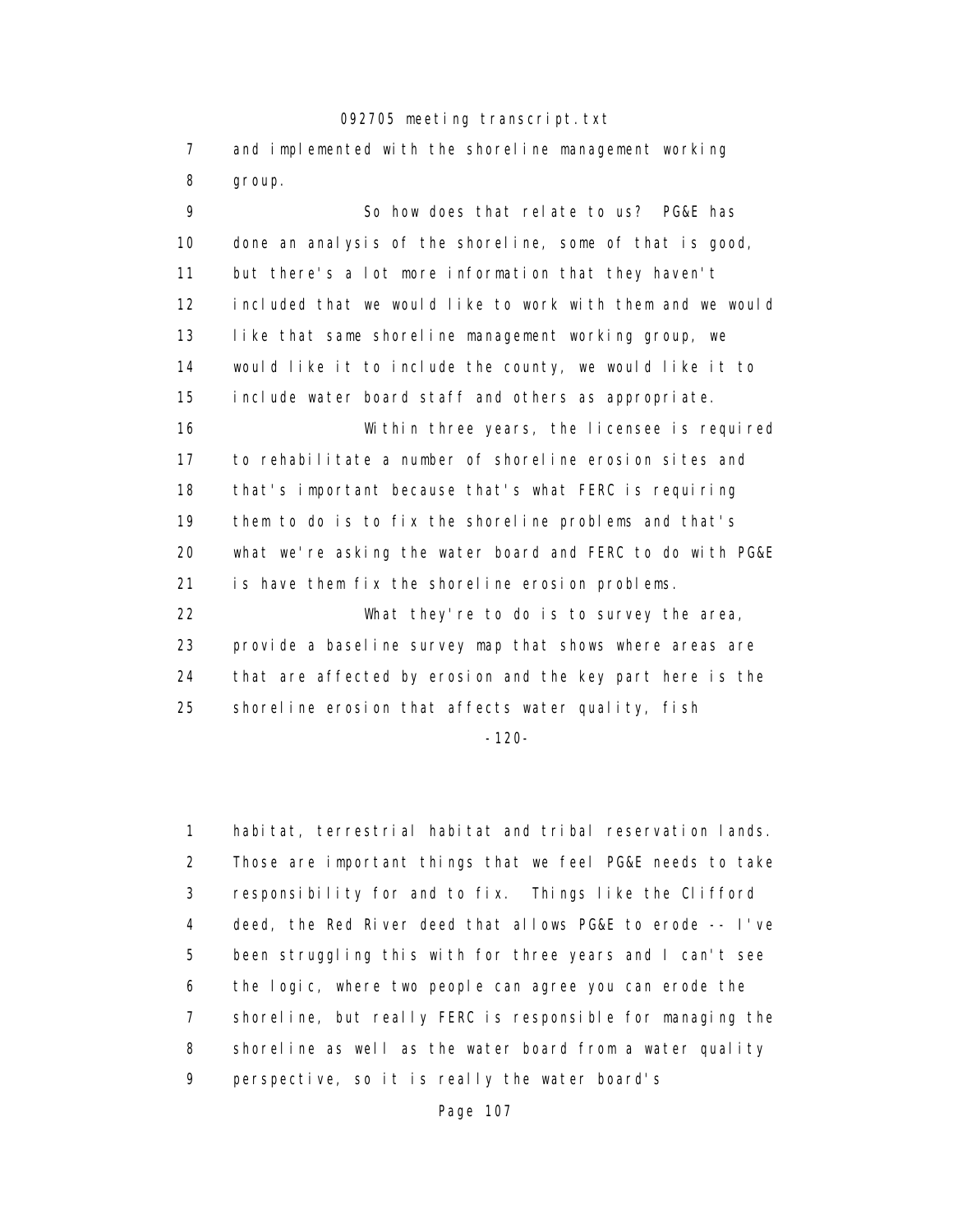10 responsibility and FERC's responsibility to ensure that 11 PG&E repairs these erosion sites where they're affecting 12 the resources and we would ask you that you take a hard 13 look at those provisions in PGE's license and adopt them 14 for your 401. Thank you. 15 MIKE HARTY: Okay, Richard. And then after Richard 16 is Nancy. 17 RICHARD FORDING: My name is Richard Fording and 18 I've lived at Lake Almanor for 20 years. I've assisted 19 George Protsman in managing the Save Lake Almanor 20 Committee. 21 One of the things I did at the Doolittle 22 meeting for those of you who were present was take on Cal 23 Trout for being one of the parties that started the ball 24 rolling on the 20-degree temperature and for not following 25 up in the process and being involved in the process or -121-

> 1 opposing the thermal curtain because they are in fact a 2 group that is a proponent of trout. 3 Since that time, the Sacramento Bee 4 reported, I called them the enemy. This struck a nerve. 5 I've been in contact with Ryan Stranko, the executive 6 director of Cal Trout and his latest correspondence, he 7 made two important comments. Cal Trout and I personally, 8 this is a quote, also seek to insure that the Lake Almanor 9 fishery remains healthy. We are very concerned about Lake 10 Almanor impacts and would never advocate for measures that 11 would threaten the coldwater fishery there. 12 That's a huge comment considering the

13 source.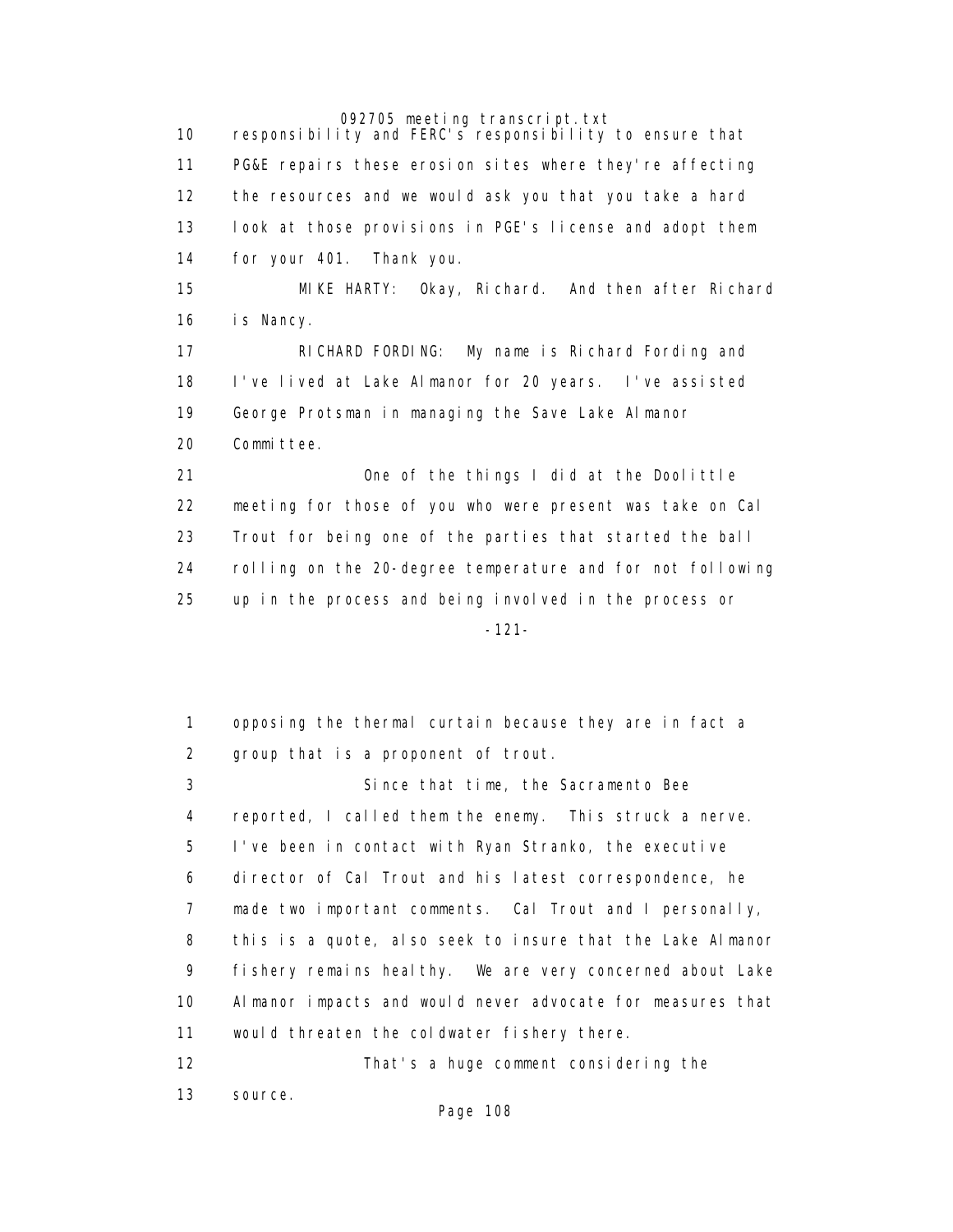14 The second thing I have for you tonight, and 15 this is difficult for me because it was so difficult for 16 the author of this letter, Ken Wilson at Camp Prattville, 17 he can't even hardly talk about the curtain issue, so I'll 18 try and get through his letter. This is addressed to whom 19 it may concern and he asked me that I forward it to the 20 State Water Control Resources Board.

21 It is with great emotions that I write this 22 letter. I'm unable to speak on the proposed thermal 23 curtain issue due to my intense feelings towards this 24 potential negative impact, not only on my business, but 25 also the lives of my wife, my three boys, my grandmother -122-

1 and future generations.

 2 In 1928, like my grandparents, Frank and 3 Neddy Wilson, they purchased the Prattville property from 4 Red River Lumber Company. They could have bought land any 5 where around the lake. However, they chose Prattville for 6 its unobstructed view of Mount Lassen. They established a 7 resort, Wilson's Camp Prattville Resort which has been 8 family owned and operated for 75 years.

 9 Today my family and I operate the RV park, 10 the marina and cabins while my grandma, Carol Franchetti, 11 operates the cafe.

 12 Through the years literally tens of 13 thousands of people from around the state, country and 14 world have been introduced to Plumas County either through 15 a good meal or a pleasant stay with us. Many of these 16 people have come to start their own businesses, purchased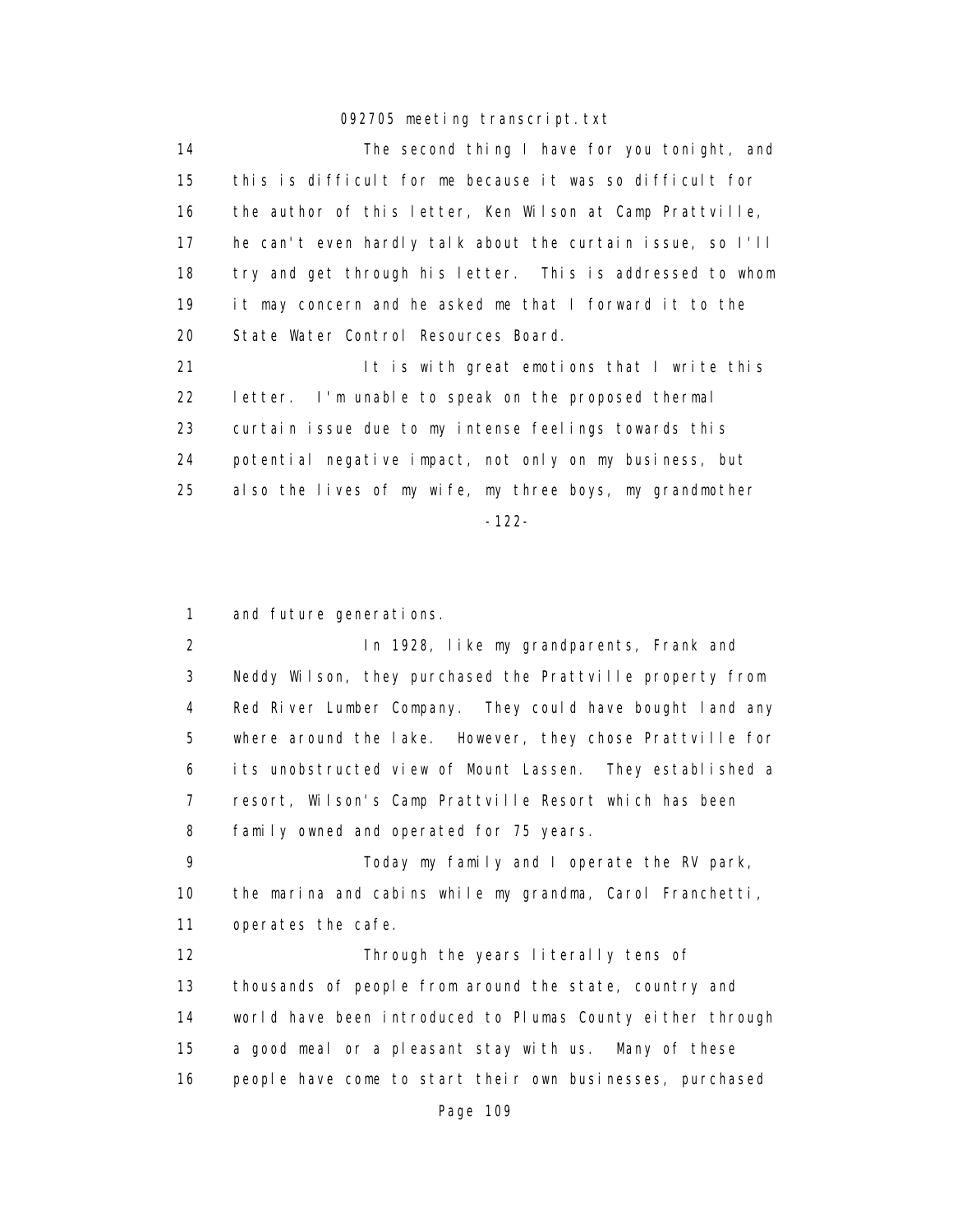17 real estate, and joined our community sharing and enjoying 18 Lake Almanor's pristine waters.

> 19 Our guests come to our resort almost solely 20 for the purpose of fishing, water recreation and scenic 21 viewing. The proposed thermal curtain would all but 22 completely destroy those activities to the point my 23 business, which is the oldest operating business on the 24 lake, becomes non-existent.

 25 The proposed thermal curtain is to be built -123-

> 1 a mere 300 yards north of my resort. It would obstruct 2 our view of Mount Lassen as well as obliterate the fish 3 habitat.

 4 With all the other constraints placed on the 5 small business today, federal, state and local, we cannot 6 afford any business hardship. We're already pressed just 7 to make a living and the proposed thermal curtain would be 8 the straw that breaks the camel's back. Not many 9 businesses make it for 75 years plus and counting and even 10 fewer remain in the family.

 11 We would like to have the opportunity to 12 pass our business down to our three boys some day and 13 continue the legacy. The proposed thermal curtain would 14 deny them the chance and destroy the oldest resort on the 15 lake along with many others.

 16 Emotions aside, it is a proven fact that the 17 proposed thermal curtain will indeed annihilate the 18 excellent fishing, clear blue water, recreational 19 opportunities and scenic views that both residents and 20 visitors alike have come to know and love. Page 110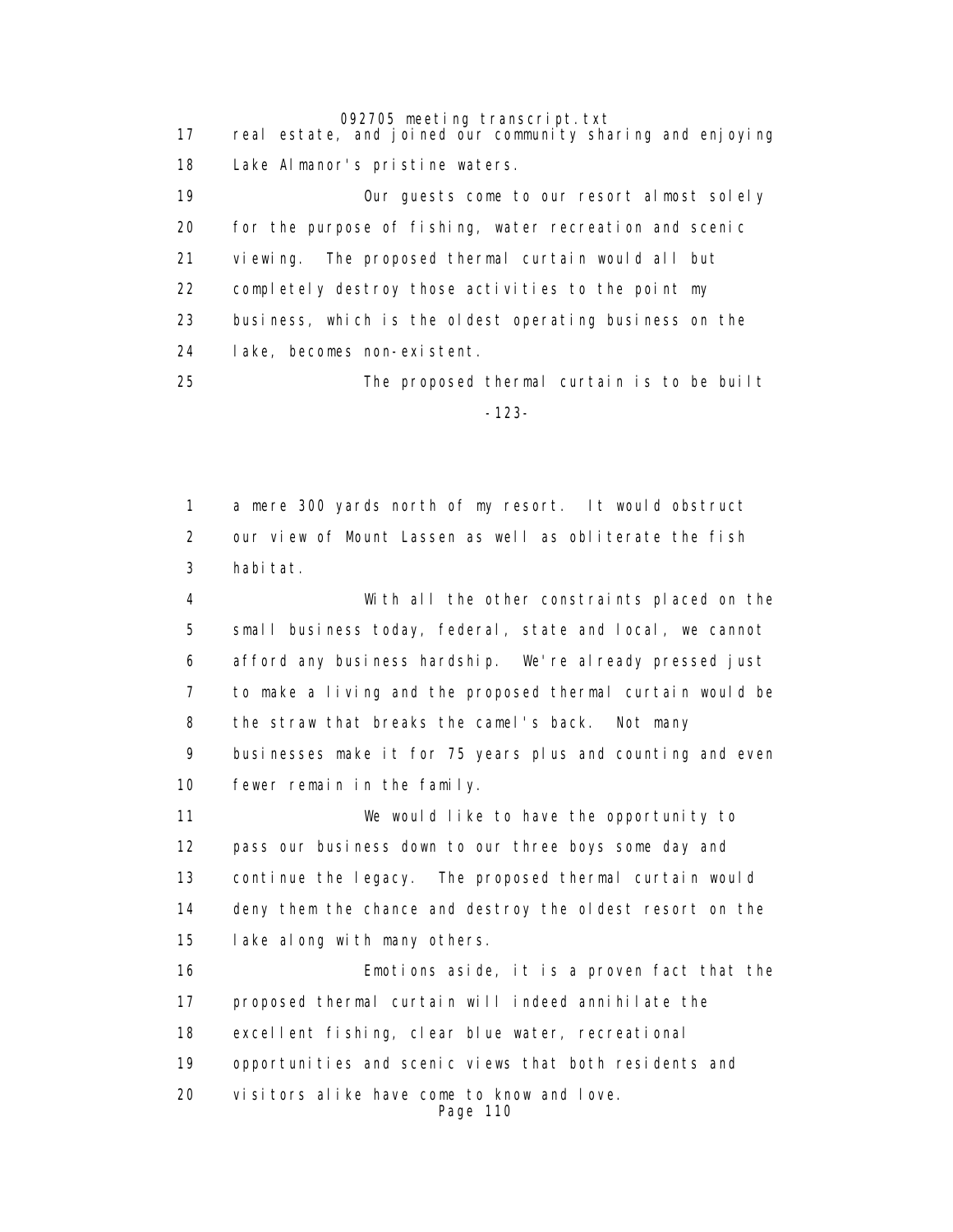21 **I** ask for your support in not destroying my 22 livelihood, my family's lifestyle, my family owned resort 23 through the proposed thermal curtain. It's not fair to 24 condemn Lake Almanor businesses and residents for the 25 saving of habitat somewhere else.

-124-

1 I hope you'll take my advice into 2 consideration and keep Lake Almanor clean and beautiful 3 and small local businesses like myself in operation. 4 Signed sincerely, Ken, Debbie, Kenny, Cody, 5 Calvin Wilson and Caroline and Peter Franchetti. Thank 6 you. 7 MIKE HARTY: Nancy is next. And then after Nancy 8 is Fred. 9 NANCY FOOTE: Thank you. I've been sitting next to 10 the water board and I'm delighted to note that they've 11 been taking notes throughout this and I thank you for 12 being here. You didn't come here about me. 13 Here's what it's going to look like. This 14 is that material that's going to be piled on the shore. 15 You can't mitigate that. These are the tubes and their 16 floats. You can't mitigate that. If you camouflage them, 17 as Gary Pini will point out, everyone will run into them. 18 I don't have any more to say. Thank you. 19 MIKE HARTY: Okay, Fred. And then after that is 20 Pat. 21 BILL DENNISON: She left. 22 MIKE HARTY: How about Linda? 23 BILL DENNISON: She's here.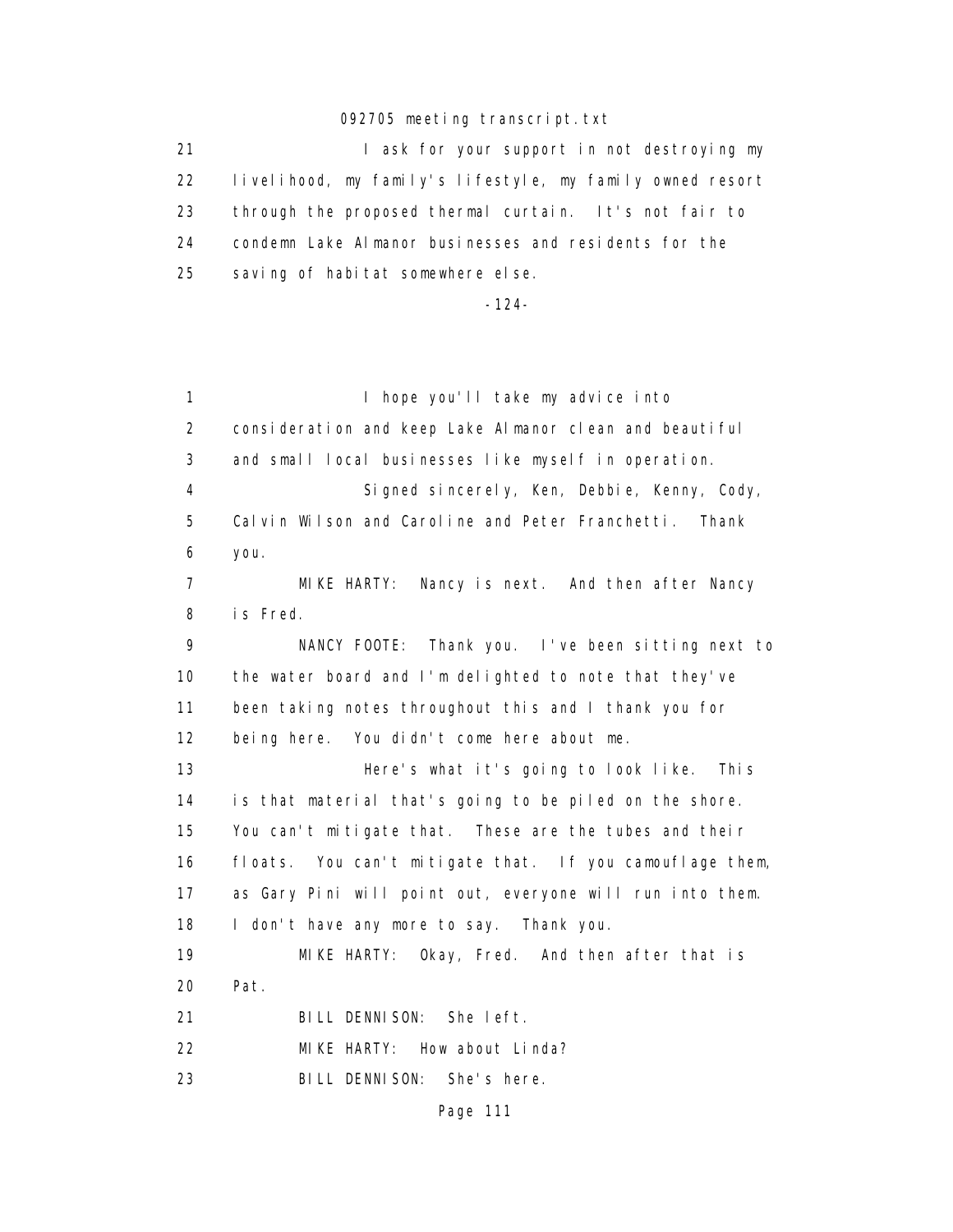092705 meeting transcript.txt 24 FRED SHANKS: Really nice to be last because you 25 don't have to say anything. I'm just kidding.

-125-

 1 What I really want to say has been said by 2 most everybody else here. My name is Fred Shanks. I've 3 been in the Prattville area since 1958 which is like 4 47 years, so I have some knowledge about Lake Almanor. 5 We now have what I consider to be a very 6 pristine, beautiful body of water out there called Lake 7 Almanor and there are some who want to take this thing 8 away from us and that's very disturbing. 9 This curtain thing is a hideous looking 10 outfit. You just saw a picture of it. Those buoys that 11 are out there look like, I don't know, I call them, look 12 like World War II mini-subs. They are just big, really, I 13 guess the same size as some of these propane tanks you see 14 around the area and they're going to be connected with 15 chains, as I understand it, and as the water moves up and 16 down and sideways, they're going to be making a lot of 17 noise. 18 Now, this thing, if you look at that 19 Prattville Intake from the water side, these things exist, 20 I mean, they go 375 feet on either side. That's, what is 21 that? 750 feet. And then they go out 900 feet into the 22 water. And around that, there's contemplated to be 23 another 300 feet all the way around for a safety zone. 24 Inside the curtain is about 19 acres and if 25 you add the safety zones, it comes out to about 30 acres

-126-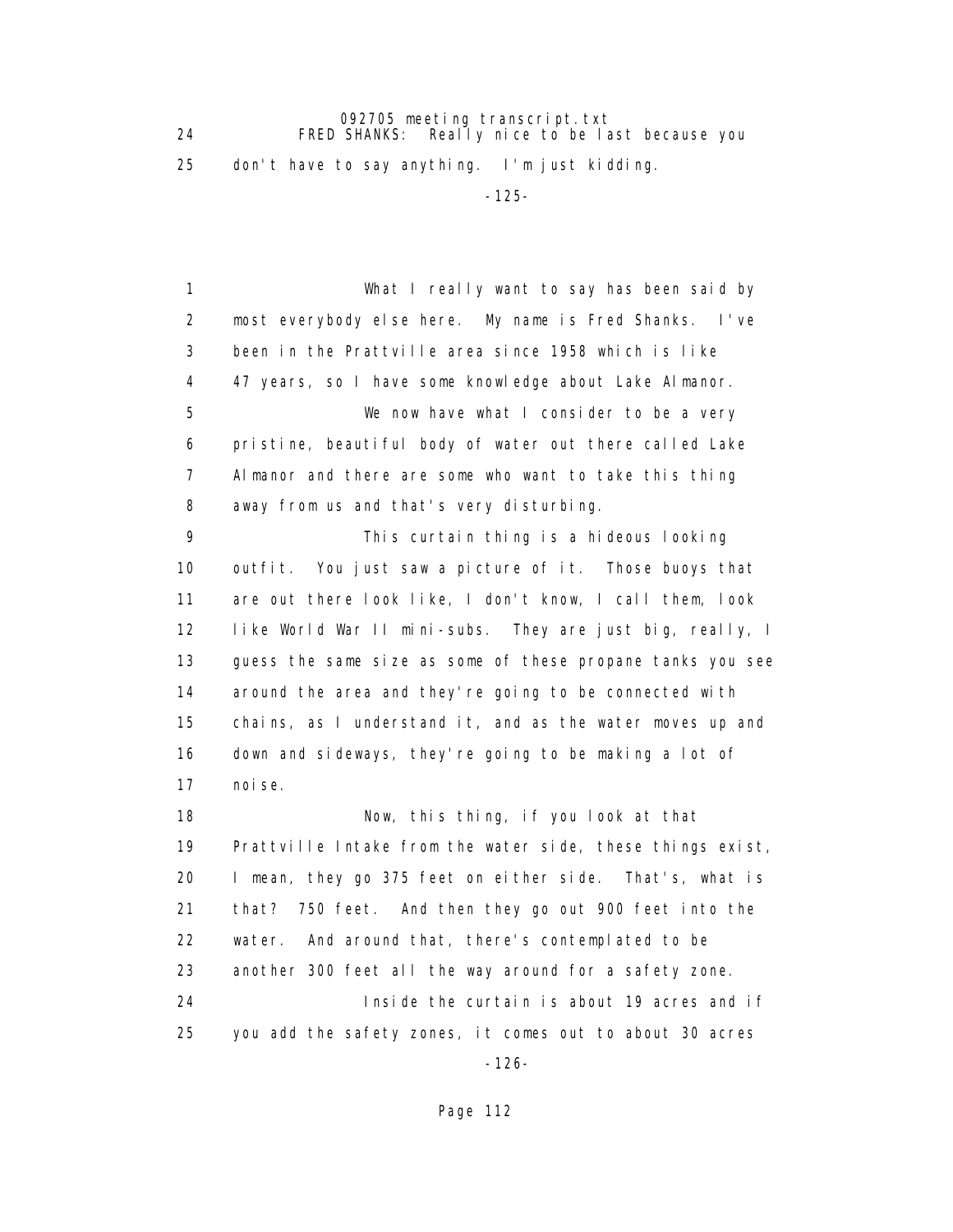1 in round figures. It's obviously a hazard to boating, and 2 that's been mentioned several times so I won't say anymore 3 about that.

 4 These buoys support or hold up from the lake 5 top to the lake bottom a fabric they call a curtain which 6 is there on both sides of this thing to channel the 7 coldest water of Lake Almanor into this inlet. Now, in 8 order to get it there and through the inlet, you have to 9 dredge all these Indian artifacts and burial sites. I 10 think that's absolutely unconscionable to do something 11 like that. It's been done before in the 30s, I don't know 12 how that happened, but I would certainly hope that we have 13 enough feelings for the sacredness of these things to not 14 touch them again.

 15 These curtains are about 15 million bucks a 16 piece. It's been -- there have been many, many, many, 17 many studies made in the last three years, all of which 18 result in the answer that is virtually impossible to lower 19 the temperature at the Rock Creek-Cresta regions by one, 20 two, or three degrees and you cannot do it. It's 21 therefore totally not cost effective. 22 So now, if this is done and this lake warms

 23 up and we're going to get a lot of algae, green algae, 24 it's going to be a disaster to Plumas County, to property 25 owners, all of this has been mentioned.

-127-

 1 So in closing, I just want everybody to 2 think about this. Why do fish have more rights than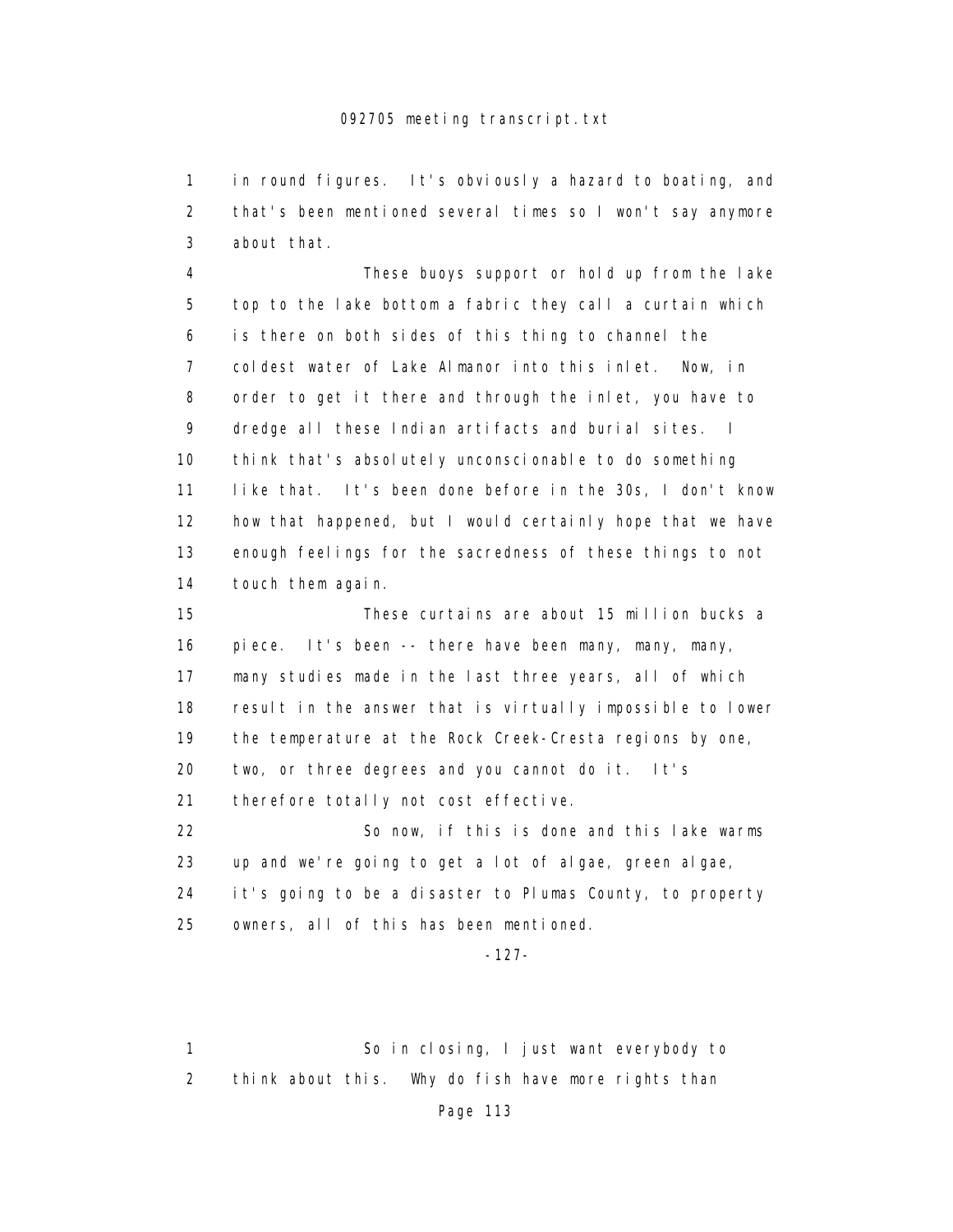3 humans? Why are fish more important than humans? And why 4 do we make, do many times over and over in this country, 5 we try to improve something at the detriment of something 6 else? I think this thing is really an ugly dude, has no 7 credibility, and will accomplish nothing but a lot of 8 anguish. So that's all I've got to say. Thank you very 9 much.

 10 MIKE HARTY: And Jerry, you are after Linda and the 11 last card that I have.

 12 LINDA FULLER: Linda Fuller, I'm with Plumas 13 Association of Realtors and I have told some of our local 14 realtors at Bill's request to find out how this is 15 affecting our market and it is affecting our market. 16 Buyers are very worried about what will happen to their 17 investments should property values drop due to poor lake 18 quality. I've been a realtor here in the basin since 19 1991. My family has been in real estate here for nearly 20 30 years.

21 As we all know, tourism is the major source 22 of revenue in Plumas County. The 2005 transient occupancy 23 taxes have not yet been collected but last year, the 24 basin, just the basin, generated \$420,135, which funds the 25 general fund which probably most of us know.

-128-

 1 My office does a lot of vacation rentals and 2 a lot of those renters and friends of ours have indicated 3 should the lake quality change or drop, they will be 4 looking for other areas to vacation. 5 Having said that, if the dollars that are 6 spent in the basin, not just in the TOT tax, but what our Page 114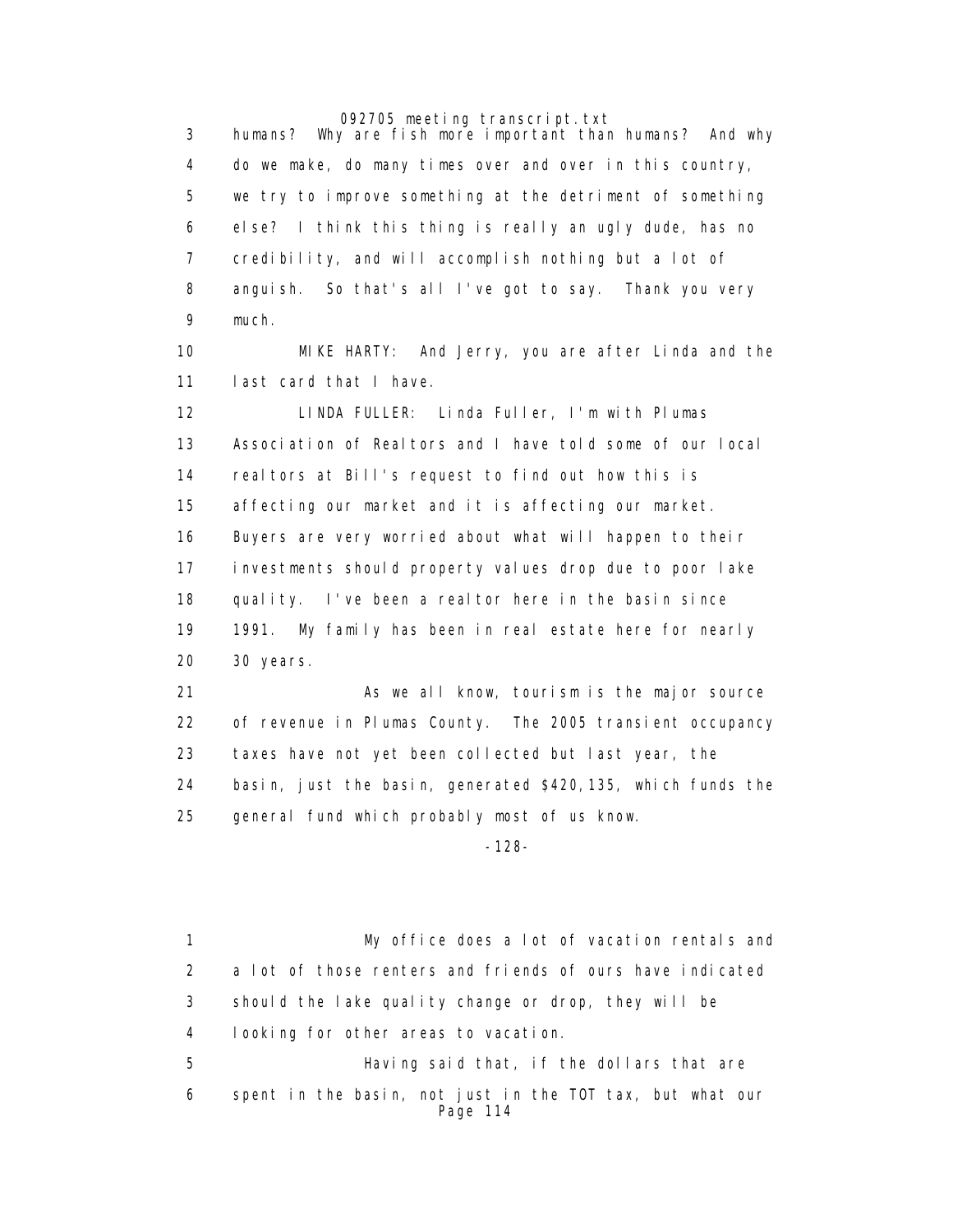| $\overline{7}$ | vacationers spend, if those go away, so too will the local       |
|----------------|------------------------------------------------------------------|
| 8              | businesses. We've seen that. If you've been here a long          |
| 9              | time, you've probably seen blight on the peninsula, in the       |
| 10             | peninsula village area and it wasn't pretty.                     |
| 11             | Now, the property taxes, I just talked to                        |
| 12             | the tax assessor today, and just in the Lake Almanor             |
| 13             | Basin, see if I can get this right because it's a big            |
| 14             | figure, $$1, 140, 425, 670. 25, 1 m$ just kidding, was generated |
| 15             | in property taxes just in the lake basin. Now, should the        |
| 16             | property values go down, so, too, will property taxes.           |
| 17             | The state director to the California                             |
| 18             | Association of Realtors and I have brought this to Region        |
| 19             | 2, which is, which are the following counties, Butte,            |
| 20             | Lassen, Plumas, Shasta, Siskiyou, Tehama and Trinity             |
| 21             | County, they all understand that their clients who are the       |
| 22             | PG&E rate payers will bear the cost of the thermal curtain       |
| 23             | should it be installed. They have agreed to support the          |
| 24             | Plumas Association of Realtors in our opposition of the          |
| 25             | thermal curtain and will stand with us should we ask             |
|                |                                                                  |

-129-

 1 assistance of the California Association of Realtors to 2 protect the client's property values and let me tell you, 3 we're a very powerful association.

 4 Also while I was at the current region 5 meetings, I spoke to the attorneys for Region 2, asking 6 them if they felt at this time it was a disclosure issue 7 for real tors in the basin to the buyers and they said 8 absolutely, yes, so it's definitely affecting real estate. 9 MIKE HARTY: Is there anyone who would like to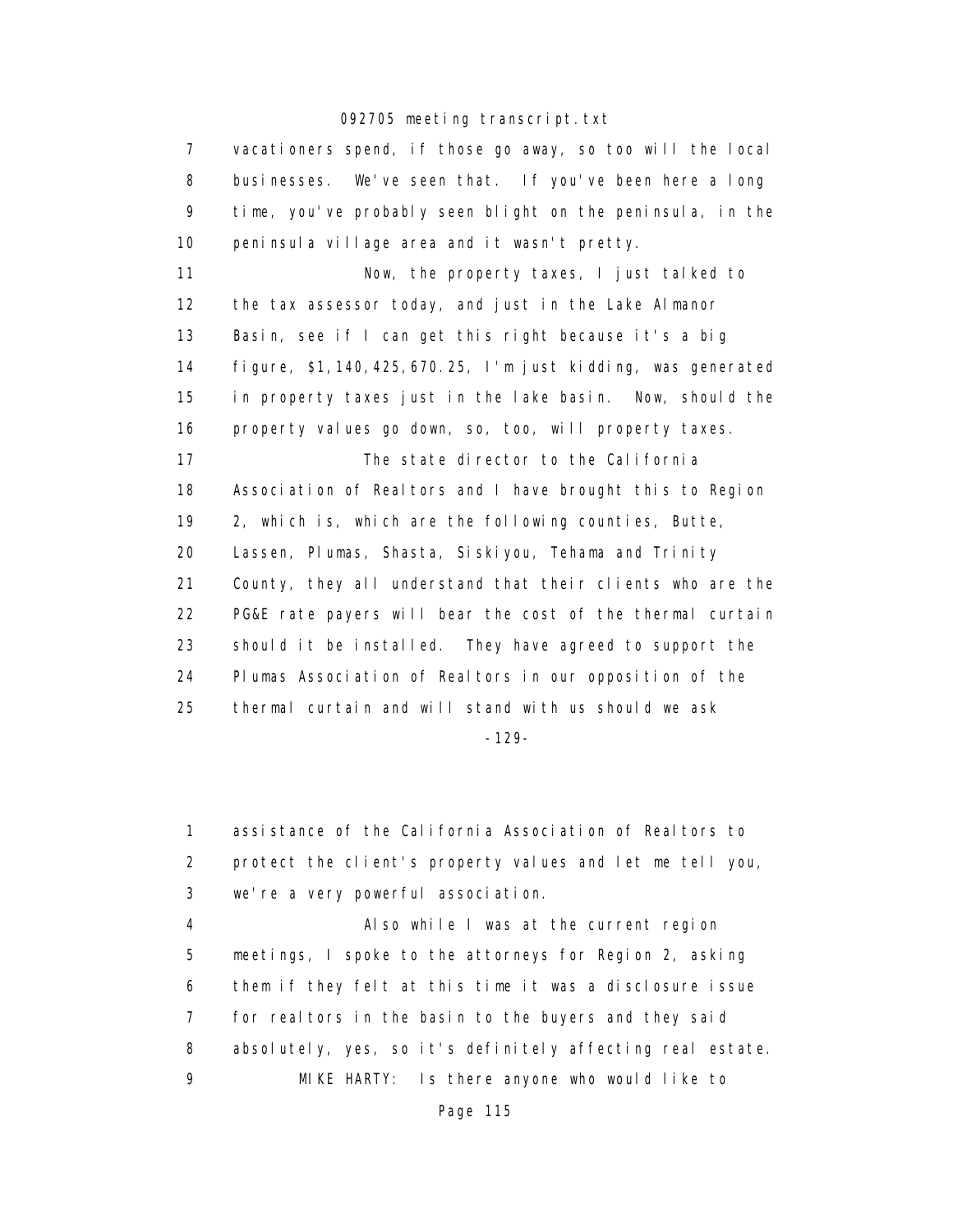092705 meeting transcript.txt 10 offer comments after Jerry speaks? No, well, Jerry. 11 JERRY BERGIS: I'm last. 12 MIKE HARTY: You are. 13 JERRY BERGIS: Thank you. First of all, I 14 appreciate you guys juggling the schedule because I was 15 slated to speak earlier, but I had to go back to work. 16 You probably heard a lot of the same things 17 over and over so I'm going to cut to the chase. I moved 18 up here a year and a half ago after retiring out of the 19 computer business and my wife and I brought the kids up 20 and we bought Chester True Value Hardware. Subsequently, 21 I also joined Rotary and I also joined the Chamber so I'm 22 kind of entrenched. And the reason we came up here, 23 because we thought this was a beautiful place. We looked 24 at places around Tahoe and other parts of the world and we 25 decided that this is the place that we were going to grow -130-

1 our new roots.

 2 Subsequently, when we bought the store, 3 during the negotiations it was brought to our attention 4 that about 75 to 90 percent of our annual income for the 5 store would be between the months of April and September. 6 Last year, we really didn't realize that because I'd only 7 bought the store in May, so I didn't see a full year. 8 This year, I have.

 9 If the thermal curtain, any other kind of 10 water extraction device is built and we see a decline in 11 fishermen, hunters, people coming up to rent, people 12 coming up to go camping, people coming up to open up their 13 homes and eventually closing their homes for winter, my Page 116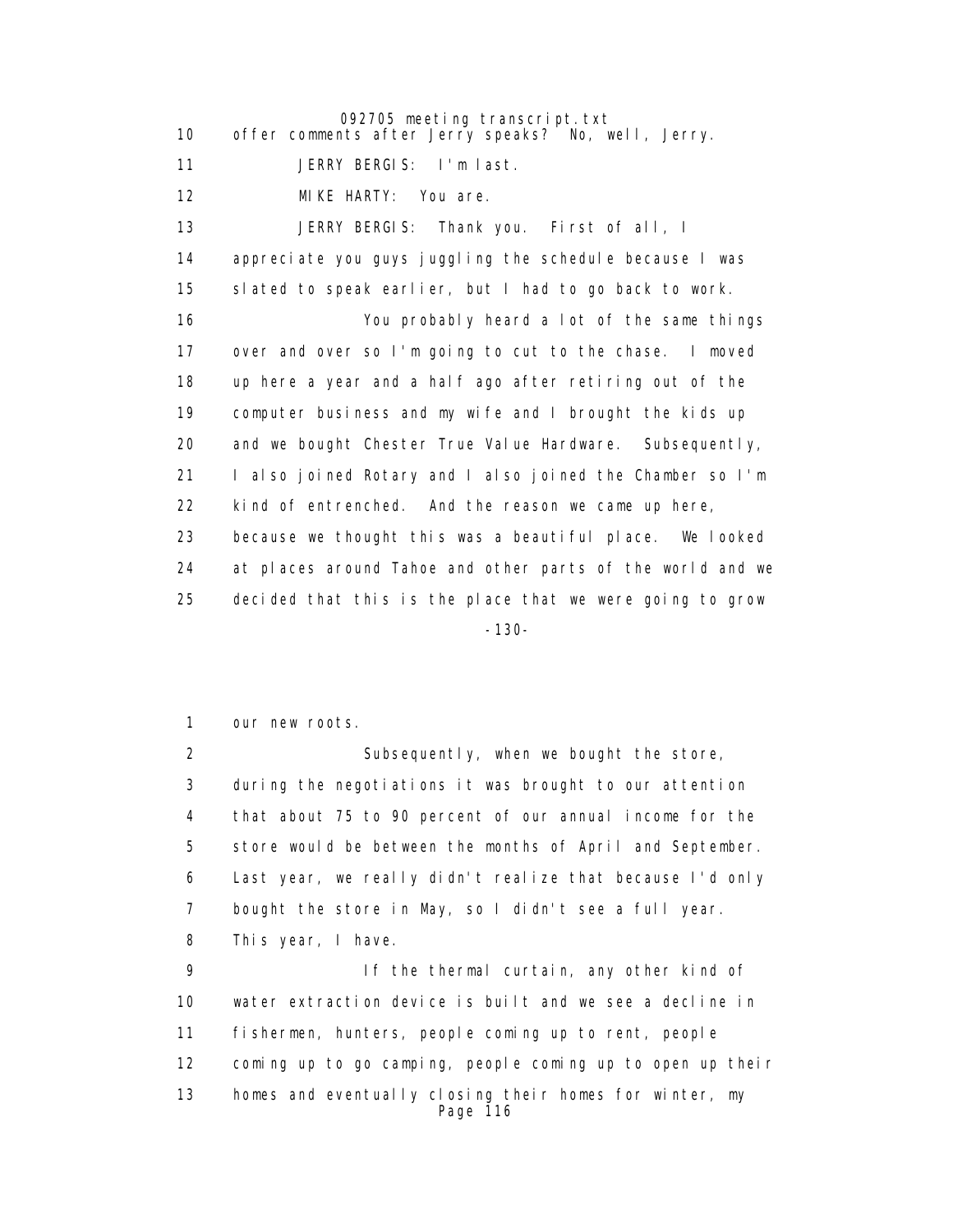14 business is going to be severely hurt. I do have a good 15 clientele of the locals here. However, that's not enough 16 to support a business the size of True Value based on what 17 we've seen for the first year. 18 So again, I am totally against the curtain 19 or any kind of a device that would pull cold water off 20 this lake, Butt Lake and turn these lakes into some kind 21 of an algae pit. Thank you. 22 MIKE HARTY: So I want to-- 23 BILL DENNISON: We had Bob Shore. Is he here? 24 Could I make a comment before we leave, a question? 25 MR. HARTY: Do you want the microphone?

-131-

 1 BILL DENNISON: Two things, Bill Dennison. I've 2 been asked by several people if maybe Vickie, you could 3 give the process kind of a schedule of what's going to 4 happen from this point on and then most important, would 5 all of you that are able bodied stay and help George and 6 Doug put away the chairs. If you don't, my wife has to 7 come back and do it.

8 MIKE HARTY: Is Bob here?

 9 BOB SHORE: That would be me. Thank you, I thought 10 I dodged this. Everything else has pretty much been said 11 and I'm in definite agreement with the result of the 12 thermal curtain.

 13 Like Jerry and like Glen, Kathy and I are 14 new business owners in the area, we bought the Shell 15 Station here on Main Street and invested everything we 16 had. We're homeowners on the peninsula and property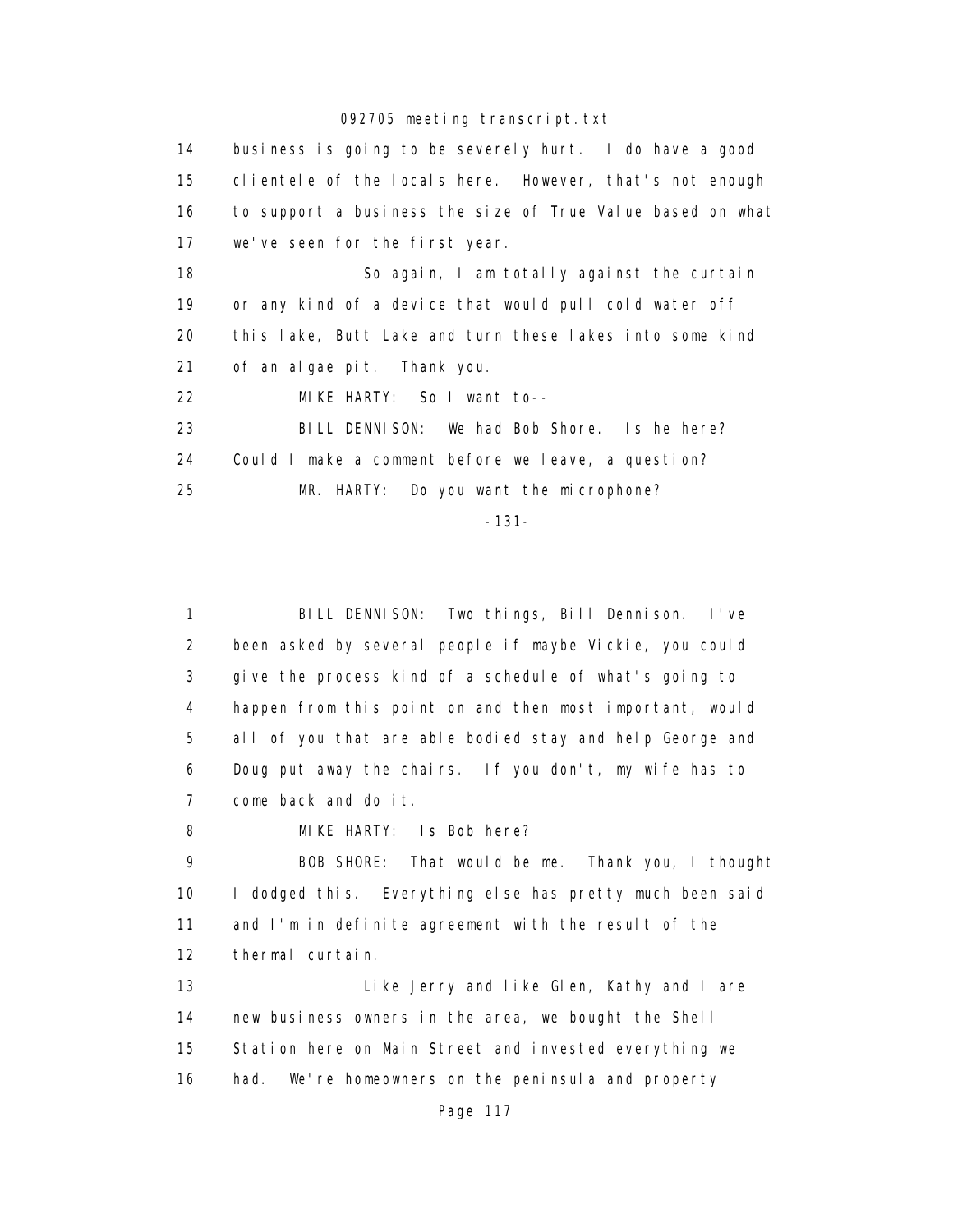092705 meeting transcript.txt 17 owners in town with the business. 18 **I was doing a little research on this issue**  19 the other night. We have vacationed up here for years. 20 I've been coming up here since the late 50s with my family 21 and we vacationed all over the Northern California area 22 from Tahoe to the Pacific to Almanor and always came back 23 to this area for a reason, because it's beautiful. 24 Doing some research on Northern California 25 recreation areas, I came across this and I wanted to share -132-

> 1 it with you. I'm going to read to you about another lake 2 in California.

 3 It's 19 miles long, eight miles wide at the 4 widest point and it has 100 miles of shoreline. Like most 5 lakes, this lake is dotted with resorts. Many, if not 6 most which have their own launch ramp, gas docks, in 7 addition to eleven free public ramps around the lake.

 8 Going on to talk about wildlife, this guide 9 that I found on the internet says this lake is teeming 10 with life and is anything but clear. It should probably 11 be renamed Green Lake, often choked with hydrilla and blue 12 green algae. An elevated view of this lake often shows 13 large green blotches on the surface of this water covering 14 tens of square kilometers. Hydro jet boats and personal 15 watercraft intake ports get wrapped around propellors and 16 it only makes the lake look and smell distasteful. High 17 algae and bacteria counts in the summer often make it a 18 fairly unpleasant place to swim as it will make your skin 19 itch, die your bathing suit green and potentially infect 20 your mucous membranes. Page 118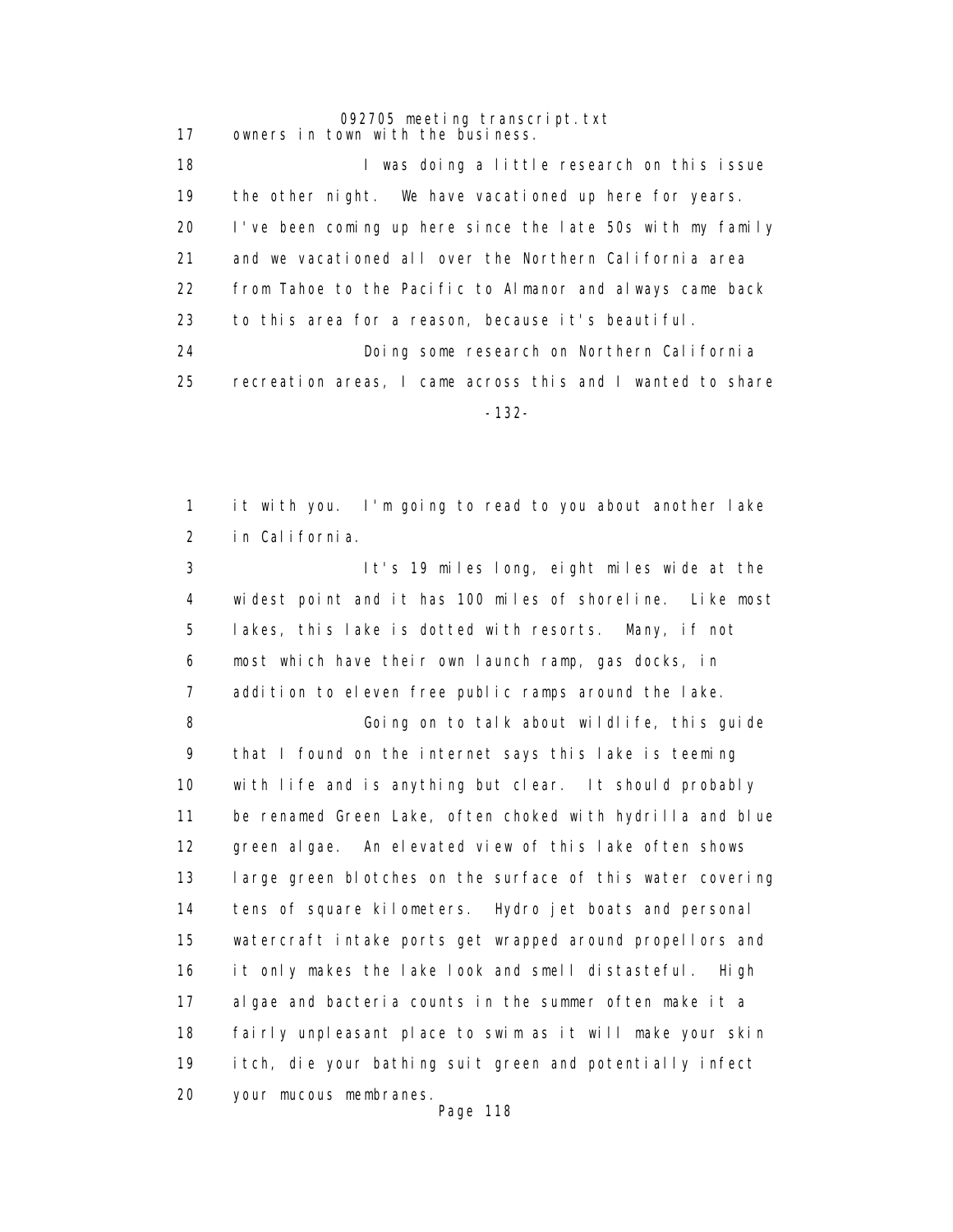21 On the other hand, following a particular 22 spectacular die off of algae, accompanied by an awe 23 inspiring odor often settles down and becomes quite 24 pleasant to use for the season. 25 Perhaps as a result of the lake's more

-133-

 1 negative properties, fishing is the greatest attraction of 2 this lake, home to blue gill, crappie, bass, sunfish and 3 catfish. 4 This is about another warm water lake in 5 California, Clear Lake. 6 Anyway, we certainly don't want Lake Almanor 7 to have this description on the internet for visitors 8 coming up to this area. Thank you very much. 9 MIKE HARTY: Okay, is there anyone else who has not 10 had an opportunity? Anyone change their mind? No, okay. 11 Now before you leave, I want to again invite 12 you to take a look at the information that the State Board 13 and NSR have prepared to explain both the way the CEQA 14 process works. There's a diagram, for example, of all the 15 steps in the CEQA process. I'll give the microphone here 16 to Vickie in a moment to provide a summary explanation, 17 but all that is in the next room and if you're not too 18 hungry and want to take a look at the information that's 19 been provided, I think you'll find it helpful because it's 20 one example of all the work the State Board and North 21 State are putting into this process to keep the commitment 22 that Vickie has made on behalf of the board. 23 So I want to thank everyone for coming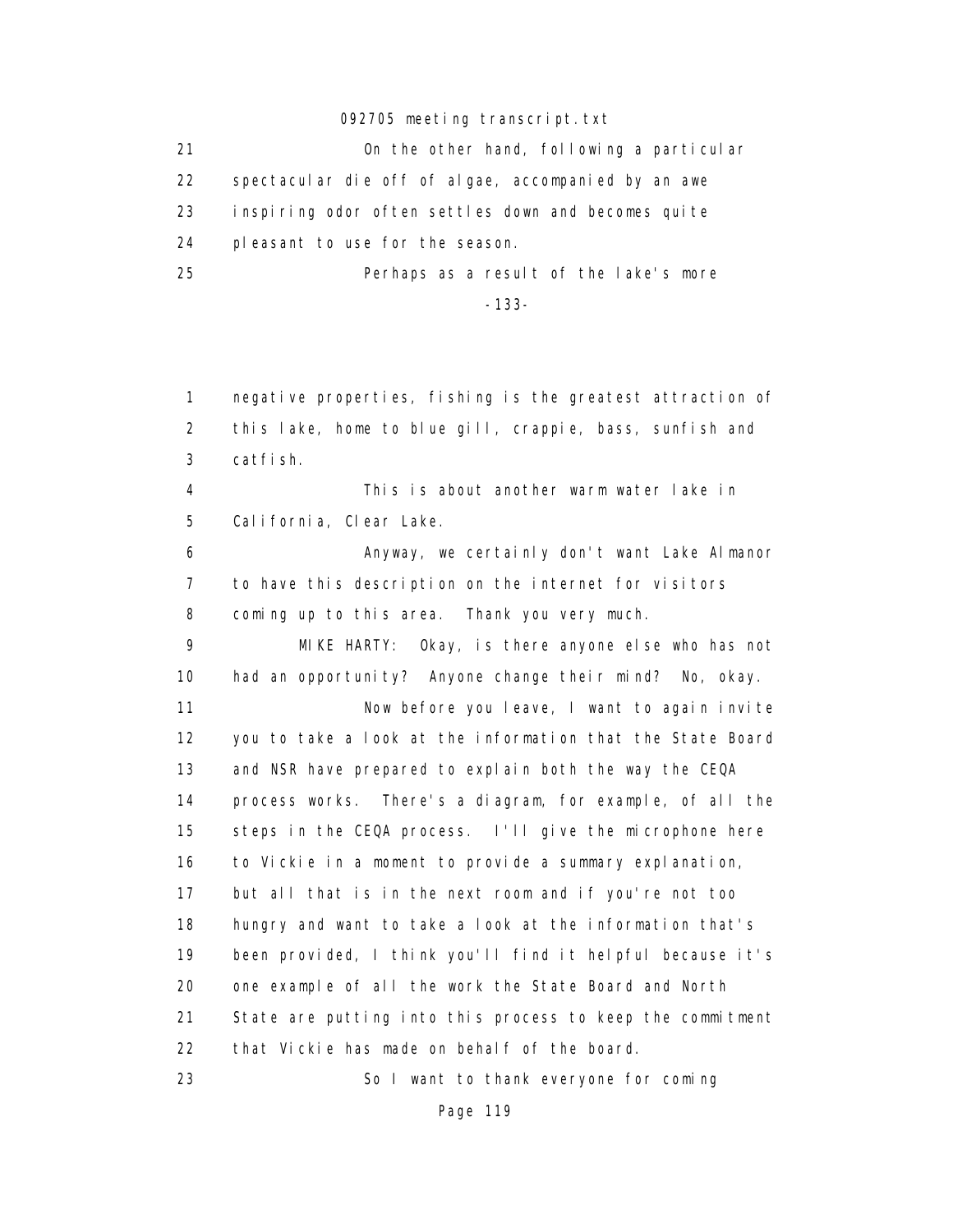24 tonight and Vickie, I'm going to turn it over to you and 25 you can provide your explanation and then I think we'll -134-

1 close the meeting and pick up the chairs.

 2 VICTORIA WHITNEY: I want to reiterate, Mike, and 3 thank you everybody for coming. As Nancy I think it was 4 noted, we have been taking notes. We're actually not 5 going to do anything yet until the comment period closes 6 and then we're going to review all of the comments that we 7 receive from everybody.

 8 We will, as I stated earlier, do an initial 9 review of all of the potential alternative measures that 10 we've identified for each one of the impacts that we've 11 identified, not just temperature on the river, but other 12 impacts as well. And then we're going to winnow the 13 alternatives down to the ones that we're going to study in 14 more depth.

 15 All of the results of that will be in our 16 draft EIR. We may release portions of the draft EIR, I 17 don't know how we are going to do that, we haven't decided 18 that actually, in advance to get some feedback. Again, 19 that hasn't been decided, it's going to depend upon the 20 comments that we get in total, not just the comments we 21 received here today.

22 After we produce the draft EIR, we will 23 release it publicly and everybody will have an opportunity 24 to comment on that EIR. The board will then review those 25 comments, make any changes that it feels necessary, feels

-135-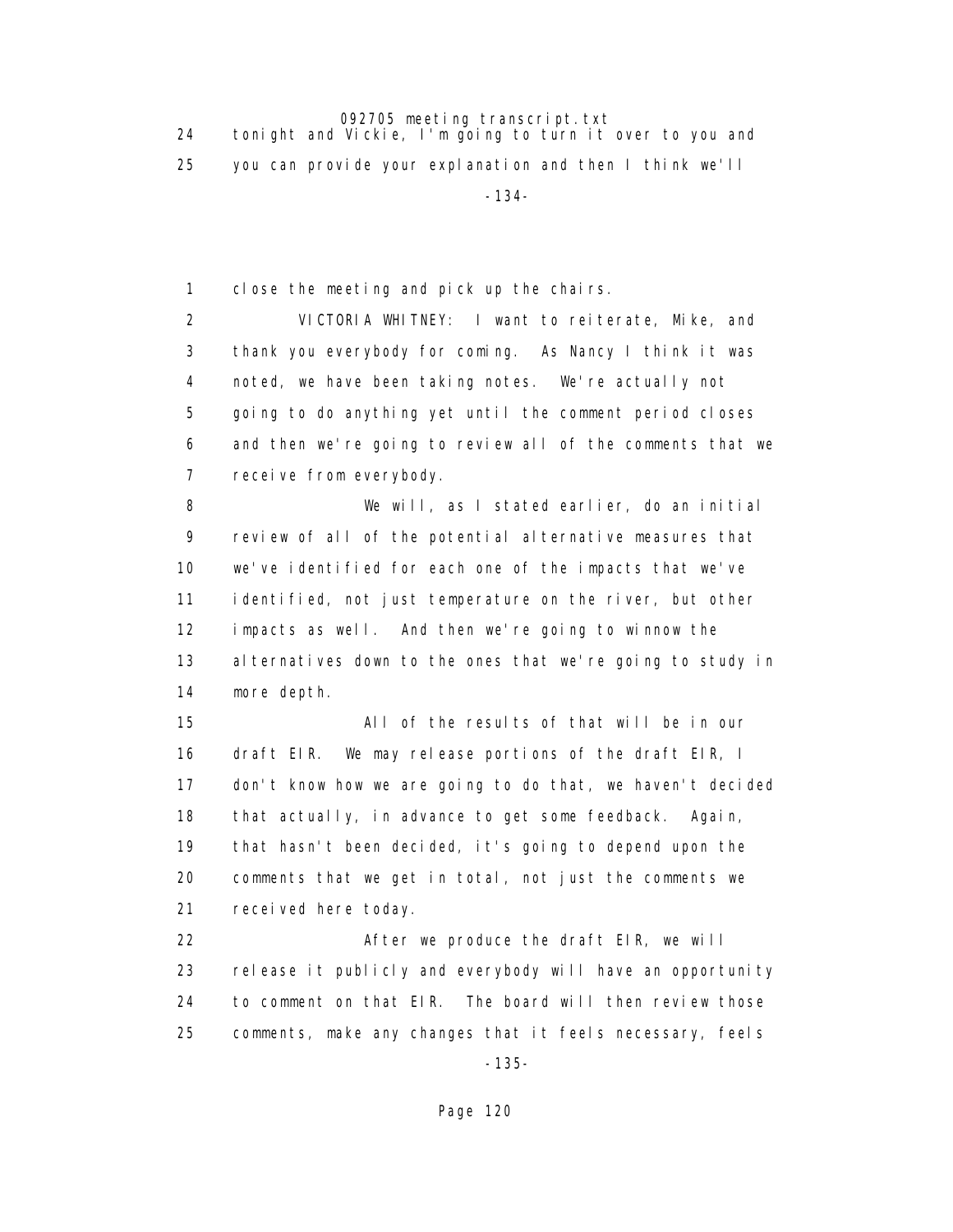1 are necessary to that draft document and produce a final 2 EIR.

 3 How long this takes depends in part on the 4 process if as a result of the comments we get on the draft 5 EIR, for instance, we identify new alternatives that we 6 want to look at or identify impacts that we hadn't 7 disclosed previously. We need to recirculate that draft 8 EIR and then there's another opportunity for comments, so 9 everything is kind of iffy, it just depends what happens. 10 Normally it takes about two years to produce 11 a CEQA document. We are just starting our process of 12 looking at this. I know FERC has previously released a 13 draft EIS and there's been a lot of work done by other 14 entities, but we're just starting in our process. 15 So again, I thank you all for being part of 16 that process. And I just wanted to add, I'm a forth 17 generation Californian, my grandfather owned half a 18 section of property in Plumas County, so I actually have 19 spent a lot of time up here, not so much around Lake 20 Almanor as near Quincy, but this area is near and dear to 21 my heart and as I said earlier, we're concerned about the 22 lake as well as about the river, so thank you all. 23 ---oOo---

 24 (Proceedings concluded at 7:12 p.m..) 25 ---oOo--- -136-

1 STATE OF CALIFORNIA ) § 2 COUNTY OF PLUMAS